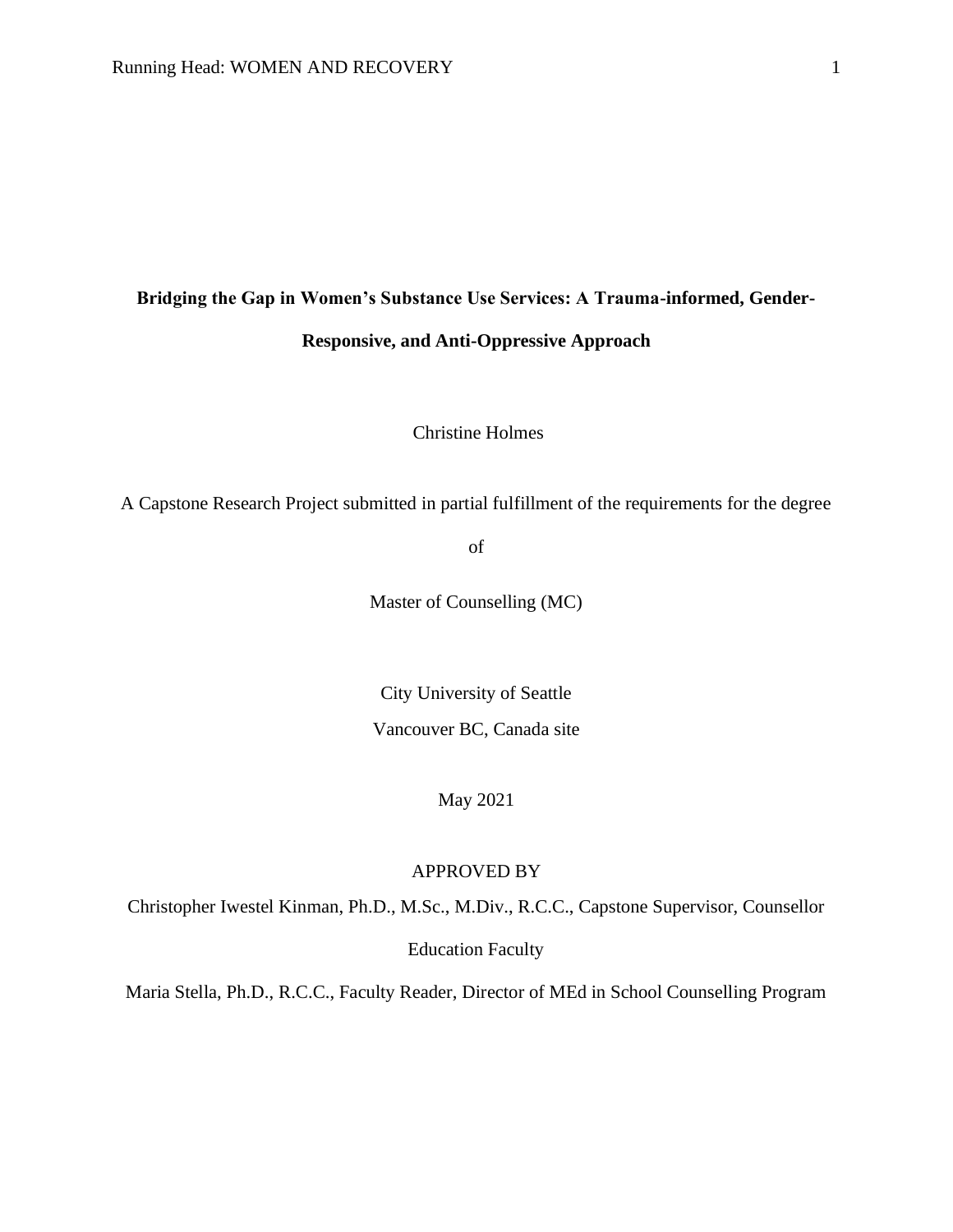#### **Abstract**

<span id="page-1-0"></span>Over the last decade, there has been an increase in trauma-informed substance use services, but a gap still exists between theory and practice. The majority of substance use services lack a gender-responsive and anti-oppressive approach, that specifically addresses the intersectional violence, oppressive barriers, and diverse experiences of women and femmes. Historically, traditional substance use services and 12-step programs were created for the needs of men, leaving out the experiences and realities of women. Women hoping to receive support and a safe space to heal in such programs often experience patriarchal barriers, retraumatization, misdiagnosis, and stigma. These treatment models often tell women how to heal instead of giving them agency over their own path to recovery. This capstone explores the question: How does bringing a gender-responsive, anti-oppressive lens to integrative trauma-informed substance use services promote positive therapeutic outcomes for diverse women in recovery? It will review the current literature on the connections between trauma, gender-based violence, substance use, and mental health to better understand the needs of women in recovery. It will examine traditional and conventional substance use treatment models and propose a 16-week integrative trauma-informed recovery program drawing from feminist, narrative, personcentered, and somatic therapies to provide a holistic, gender-responsive, and anti-oppressive approach to women's substance use challenges.

 *Keywords*: women, substance use services, trauma-informed, gender-responsive, addiction treatment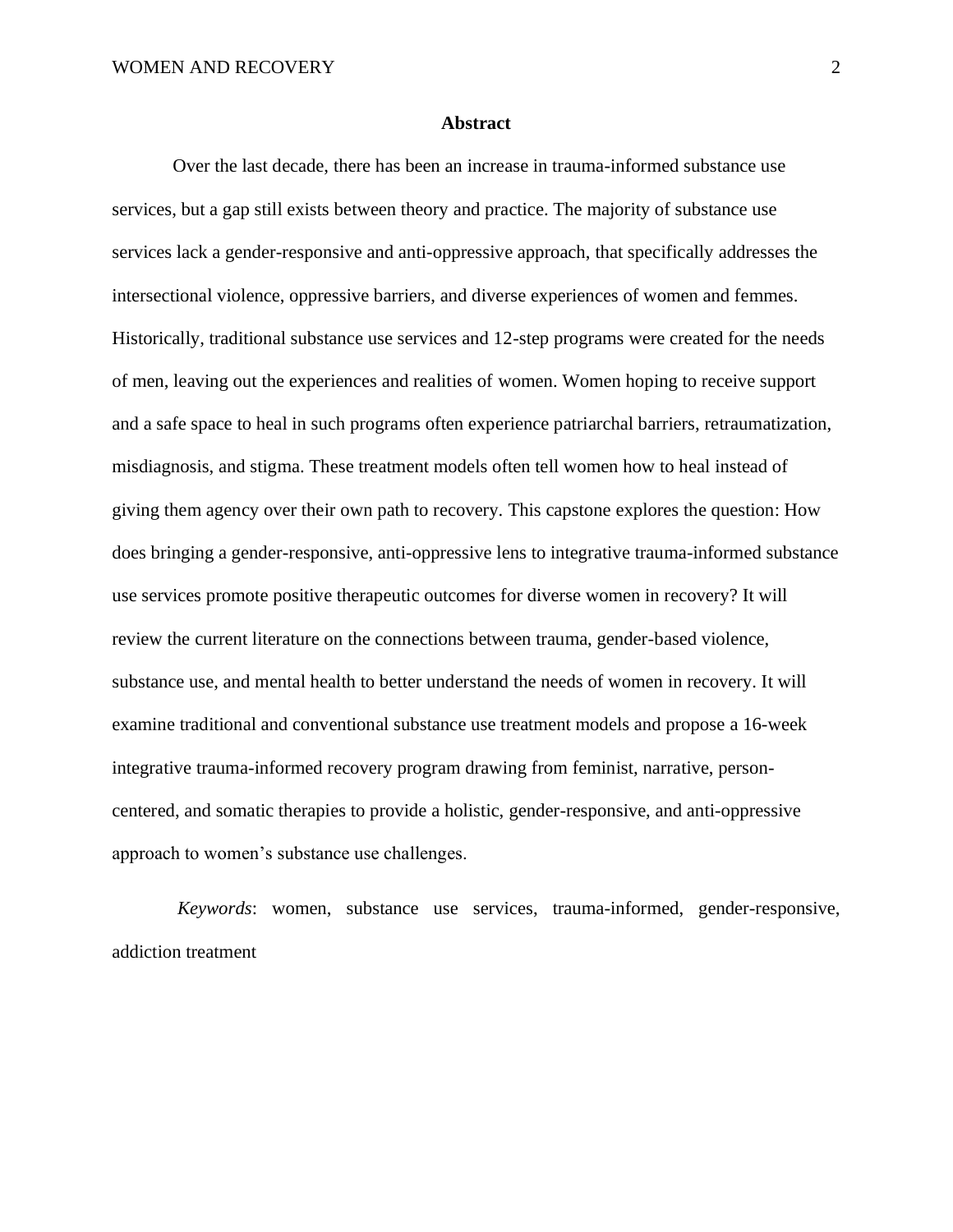#### **Acknowledgements**

<span id="page-2-0"></span>Thank you to my partner and family for their unwavering support during my journey through my Master of Counselling Program.

A special thank you to my mother and grandmother, whose resilience and vulnerability in their recovery journeys have taught me that healing and growth can come in many forms.

Thank you to the women and clients with whom I had the great joy and opportunity to work with in my clinical internship. Your stories of resilience in the face of oppression in recovery spaces have taught me a great deal and shed light on how we can do better as therapists and service providers.

Thank you to my advisor, Chris Kinman, and to my classmates at City University, who have inspired meaningful conversations and greatly contributed to my learning and this capstone.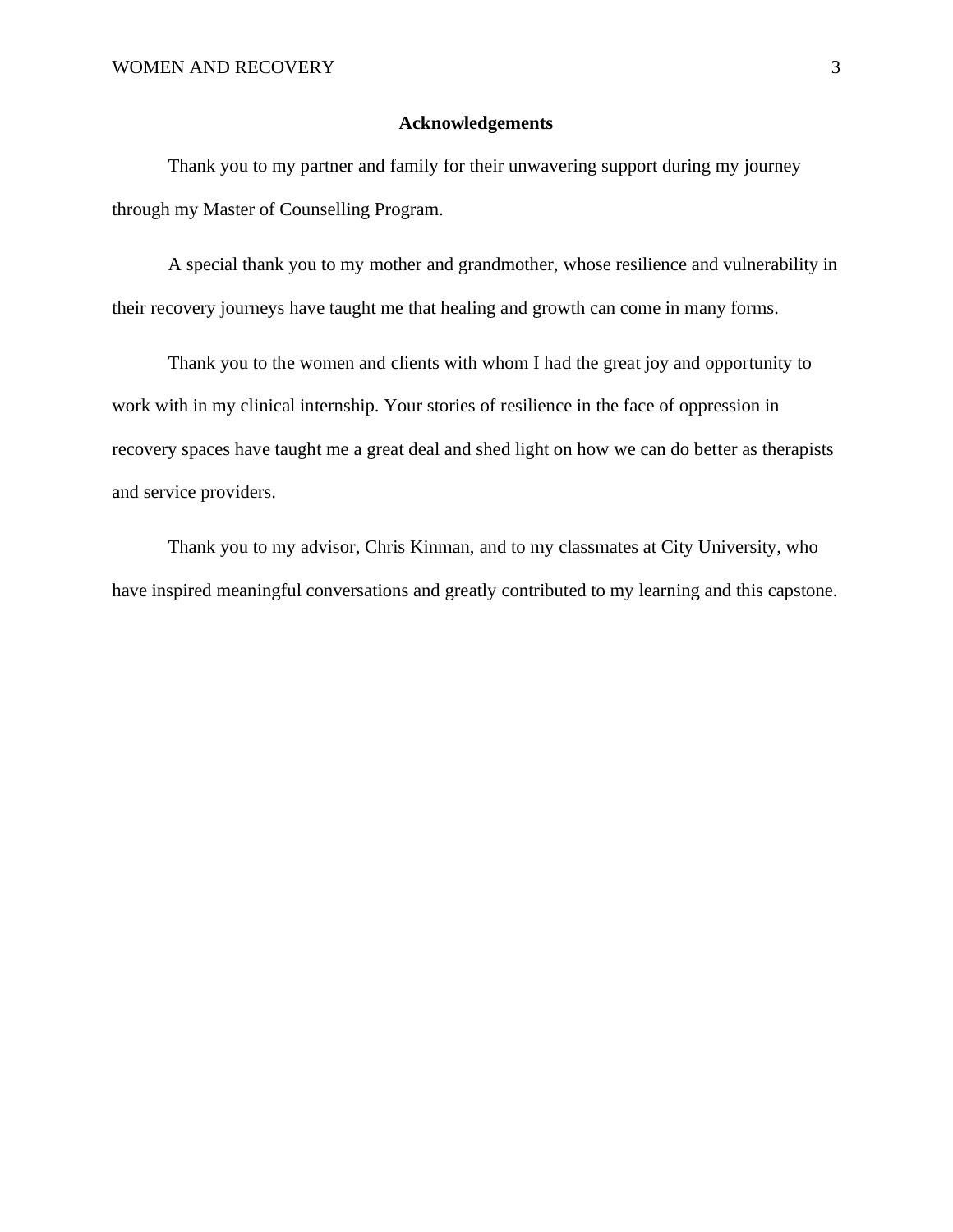# **Table of Contents**

| Traditional Therapeutic Models and Treatment Programs for Addiction  35           |  |
|-----------------------------------------------------------------------------------|--|
|                                                                                   |  |
|                                                                                   |  |
|                                                                                   |  |
|                                                                                   |  |
| Post-modern and Feminist Critques of Traditional Twelve-Step Programs 42          |  |
|                                                                                   |  |
|                                                                                   |  |
|                                                                                   |  |
|                                                                                   |  |
|                                                                                   |  |
| Bridging the Gap—Applying a Gender-Responsive and Anti-Oppressive Lens to Trauma- |  |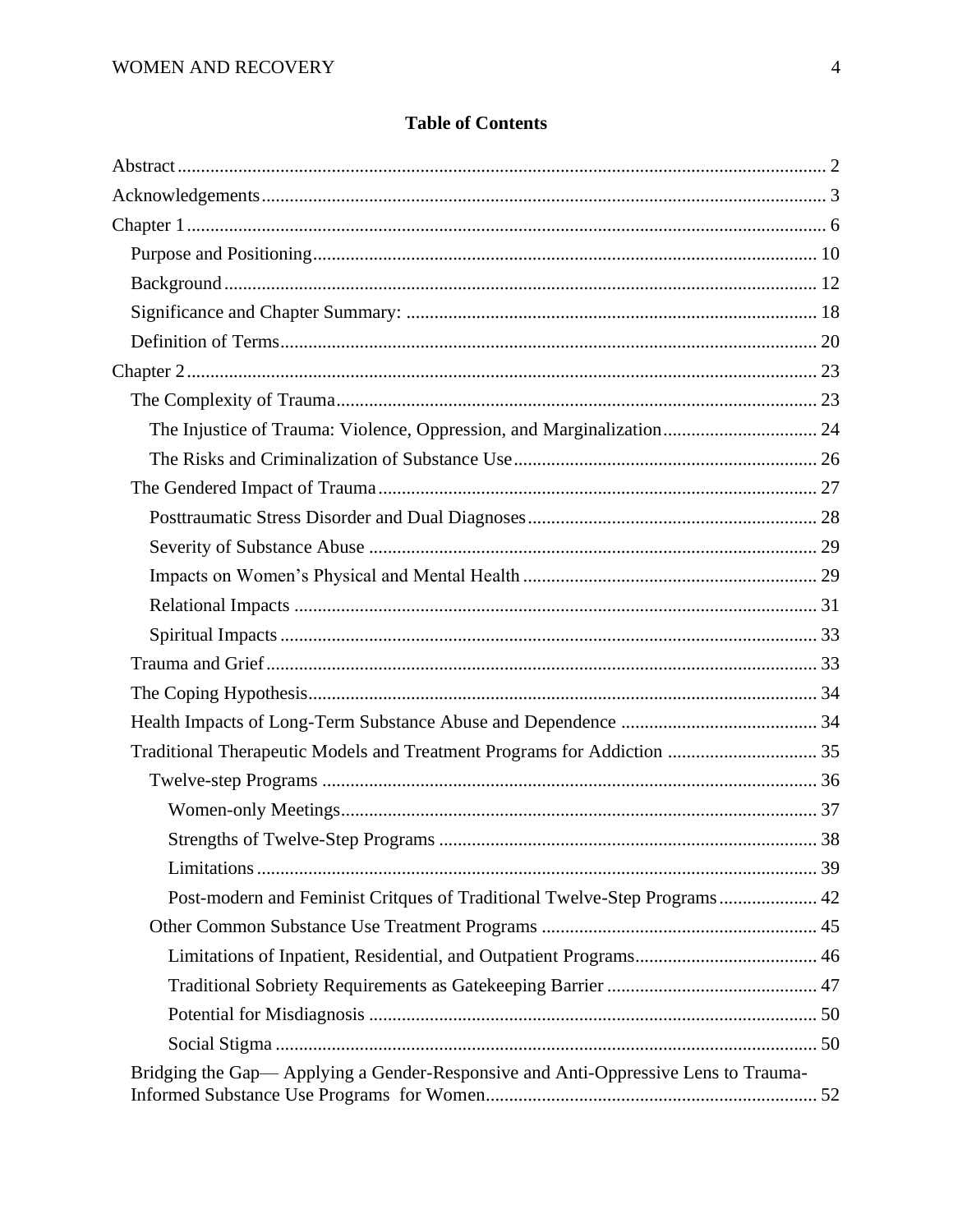| Applying an Anti-Oppressive, Intersectional Feminist Lens to Addiction Therapies 54 |  |
|-------------------------------------------------------------------------------------|--|
|                                                                                     |  |
|                                                                                     |  |
|                                                                                     |  |
|                                                                                     |  |
|                                                                                     |  |
|                                                                                     |  |
|                                                                                     |  |
|                                                                                     |  |
|                                                                                     |  |
|                                                                                     |  |
|                                                                                     |  |
|                                                                                     |  |
|                                                                                     |  |
|                                                                                     |  |
|                                                                                     |  |
|                                                                                     |  |
|                                                                                     |  |
|                                                                                     |  |
|                                                                                     |  |
|                                                                                     |  |
|                                                                                     |  |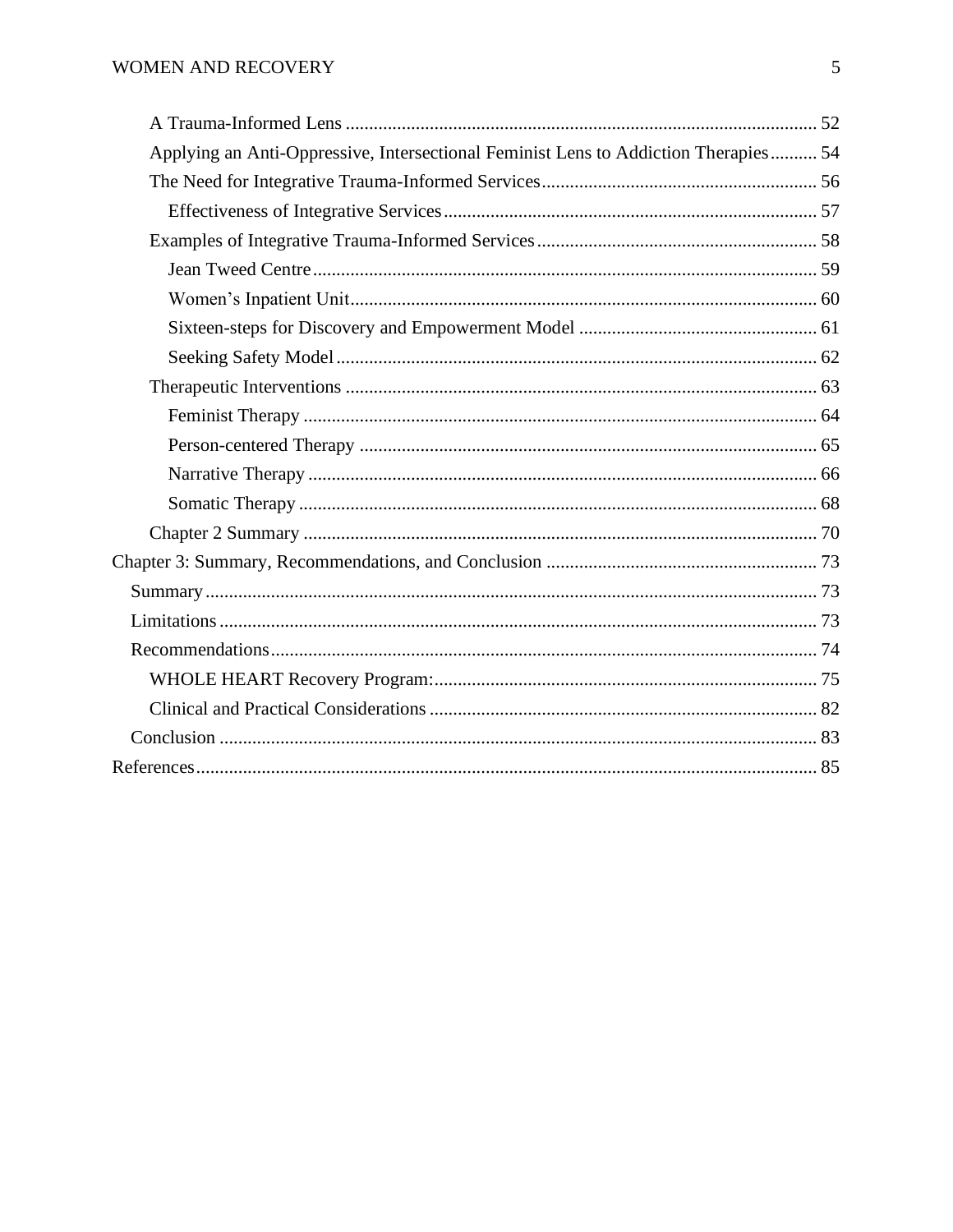# **Bridging the Gap in Women's Substance Use Services: A Trauma-informed, Gender-Responsive, and Anti-Oppressive Approach**

#### **Chapter 1**

<span id="page-5-0"></span>Substance abuse and addiction have profound and devastating effects on millions of people across Canada and around the world. In Canada, addiction has been called an epidemic and a public health crisis as the number of substance-related deaths, overdoses, and suicides have reached record highs (Centre for Addiction and Mental Health; Public Health Agency of Canada, 2019). The individual, familial, and societal impacts of substance use and addiction are far reaching, resulting in human loss, suffering, grief, stigma, disconnection, separation of families, marginalization, oppression, incarceration, and gender-based violence (Greaves & Poole, 2012). Additionally, it is common for people accessing substance use services to report prior experiences of trauma and violence (Greaves et al., 2012; 2015).

Studies show that 60%-75% of women who enter into treatment for substance abuse have experienced sexual violence, physical abuse, partner violence, or other forms of oppression and gender-based violence during their lifetimes (El-Bassel, Gilbert, Schilling, & Wada, 2000). Gender-based violence is defined as "any act or threat of violence or harassment, directed at an individual based on their gender that results in, or is likely to result in, physical, sexual or psychological harm or suffering" (United Nations High Commissioner for Refugees [UNHCR], 2021). It is rooted in gender inequality, the abuse of power, and harmful sociocultural norms (UNHCR, 2021). Gender-based violence is often used interchangeably with violence against women, because it disproportionately affects women and girls around the world (UNHCR, 2021). In Canada approximately one in three women have experienced violence in their adult lives and one in 10 women experience violence on any given day (Canadian Women's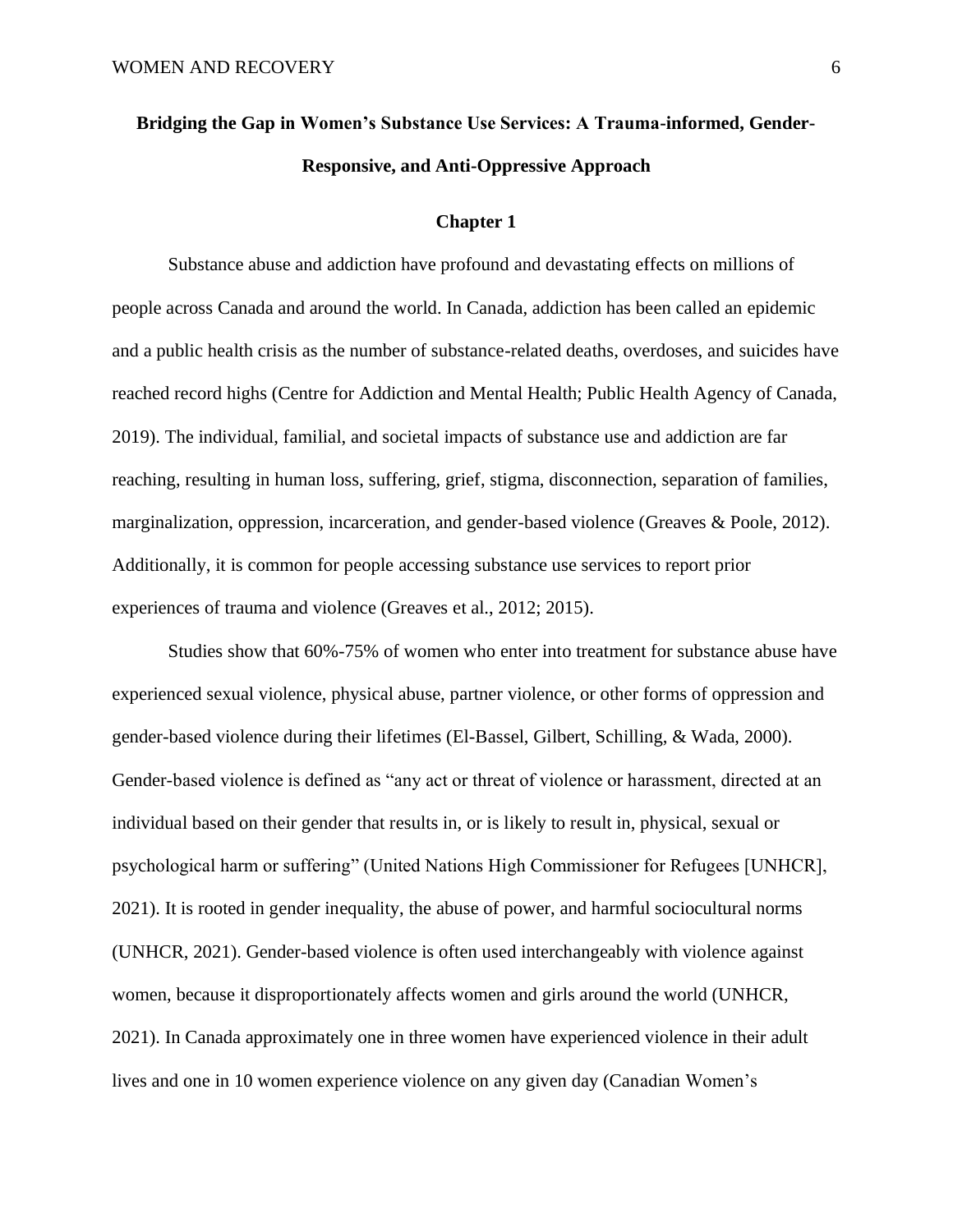Foundation, 2021). Over 6,000 women and children sleep in shelters on any given night because it is not safe at home and approximately every six days a woman is killed by her intimate partner in Canada (Canadian Women's Foundation, 2021). Additionally, Indigenous women are killed at six times the rate as non-Indigenous women and trans women are disproportionately targeted for harmful acts of violence, harassment, and assault (Taylor, 2021; Canadian Women's Foundation, 2021).

The impacts of trauma and gender-based violence on women are all-encompassing. The violence women experience just for being women in today's patriarchal, or male-dominated, society has life-altering impacts (Covington, 2008; 2002; Marcellus, 2014). Some of the physical, mental, emotional, spiritual, and relational impacts of gender-based violence include, but are not limited to: disturbances in emotional regulation, impulse control, self-esteem, cognition, and the ability to form secure and trusting relationships with self and others (Greaves & Poole, 2012; Haskell; 2012). Additionally, women's experiences of violence vary based on their race, sex, gender identity, class, sexual orientation, culture, religion, ability, age, and other forms of diversity (Crenshaw, 1989; Greaves & Poole, 2012). All of these factors can interact/intersect to increase vulnerabilities related to trauma and violence. However, these factors also intersect to increase resiliency in the face of trauma (Crenshaw, 1989; Greaves & Poole, 2012).

Trauma is a key element in understanding addiction (Greaves & Poole, 2012; Greaves et al., 2015). Experiences of violence and trauma not only impact women's mental, physical, and emotional health, but it can also increase their likelihood of using substances (Covington, 2008; Canadian Women's Foundation, 2011). Women may use or abuse substances to cope with or reduce the adverse effects of trauma (Covington et al., 2008; Carpenter & Hasin, 1999). For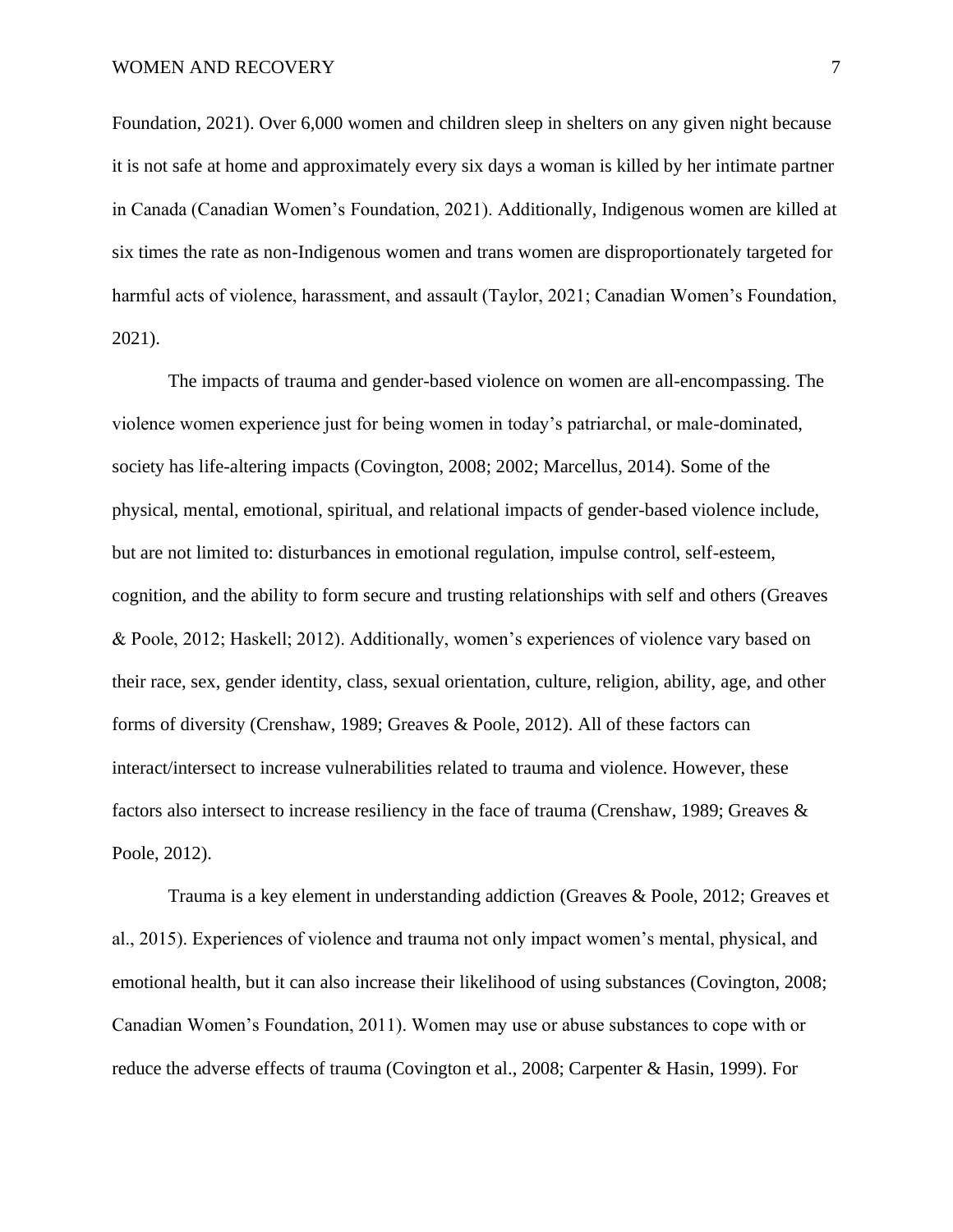#### WOMEN AND RECOVERY 8

many women, substances offer a means of coping with trauma, such as childhood abuse, sexual abuse, intimate partner violence, and for Indigenous, Black, and women of colour, the intergenerational effects of colonization and racism (Niccols et al., 2010). Substances may provide temporary relief from some of the adverse effects of trauma; however, if the trauma is left unaddressed over time, many women face the challenge of developing substance-use dependencies and addiction (Hien et al., 2009). The links between trauma, violence, and addiction are important to all disciplines interested in women's addiction treatment, prevention, and harm reduction (Greaves et al., 2015).

The strong link between women's experiences of trauma and their patterns of addiction, suggests the increasing need for trauma-informed services for women seeking addiction treatment; services that hold an integrative trauma-informed lens in order to provide diverse women with a safe and supportive space to heal; and provide a space free of stigma, pathologizing beliefs, and harmful practices. However, there is a gap between the ideal and existing practices. The unfortunate and disturbing reality is that women seeking substance use treatment often experience oppressive barriers, first in their attempts to access services, and then from within the services where they seek support.

Many traditional addiction and recovery services lack an understanding of the diverse realities of women's lives and the strong links between violence against women, trauma, substance use, and other mental health diagnoses (Greaves & Poole, 2012; Covington; 2007). The services fail to work from a truly trauma-informed approach—one that is both genderresponsive and anti-oppressive in its framework —to address the systemic barriers and intersectional violence that are contributing to women's emotional pain and substance use. The current programs' lack of knowledge on the effects of trauma, the connection of trauma to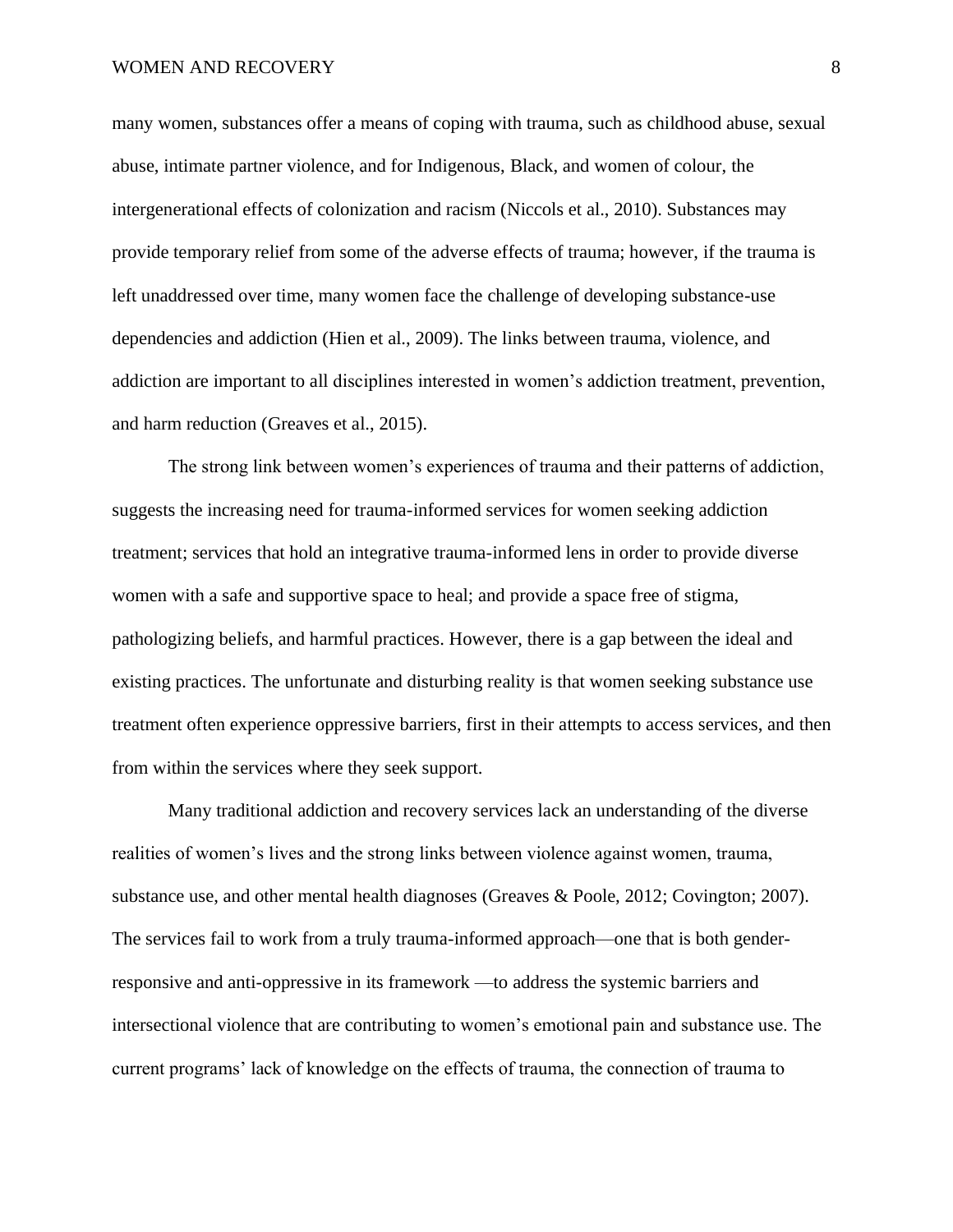#### WOMEN AND RECOVERY 9

substance use and mental illness, and the diverse needs of women, often lead to misdiagnosis, extended suffering, and re-traumatization (Centre of Excellence for Women's Health, 2009). Furthermore, once women are in treatment and on the path to recovery and sobriety, failure to attend to and address their trauma can often lead to relapse (Covington et al., 2008; De Bellis, M.D.; 2002). Recovery from addiction is most successful when it is addressing not just the problematic substance-using behaviors, but the underlying issues and past trauma (Cunha, 2015). Clearly, there is still a great deal of work that must be done to better support the diverse needs of women with trauma, substance use, and mental health challenges. Substance use services need to develop treatment programs that integrate and reflect a holistic, gender-responsive and antioppressive approach for women.

In this chapter, I will discuss the background to this problem. I will explore the intersections between violence against women, trauma, substance use, and mental health. I will highlight how trauma and addiction are a public health concern for women and will discuss the barriers to treatment. This section will also review the different theories of addiction and outline the holistic and trauma-informed model of addiction that I will propose in this capstone, drawing on Covington (2002;2008) and Greaves and Poole's (2012;2015) influential work in women's substance use research and treatment. Lastly, I will speak to the significance of this capstone and its therapeutic implications.

In the next chapter, I will highlight the literature on the complexity of trauma and its impacts on women's mental, physical, spiritual, and relational health. I will review traditional treatment models and addictions services, primarily the most common model, 12-step mutual help programs, but also briefly include residential, inpatient, and outpatient models, to discuss strengths and limitations. I will highlight several current integrative trauma-informed and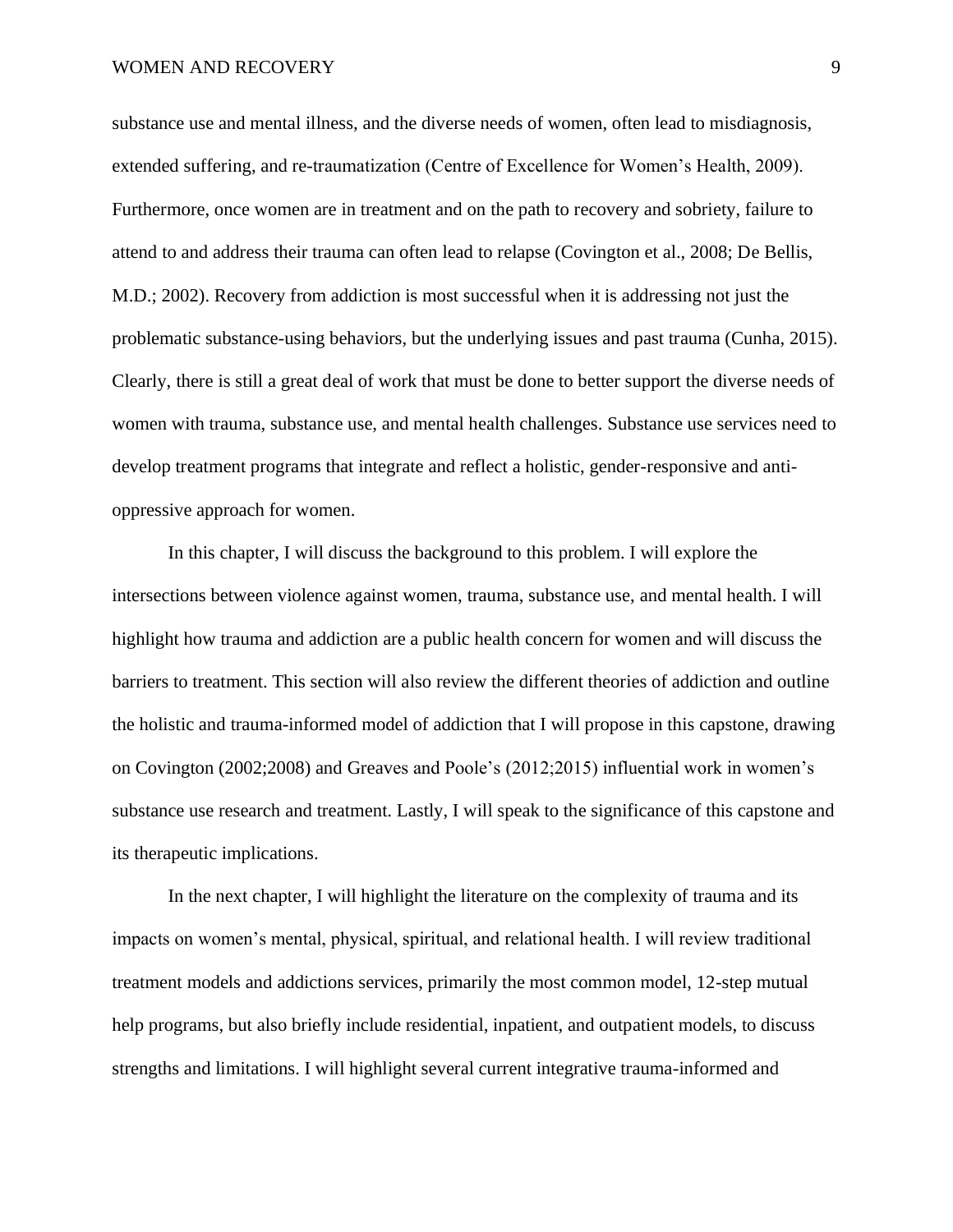gender-responsive addiction treatment and recovery services for women to review therapeutic outcomes and impacts on women.

In chapter three, I will propose a 16-week integrative trauma-informed recovery program for women. The program will draw on feminist therapy, person-centered therapy, narrative therapy, and somatic therapy to provide a gender-responsive and anti-oppressive framework to specifically address the systemic barriers and intersectional needs of diverse women. Together, these frameworks aim to facilitate the creation of a holistic, woman-centered, and resiliencebased recovery space for women to engage in a meaningful healing process.

# <span id="page-9-0"></span>**Purpose and Positioning**

As a cisgender heterosexual white woman and settler, I want to name the social locations of privilege that I occupy and acknowledge that this capstone will have blind spots and limitations. I also want to name the personal importance and connection that this topic has to me. Addiction and substance use has impacted multiple generations of parents, grandparents, and ancestors on both sides of my family. I have learned firsthand about some of the challenges my mother and grandmother have experienced as women on their recovery journeys. Additionally, I had the privilege of doing my clinical internship in substance use and concurrent mental health services. I worked with many women who bravely shared stories of resilience in the face of violence, oppression, and misogyny in the very spaces where they were hoping to get support. This has fueled my desire to shine light on the harm being done and hopefully encourage more awareness, discussion, systemic change, and action.

I want to acknowledge that when I use the word women in the capstone, I am referring to anyone who identifies as a woman, including trans, two spirit, intersex, genderqueer, and nonbinary people who are significantly femme-identified (Ricketts, 2021; ATIRA, 2019). I also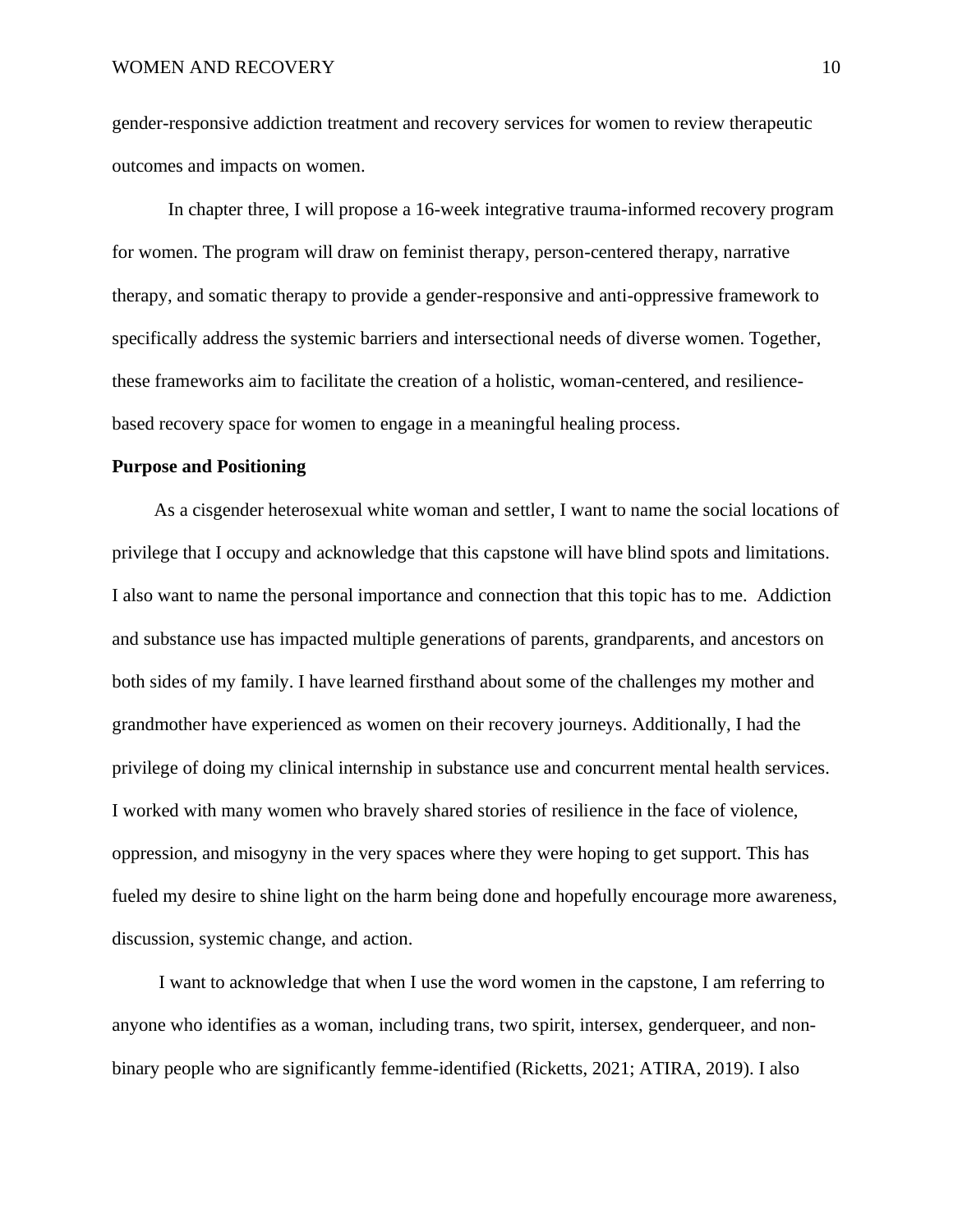want to acknowledge that in this description I may be missing some people and hope that this capstone can apply to anyone of any gender identity who experiences misogyny, gender-based violence, and oppression in accessing mental health and substance use services. While not all diverse women's experiences can be represented in this research, this capstone aims to include the voices of women who have been impacted by these issues directly, especially those most marginalized, to ensure their voices are heard. Additionally, it is important to note that not all substance use is harmful or problematic. For many, substances offer a range of useful outcomes, and for many their relationship to substances adapt and change over their lifetime. This capstone hopes to shine light on the stigma women experience in both accessing and receiving treatment for substance use that they have self-identified as a challenge in their individual journeys. Furthermore, in my review of traditional addiction services, including 12-step programs, it is important to note that these programs have made and continue to make positive impacts on many people and women's lives. This capstone aims to identify the gaps in treatment so that we can better support women with substance use challenges, while also acknowledging that every treatment model has strengths and limitations and there is no one-size-fits-all approach to recovery.

The purpose of this study is to explore the impact that integrative and holistic traumainformed recovery programs have on therapeutic outcomes for women with substance use and mental health challenges. The questions guiding this research are: *What impact do integrative trauma-informed substances use services, that hold a gender-responsive and anti-oppressive lens, have on promoting positive therapeutic outcomes for diverse women in recovery? How can taking a holistic and trauma-informed approach to addiction support women's physical, mental, emotional, and spiritual health? How can applying an anti-oppressive and gender-responsive*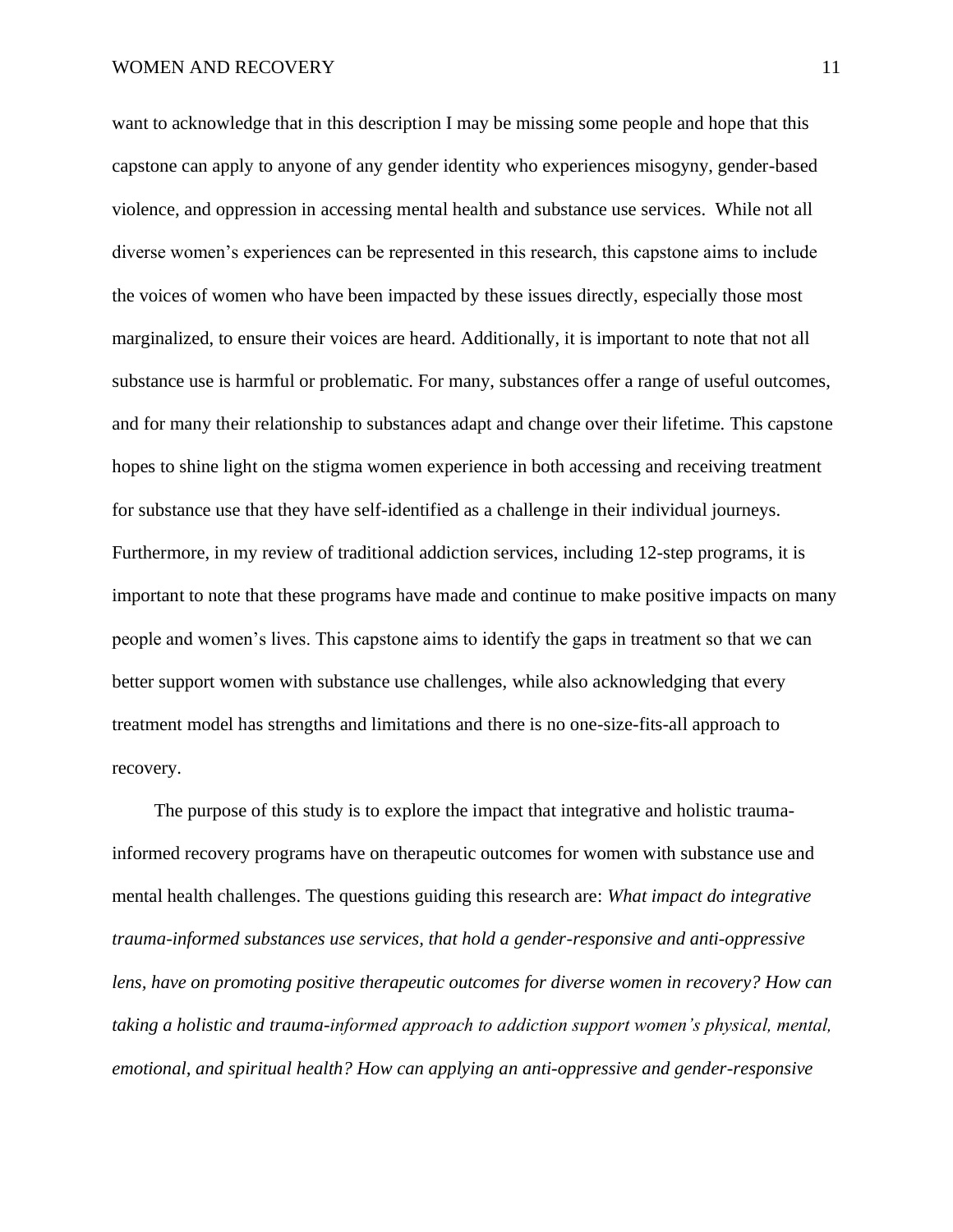*lens to substance use services help bridge the gap between trauma-informed theory and clinical practice?*

#### <span id="page-11-0"></span>**Background**

Until recently, in-depth knowledge about women, substance use, and addiction was missing. There has been significant research done on men and addiction, but historically women have been left out of the picture (Covington, 2002; 2008; Marcellus; 2014; Najavits, 2002). As a result, many of the addiction and recovery services that women encounter in the public and private sectors today were not designed for women (Marcellus; 2014; Covington, 2002; 2008; Najavits, 2002). The treatment programs were originally created by men for the needs of addicted men, and then women were inserted into the treatment model with very little thought or care for potential differences in treatment needs (Covington, 2002; 2008). For example, Alcoholics Anonymous (AA) was first developed in the 1930s by two white men and it was based on the premise that addiction was a progressive, permanent disease primarily affecting men (Covington, 2002; 2008; Marcellus; 2014; Najavits, 2002). Women were added into the program shortly after, but women's biopsychosocial needs, and their lived experiences of gender-based violence and trauma, were not acknowledged (Covington, 2002; 2008; Greaves & Poole, 2012; Marcellus, 2014).

The barriers, needs, and impacts of substance use for women are diverse and often different from men. Evidence suggests that women who have substance use disorders are more likely than men to face multiple barriers affecting access and entry to substance abuse treatment (Tuchman; 2010). In comparison to men, women who abuse substances have fewer resources, experience more severe substance problems at the beginning of treatment, and have higher rates of trauma (United Nations Office on Drugs and Crime, 2004). Women with substance use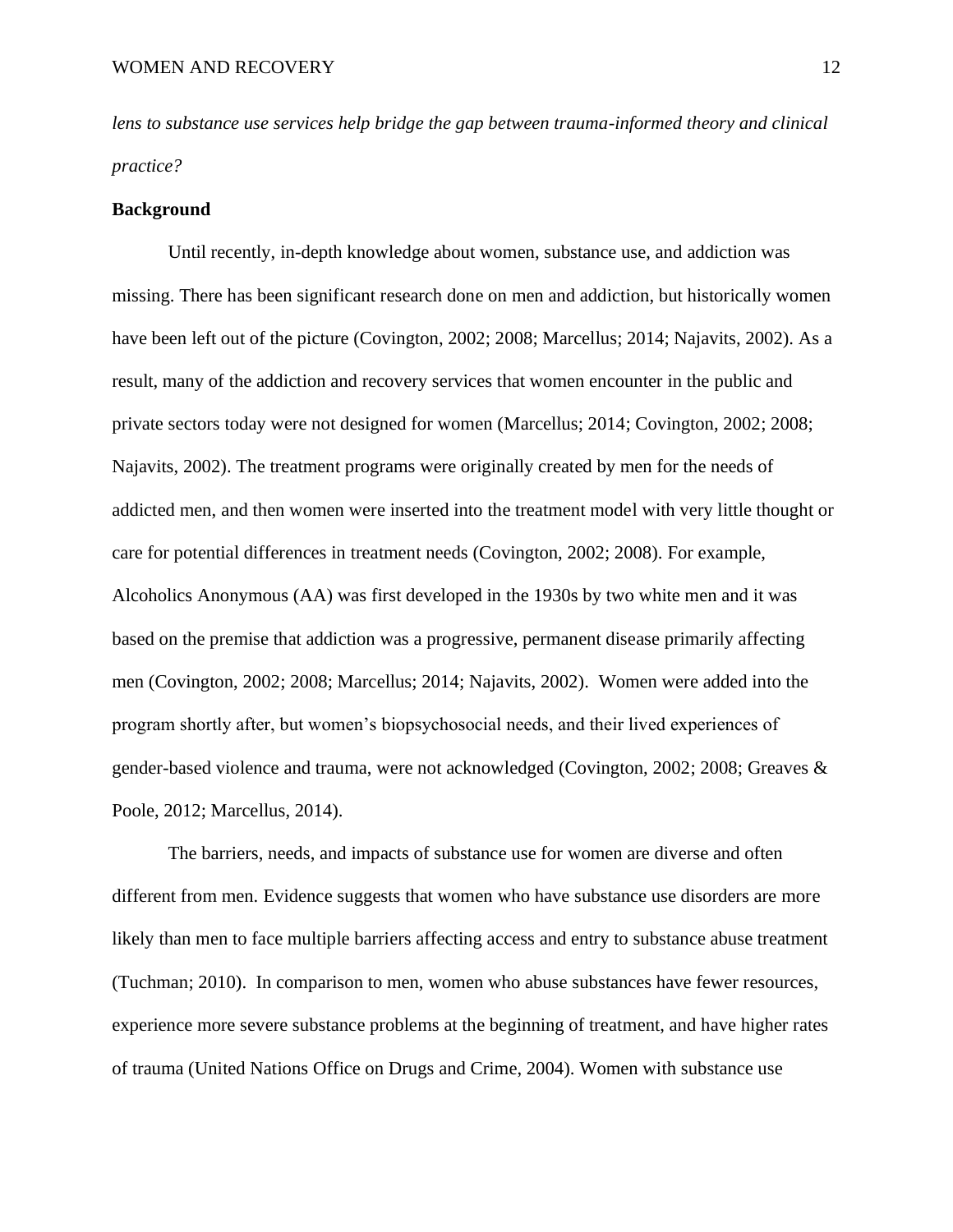#### WOMEN AND RECOVERY 13

dependencies are more likely to have concurrent mental health challenges including depression, anxiety, eating disorders, and post-traumatic stress disorder (Covington, 2002; 2008; Najavits, 2002). Women tend to use substances at lower rates than men, but the physical and mental health impacts of women's use are substantial, and in some cases greater than those from men (Statistics Canada, 2002). With exposure to smaller amounts of alcohol over a shorter period of time, women are susceptible to conditions such as osteoporosis, brain impairment, gastric ulcers, and breast cancer (National Institute on Alcohol Abuse and Alcoholism, 2002). Women also tend to have lower self-esteem due to the societal stigma around their substance use and the oppressive barriers they face in trying to access and receive treatment (Najavits, 2002).

Although there has been an influx of substance use research, theory, discussion, and debate over the last several decades, many traditional substance use services continue to employ concepts of wellness and healing originally rooted in theories from Western psychology and medicine; these generally focus solely on mind and behaviour, and treat the mind and body as separate entities (Letendre, 2002, Linklater 2014; Haines, 2019). Some of these traditional theories of addiction include the moral model, the disease model, the medical model, the sociocultural model, and the social learning model. These varying theories look at things like genetics, environmental factors, sociocultural factors, behavioral factors, individual factors, character defects, and more (Faguet, 2008). The majority of these theories are very pathologizing in their approach, place blame on the individual for their addiction, and take an abstinence-based approach to healing that is focused solely on sobriety as the only objective (Covington, 2008; Haskell; 2012; Greaves & Poole; 2012).

In recent decades, more progressive models and approaches to addiction have emerged in light of new research into the neurophysiology of trauma and the lifelong impact of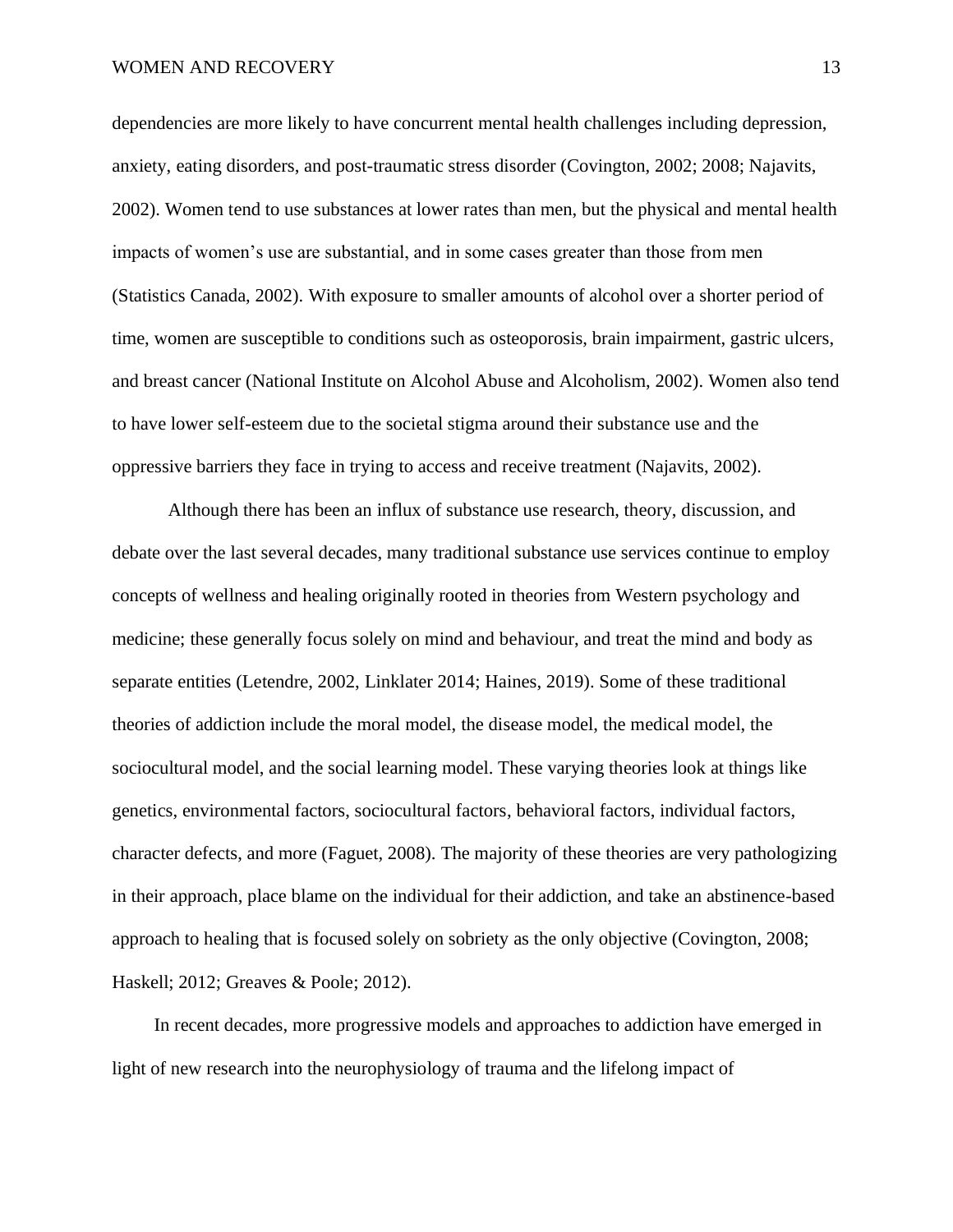environmental influences. For example, Bruce Alexander's theory of dislocation (2010), views addiction as a response to human dislocation and disconnection. Instead of pathologizing the individual, Alexander looks at social, political and economic barriers causing displacement, marginalization, and oppression (Alexander, 2010). Additionally, Gabor Maté's influential work views addiction as a symptom and response to childhood trauma (2008) and looks at some of the biopsychosocial factors that are at the root of addiction. In Maté's view, addiction is a response to internal pain and can be seen as self-medication for the effects of trauma (Maté, 2008). Additionally, harm reduction models have been more widely adopted in substance use services aiming to minimize barriers. A harm reduction model is "a client-centered approach that seeks to reduce the health and social harms associated with addiction and substance use, without necessarily requiring people to stop or abstain from using substances" (Canadian Mental Health Association, 2021, p. 1). It gives people who use substances a choice of how they will minimize harms through non-judgmental and non-coercive strategies in order to enhance skills and knowledge to live safer and healthier lives (Canadian Mental Health Association, 2021).

This capstone will propose that a holistic trauma-informed approach to addiction, one that holds a gender-responsive and anti-oppressive lens, is ideal for the treatment needs of women. A holistic model allows clinicians to treat addiction, while also addressing the complexity of issues that women bring to treatment. It looks at genetic predisposition, health factors, structural and social barriers, including oppression, shame, isolation, a history of abuse or trauma, or any combination of these (Covington, 2002, 2008). It takes a whole-person approach and addresses substance use, mental illness, chronic health conditions, triggers, histories of trauma, and sociocultural and systemic barriers (BC Mental Health and Substance Use Services, 2021). A holistic perspective aims to understand every aspect of the women's self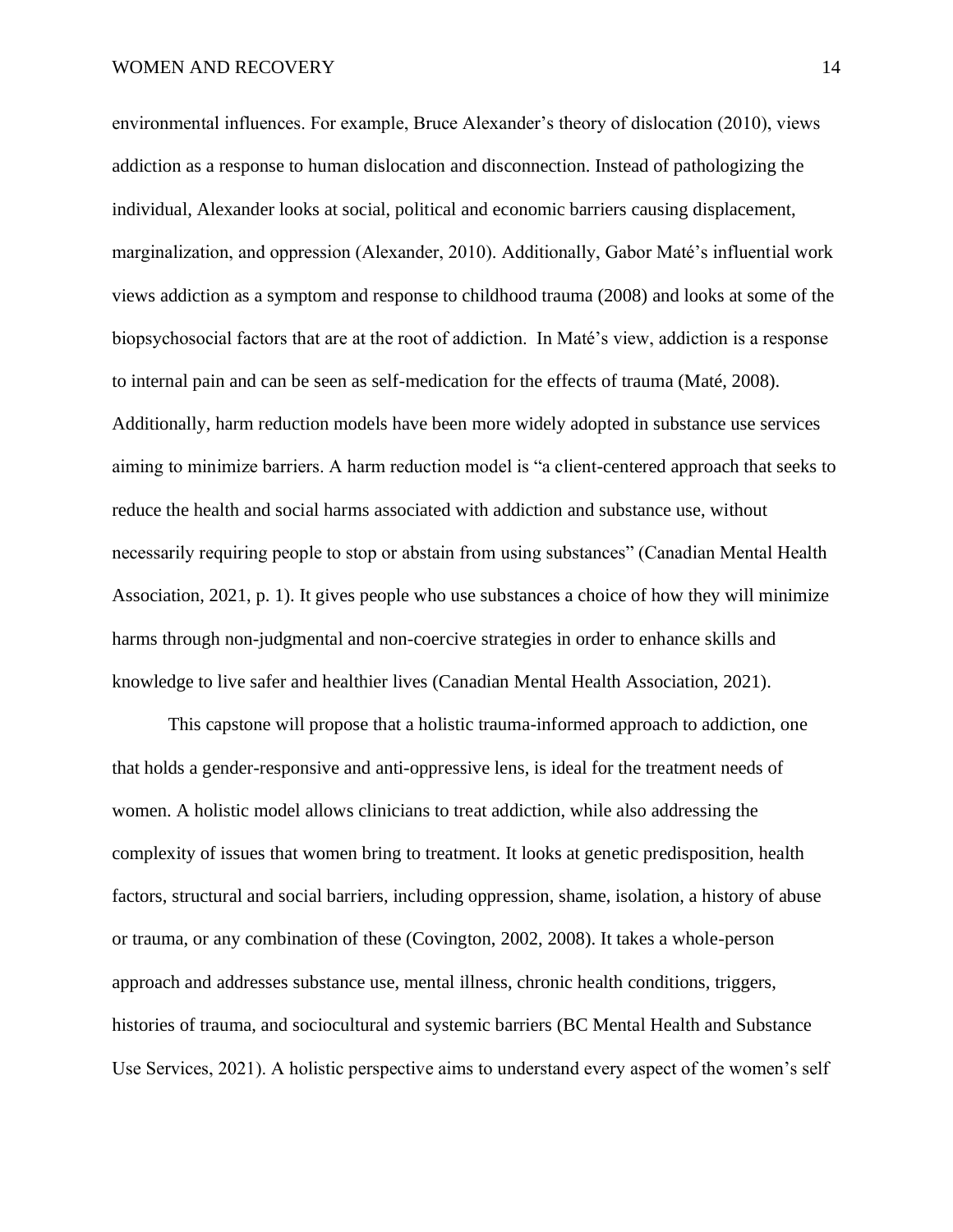equally—the spiritual, emotional, mental, and physical— as well as the environmental and sociopolitical aspects of her life, in order to better understand addiction (Covington, 2008; Greaves & Poole, 2012).

In contrast, traditional 12-step, abstinence-based recovery programs, such as Alcoholics Anonymous or Narcotics Anonymous, and many existing residential programs have always focused primarily on the addiction itself and not an integration of issues like trauma, sociocultural factors, or co-related mental health challenges. This remains mostly the case today. Many current treatment models still primarily use a Western medical model, which focuses on illness, rather than a holistic model, which focuses on wellness (Linklater, 2014). While some programs have adapted and evolved somewhat to take a more holistic approach to the disease model and to include physical, psychological, emotional, spiritual aspects (Northrup, 1994; Covington, 2002), for the most part they are still rooted in Western psychology and patriarchal attitudes. They lack a trauma-informed approach—one that recognizes the influence of trauma, oppression, and gender-based violence—and often fail to acknowledge the sociocultural barriers clients face and the oppressive systemic structures at play (Covington, 2002; 2008). Current research suggests women would be better served by an integrative model, one that considers the impact of trauma, addresses intersecting levels of marginalization based on women's varying social locations, and uses a framework that addresses power imbalances and structural barriers created by patriarchy, white supremacy, colonialism, and capitalism.

Addiction is rarely, if ever, a single-dimension issue for women (Covington, 2008; 2002). As Audre Lorde says, "we do not live single-issue lives" (1984) and that complexity will inevitably interact with all aspects of women's addiction and mental health treatment. Individual social factors including—but not limited to—race, sex, gender identity, culture, sexual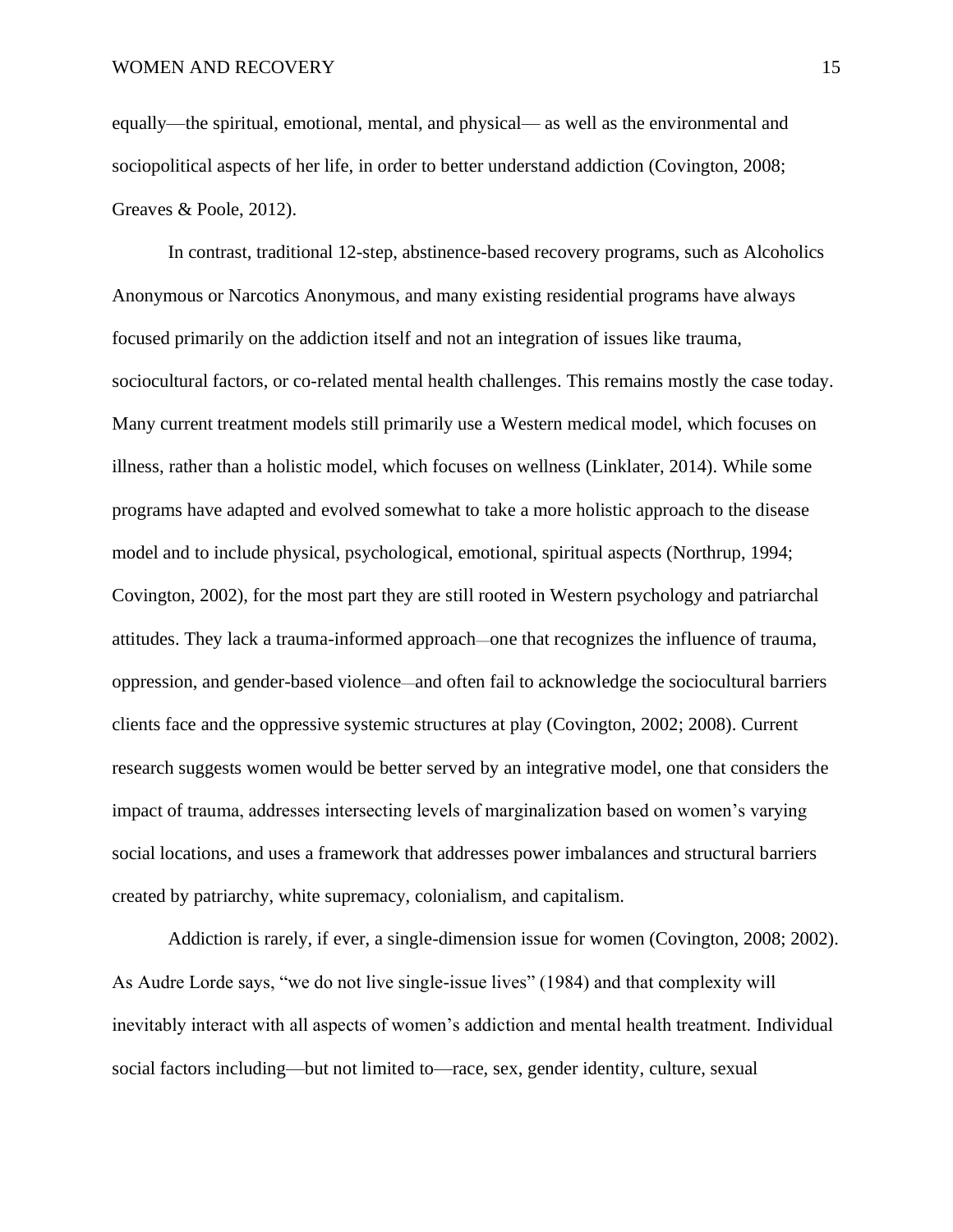orientation, age, spirituality, ability/disability, and class intersect to shape the experiences of individuals; that identity is multidimensional (Crenshaw, 1989). Addiction is always a part of a larger portrait that includes a woman's individual history and the social, economic, and cultural factors that create the context of her life (Covington, 2008, 2001). Covington (2008) explains that, "in thinking about treatment for addicted women, it is essential to start from the premise that theory and practice should be based on a multidimensional and integrative perspective" (p.1). She cites Abbott and Kerr (1995), who suggests that, if treatment is to be effective, it must take the full context of women's lives into account. Treatment must acknowledge the diverse and intersecting experiences and impact of living as a woman in a male-dominated society, and therefore, gender must be a part of the clinical approach. Covington (2001) calls such services *gender-responsive*, meaning they consider the sociocultural experience and perspective of gender to better understand and serve their clients. For services to be gender-responsive for women, they should create an environment—through site selection, staff selection, program development, content, and implementation of services —that reflects a deep understanding of the diverse realities of women lives, and that addresses and responds to their challenges and strengths (Covington, 2008; 2001). By providing gender-specific care and considering the sociopolitical circumstances of women's lives, theorists, researchers, clinicians, and service providers can learn to develop and use strategies for change that promote both personal and political empowerment (Greaves & Poole, 2012).

In a comprehensive report, the Canadian Women's Foundation found that the impact of gender-based violence is critical to understanding women's substance use patterns (2011). One study found that women's experiences of violence may precede their substance use and/or mental health issues (Gatz et al., 2005). Additionally, approximately two-thirds of women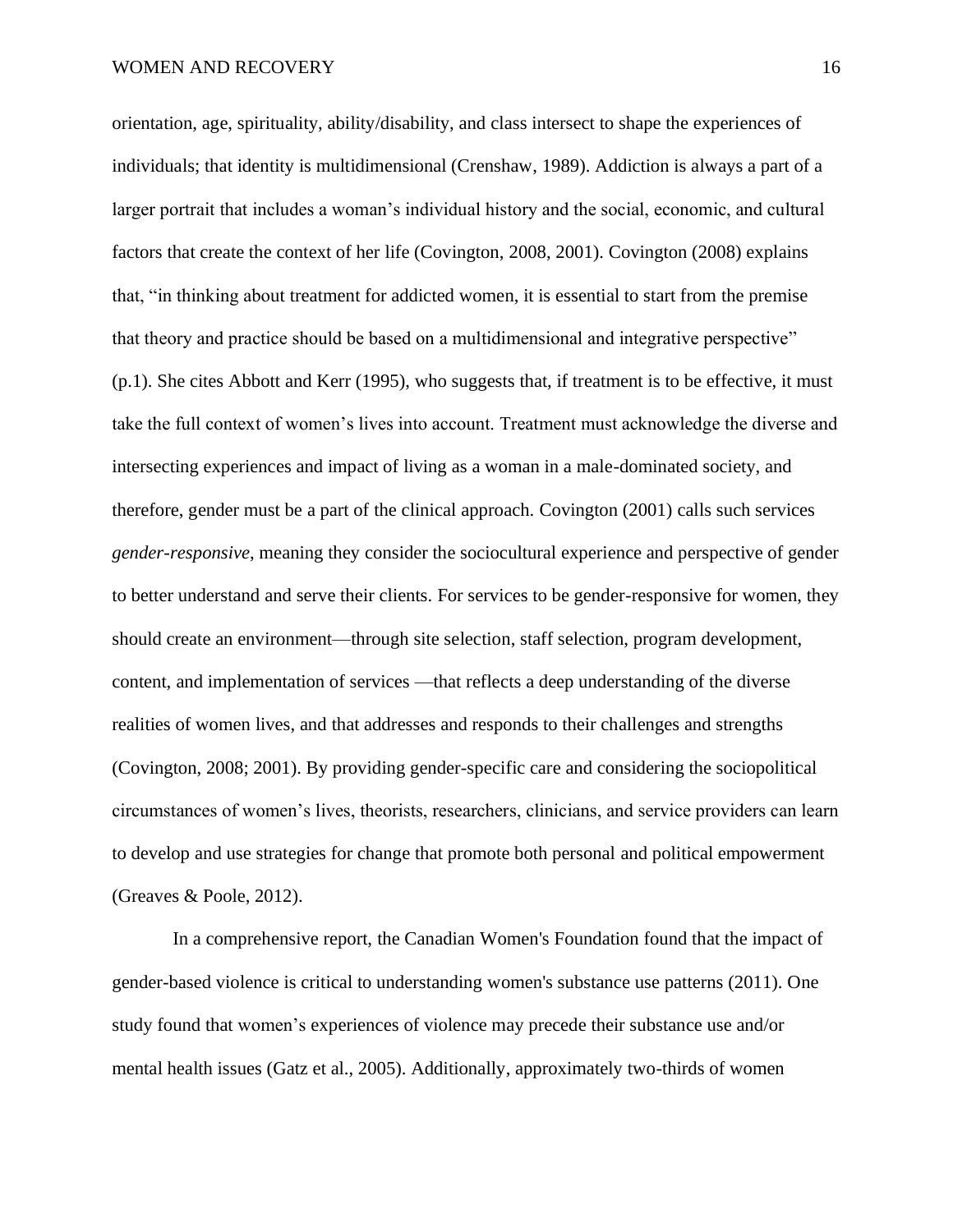accessing anti-violence services report that they began their problematic substance use following experiences of gender-based violence in their relationships (Parkes et al., 2007). Some researchers have argued that consistent correlations between violence against women and mental health and substance use issues suggest a causal relationship (Golding, 1999). At the same time, there is evidence that substance use and/or mental health concerns can create a vulnerability to violence and the pre-existence of these conditions may exacerbate the effects of the abuse (Gatz et al., 2005). The association between these three issues is therefore both complex and multidirectional (Gatz et al., 2005). The 2011 report's findings demonstrate why taking an integrative and holistic approach to addiction is important. In order to support women in their treatment and recovery, service providers need to acknowledge and hold all of these complexities and interconnections at once.

Women encounter significant systemic, structural, social, cultural and personal barriers in both accessing and receiving effective substance use treatment (United Nations, 2004). There are still very few programs that are accessible, affordable, and appropriate for women, especially mothers, pregnant women, Black, Indigenous, and women of colour, LGTBQ+ women, women with disabilities, sex workers, women offenders, and women with co-occurring mental health or trauma issues (Parkes et al., 2007). Additionally, when accessing substance use treatment or acknowledging their substance abuse, women face the potential threat and trauma of having their children removed and frequently the further threat from a partner/family to report them to child welfare authorities (Covington, 2008; Greaves & Poole, 2012; Najavits; 2002). Women often experience stigma attached to violence and substance use in relation to being a pregnant or parenting woman, which can prevent many women and mothers from seeking the help they need (Covington, 2008; Parkes et al., 2007). Overall, research shows many women have limited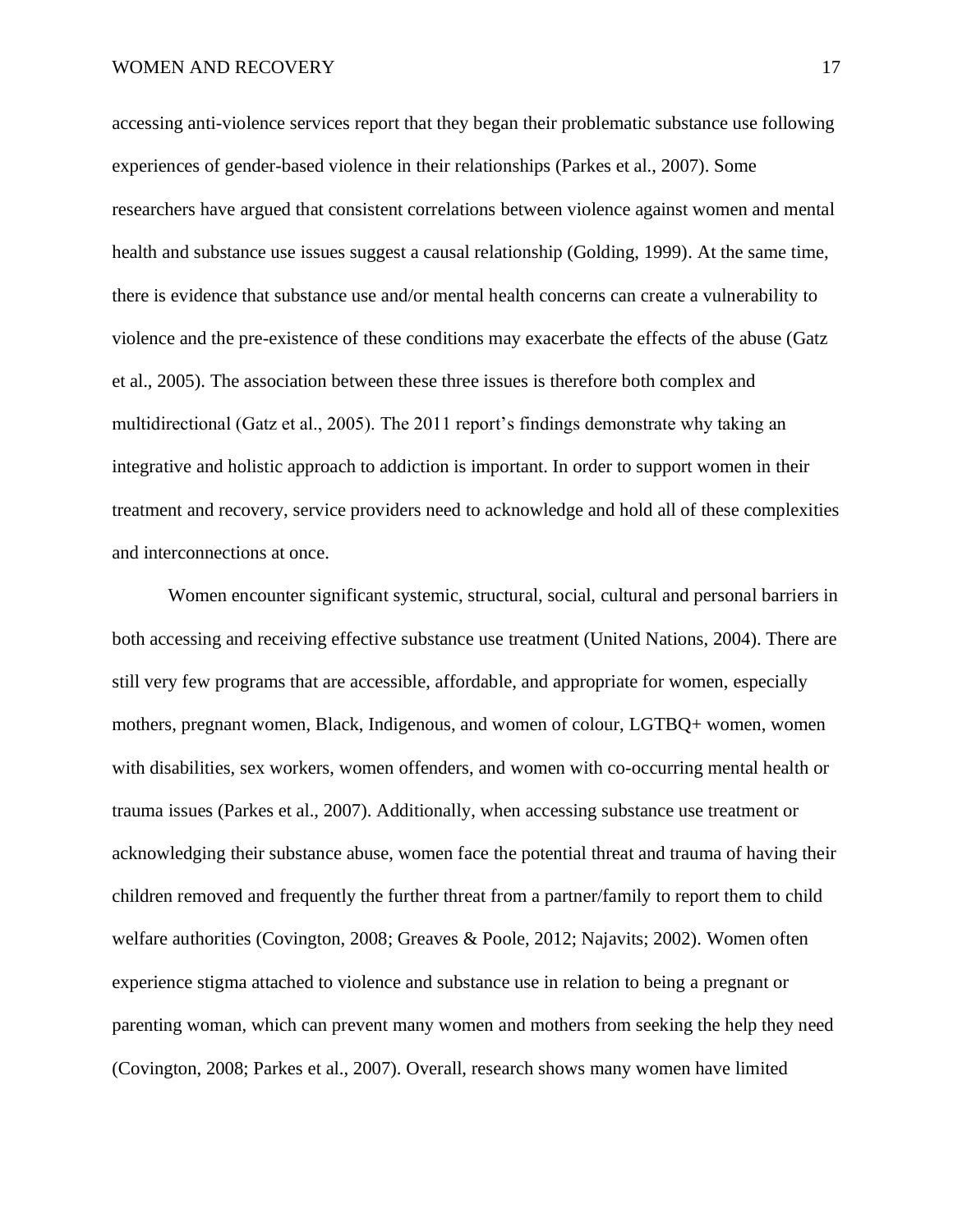access to mental health and substance use services and have to contend with the barriers of shortages of services, qualified service providers, lack of appropriate services for their needs, location or budget, lack of childcare, and long waiting lists for more appropriate/communitybased services (Covington, 2007). Additionally, many women report being turned away from mental health and addiction services, for having more than one presenting issue (Centre of Excellence for Women's Health [CEWH], 2009; Poole & Pearce, 2005). Given the myriad of barriers, many researchers and service providers have urgently called for the development of integrative woman-specific prevention, harm reduction, and trauma-informed treatment approaches (Greaves & Poole, 2012, Parkes et al., 2007).

# <span id="page-17-0"></span>**Significance and Chapter Summary**

Despite the increasing need, effective and accessible treatment options remain elusive for diverse women struggling with trauma, substance use, and mental health challenges; leaving a significant treatment gap (Covington, 2008; 2002; CEWH, 2009; Greaves & Poole, 2012). Furthermore, most addiction and substance use services focus on a single-dimension outcome, which is helping clients achieve sobriety, regularly ignoring the impact of trauma and violence on women's everyday functioning and mental health. These conventional and traditional recovery programs and services have been largely unsuccessful in supporting women to overcome their substance use dependencies and heal (Covington, 2007; Greaves & Poole, 2012). Many women access services intending and hoping to get support, heal, and overcome their substance use challenges; instead, they often experience rigid, abstinence-based recovery frameworks originally created for men. Many of these traditional services lack a traumainformed approach. Other services claim to work from that model, but there is a gap in theory and practice (Elliot et al., 2005). They are still missing a trauma-informed approach that holds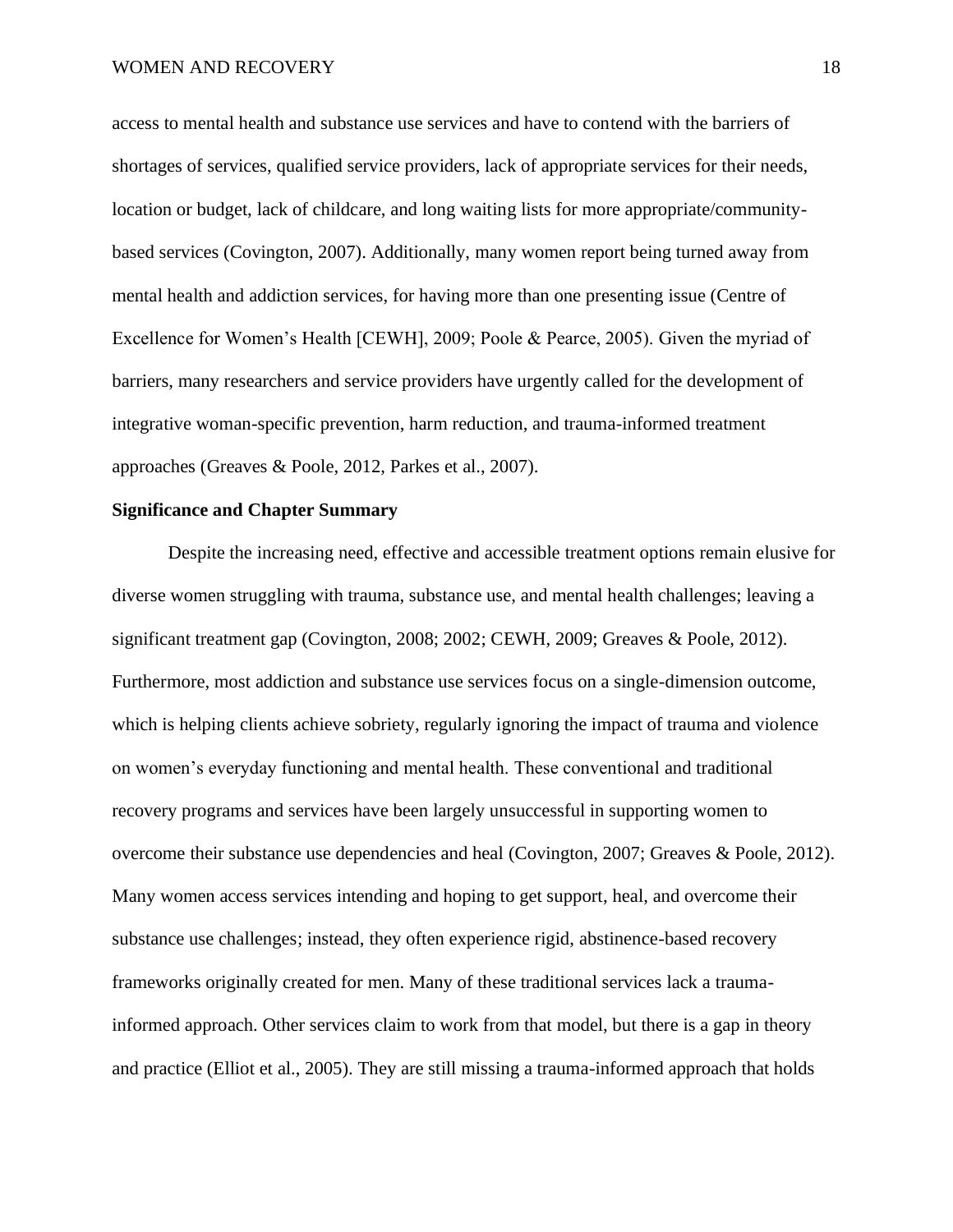both a gender-responsive and anti-oppressive lens that understands the impact of trauma, the structural barriers, and the diverse realities of women's needs and experiences. The stigma and marginalization women experience in such spaces prevents and discourages them from seeking the support and care that they need.

This lack of effective addiction and recovery services for women results in significant costs for individuals, families, communities, service systems, and for governments (CEWH, 2009), increasing the urgency of the problem. Substance abuse costs Canada over \$38 billion a year, which is an estimated \$1,258 for every person in Canada (Canadian Institute for Substance Use Research; Canadian Centre on Substance Use and Addiction, 2017). The estimated annual cost to the Canadian health care system for medically treating women who have experienced violence ranges from \$408 million to \$1.5 billion (Cohen & Maclean, 2004). This capstone will address the gap in trauma-informed substance use services for women and the impact it is having on society. It will review ways in which substance use services can better meet the needs of women suffering from violence and marginalization through gender-responsive and antioppressive care.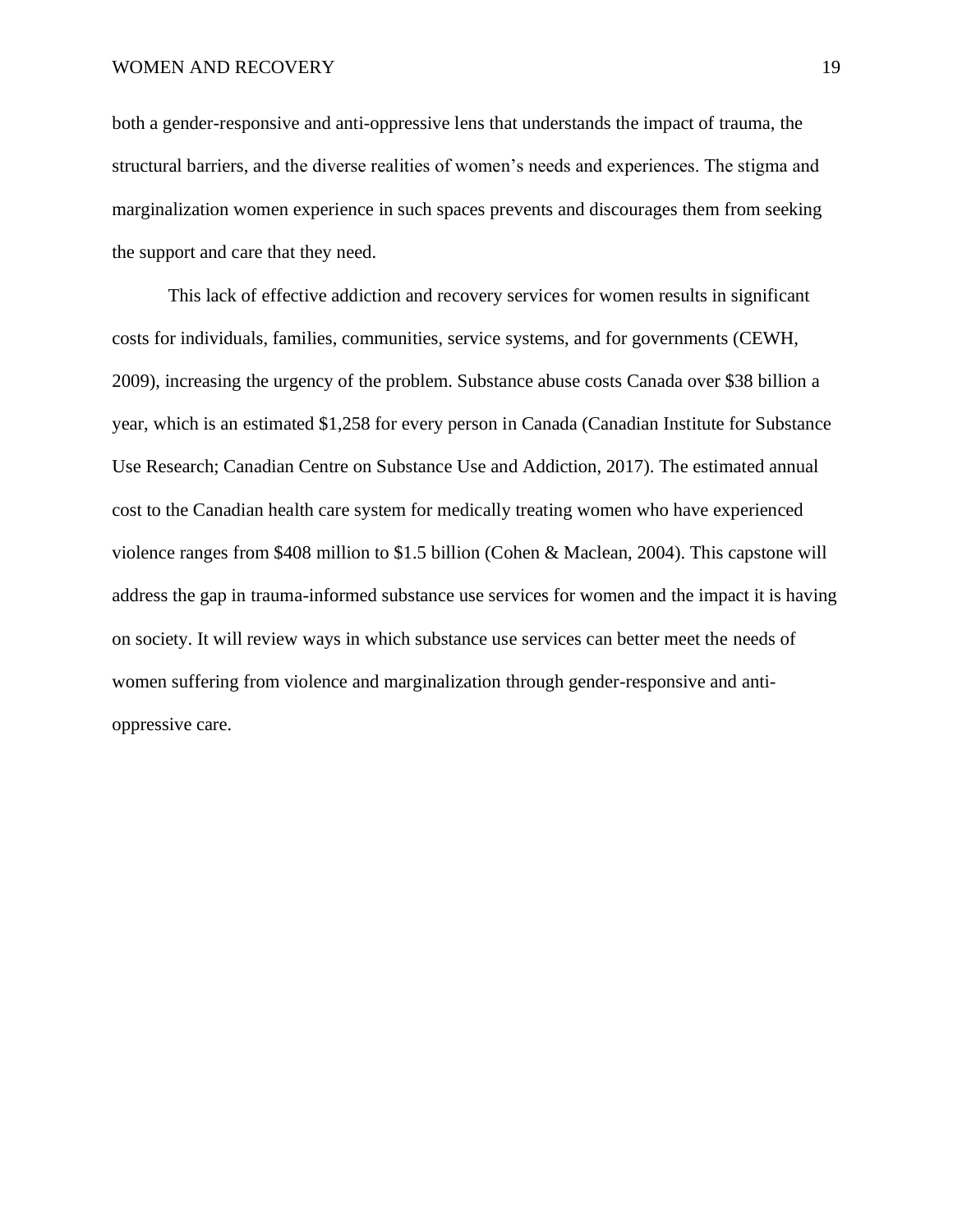#### **Definition of Terms**

<span id="page-19-0"></span>**Addiction:** Used to describe a chronic condition with biological, psychological, social and environmental factors influencing its development and maintenance. It is often marked by cravings to use substance(s), loss of control of amount or frequency of substance use, and a compulsion to use despite consequences. It can often lead to physical and/or psychological dependence on the substance(s) (CAMH, 2021).

**Anti-oppressive framework:** A treatment framework that requires the practitioner to critically examine the power imbalance inherent in an organizational structure, with regards to the larger [sociocultural](https://en.wikipedia.org/wiki/Sociocultural) and political context, in order to develop strategies for creating an egalitarian environment free from oppression, racism, homophobia, transphobia and other forms of discrimination (Strier, 2007).

**BIPOC:** Black, Indigenous, and People of Colour. This term is used to acknowledge that not all people of color face equal levels of injustice. BIPOC is significant in recognizing that Black and Indigenous people are more severely impacted by systemic racial injustices (Merriam-Webster, 2021).

**Femme:** A queer identity for a person who is feminine-associated or whose gender expression is considered, but not limited, to be feminine (Bashan, 2020).

**Gender-based violence:** Any act or threat of violence or harassment, directed at an individual based on their gender, that results in, or is likely to result in, physical, sexual or psychological harm or suffering. (United Nations High Commissioner for Refugees [UNHCR], 2021).

**Gender-Responsive Services:** Services that include the sociocultural experience and perspective of gender to better understand and serve their clients (Covington, 2008; 2001).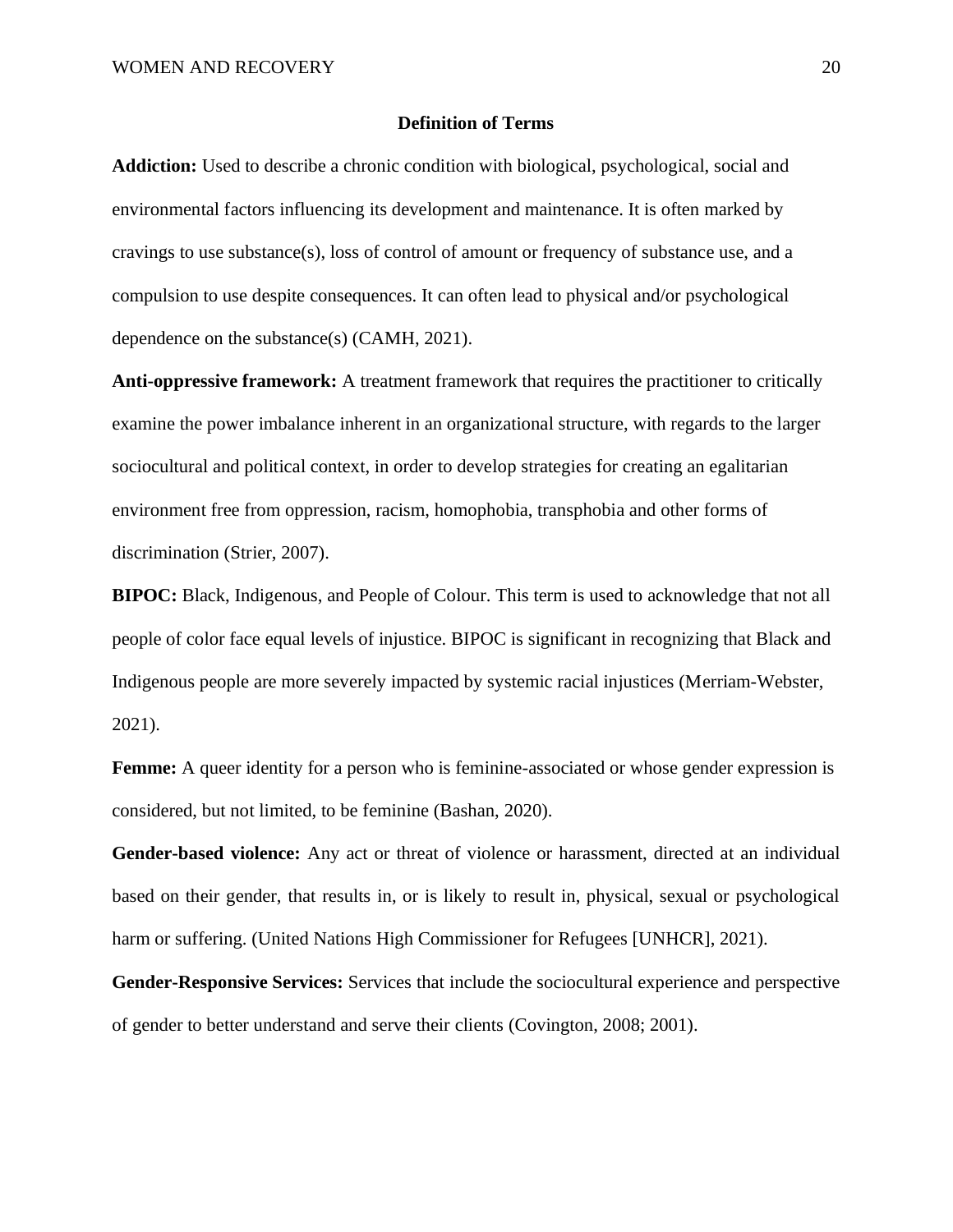**Harm-Reduction**: Refers to policies, programs and practices that aim to reduce the harmful health, social, and economic consequences of substance/drug use without necessarily reducing the amount of drugs or substances the person uses (Fraser Health Authority, 2020).

**Heteropatriarchy:** A socio-political system where, primarily, cisgender males and heterosexuals have authority over cisgender females and over other sexual orientations and gender identities. It is a term that emphasizes that the discrimination of women and LGBTQ+ people has the same sexist social principle (Valdes, 1996).

**Holistic:** A whole-person approach that aims to understand every aspect of an individual equally—the spiritual, emotional, mental, and physical—as well as the environmental and sociopolitical aspects, in order to better understand the intersections between mental health, physical health, substance use, and trauma (BC Mental Health and Substance Use Services, 2021; Covington; 2002; Greaves & Poole, 2012).

**Retraumatization:** The psychological and/or physiological experience of being triggered or bringing up a trauma response, which may include fight, flight, or freeze responses (Greaves  $\&$ Poole, 2012).

**Substance abuse:** Excessive use of a substance or substances in a way that is detrimental to self, others, or both (CAMH, 2021).

**Substance Use Disorder (SUD):** The medical term for addiction used in the *Diagnostic and Statistical Manual of Mental Disorders (DSM-5)*. A complex condition in which there is uncontrolled use of a substance despite harmful consequences. People with an SUD have an intense focus on using a certain substance(s) such as alcohol, tobacco, or illicit drugs, to the point where the person's ability to function in day-to-day life becomes impaired. SUDs vary in intensity from mild, moderate, or severe (American Psychiatric Association, 2013).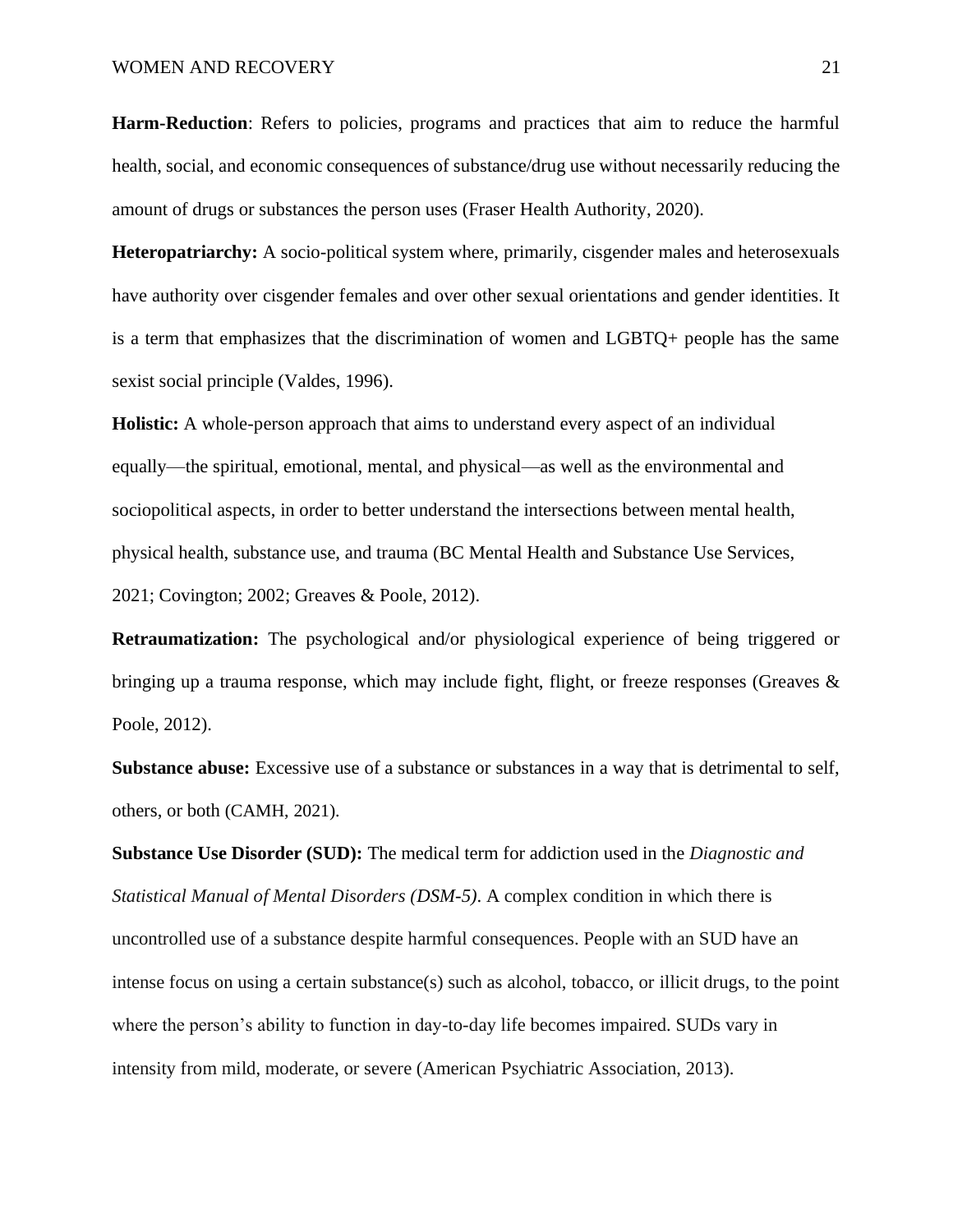**Trauma:** The emotional, physical, or behavioural response to a harmful or life-threatening event, or series of events, with lasting adverse effects on the individual's functioning and mental, physical, social, emotional, or spiritual well-being (Substance Abuse and Mental Health Services Administration [SAMHSA], 2017). Trauma is not limited to witnessing or suffering violence; it also includes stigmatization, marginalization, or oppression because of gender, race, class, sexual orientation, age, spirituality, and ability (Covington, 2008).

**Trauma-informed services:** Trauma-informed services are those in which service delivery is influenced by an understanding of the impact of interpersonal violence and victimization on an individual's life and development (Elliot et al., 2005). Trauma-informed services take into account the knowledge and impact of trauma on client's physical, psychological, and emotional health, and integrate this knowledge into all aspects and levels of service delivery (CEWH, 2009; Harris & Fallot, 2001).

**Women:** Refers to anyone who lives and identifies as a woman, including trans, two spirit, intersex, genderqueer, and non-binary folks who are significantly femme-identified, and those of any gender identity who face misogyny (Ricketts, 2021; ATIRA, 2019).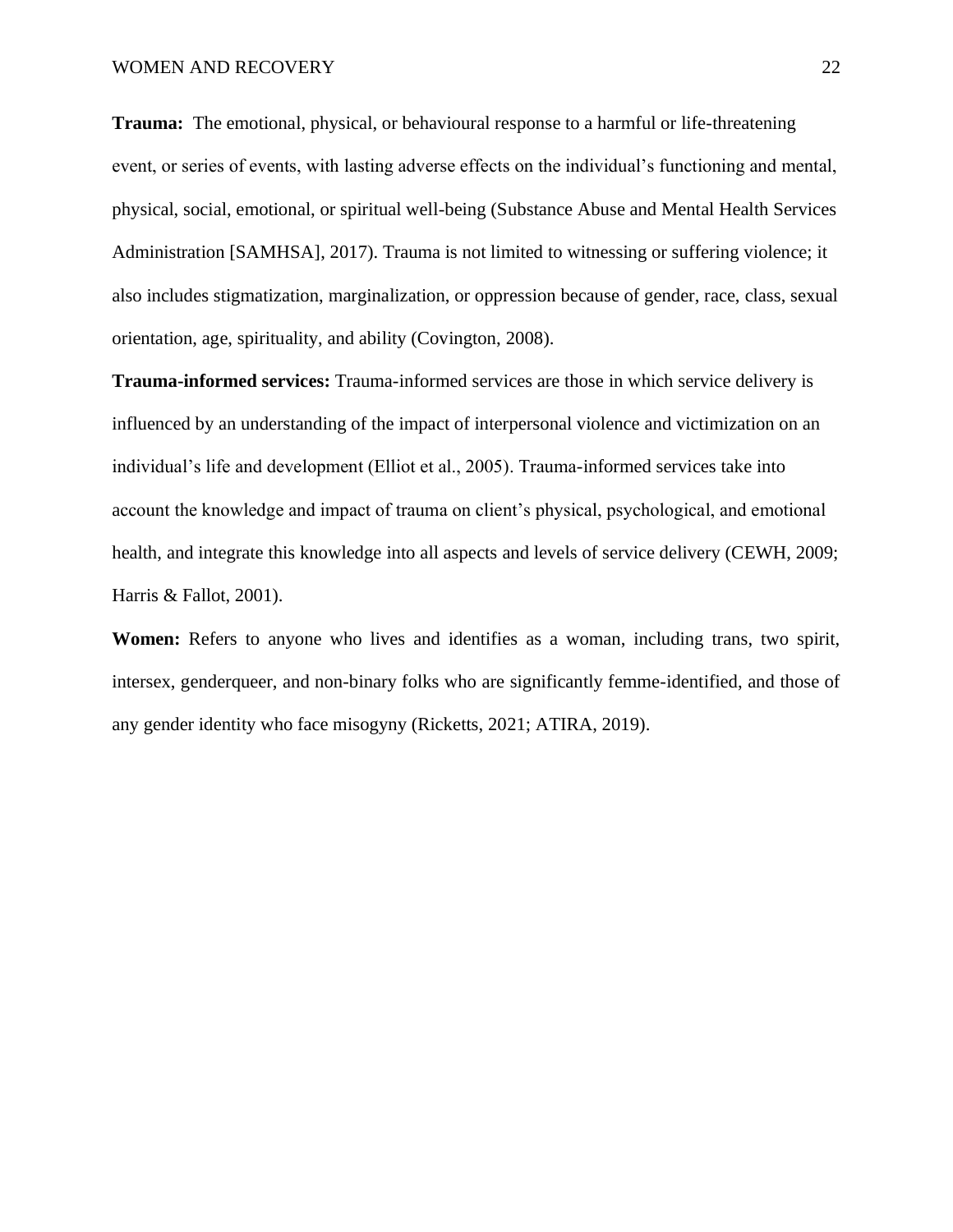#### **Chapter 2**

<span id="page-22-0"></span>This chapter looks into the literature surrounding trauma, women, and substance use, including treatment programs and interventions used to support women in recovery. The literature review will look at three things: first, the complexity of trauma, its interaction with substance use, and the impacts on women's mental, physical, spiritual, and relational health; second, the effectiveness of treating women in traditional recovery spaces; and finally, how trauma-informed, anti-oppressive and gender-responsive treatment programs impact the outcomes for women with substance use issues. It will also provide an overview of feminist therapy, person-centered therapy, narrative therapy, and somatic therapy and outline how they align with the principles of trauma-informed, gender-responsive, and anti-oppressive frameworks to address the intersectional needs of diverse women and provide a holistic approach to substance use treatment.

#### <span id="page-22-1"></span>**The Complexity of Trauma**

Trauma has been defined in many different ways. The American Psychological Association defines trauma as: "an emotional response to a disturbing event like an accident, death, serious injury, sexual violence or natural disaster. Immediately after the event, shock and denial are typical. Longer term reactions include unpredictable emotions, flashbacks, strained relationships and even physical symptoms like headaches or nausea" (2020). Similarly, SAMHSA (2017) describes it as "the emotional, physical, or behavioural response to a harmful or life-threatening event, series of events, or set of circumstances experienced by an individual, with lasting adverse effects on the individual's functioning and mental, physical, social, emotional, or spiritual well-being". Trauma can be both an event and a response to an event (Covington, 2008). SAMHSA (2012) recommends framing it with three E's—taking into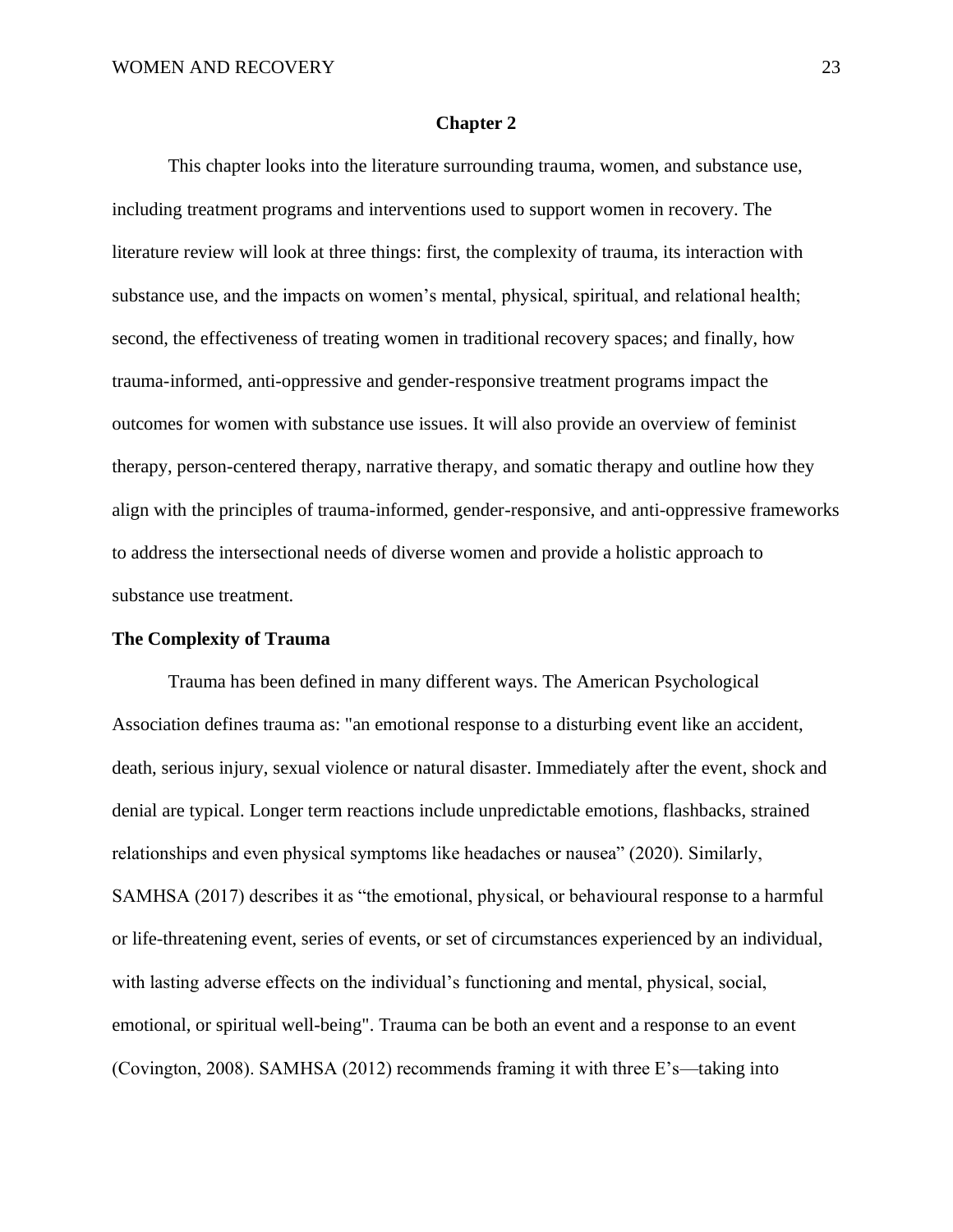WOMEN AND RECOVERY 24

account the event itself, the experience of the individual, and the effect on the individual to capture the diversity of its variations. Trauma events can include a wide range of life-threatening experiences, including physical and sexual abuse, neglect, partner violence, accidents, natural disasters, incarceration, war, terrorism, familial loss, severe bullying, and exposure to domestic and community violence (Gerson & Rappaport, 2013).

There are many forms of trauma—simple, complex, developmental, collective, intergenerational—and many variations in how trauma is experienced by each individual (Marcellus, 2014). Trauma can undermine or damage people's sense of safety, self, and selfefficacy, as well as the ability to regulate emotions and navigate relationships; people who have experienced trauma often feel terror, shame, helplessness, and powerlessness (Greaves & Poole, 2012). Biere and Scott (2015) discuss how trauma responses can be more complicated, frequent, or intense based on the trauma survivor's individual factors, characteristics of the stressor, and how those around the trauma survivor respond. They refer to gender, race, class, and sexual orientation, as survivor variables, or aspects of the survivor that were in place before the relevant trauma and that can increase the likelihood of sustained posttraumatic difficulties. Other variables may arise from early childhood trauma or maltreatment causing psychological disturbance and problematic coping (Biere & Scott, 2015; Briere, 2014). Trauma can be accumulated and compounded by ongoing harmful experiences including gender-violence, abuse, oppression, and marginalization.

# <span id="page-23-0"></span>**The Injustice of Trauma: Violence, Oppression, and Marginalization**

Trauma is not limited to witnessing or suffering violence, neglect, or abuse. It includes stigmatization, marginalization, or oppression because of gender, sex, race, class, sexual orientation, age, ethnicity, culture, spirituality, ability/disability, and other forms of diversity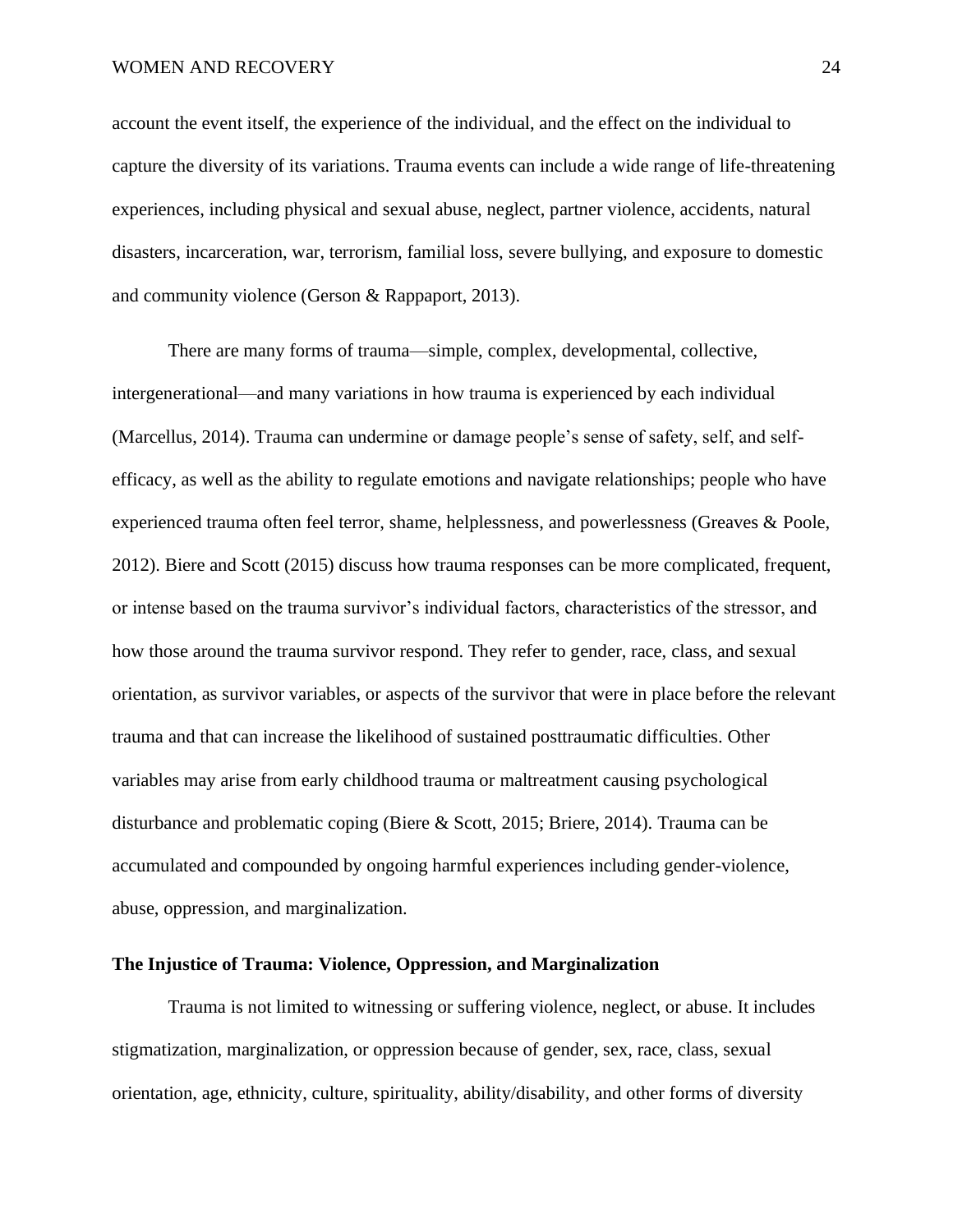(Greaves & Poole, 2012; Covington, 2008). In Vikki Reynold's work, "In an Ethical Stance for Justice-Doing in Community Work and Therapy," she discusses how critically engaging with language is important (2012). She describes the harm of normalizing language such a trauma and suicide into a mental health issue. She says that by doing so, medicalization covers up oppression and violence in the context of social justice and human suffering (Reynolds, 2012). She states that, through the medicalization of mental health, "we now have symptoms and medication, when what we require is justice" (2012, p. 27). Reynolds' lens helps to illuminate some of the important pieces often missing in treating clients with trauma, particularly women and those most marginalized, and helps explain why a gap still exists in trauma-informed care.

Haines (2019) states that most of the root causes of trauma stem from what she refers to as "power-over social conditions." Haines (2019) writes that in societal structures based on hierarchy "power-over systems dictate that some peoples, nations, ethnicities, genders, and lives are more worthy of safety, belonging, dignity, and resources than others" (p. 13). Power-over conditions can be found at individual, interpersonal, social, and institutional levels where they dehumanize, undermine, and oppress whole groups of people, manifesting in the form of racism, sexism, ableism, classism, heterosexism, homophobia, transphobia, xenophobia, fatphobia, among others (Caldwell & Leighton, 2018). Such oppression depends upon violence, threats of violence, coercion, and a steady stream of misinformation to work (Haines, 2019). These oppressive behaviors can be overt and physical, such as sexual or physical abuse, or subtle and insidious, as when a person is subjected to acts of social exclusion, dismissal, diminishment, and disempowerment (Greaves & Poole, 2012).

Social, economic, and political systems such as patriarchy, colonialism, white supremacy, and capitalism can also contribute to women's diverse experiences of violence, trauma, and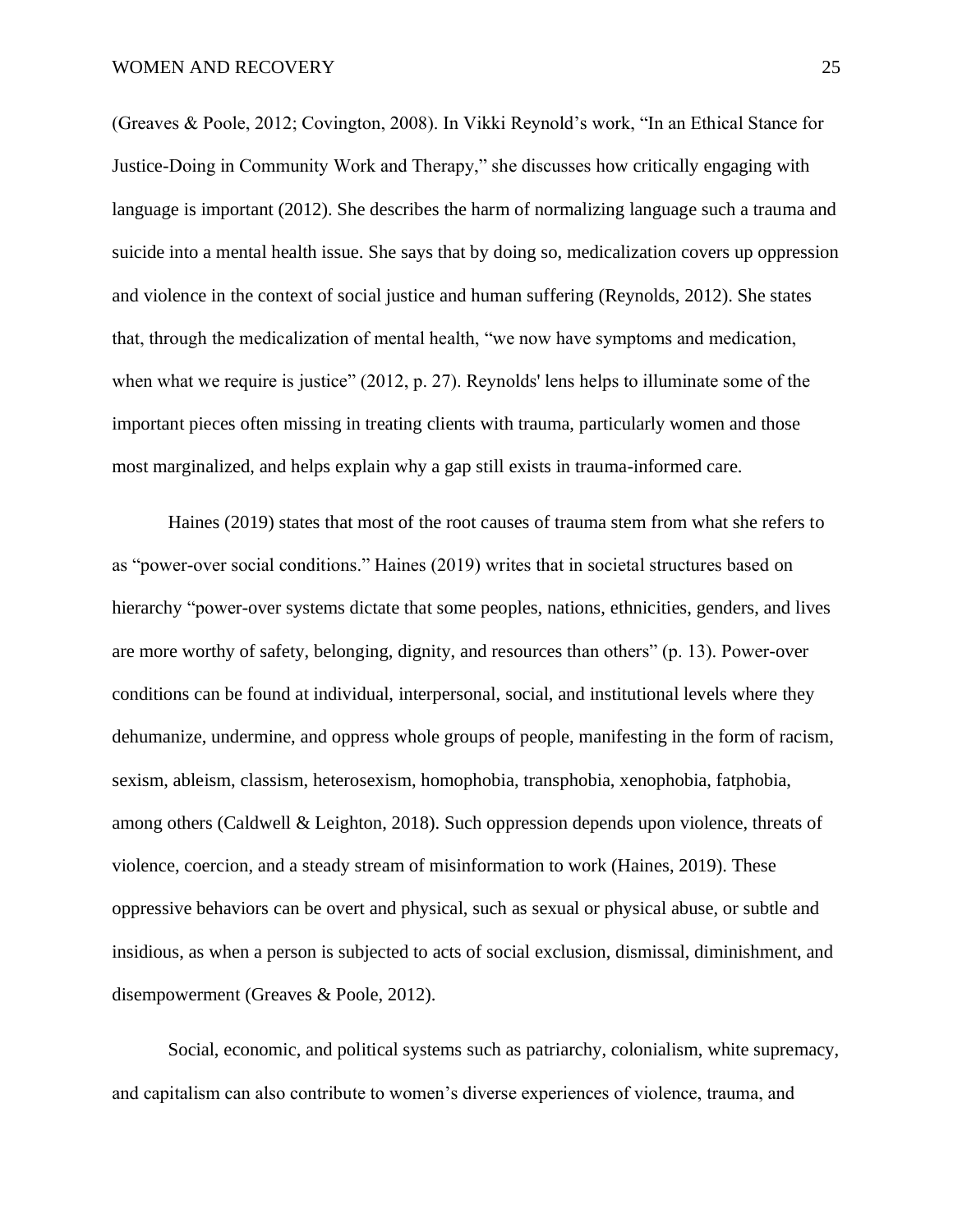oppression (Ricketts, 2021; Haines, 2019). In her book, *Decolonizing Trauma Work*, Renee Linklater (2014) explores the traumatic impact of colonization on Indigenous people as well as other marginalized populations. Linklater writes: "Since colonization began, trauma has created a climate of systematic oppression, violence, and abuse" (p. 10). Additionally, she describes how slavery, segregation, and racism have caused disconnection and dehumanization. She asserts that these forces have been disconnecting Indigenous and other marginalized populations from family, land, and culture. She discusses how colonial violence continues to be perpetuated in many forms and is enforced by the government through legislation and institutions, through the education system, health care system, legal system, and others. This causes multigenerational trauma to be passed down within marginalized communities, with many social consequences, especially for women. Women living with trauma often engage in pervasive use of alcohol and drugs, which puts them at heightened risk of economic and social problems, such as lack of affordable housing, homelessness, involvement with the justice system, acts of violence, suicides, accidental deaths, family separation, and increased involvement with the child welfare system (Linklater, 2014; Niccols et al., 2010). Additionally, when seeking help, women often encounter more alienation, pathology, and traumatization (Linklater, 2014; Greaves & Poole, 2012, Covington, 2008).

# <span id="page-25-0"></span>**The Risks and Criminalization of Substance Use**

Research shows that women who use substances and have challenging life circumstances may have an increased risk of sexual exploitation and violence. One study found that more than 50% of women entering substance use treatment in the United States have reported trading sex for money or drugs (Burnette et al., 2008). Many times, women are trading sex for money, housing, drugs, and/or other necessities, which can significantly increase the risk of sexual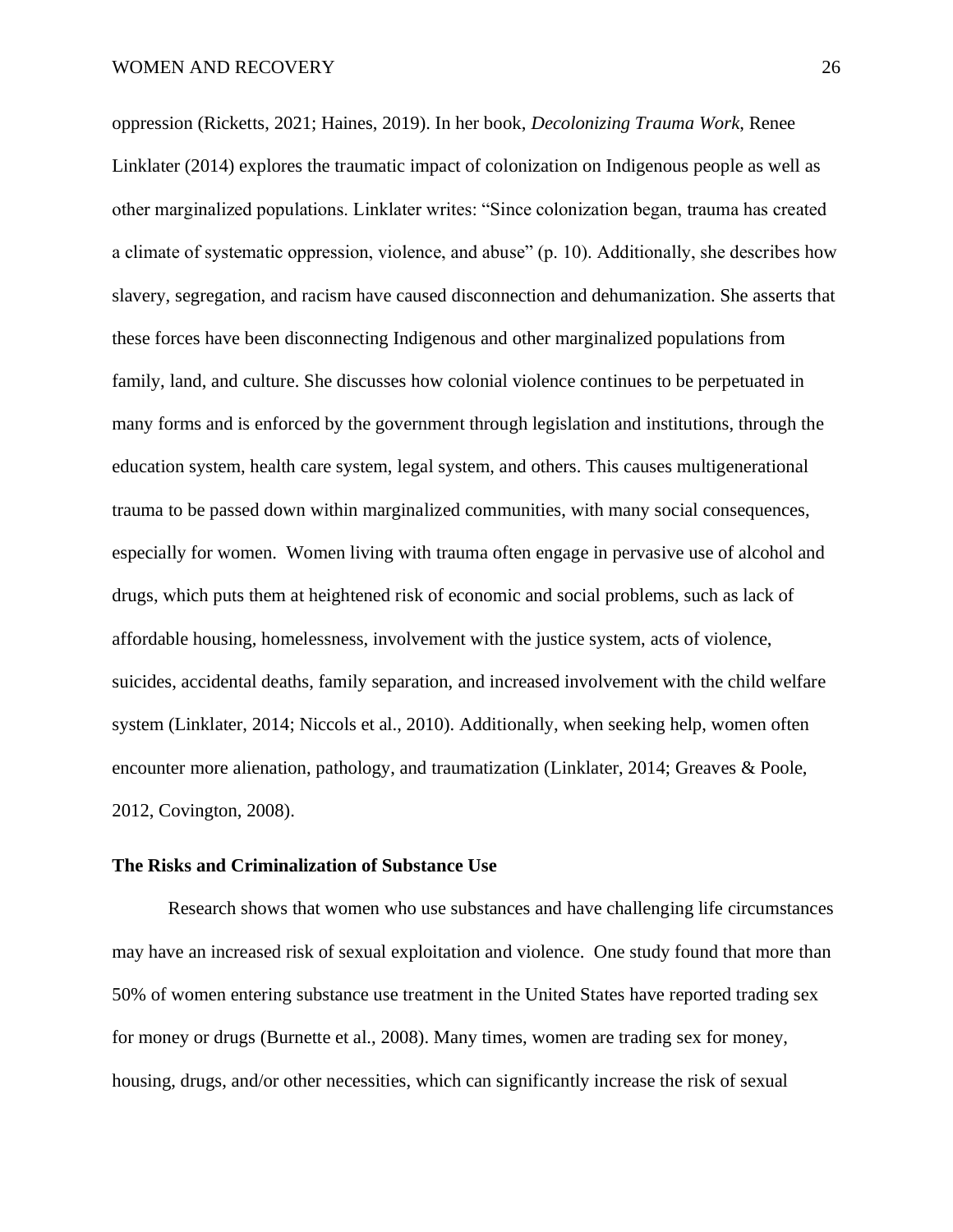exploitation and trafficking (Gerassi, 2018; Sloss & Harper, 2010). Sexually trafficked women and those involved in commercial sex work experience extensive rates of trauma and are at high risk of adverse substance use disorders and mental health disorders (Gerassi, 2018; Burnette et al., 2008). Women have also utilized drugs as coping mechanisms to survive multiple forms of violence in the sex industry (Gerassi, 2018; Syvertsen, 2013). Additionally, women impacted by sex work and sexual exploitation are often arrested or convicted for their own substance use related to crime or held responsible for crimes committed to benefit a trafficker or pimp (Gerassi, 2018).

Both trauma and substance use increase the likelihood of interaction with the criminal justice system (Tuchman, 2010; Covington, 2008). Women incarcerated for drug and substancerelated offenses represent one of the fastest growing populations in jails and prisons (Tuchman, 2010). Between 1980 and 2019, the number of incarcerated women in the United States increased by more than 700%, rising from a total of 26,378 in 1980 to 222,455 in 2019 (Bureau of Justice Statistics, 2020). Women in state prisons are more likely than men to be incarcerated for a drug or substance-related offense (Tuchman, 2010). Twenty-six percent of women in prison have been convicted of a drug or substance-related offense, compared to 13% of men in prison (Tuchman, 2010). Additionally, BIPOC women experience higher incarceration rates than white women. Black women are more than three times as likely as their white peers to be incarcerated, and Indigenous women are more than four times as likely (Bureau of Justice Statistics, 2020).

# <span id="page-26-0"></span>**The Gendered Impact of Trauma**

Although the effects of trauma are a devastating phenomenon for all people and genders, research shows that women face specific issues and vulnerabilities that are different from those of men (Covington, 2002; 2008; Greaves & Poole, 2013). Greaves & Poole (2012) emphasize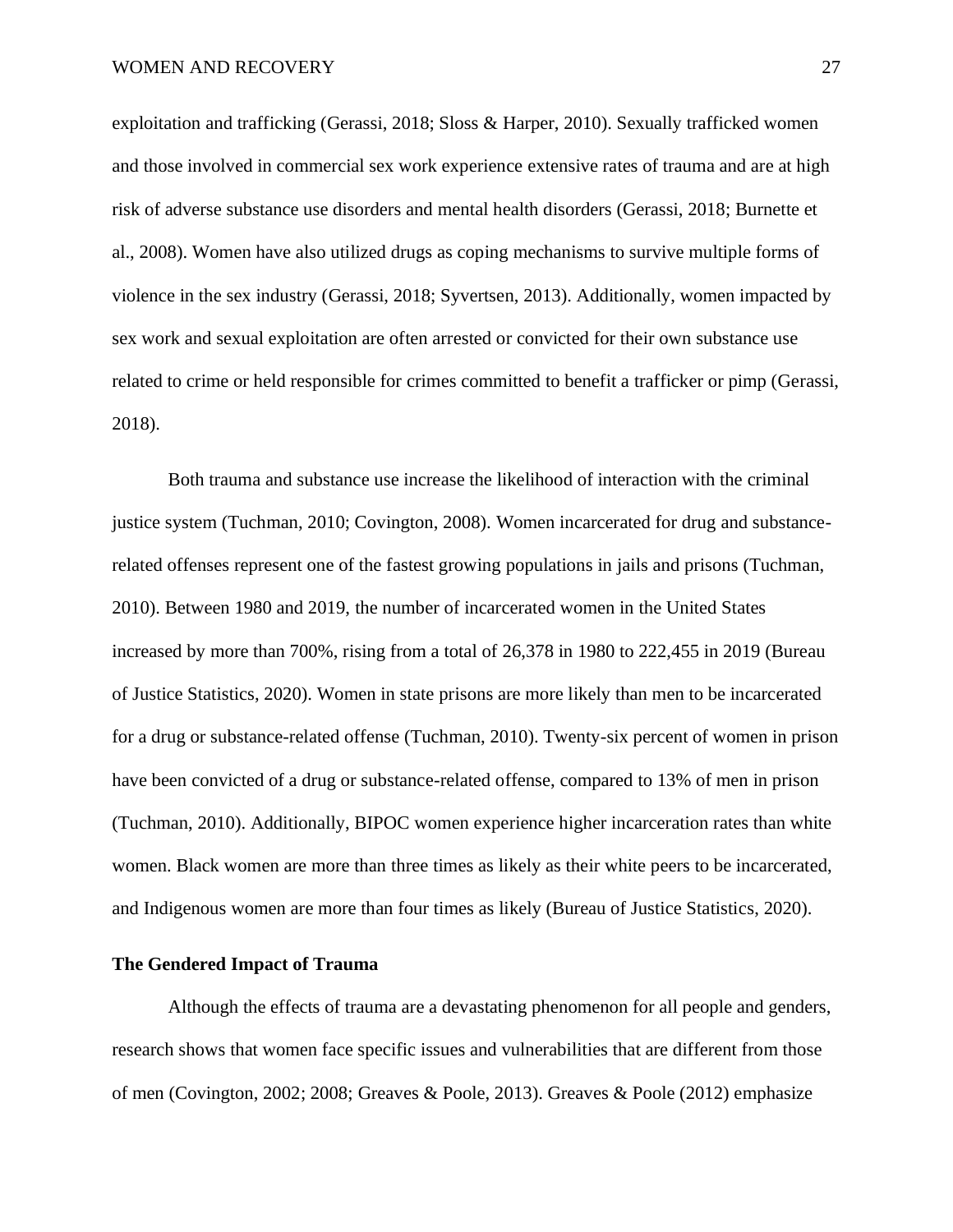the importance of recognizing the gendered pattern and ongoing nature of the intersections and connection between violence, trauma, and substance use; the impact can be lifelong. A study involving six women's addiction treatment centres from across the United States, found that 90% of the women interviewed reported childhood or adult abuse histories in relation to their problematic substance use (Brown, 2009). Between 66% and 90% of the women who enter substance use treatment services have histories of either sexual or physical abuse, or both. (Covington 2008; Hien et al. 2005; Najavits, 2002). Women with a history of early childhood trauma, may also engage in more risk-taking behaviors, such as substance abuse, multiple sex partners, criminal involvement, and are at a greater risk for sexual assaults and relationship violence (Lipschitz et al., 2007).

# <span id="page-27-0"></span>**Posttraumatic Stress Disorder and Dual Diagnoses**

Compared to men, women who have experienced a traumatic event have a greater risk of developing more serious health consequences and anxiety disorders, including Posttraumatic Stress Disorder (PTSD) (Greaves & Poole, 2013; Danielson et al. 2009). PTSD is characterized by the re-experiencing and avoidance of the trauma and increased nervous system arousal, with longstanding symptoms causing significant distress and impairment (American Psychiatric Association, 2020). Women are twice as likely as men to develop PTSD after a traumatic event and the chronicity of symptoms for women persist up to four times longer than men (Norris et al., 2002; CEWH, 2009). Rates of PTSD among female substance abusers range from 14% to 60% (Brady et al., 2001, Hien et al., 2005). The majority of women who are dually diagnosed with both PTSD and substance use disorders are not only victims of childhood abuse, but are also more vulnerable to repeated interpersonal trauma throughout their lives (Hien et al., 2005). These women tend to present to treatment with high rates of concurrent disorders, including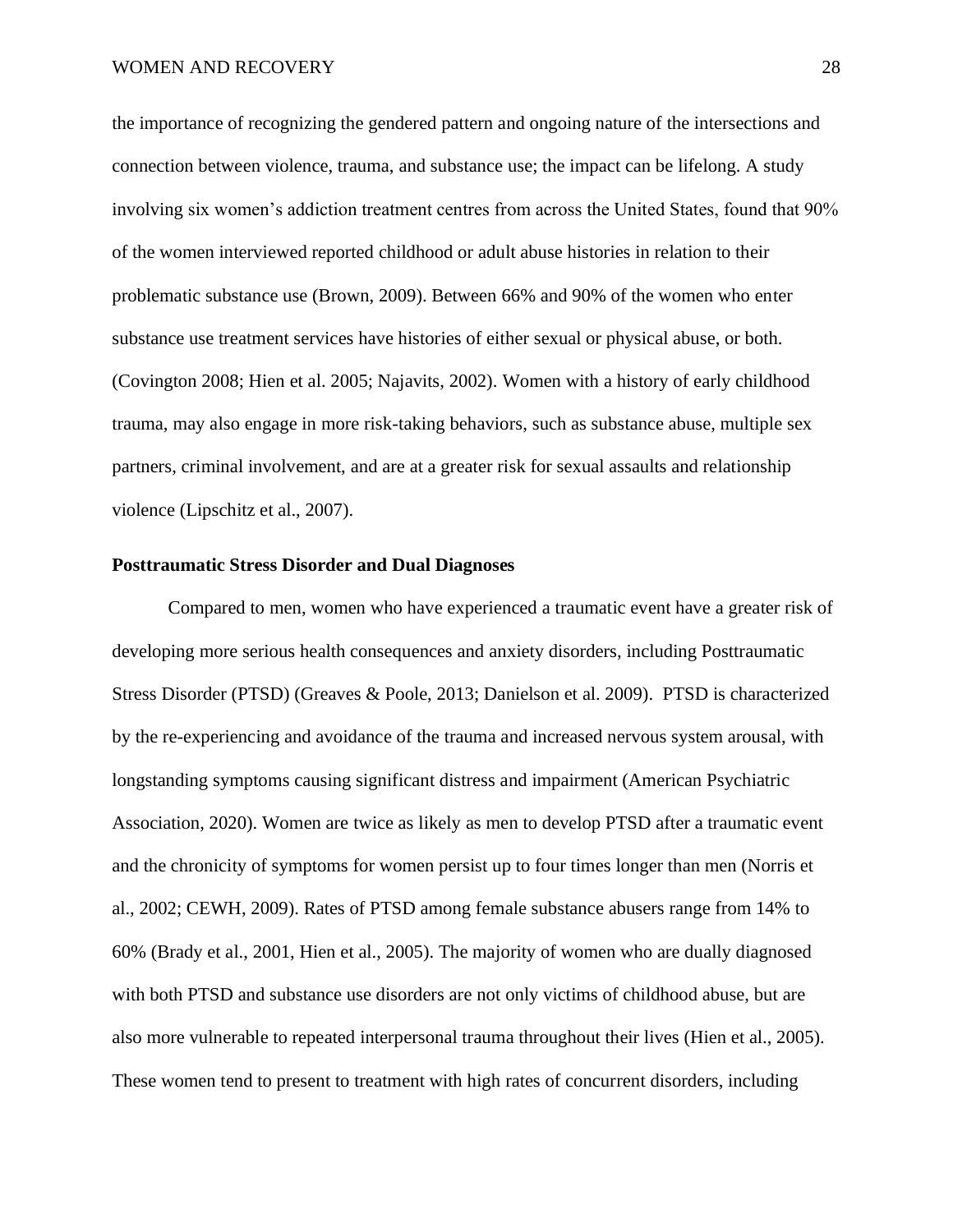anxiety and depression, as well as with interpersonal, behavioural, and affect regulation deficits that significantly complicate treatment and prognosis (Hien et al., 2005; Logan, et al., 2002; CEWH, 2009.)

Historically, the challenges faced by women with dual diagnosis have been compounded by the lack of treatment services designed to address both issues simultaneously. To date, and despite advocacy and awareness-raising by women's health researchers, there has been insufficient research synthesizing the complex intersections among substance use, trauma, gender-based violence, mental health concerns, and the range of social determinants of health for girls and women (Greaves & Poole, 2013, 2012; Covington et al. 2008; Humphreys et al., 2005; Herman, 1992).

#### <span id="page-28-0"></span>**Severity of Substance Abuse**

In comparison to men, women also experience different forms of trauma and may develop a greater severity of substance abuse and dependence in response to the trauma (Greaves & Poole, 2013; Danielson et al. 2009). Additionally, research shows that women who experience violence, abuse, and trauma earlier in life are more likely to abuse substances and develop substance use dependencies (Covington, 2008; Greave & Poole, 2013). Women who experience forms of abuse as children are significantly more likely to have used illicit substances than nonabused children (National Institute on Drug Abuse, 1998), and women who are abused as children have an earlier onset of substance dependence (Hien et al., 2000).

# <span id="page-28-1"></span>**Impacts on Women's Physical and Mental Health**

Trauma can have a profound effect on development, with a lifelong impact on both physical and mental health. Depending on contextual factors such as developmental stage, social supports, and resources, trauma can impact an individual's functioning and physical, social,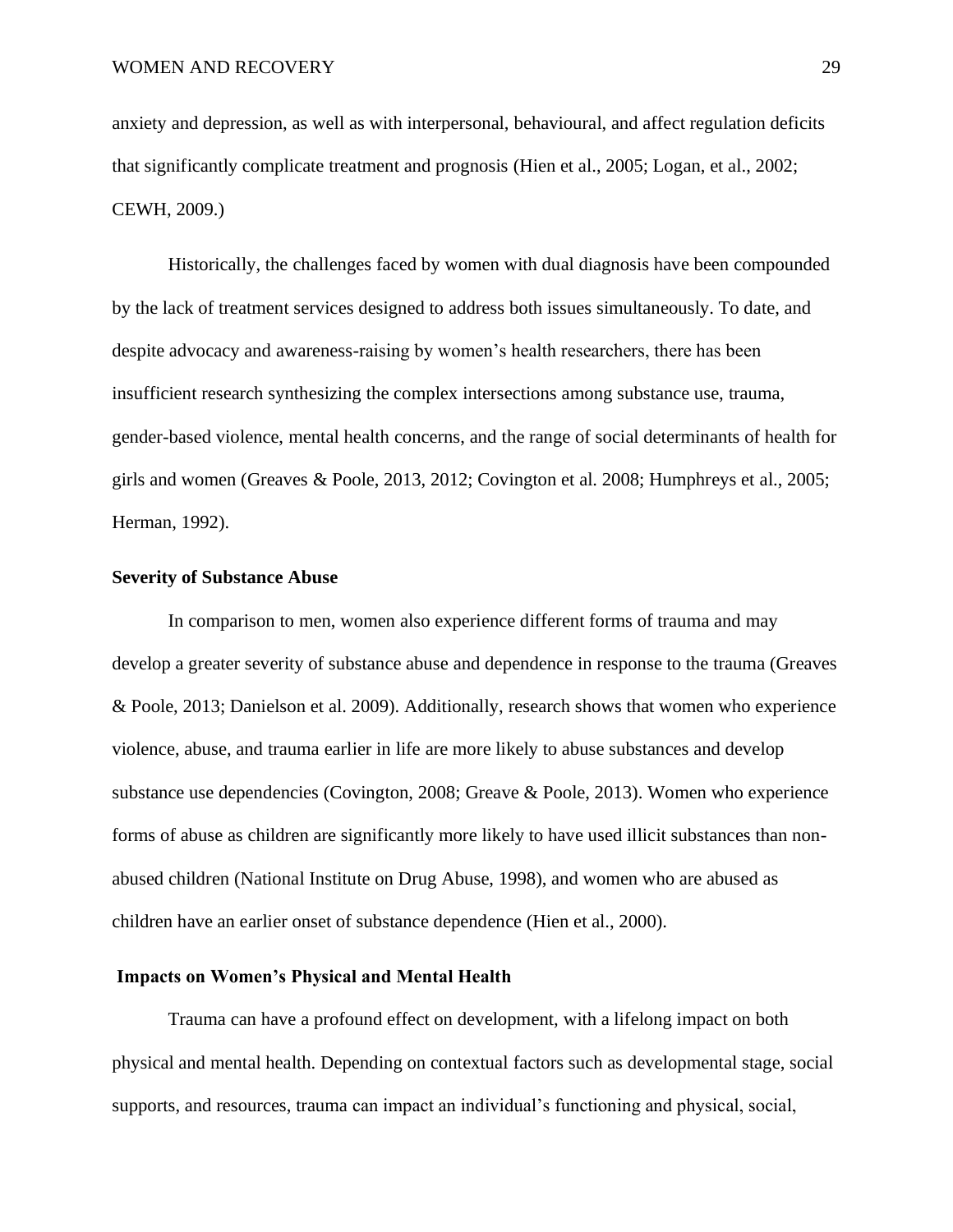emotional, and spiritual well-being (Marcellus, 2014). The affected domains of functioning include adaptive and interpersonal functioning, emotional regulation, cognition and memory, and neuroendocrine function (Gerson & Rappaport, 2013). Additionally, trauma can impact impulse control and self-esteem (Bartlett, Smith, & Bringewatt, 2017). Most people who experience significant trauma display disturbances of mood, arousal, sleep, and behaviour (Haskell, 2003; Gerson & Rappaport, 2013). Also, trauma causes central nervous system changes, cardiovascular problems, gastrointestinal and genito-urinary, and reproductive problems (Haskell, 2003; CEWH, 2009).

Survivors of trauma, gender-based violence, and abuse often live in environments where they constantly face the threat of danger. Living in a state of constant fear results in a state of constant alertness, hypervigilance, or hyperarousal which is extremely taxing on the nervous system (Haskell, 2007). Women who live in conditions of constant danger eventually experience a breakdown in the amygdala's ability to discriminate threat cues (Haskell, 2007). Past and present danger becomes confused, and they begin to have persistent, reoccurring, and overly defensive reactions, even to harmless stimuli (Haskell, 2007). Survivors are not remembering their traumatic experiences: they are re-experiencing them (Van de Kolk, 1994; Haskell, 2007).

Living in that hypervigilant state has enormous consequences on day-to-day functioning. Survivors of long-term trauma are focused on short-term survival and are not able to consider the long-term consequences of their coping strategies (Haskell, 2007). They will do whatever they can to keep themselves out of pain and learn to disconnect from their bodies in order to avoid feeling the overwhelming pain and stress (Haskell, 2007). The accumulation of years of prolonged stress, abuse, and violence and the extreme adaptations developed to manage these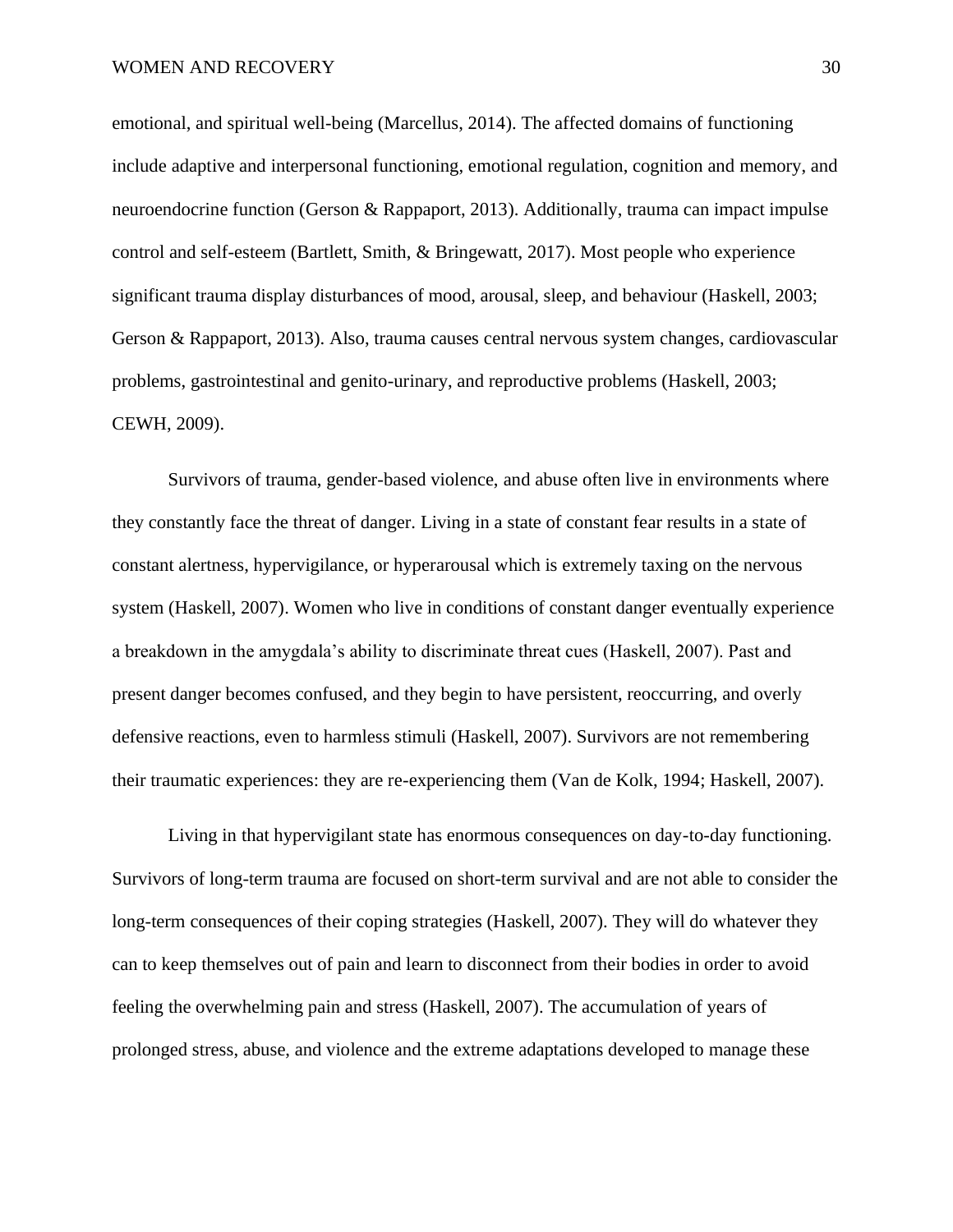chronic states result in greater morbidity, and higher mortality from various tragic causes (Vaccaro & Lavick, 2008).

Attempts to cope with the emotional pain, to reduce tension, and to downgrade high levels of arousal may include self-harming behaviours—for example, cutting, suicidality, eating disorders and addictive behaviours, including substance abuse and dependence (Haskell, 2007). Addictive behaviours can be tailored to induce either numbing or increased arousal or a combination of both depending on the adaptive state of the trauma survivors' nervous system (Fisher, 2003).

# <span id="page-30-0"></span>**Relational Impacts**

Trauma impacts the way women relate to their external environment including peers, family members, intimate partners, service providers, and how safe they feel in different spaces (Covington et al., 2008). It can impact their ability to form secure attachments in peer, guardian, and romantic relationships (Bartlett, Smith, & Bringewatt, 2017). John Bowlby developed attachment theory in 1970 to explain how the connection between a child and caregiver during early years can have significant impacts on a child's development throughout their life (Bowlby, 1988). When caregivers are mis-attuned, neglectful, abusive, or distant, this can cause a child distress and lead them to develop insecure attachment (Bowlby, 1988). Hazen & Shaver (1987) later applied attachment theory to explain people's ability to form and maintain connections and romantic relationships in adulthood. Attachment not only influences the way women cope with stress and regulates their emotions, but it impacts their ability to feel safe and trust others. Insecure attachment can lead to long-standing anxiety, stress, feelings of rejection, and abandonment, and continual dissatisfaction with and distrust of close, intimate relationships (Laskell, 2007).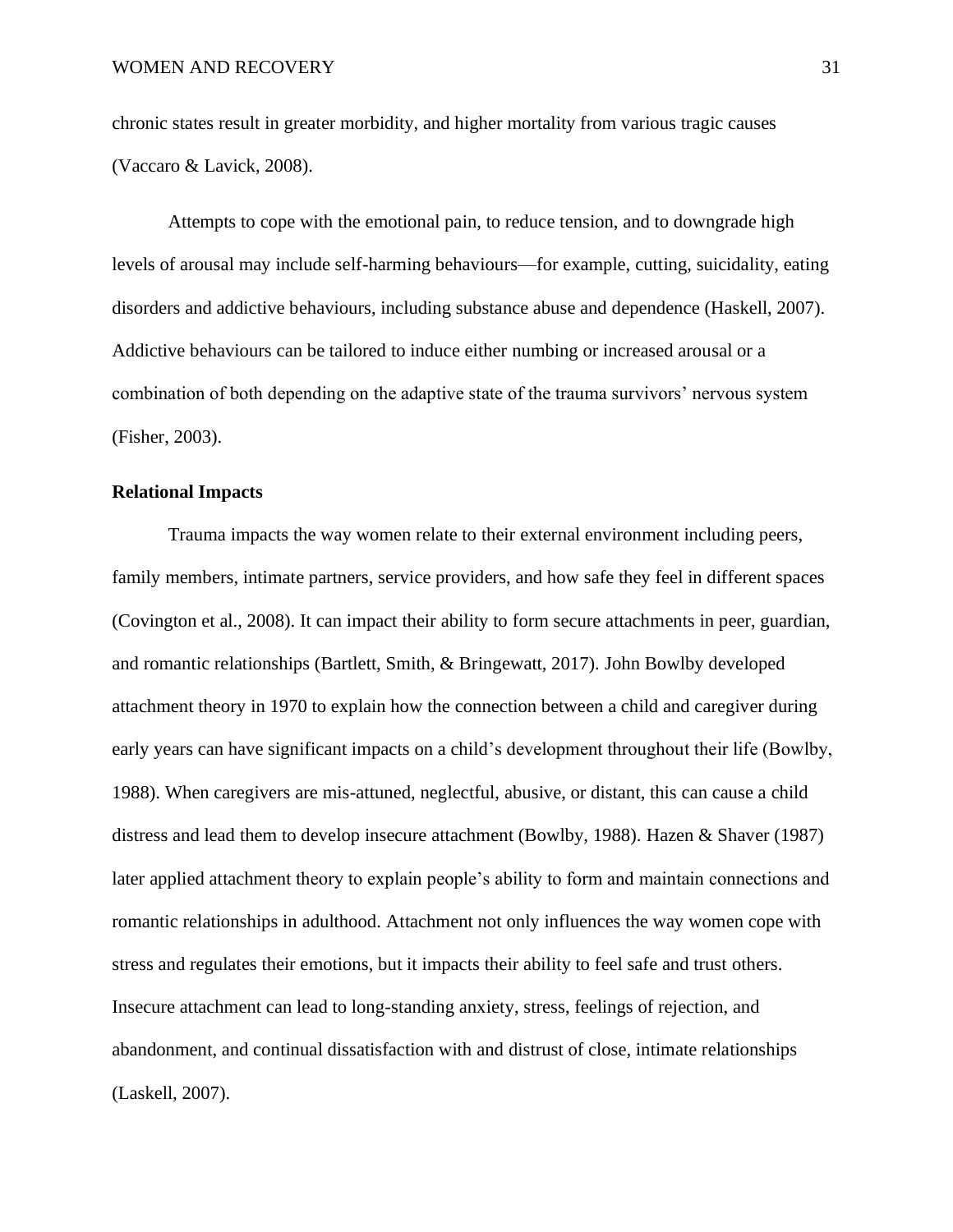A childhood history of neglectful, untrusting, and abusive relationships with caregivers can increase an adult woman's likelihood to enter and encounter harmful and violent relationships. Among women in substance treatment, between 25% and 57% of women have experienced intimate partner violence (Tuchman, 2010). In the United States, the National Violence Against Women Survey estimated one out of five women to be physically assaulted in their lifetime, and one in 13 to be raped by an intimate partner (Russo & Pirrlot, 2006). Intimate partner violence is the most common source of injury to women between the ages of 15 and 44, more frequent than muggings, auto accidents, and cancer deaths combined (Dwyer et al., 1995). Physical assault in intimate relationships against both married and unmarried women has been a widespread problem, crossing racial, sexual orientation, age, and socioeconomic lines (Koss, 1988; Stark & Flitcraft, 1988).

In addition, trauma also impacts a woman's relationship with herself and her internal environment. Haskell (2007) notes that women who have been neglected and traumatized often struggle to develop a strong internal sense of self and self-agency. They have a tendency to withdraw defensively from both the mental and emotional world, and this self-protective retreat impairs their ability to be self-reflective. They may become unable to name and identify their internal states and emotions (Siegel, 1999). Survivors of trauma tend to dissociate from both their inner and outer worlds, without knowing what they are feeling and lack basic knowledge of their emotional states (Siegel, 1999). In response to trauma or the perceived threat of danger, women may develop adaptive survival strategies including fight, flight, or freeze responses (Haskell, 2007). These responses impact the way an individual is able to cope with stress and regulate their nervous system.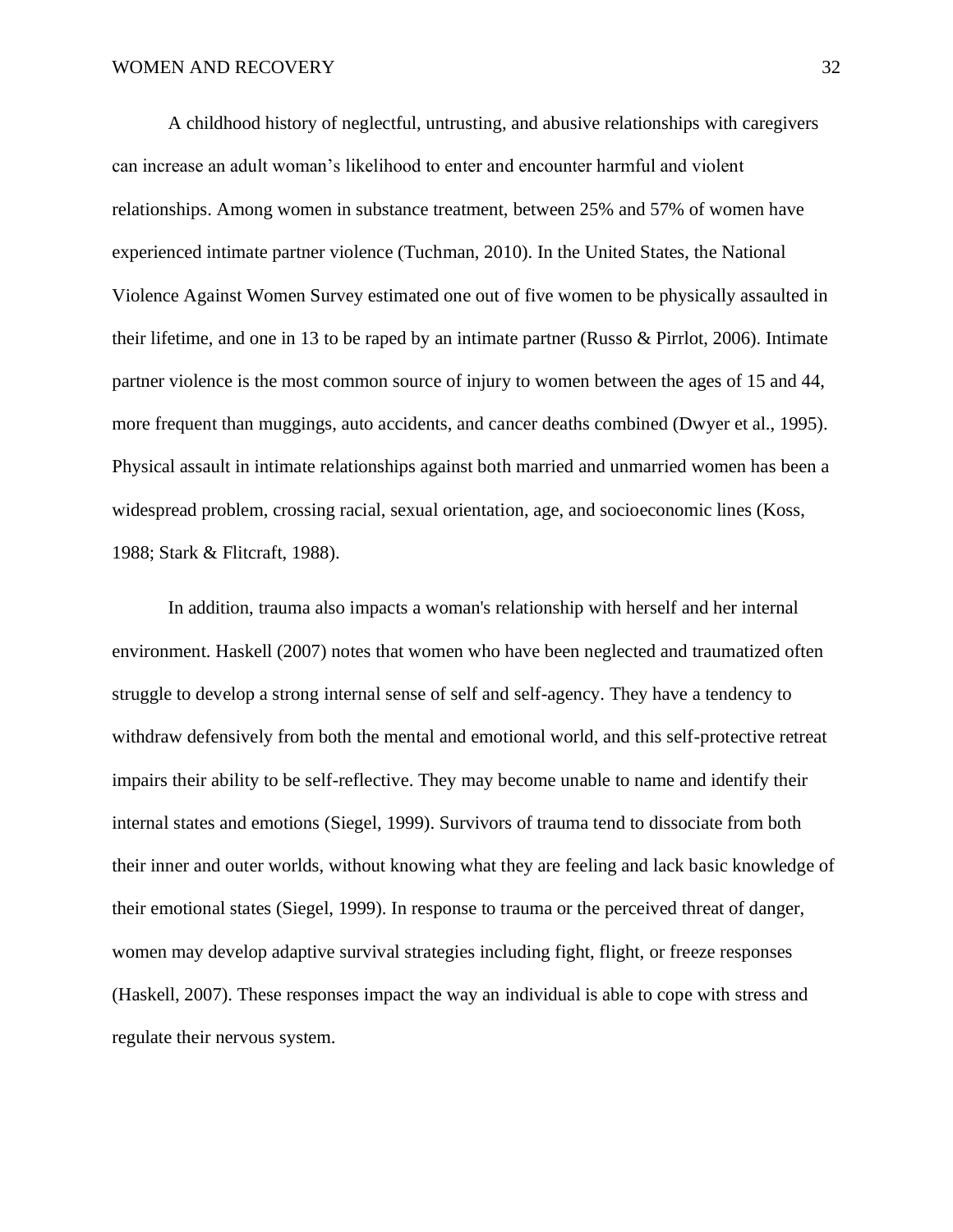# <span id="page-32-0"></span>**Spiritual Impacts**

Besides this disconnect with others and self, trauma also creates a disconnect with spirit. The isolating effect of trauma, violence, and oppression discussed in the section above can cause individuals to feel that their life has little meaning and purpose. They can lose faith in self and humanity, leaving them feeling disconnected from the world around them (Manitoba Trauma Information and Education Centre, 2013). Haines (2019) defines spirituality as, "the connection to energy larger than humans—harmonizing forces, land, environment, earth, and universe" (p. 9). Gabor Maté (2011) says: "The essence of trauma is disconnection from ourselves. It is the separation of our mind from our emotions." Maté (2008) describes addiction "in its many ineffectual forms, as an attempt to fill in the spiritual black hole, the void at the center, where we have lost touch with our souls, our spirit—with those sources of meaning and value that are not contingent or fleeting" (p. 33).

# <span id="page-32-1"></span>**Trauma and Grief**

Many people who experience trauma also experience grief. Rogers (2011) describes grief as the sorrow that comes with loss—the loss of someone, something, or feelings of loss in difficult times of change, transition, or uncertainty. This author explains that it is important to differentiate grief from being solely related to death, and think of it more in terms of loss: "We only die once in the lifetime, but we will suffer many losses along the way" (p.18). Rogers (2011) and Herman (1992) discuss how women, who have survived victimization, violence, and other forms of oppression often experience profound grief afterwards. They may grieve the loss of trust, innocence, power, control, and safety. Grief can be complex and everyone processes it and copes with it in different ways.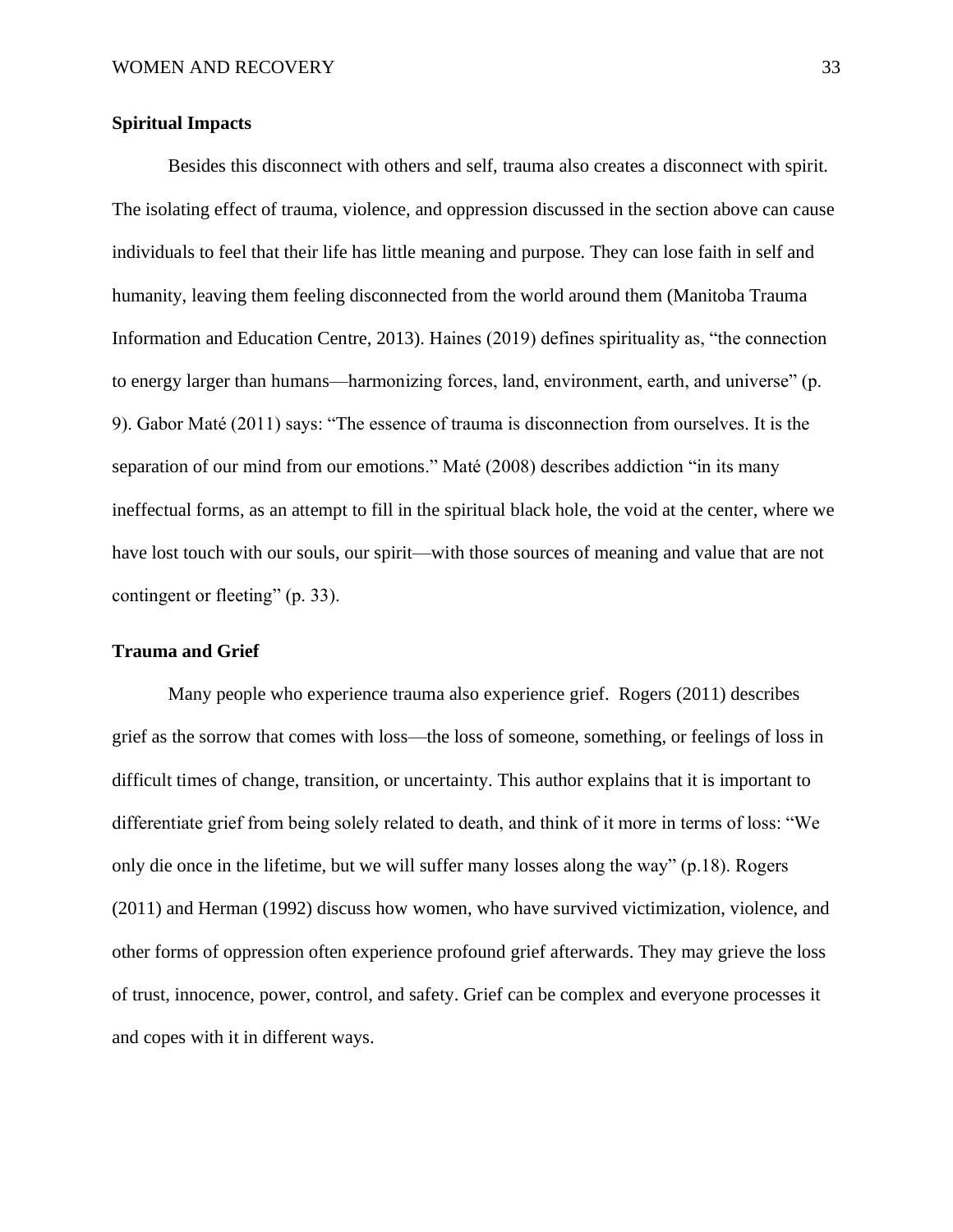# <span id="page-33-0"></span>**The Coping Hypothesis**

Clearly, the effects of trauma can isolate mind, body, and spirit, and prevent women from feeling truly present and safe in their bodies and surrounding environment. The dual process of a dysregulated nervous system response to stress and daily emotional challenges and deficits in core self-capacities, leaves individuals incredibly vulnerable to substance use problems (Haskell, 2007). Substance use may be seen as an attempt to manage emotions, impulses, and bodily experiences in individuals with limited coping strategies (Hien et al., 2005). Hien (2009) outlines the coping, or self-medication, hypothesis: that individuals with complex trauma or PTSD use substances as a way to manage or avoid the distressing symptoms that accompany trauma, such as intrusive memories, hyperarousal, and uncomfortable emotions, like anxiety and depression. The author notes that self-medicating with alcohol or drugs can lessen the effects of hyperarousal and numbing symptoms in individuals with PTSD (Hien et al., 2009). The choice of selfmedicating substance depends on an individual and the specific impact trauma has had on their functioning and nervous system. Hyperarousal symptoms may be diminished or masked by depressants such as alcohol, benzodiazepines, barbiturates, cannabis, and opioids, whereas numbing symptoms, or hypoarousal, may be temporarily relieved by stimulant use (Hien et al, 2009). Stimulants include cocaine, amphetamines, caffeine, nicotine, and other drugs that increase activity in the central nervous system.

#### <span id="page-33-1"></span>**Health Impacts of Long-Term Substance Abuse and Dependence**

Chronic alcohol abuse can cause mood problems and disturbances in sleep, through inadequate nutritional intake of absorption of certain vitamins (Kelly, 2010). It can cause seizures, liver problems, digestive problems, liver damage, heart disease. It can also affect the amount of insulin someone is able to produce and put them at greater risk for diabetes (Kelly,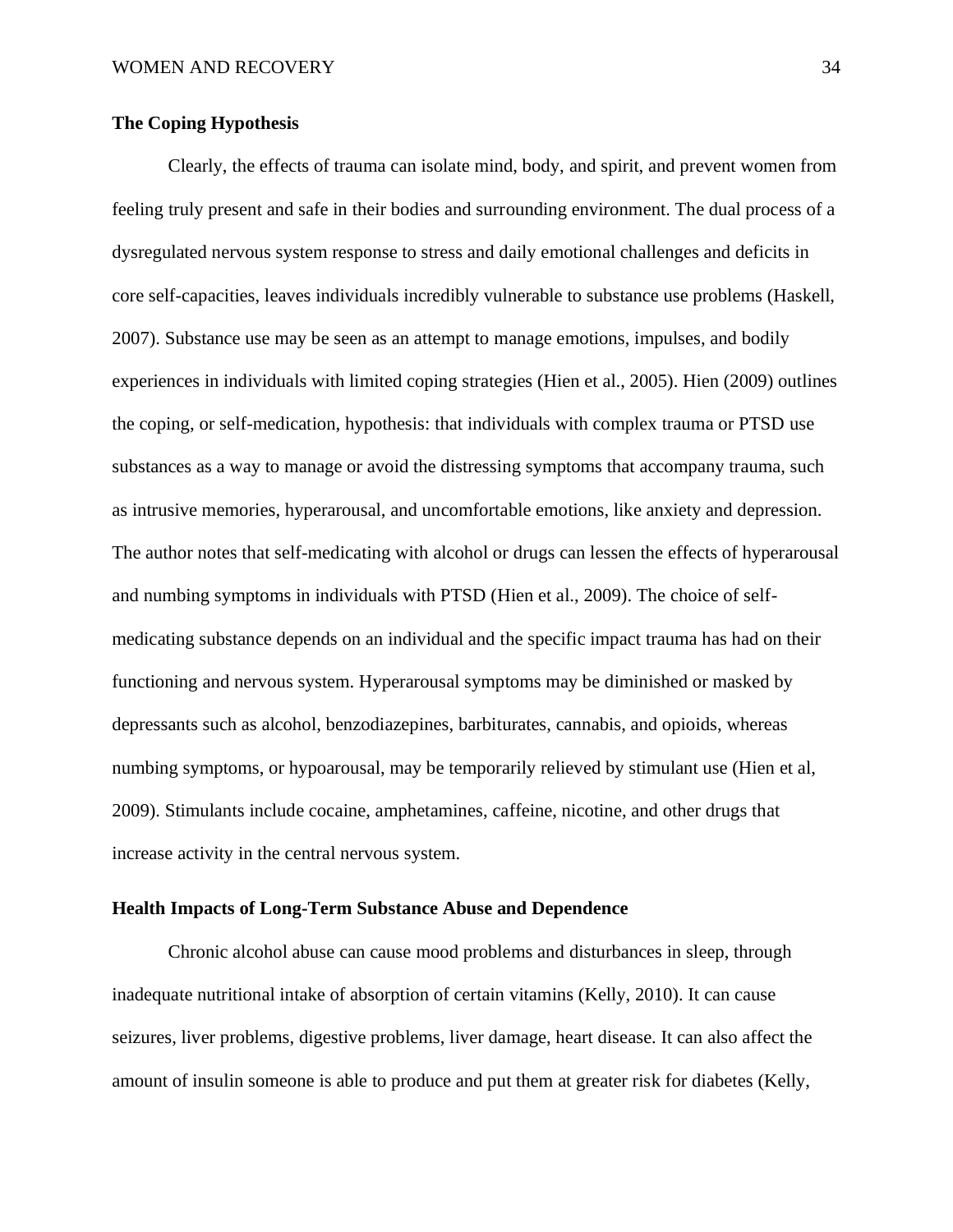2019). Additionally, it can impact the brain and nervous system and make it difficult for people to think, speak, remember things, and make clear and sound decisions. Heavy alcohol consumption can cause mental health problems like depression and dementia (Kelly, 2019). For women, alcohol and substance use can pose additional health risks. Substance use can lead to increased risks with women's reproductive health. This includes increased risk of spontaneous abortion, early menopause, difficulty becoming pregnant, and changes to period and ovulation (Blume, 1997). Additionally, if a woman drinks while pregnant, she may pose the risk of her child developing fetal alcohol spectrum disorder, a set of developmental conditions that can hinder a child for life (Najavits, 2002). Additionally, women who inject substances have increased risk of developing HIV/hepatitis (Najavitis, 2002). The effects of trauma and substance use have profound and all-encompassing impacts on women's physical, mental, spiritual, and relational health. These impacts highlight the crucial need for trauma-informed and womencentered treatment options.

#### <span id="page-34-0"></span>**Traditional Therapeutic Models and Treatment Programs for Addiction**

Health Canada defines substance use treatment as "an organized set of approaches, strategies, and therapeutic models, which assist clients to reduce or eliminate problematic use of alcohol or drugs and support healthy personal and interpersonal functioning" (Currie, 2001, p.8). There are many different approaches to substance use treatment and many specialists in the field highlight that there is "no one size fits all" approach to recovery (Greaves & Poole, 2012; Currie, 2001). This section will review some of the traditional recovery programs and treatment models— primarily 12-step and mutual help programs, which are the most common, but also other programs including in-patient, residential, and out-patient. It will explore diverse women's experiences in these spaces and review strengths, limitations, and barriers.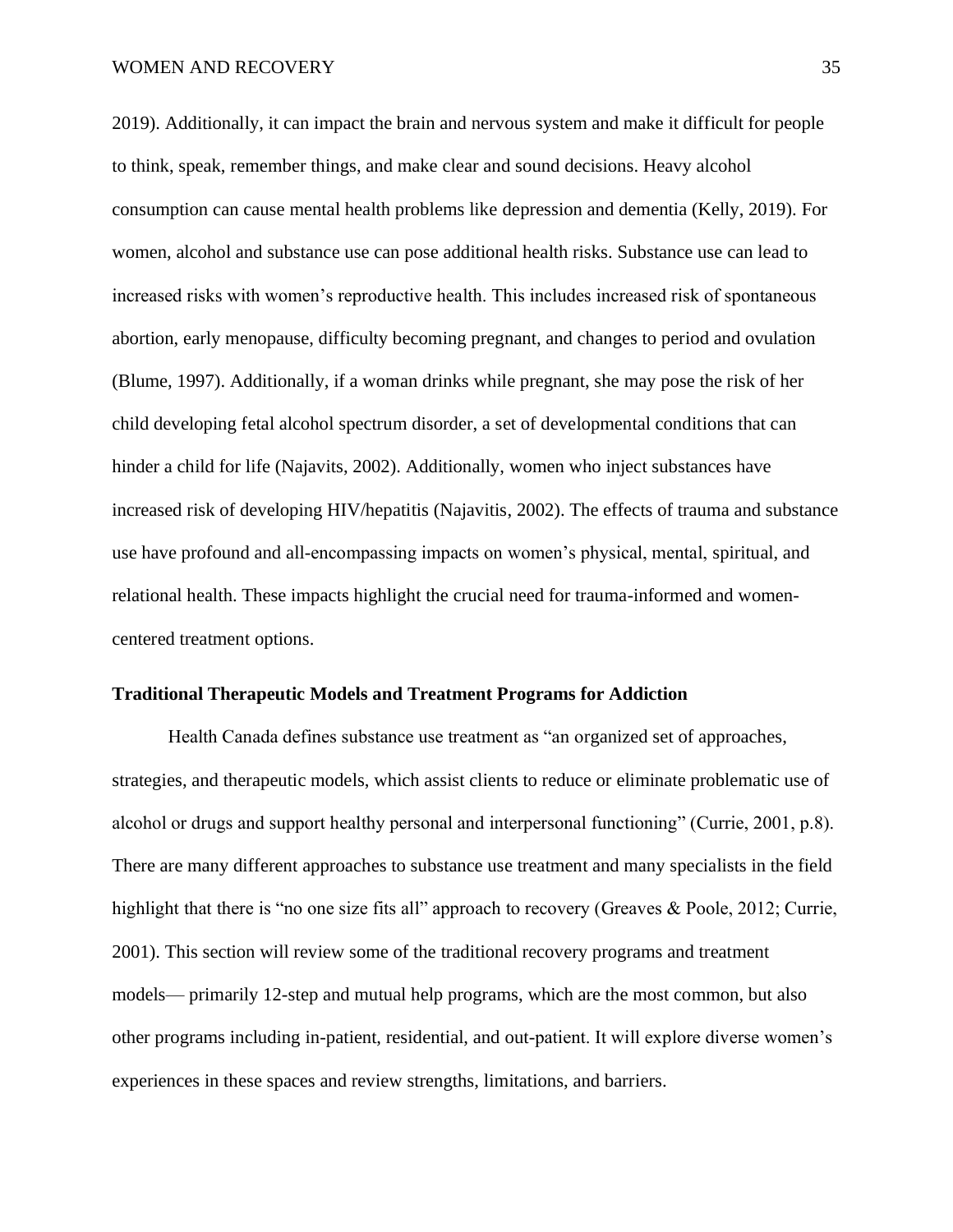# <span id="page-35-0"></span>**Twelve-step Programs**

Twelve-step programs, such as Alcoholics Anonymous and Narcotics Anonymous, are the most commonly used treatments for alcohol abuse and substance dependence in North America, accounting for 93% of all alcohol treatment programs (public and private) in the United States (Denning et al., 2004). These programs are often referred to as mutual help programs, meaning they are peer-run. About 60% of publicly funded programs in the U.S. report that the 12-step model is their primary approach, with about half holding 12-step meetings on site (Denning et al., 2004). Additionally, courts and Employee Assistance Programs routinely recommend or mandate 12-step participation, often requiring signed attendance slips (Denning et al., 2004).

Twelve-step programs constitute a free and widely accessible source of community support for those who are struggling with substance use and addiction world-wide (Zenmore et al., 2017). AA has an estimated 2.1 million members worldwide, with 1.3 million of them U.S. residents and close to 100,000 members residing in Canada (Steinmetz; 2010). *The Big Book,* a 12-step guide for members*,* has been translated into 70 different languages and there are meetings hosted on every continent (Alcoholics Anonymous; 2021). Alcoholics Anonymous and its 12-step model has a wide reach and remains one of the most well-known and mainstream recovery programs for addiction today.

AA was first developed in the 1930s by two white, professional men, Bill Wilson and Bob Smith. (Hoppe, 2020). Both members of a fundamentalist Christian fellowship, they believed the root of all personal problems, including alcoholism, was fear and selfishness; and the only solution was to "surrender one's life over to God's plan" (Holly, 2019), a message that remains at the core of AA today. They developed the famous structured 12-step program that requires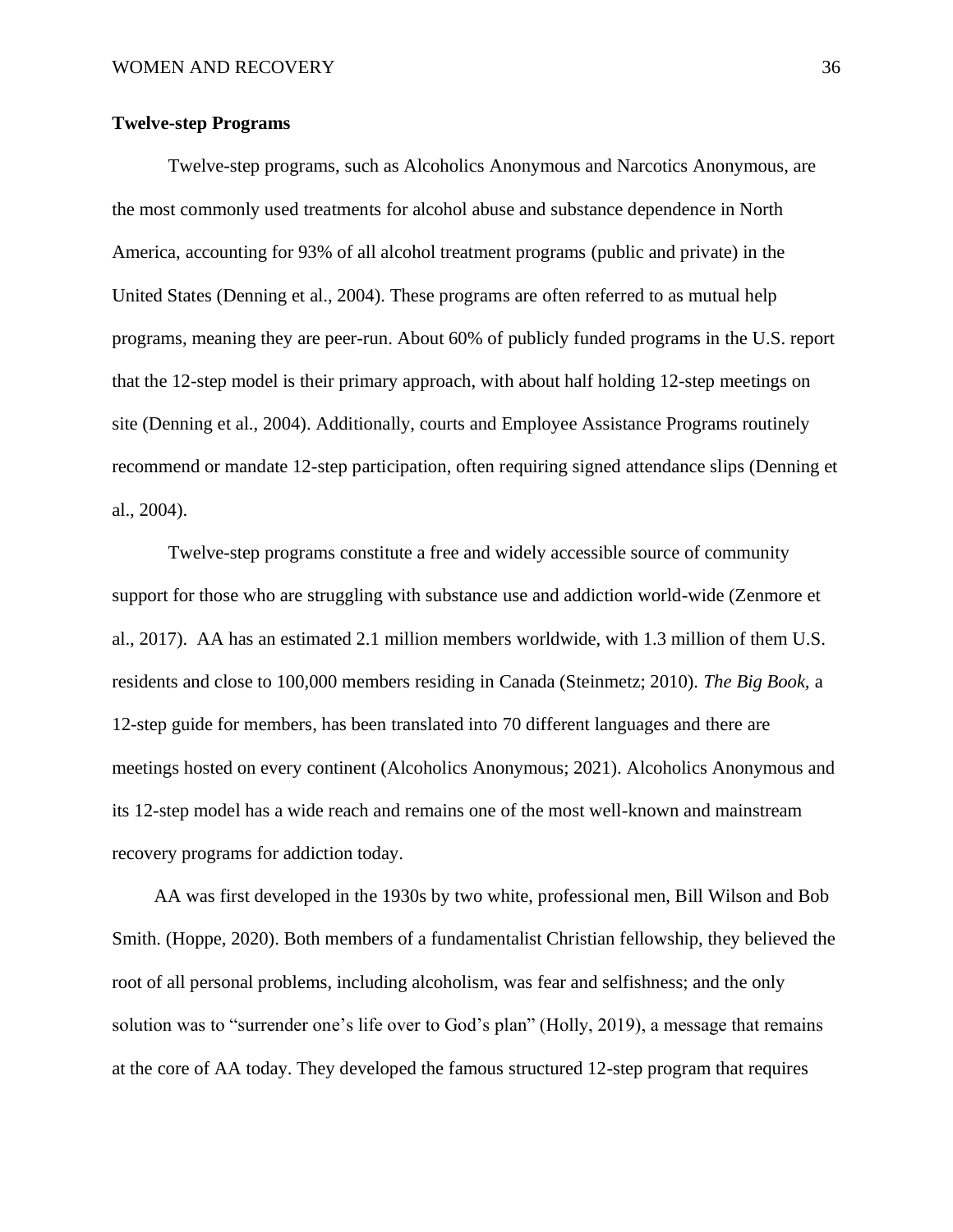individuals to admit powerlessness over alcohol, turn their will over to God, take a moral inventory, catalogue their character defects, make amends to those they have wronged, and carry their message to others (AA, 2021; NA, 2021). Two decades later, Jimmy Kinnon adapted this model for use with addictions to other substances aside from alcohol, creating Narcotics Anonymous in 1953.

Women have been involved in AA/NA from the beginning (White, 1998) and today make up one-third of members (Donovan et al., 2013). As far back as 1945, AA literature acknowledged that women faced barriers in the AA recovery community (White, 1998). Some of these barriers included sexist judgements from men that women couldn't be alcoholics and that they didn't belong in AA because they would be a distraction (Covington, 2008; White, 1998). Additionally, women were added into the program with very little thought or consideration as to how their lived experiences and treatment needs may differ from men (Marcellus, 2014; Covington, 2008). While many women acknowledge benefiting from AA's mixed gender meetings, others have reported feeling an uneasiness in male-dominated AA spaces and meetings (Sander, 2010). Additionally, women across the organization agree that acknowledging gender differences in recovery is an important part of the healing process (Sanders, 2010).

# **Women-only Meetings**

In response to women's unease, the first women-only meeting in AA emerged in 1941 in Cleveland, Ohio (Sanders, 2010). A U.S. study with 167 female AA participants found the majority of women felt safer in women-only meetings (Sanders, 2010). They reported feeling more comfortable talking about their experiences as women in a male-dominated society and talking about gender-based violence, including childhood abuse, sexual abuse or harassment, and other forms of assault. They felt able to express their emotions more freely and were more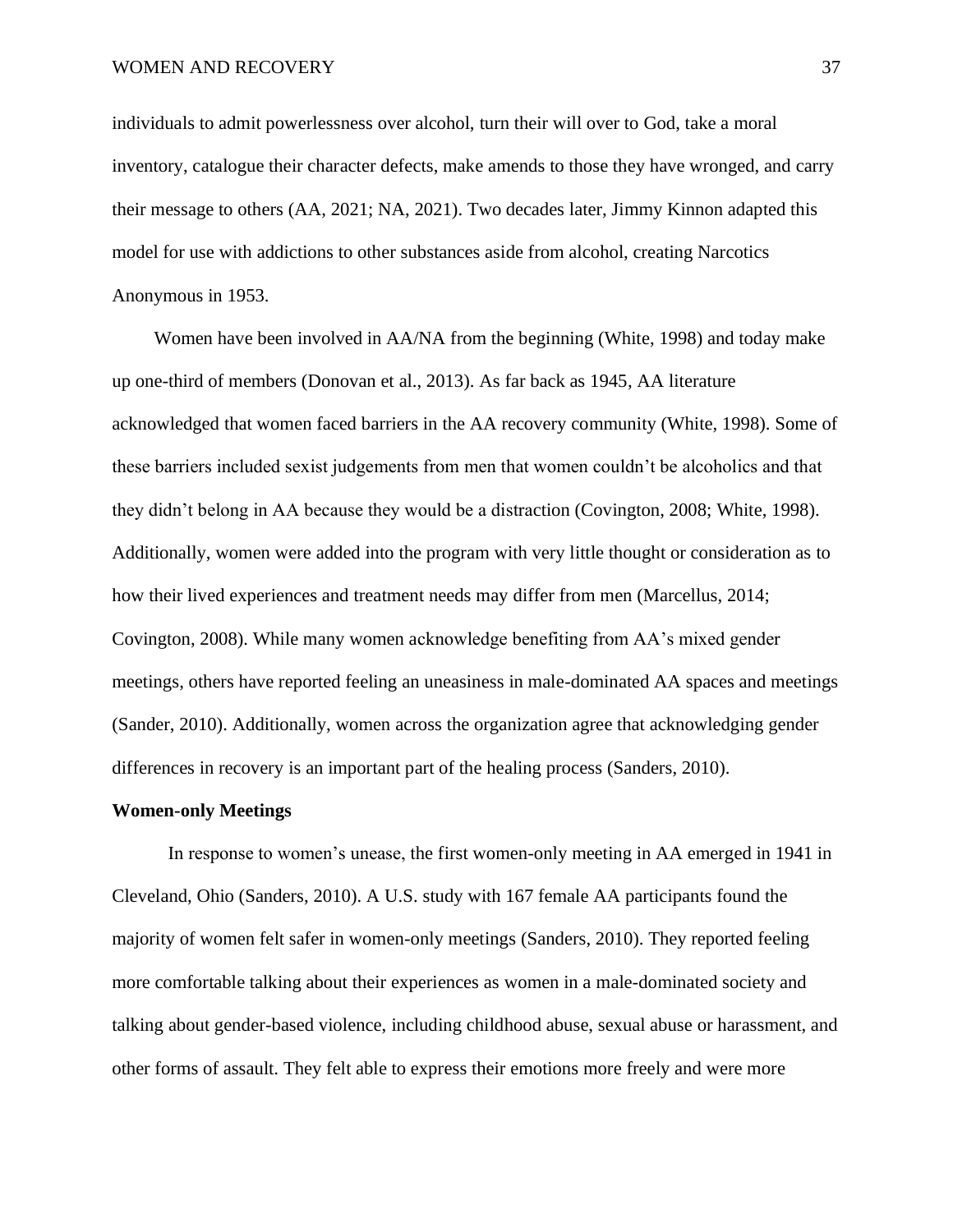comfortable disclosing more intimate details about their lives, including issues not directly related to their immediate concern of alcoholism. In this and other studies, women also reported having the space to discuss mental health issues, such as depression and building self-esteem, rather than deflating pride or ego, which are primary concerns for men in AA (Sanders; 2010; Kaskutus, 1992). Women also valued the chance to form close connections with other women struggling with addiction and substance use, in order to stay sober and enhance the quality of their sobriety experience (Sanders, 2010). Given the priorities and needs voiced by women, the lack of women-only spaces in the twelve-step communities remains a huge barrier. The availability of women-only meetings is scarce at best; they are so rare that one female AA participant said she was frequently the only woman in a group of 15 or more men, because there was simply no other option in her area (Cunha, 2015).

# **Strengths of Twelve-Step Programs**

There have been positive long-term outcomes associated with the involvement in 12-Step programs including: decreased exposure to drinking-related activities and a decrease in cues that induce craving; increased social abstinence self-efficacy; establishment of a foundation of rewarding social relationships not associated with a substance; and "a feeling of not being alone" (Donovan et al., 2013; Moo & Moo, 2006). The format of AA meetings involves alcoholics sharing "their experience, strength, and hope" through storytelling, which evokes a sense of "deep identification" with the storyteller, especially for newcomers to the program, and allows for mutual sharing and connection (Sanders, 2010, p. 23). Many report that the program's 12 step guide provides a useful structure, accountability, and road map to get them started in their recovery journey (Marich, 2020) and greater attendance improves outcomes (Kelly et al., 2009). AA also tends to engender longer term involvement and commitment as participants are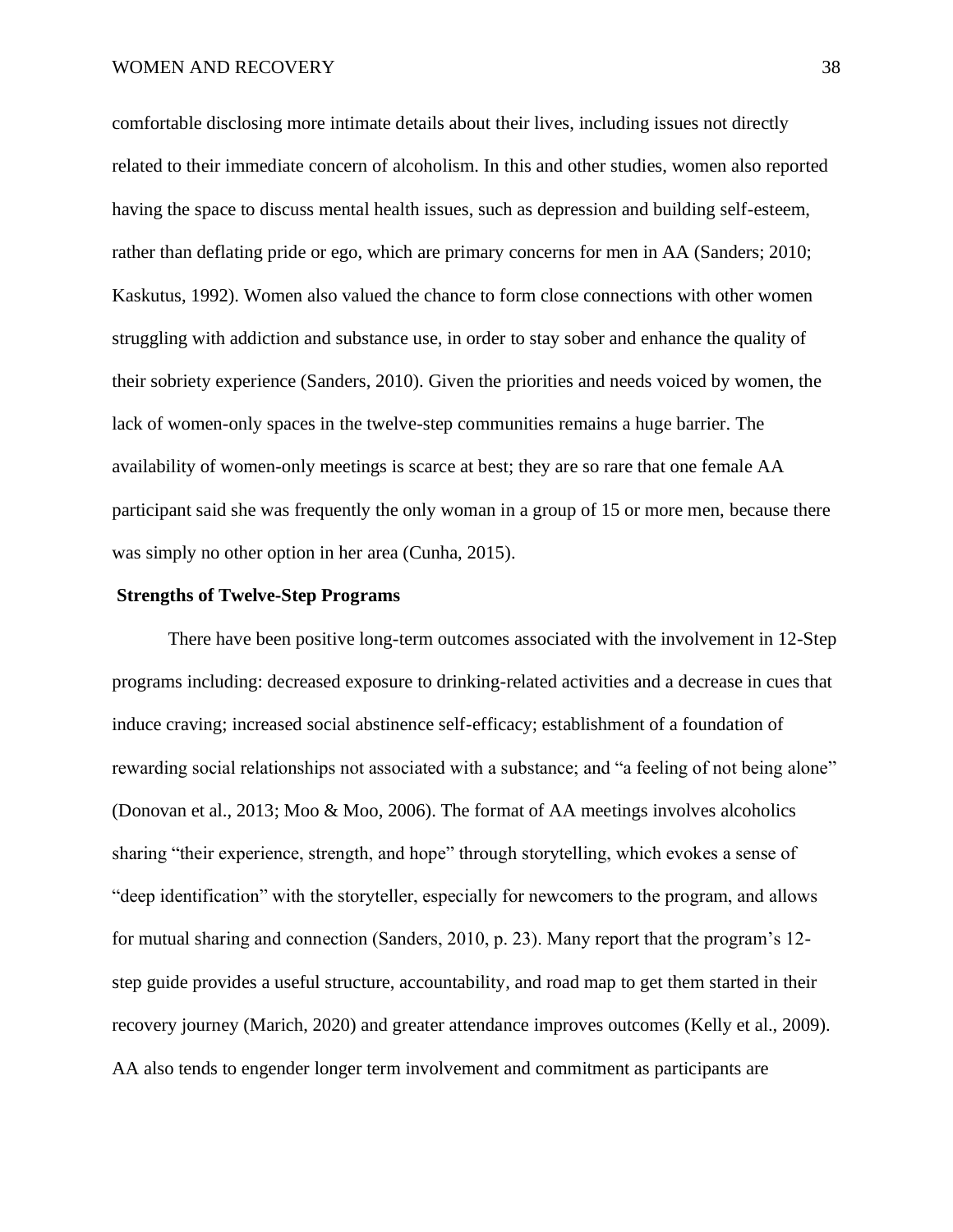encouraged to not only sustain their abstinence, but also give back in the process (Zemore et al., 2017). Once participants are successful in maintaining their abstinence from substances and have worked their way through the 12-steps, they are encouraged to become a sponsor and mentor and support other members and peers in their recovery journey, which retains them in the program (Zemore et al., 2017).

# **Limitations**

While AA and NA have been associated with positive outcomes, concrete research on the efficacy of the 12-step treatment model is limited. Denning et al. (2004) point out that the majority of the existing research is conducted and reviewed by peers of the program, leaving room for bias and errors. Their findings suggest that AA has a success rate of only 5% to 39%, with definitive numbers hard to come by (Denning et al., 2004). Other peer-reviewed studies put the success rate between 5% and 10%, which means only about one in every 15 people who enter into treatment is able to become and remain sober (Dodes & Dodes; 2015). Additional research has shown that 12-step committed participation is typically associated with greater (not lesser) addiction severity (Denning et al., 2004; Ye & Kaskutas, 2009). Research suggests outcomes improve when the 12-step approach is integrated with other therapeutic services, including individual counselling, than when it is offered alone (Tonigan et al., 2017).

Typically, 12-step approaches like AA/NA take a rigid moralizing approach to recovery from substance abuse (Denning, Little & Glickman, 2004). Problematic substance use is often seen as a moral failing of the individual and the main mechanism of behavioural change is assumed to be a spiritual awakening (Glaser, 2015; Kelly, 2017). The rigid spiritual, religious, and moralizing roots and components of AA/NA make some participants, including women, feel unwelcomed, uneasy, and skeptical (Marich, 2020). The 12-step philosophy and ideology, such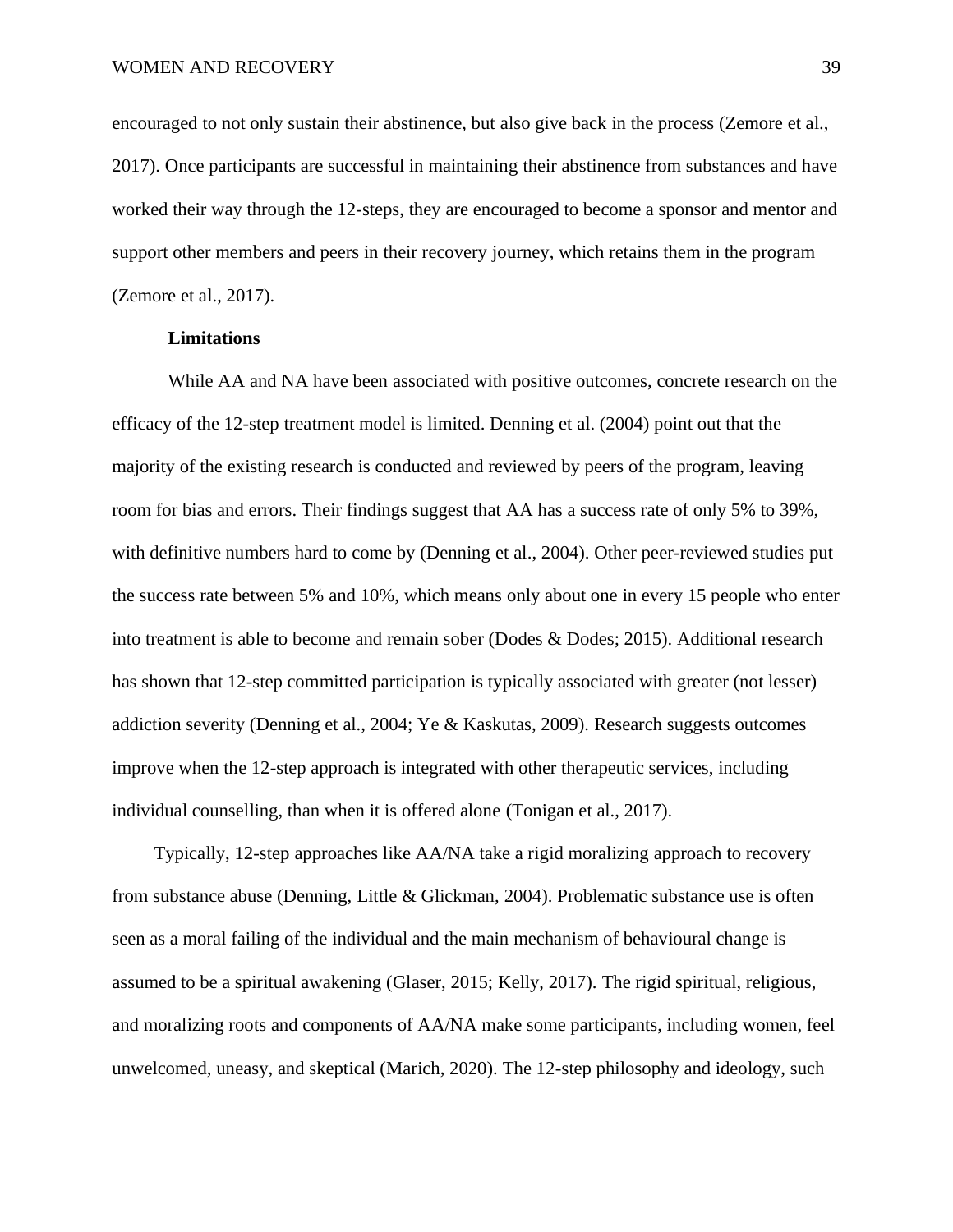as spirituality, religiosity, the need to surrender, and the sense of powerlessness, leave some reluctant to engage in the model (Laudet  $&$  White, 2005). While the organization welcomes everyone, despite their religious or spiritual beliefs or lack thereof, the fundamental Christian beliefs ingrained in the framework prevents many people who hold different beliefs and values from feeling comfortable in the AA community.

Many participants in the AA community have reported their sponsors taking an incredibly strict and rigid approach to recovery. Sponsors often take a "tough love" approach, and some may not even consider sponsoring someone unless their sponsee takes all of their suggestions and does things their way (Marich, 2020). There is a saying in AA, "the program does not fail you, you fail the program" (Dodes & Dodes, 2015). This demonstrates how little power the sponsee has in their recovery. Marich writes: "sponsors are supposed to be guides and mentors—not professional clinicians, ministers, or dictators" (2020, p. 92). This approach to recovery and the sponsor-sponsee relationship creates an imbalance in the relationship and another potential power-over dynamic, which can be incredibly triggering and unsafe for trauma survivors and women. Support groups like AA or NA provide merely a peer-to-peer network; they are not run by professionals with training in trauma-informed practices nor are they equipped to address many of the complex issues that come along with addiction (Cunha, 2015). AA and NA are also grounded in the disease model, which views addiction as a chronic, progressive illness. It holds the approach that total abstinence from all substances is the only acceptable "cure" to addiction (Denning et al., 2004). They state that "requiring the 'problem' drinker or substance user to give up all mind-altering substances totally, immediately, and forever, leaves many people with intolerable pain, emptiness, or anxiety in a surefire recipe for relapse" (p. 2). This requirement means some AA programs refuse to accept participants on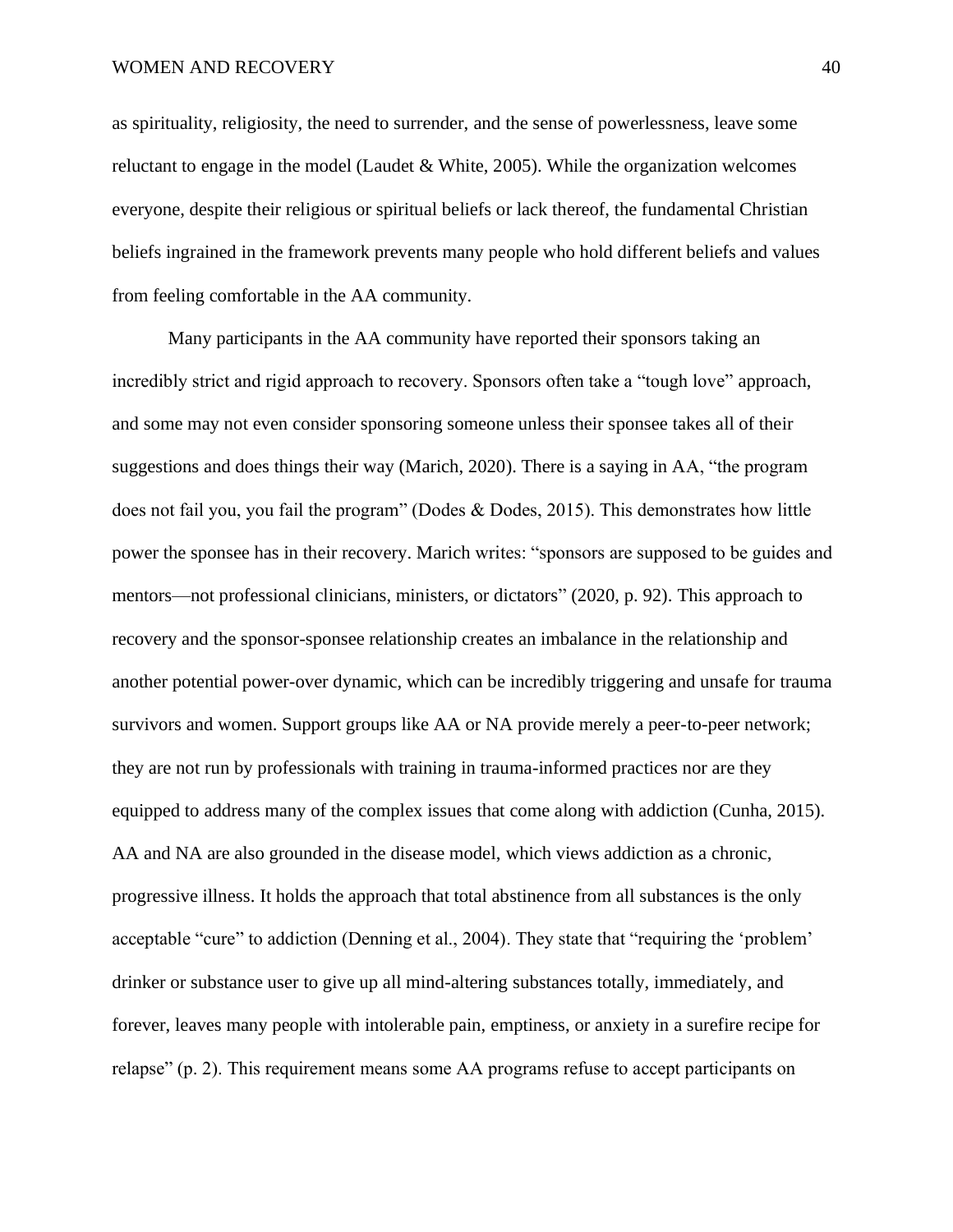## WOMEN AND RECOVERY 41

medication-assisted treatment; this can lead to people on suboxone, methadone, or other pharmaceuticals being turned away or not being allowed to share at meetings (Marich, 2020, p. 90). Sobriety requirements mean that many current treatments do not offer an accessible and realistic treatment option for women struggling with the effects of trauma and substance use. As a result, treatment eludes up to 80% of alcohol and drug users (Denning et al., 2004). In the face of such exclusion, some people on medication-assisted treatment have risen up to create their own meetings and safe spaces (Marich, 2020).

AA/NA's strict abstinence-based approach also fails to accept that relapse is part of the addiction healing process. The program requires clients to restart their sobriety time if they have one slip/relapse, that includes using any other substances— including substances that the client has not necessarily identified as problematic for them—for example, if a client abstaining from alcohol uses cannabis or other substances to help with anxiety (Marich, 2020). Furthermore, the time commitment in 12-step mutual help programs like AA and NA is frequently criticized as a challenge for participants. AA and NA encourage participants to attend daily meetings in their early recovery when danger of relapse is greatest, then maintain 2-3 meetings a week as they progress, all while meeting with their sponsors outside of regular meeting times and working their way through the 12-steps. Treatment studies indicate that most people fail to meet the recommended, minimal threshold of both short-term and long-term attendance (Cloud et al., 2006; Cloud & Kingree; 2008).

AA and NA have also received criticism for not being trauma-informed in its approach. Significant research into trauma and its connection to substance use has been done in the decades since AA and NA were founded, but these groups remain stuck in historical attitudes and patriarchal traditions. Despite clear evidence that a majority of people seeking substance use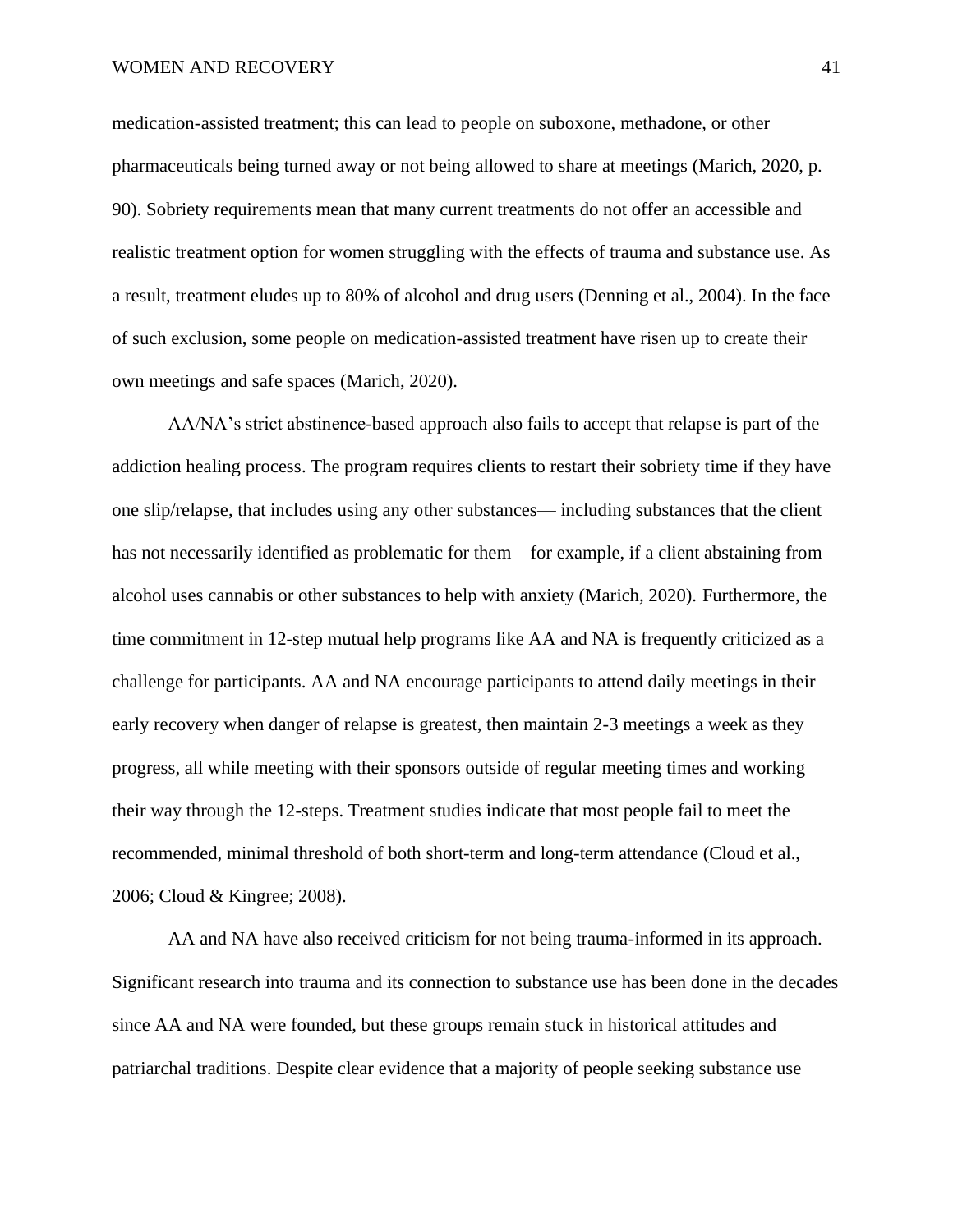treatment have backgrounds of trauma, they have ignored the findings and calls for traumainformed care. In the 12-steps, sponsors focus primarily on the addiction itself and do not acknowledge other issues, sociocultural factors, or co-related mental health challenges (Marcellus, 2014). Additionally, for anyone who has experienced trauma from power-over situations like gender-based violence, racism, homophobia, transphobia, marginalization, or other forms of oppression, going through the step work, which ask participants to admit powerlessness over their addiction and acknowledge personal wrong-doings, can be incredibly triggering (Whitaker, 2019; Harlow, 2019). The lack of a trauma-informed perspective within AA/NA can lead to blind spots and ineffective care. One study found that addiction treatment participants with higher experiences of trauma needed more ongoing support (known as maintenance) to complete treatment than those with less trauma experiences (Odenwald  $\&$ Semrau, 2013). Because of this, many therapists, clinicians, and mental health service providers have suggested that AA/NA facilitators and sponsors should receive mandatory trauma-informed care and training (Harlow, 2019). Without such training, taking people through the steps may end up retraumatizing sponsees and leaving them vulnerable to relapse and other potential harm (Harlow, 2019).

# **Post-modern and Feminist Critiques of Traditional Twelve-Step Programs**

Over the last two decades, growing post-modern and feminist critiques claim that AA beliefs and practices are heavily rooted in heteropatriarchy and white supremacy. Whitaker (2019) and Harlow (2019) discuss how AA was originally created by white men to keep their own egos in check and hold them accountable for their privilege. Whitaker (2019) writes: "the message made sense for its original members as it reminded men that they were not God, encouraged them to humble themselves, to admit their weaknesses, and to shut up and listen."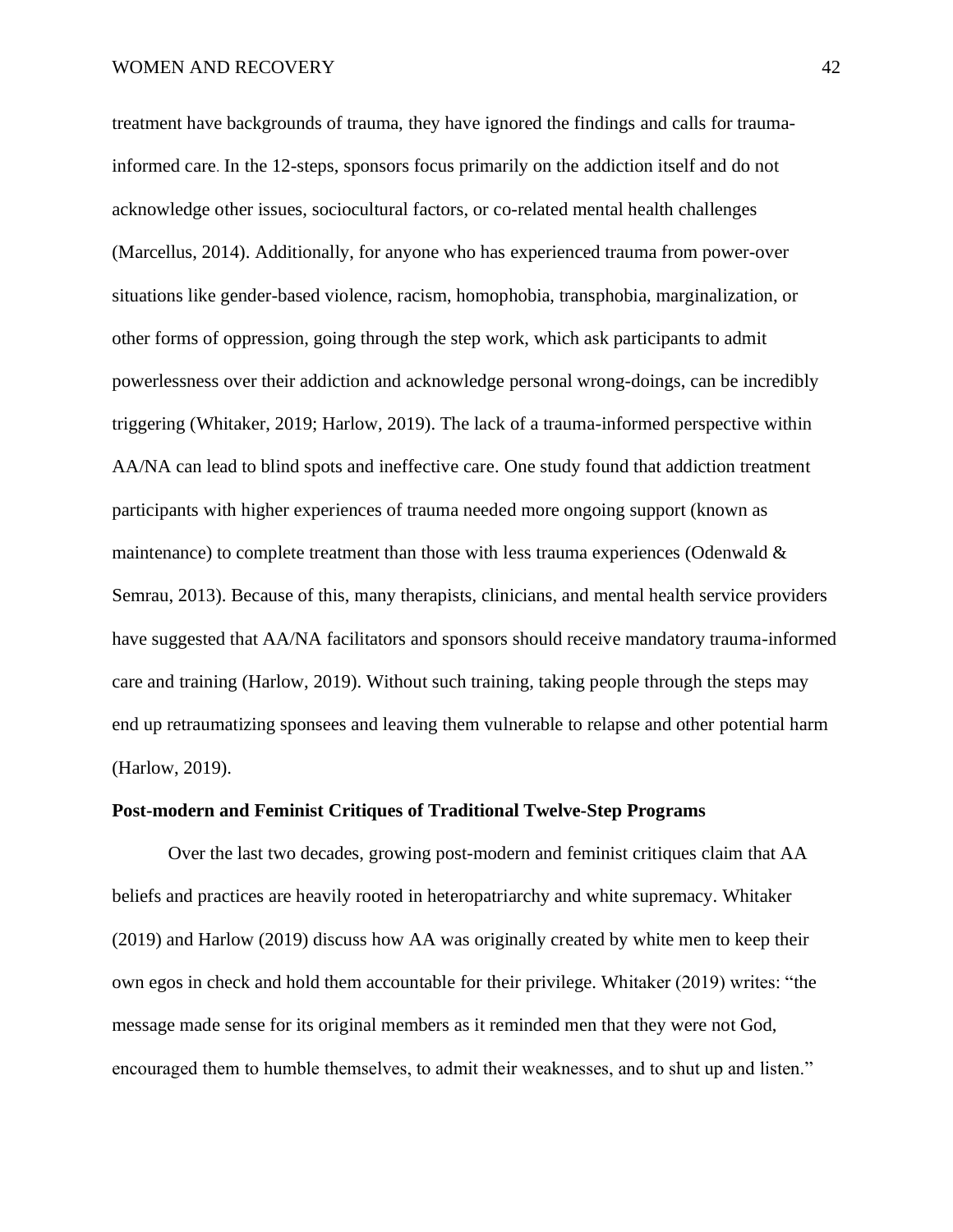Whitaker (2019) adds that those messages may have been much needed for the original white male AA members, but are not appropriate for women, queer folks, and people of colour. She states:

Women do not need to be broken down or told that they are powerless in a malebased society that already enforces this message...it is quite the opposite—women are drinking because they have so little power and because their egos have been crushed under a system that reduces their value to subservience, likability, and silence. (2019, p.2)

Other criticisms from women who have participated in AA and NA are: not wanting to label oneself as an "alcoholic," not wanting to perceive oneself as "powerless," and not wanting to 'admit' to having a disease (Whitaker, 2019; Harlow, 2019).

There have also been complaints of women feeling uncomfortably and sometimes harmfully exposed to a normalized culture of "forced hugging and touching" in AA (Marich, 2020; Cunha; 2015, p.2). A 23-year-old single mother recounted her first experience in an AA meeting: "What I did not expect was to be fresh meat when I walked into AA meetings. Men wanted my number and wanted to date me. I was newly sober, clueless and craving love" (Cunha, 2015). She goes on to explain that she started dating a man in her meeting and soon found out he was sleeping with multiple other women in the meeting, who were her friends. She said that it could have easily led her to relapse (Cunha, 2015). This experience is not unique, many women have reported feeling uncomfortable and receiving unwanted sexual advances by men in their AA groups (Marich, 2020).

For decades, Alcoholics Anonymous and its affiliates have been criticized for lack of diversity and inability to address effectively the needs of marginalized groups, people of colour,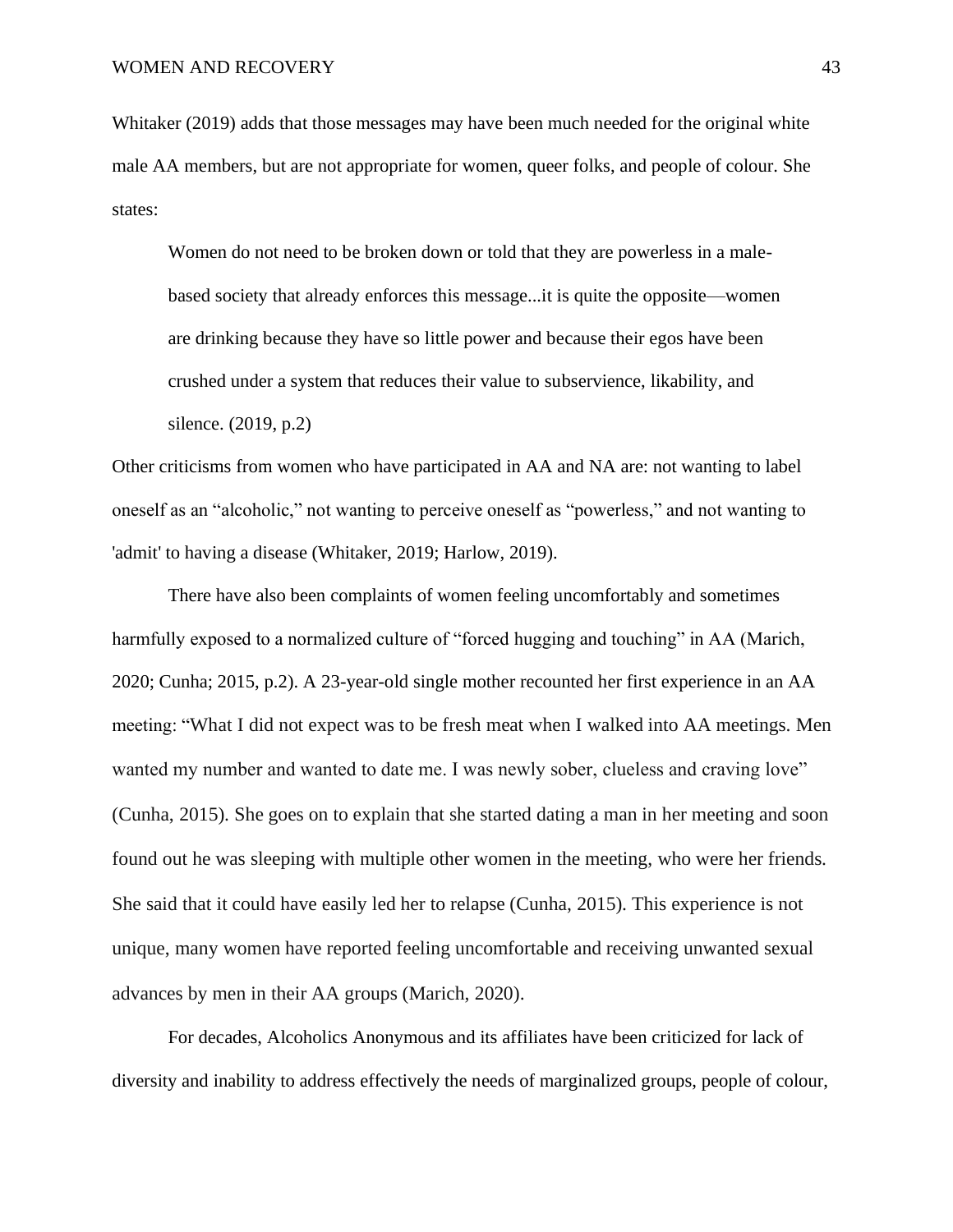the queer community, and women. These populations have reported not feeling safe in 12-step spaces that are rooted in fundamental Christianity, heteropatriarchy and white supremacy, and feeling like there is a lack of naming and acknowledging of the oppressive barriers they face (Hoppe, 2020). Ariel Britt, the senior director of an addiction treatment nonprofit called SAFE project, speaks to her experience as a black woman navigating predominantly white recovery spaces including AA (Hoppe, 2020). She says: "The trauma stored in my own body of trying to navigate these spaces had become unavoidable. The isolation. The fight. I never really felt comfortable in my own skin" (Hoppe, 2020, p. 4). Britt credits a separate meeting where she didn't feel marginalized—a meeting with predominantly black folks, for giving her the strength to stay in AA and continue on in her recovery (Hoppe, 2020).

Britt's experience is not unique: a lot of women of colour have shared similar experiences in recovery spaces (Castillo, 2019). Tessie Castillo, a journalist for drug policy and harm reduction reform writes: "it's no secret that the recovery movement is largely dominated by white folks, whether in staff or leadership positions, on organizational boards, or among membership. She asks the question, "Why do so few people of color play visible roles within the recovery community, especially given how much the effects of harsh drug policy and substance use have devastated many communities of color?" (2019, p.3). She discusses that one of the reasons is systemic barriers of oppression. She says that it can be harder for women of colour and people of colour to sustain recovery, because there is little room for mistakes in a world that expects you to fail. She says, "we all know the statistics: despite similar rates of drug use, people of color are more likely to be arrested for drug crimes than white people, serve longer sentences for the same crimes, and find it harder to break the cycle once it starts" (Castillo, 2019).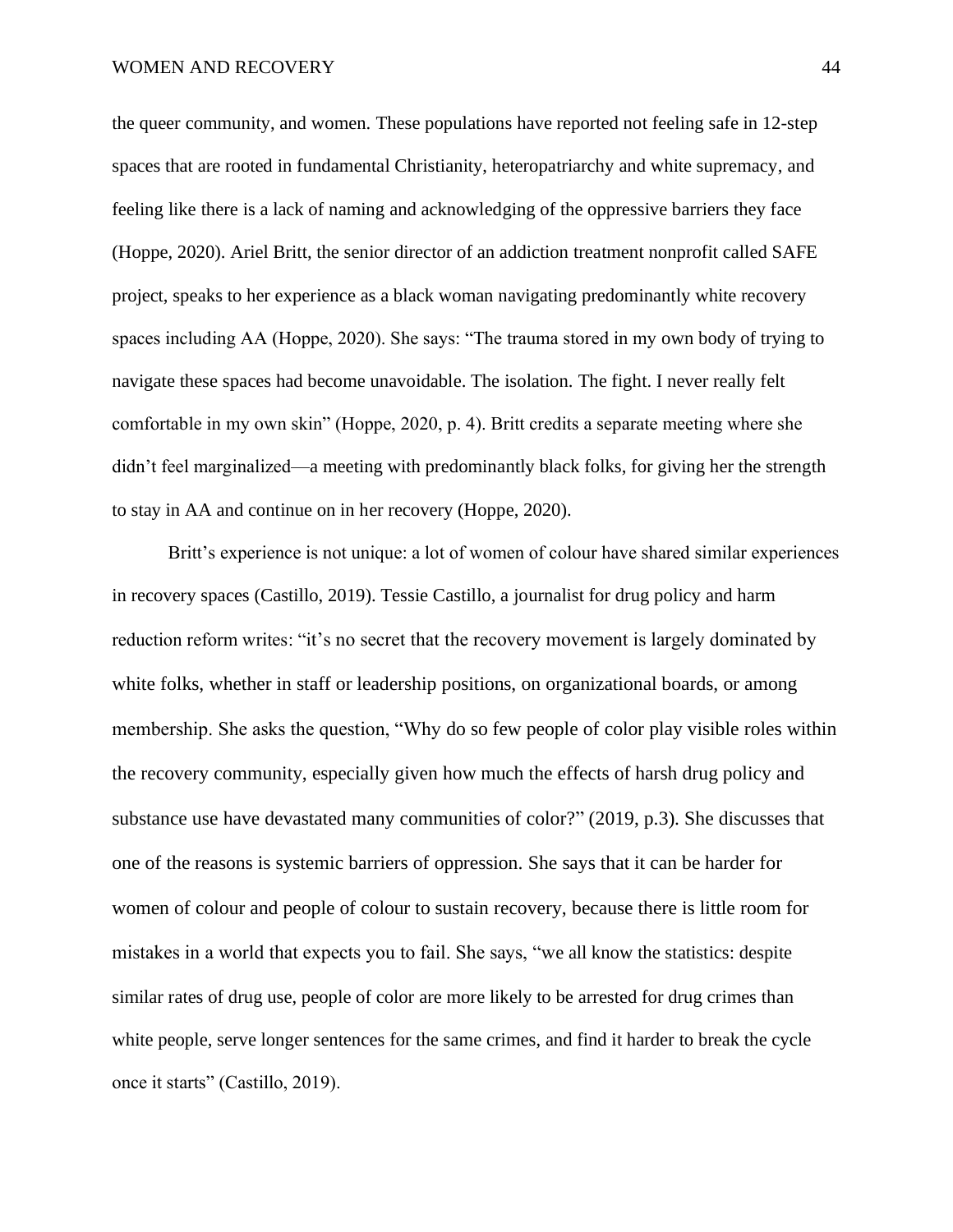Additionally, despite the fact that substance use disorders disproportionately affect large numbers of the LGBTQ+ community, many women and femmes from the queer community have reported that AA and other recovery spaces are largely heteronormative (Feldman, 2017). Both mutual aid meetings and online recovery communities are geared more to cisgender and heterosexual individuals, making these spaces feel exclusive to many in the LGBTQ+ community (Faces & Voices of Recovery, 2020). Brooke Feldman, a queer recovery activist (2017) points out how AA and other recovery communities are not always the most genderaffirming place for LGBTQ+ individuals. Brooke explains that naming programs simply for men and for women discounts the reality of gender identity being far more than a binary of male or female. She highlights the need for more open-minded, inclusive, diverse, gender-affirming, and trauma-informed spaces in AA and the recovery community in general.

# **Other Common Substance Use Treatment Programs**

Other forms of treatment for substance use dependency and addiction include in-patient care, residential treatment, and out-patient/day programs. Rather than relying on mutual and peer support of clients, these programs are distinguished by their use of professionally trained and licensed medical and therapeutic staff to guide the recovery process. In-patient programs are intensive and take place in a hospital-like setting where clients are closely monitored, have 24 hour support, and a highly structured model of care. These programs are particularly useful for clients who may need support detoxing from a substance, with medical and mental health support in place as they experience withdrawal symptoms (Gerassi, 2018; Addiction Centre, 2021). This type of treatment may also be more effective for people with more serious medical or psychiatric diagnoses (Currie, 2001). In-patient treatment is generally short-term, ranging from a few days to a few weeks.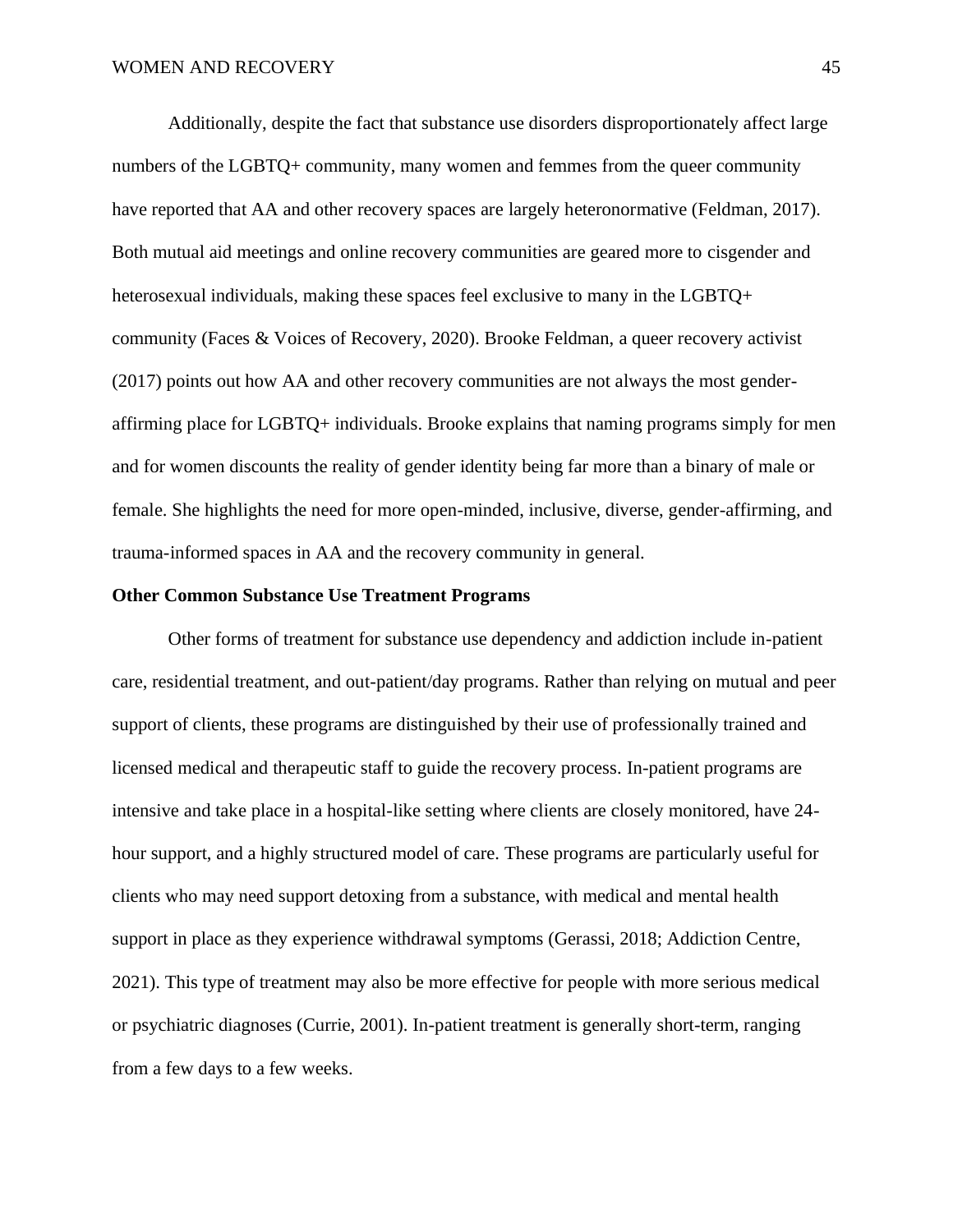Residential treatment centres, also typically known as "rehab," often follow inpatient care. The main difference is the setting and intensity of care (Gerassi, 2018; Addiction Centre, 2021). They offer home-like residential settings, where clients can focus on getting sober without the distractions of everyday life. There are staff to assist the patients, but without the 24-hour monitoring of inpatient treatment. Most residential treatment programs have an integrative team of psychologists, counselors, and psychiatrists, as well as structured programs that include individual counselling, group counselling, structured activities to support clients in their recovery (Addiction Centre, 2021). Well-known examples of such programs include the Betty Ford Centre, Aurora Recovery Centre, and the Chopra Addiction and Wellness Centre.

In outpatient treatment, also known as day treatment, participants are responsible for visiting a local treatment center or recovery program a few days a week or part-time, for an average of 10 to 12 hours programming a week (Addiction Centre, 2021). It is much less restrictive than in-patient and residential treatment with more flexibility. It can be a standalone option, or can follow in-patient or residential recovery. Twelve-step programs are an example of outpatient care. Outpatient can be enough for someone with a mild addiction, or it can be part of a long-term treatment program (Addiction Centre, 2021)

# **Limitations of Inpatient, Residential, and Outpatient Programs**

Dodes and Dodes (2014) have outlined a number of drawbacks to these types of programs. One significant barrier is cost. Many inpatient and residential facilities are incredibly expensive, costing some patients up to \$1,000—\$3,000 a day and some surpassing \$90,000 a month. Additionally, some of these treatment models use a similar approach or adaptation of the 12-step models, but with a significantly higher price tag because of the resort-like accommodation and exciting activities including horseback riding, wilderness therapy, yoga,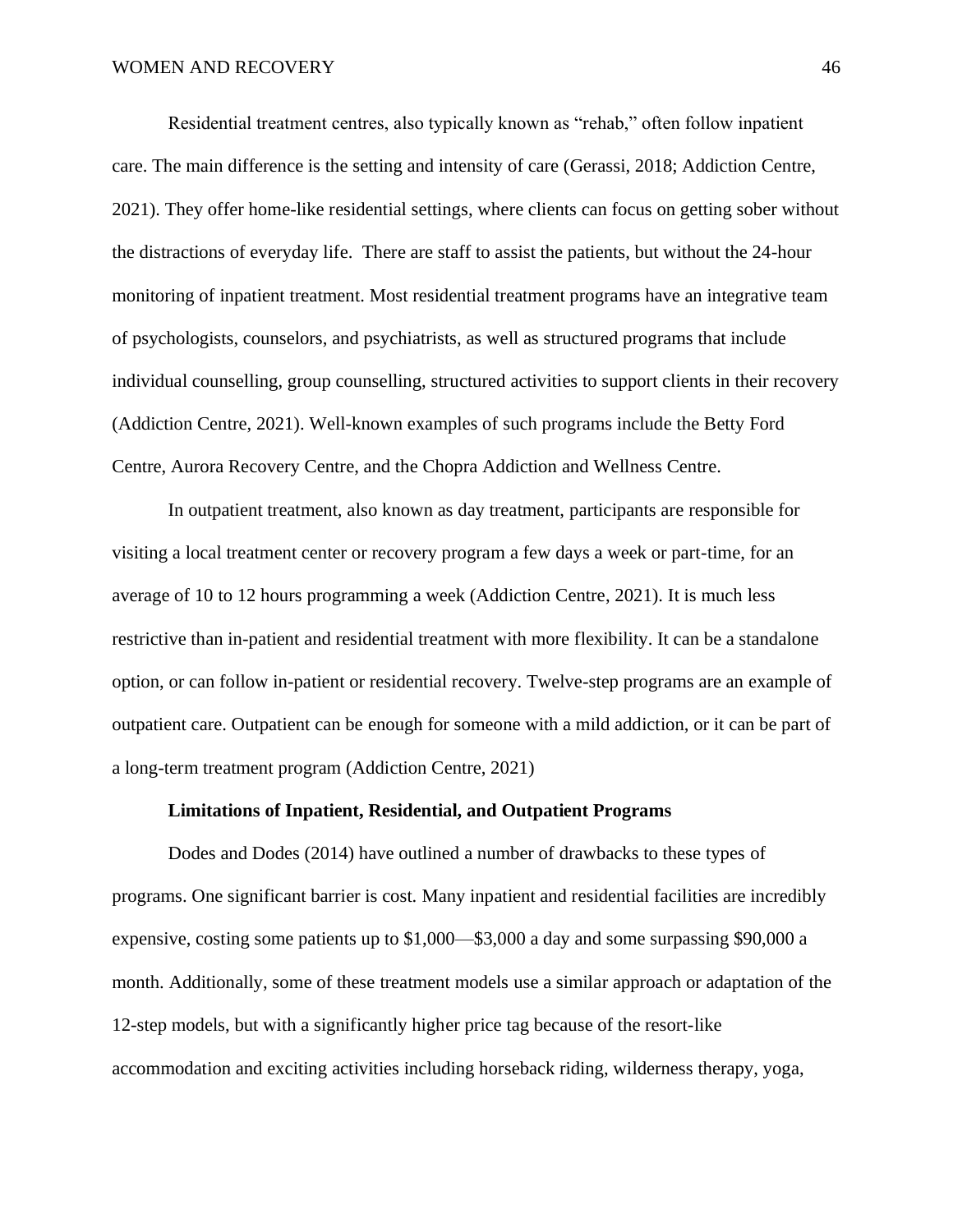acupuncture, and fire-side chats. Additionally, once clients leave rehab and go back into the "real world" many experience relapse; it is not uncommon for clients to return and check back into the facility a second or third time. Dodes & Dodes (2014) discuss how these facilities allow readmission with no special considerations or review, as it is a thriving business after all, feeding into the capitalist world of profit. For those who cannot afford the luxury private treatment centres with a high price tag, their options are limited to publicly funded programs, which often have long waitlists, ranging anywhere from two weeks to three months, creating another barrier for women and those struggling with substance use (Pindera, 2020).

Women in these spaces also encounter similar sexual harassment to those attending AA meetings (Cunha, 2015). A 19-year-old woman, one of the only young women in her rehabilitation groups, found herself a main target for sexual advances from men in the program. While she tried to abide by the guideline that clients should have one year of sobriety before they start dating anyone, she ended up pregnant by a man 15 years her senior while in rehab. She reports, "I was too young to be navigating my sobriety around so many troubled people and especially around men" (Cunha, 2015, p. 2).

#### **Traditional Sobriety Requirements as a Gatekeeping Barrier**

Sobriety requirements can present women seeking treatment with an additional hurdle. Many traditional addiction centres and recovery programs do not work from a harm-reduction philosophy, but instead from an abstinence-based approach. They have strict policies that clients who are actively using substances may not receive treatment or services. Many such programs require a certain period of sobriety time before admission, anywhere from 14 days to a month (Gerassi, 2018; Denning et al., 2004). Some even require a negative drug test before being granted acceptance into the program (Gerassi; 2018). This can mean women have to access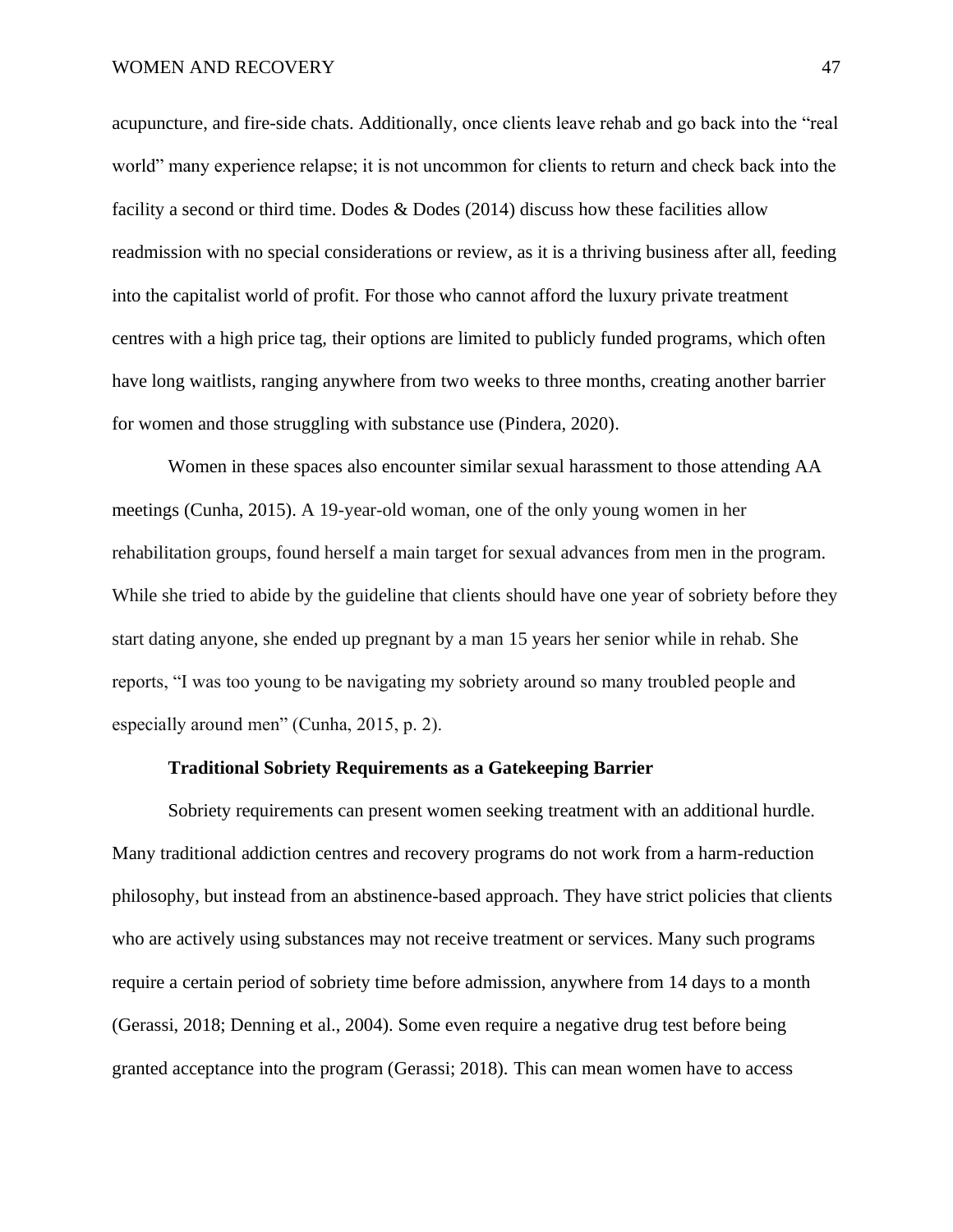detoxification services, before even being considered for residential substance use treatment. Gerassi (2018) describes this as a significant barrier, especially for women and those who are femme-identified who are vulnerable and are living on the streets, involved in sex work, or any woman who lives on their own and does not have the resources to access detox services in their area. She says many women avoid trying to detox on their own, unless they have a safe place and care, to avoid going through painful withdrawal symptoms on the streets or at home alone, which leaves them at particular risk of exploitation and harm. For women who are mothers, all these requirements may prove impossible to meet on top of finding childcare. This is why many women maintain their substance use: because the process of getting the treatment and services they need feels so unattainable (Gerassi, 2018). A street mental health outreach worker, who supports women who are homeless and involved in sex work, describes the disheartening process. She says, "It's really heartbreaking because you have women coming, who are dealing with substance abuse that want to get help and go to treatment, but have to go through so many hoops in order to get to that point" (Gerassi, 2018, p. 203). She notes that coordinating both a detox bed and placement in a treatment program can be incredibly challenging, especially with long and unpredictable wait times. Additionally, the focus on abstinence and sobriety means some programs are not understanding or accepting of relapses and will ask the clients to leave the program if they use substances again (Gerassi, 2018). This pushes many marginalized women back onto the streets and increases their risk of harm (Gerassi, 2018).

Women with concurrent mental health challenges face even more barriers to access more specialized mental health services. Some services are concerned that uncovering trauma issues will put a client's sobriety as risk, and therefore, the trauma should not be addressed until the individual is "stabilized," meaning that client has achieved six to 12 months of recovery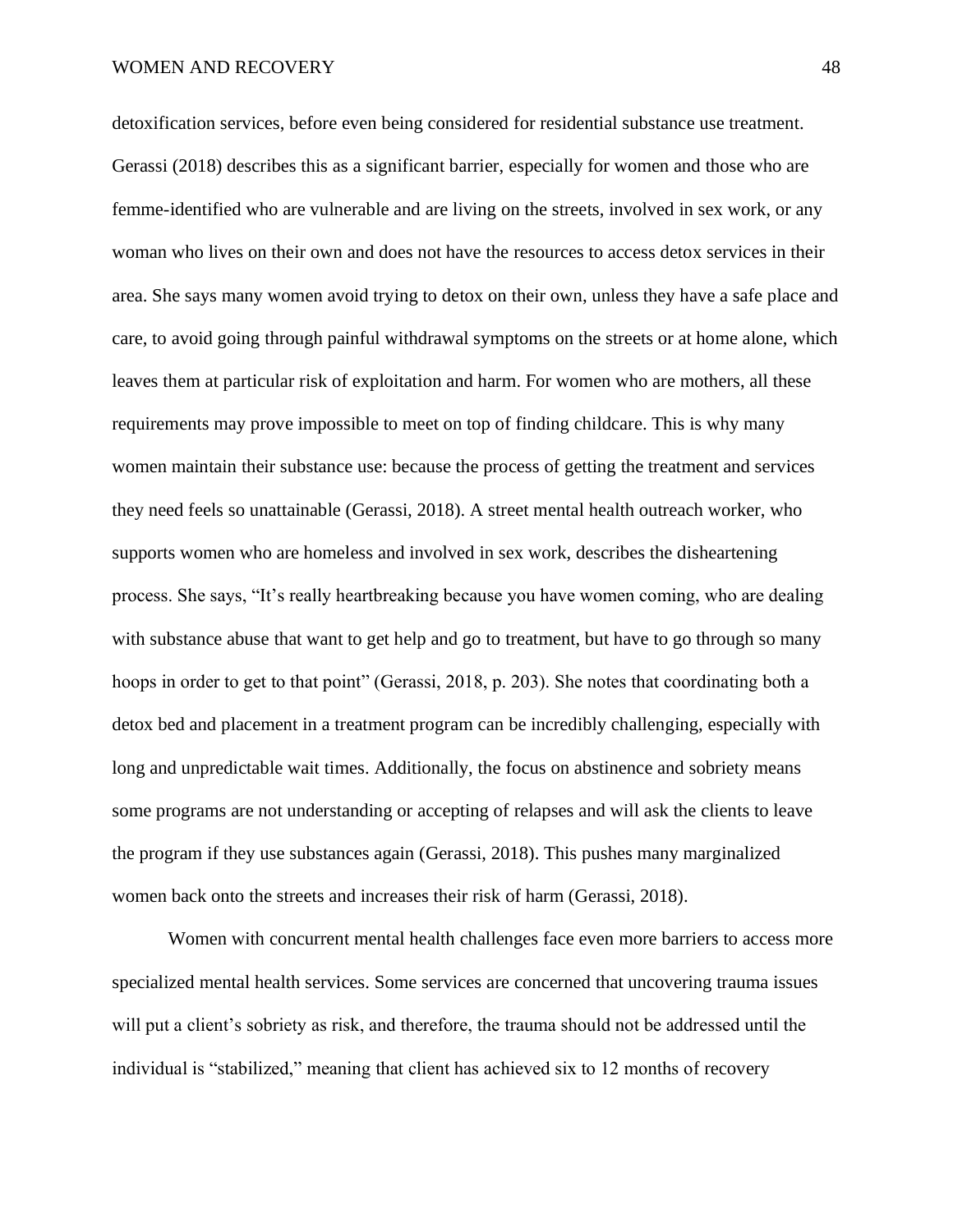(Covington et al., 2008). This leaves dually diagnosed clients, particularly women with extensive and gendered trauma histories, in a disadvantaged position. Despite the significant body of research that shows the relationship between substance abuse disorders and traumatic experiences, women will not be able to access trauma-informed services until they have first conquered the massive hurdle of sustained abstinence (Covington et al., 2008; Brown, Reed, & Kahler, 2003).

This failure to treat trauma simultaneously with addiction is particularly concerning because many substance use services, programs, and treatment modalities retrigger trauma reactions in clients and are experienced as emotionally unsafe and disempowering for survivors of trauma (Elliott et al., 2005, Harris & Fallot, 2001). Many services claim to incorporate principles of trauma-informed treatment or understand the long-term impact of trauma, but inadvertently create an invalidating environment. As a result, they fail to reach many women who are in great need of support and experience higher dropout rates than necessary (Elliott et al., 2005). Moreover, recovery programs and traditional programs have a tendency to work from a *righting reflex* that ignores clients' own agency. The righting reflex is the natural tendency or desire to fix, give advice, make better, or even prevent harm from happening to clients (Greaves & Poole, 2012). Rather than telling clients, or women, what to do and why they should do it, Greaves and Poole (2012) argue that service providers should provide a safe space and collaborative relationship that allows women to set their own pace, identify their own motivations, goals, and possibilities for change. Therapy and recovery should respect clients' autonomy and decisions. Sharing power and collaborative decision-making are key aspects of trauma-informed care.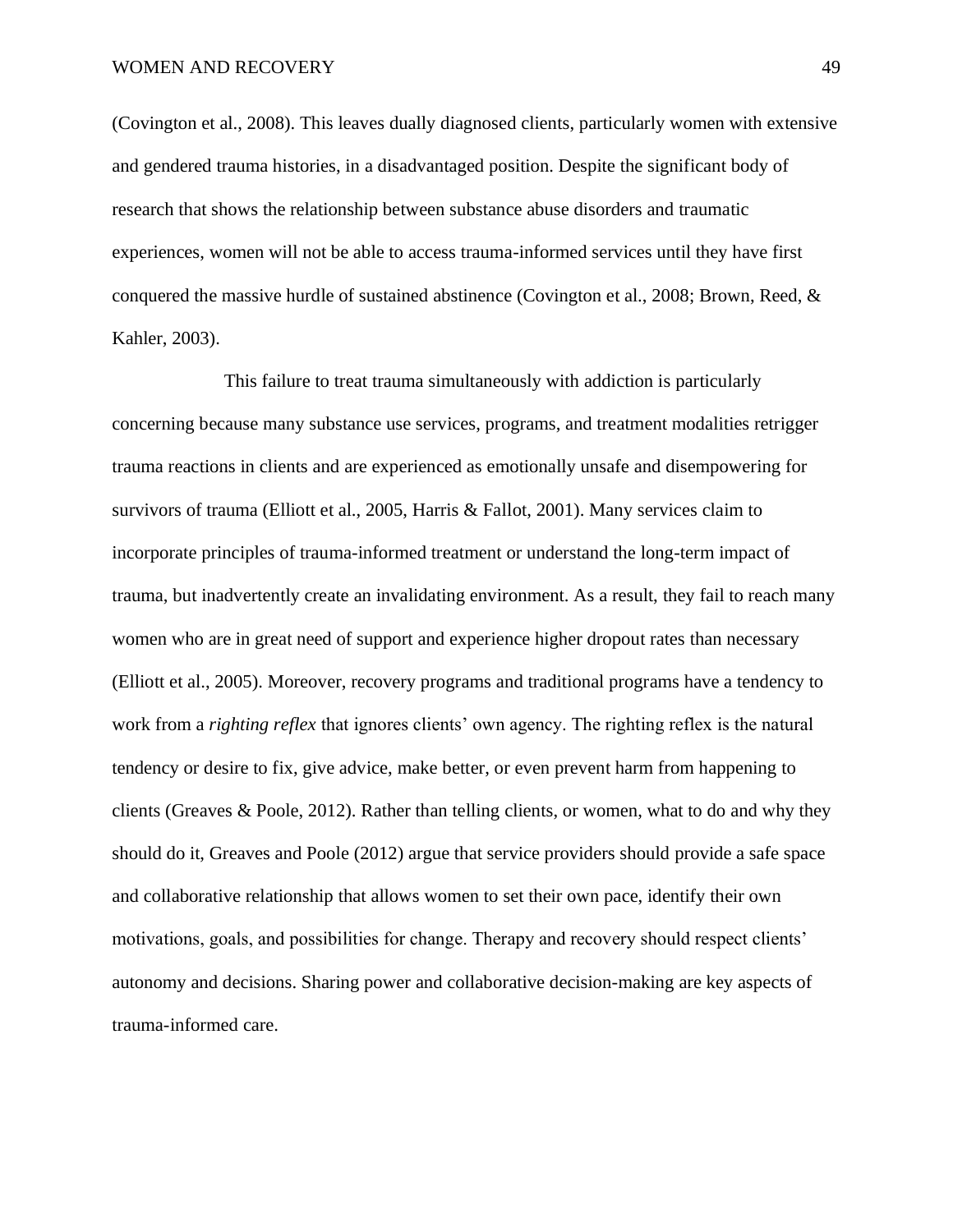# **Potential for Misdiagnosis**

When service providers do not bring an understanding of trauma, intersectional violence, and how certain symptoms demonstrate an attempt to cope with trauma, misdiagnosis and inadequate treatment can occur. For example, without applying a trauma lens, some substance use treatment models may expect women to completely abstain from using substances, but fail to provide effective resources or coping skills to women to help them replace that behavior. Women who stop their substance use can experience extreme withdrawals, mood swings, headaches, seizures, depression (Gerassi, 2018). Such women may unnecessarily be given diagnoses such as bipolar disorder, and treated primarily with antidepressant medications, or given a diagnosis of borderline personality disorder (BC Centre of Excellence for Women's Health, 2013). Additionally, behaviours such as aggression, confrontation, or withdrawal developed in the past to cope with trauma—may be viewed as so problematic that a client may be deemed "unfit" for a treatment program. Ideally, service providers will recognize that women with complex PTSD and substance dependence may sometimes exhibit symptoms that appear to correspond to various mental health diagnoses, but in reality the symptoms represent the complex physical, emotional, cognitive, interpersonal, spiritual, and behavioral effects of trauma (BC Centre of Excellence for Women's Health, 2013).

# **Social Stigma**

Stigma is the main psychosocial issue differentiating the substance abuse of females from that of males (Covington, 2002; 2008; Najavits, 2002). Society has a double standard that inflicts far more shame on women with an addiction than men. Society stigmatizes men for addiction, but it rarely attacks their sexuality or their competence as a parent (Covington, 2002). Additionally, drinking alcohol can be seen as "macho" for men, but it conflicts with society's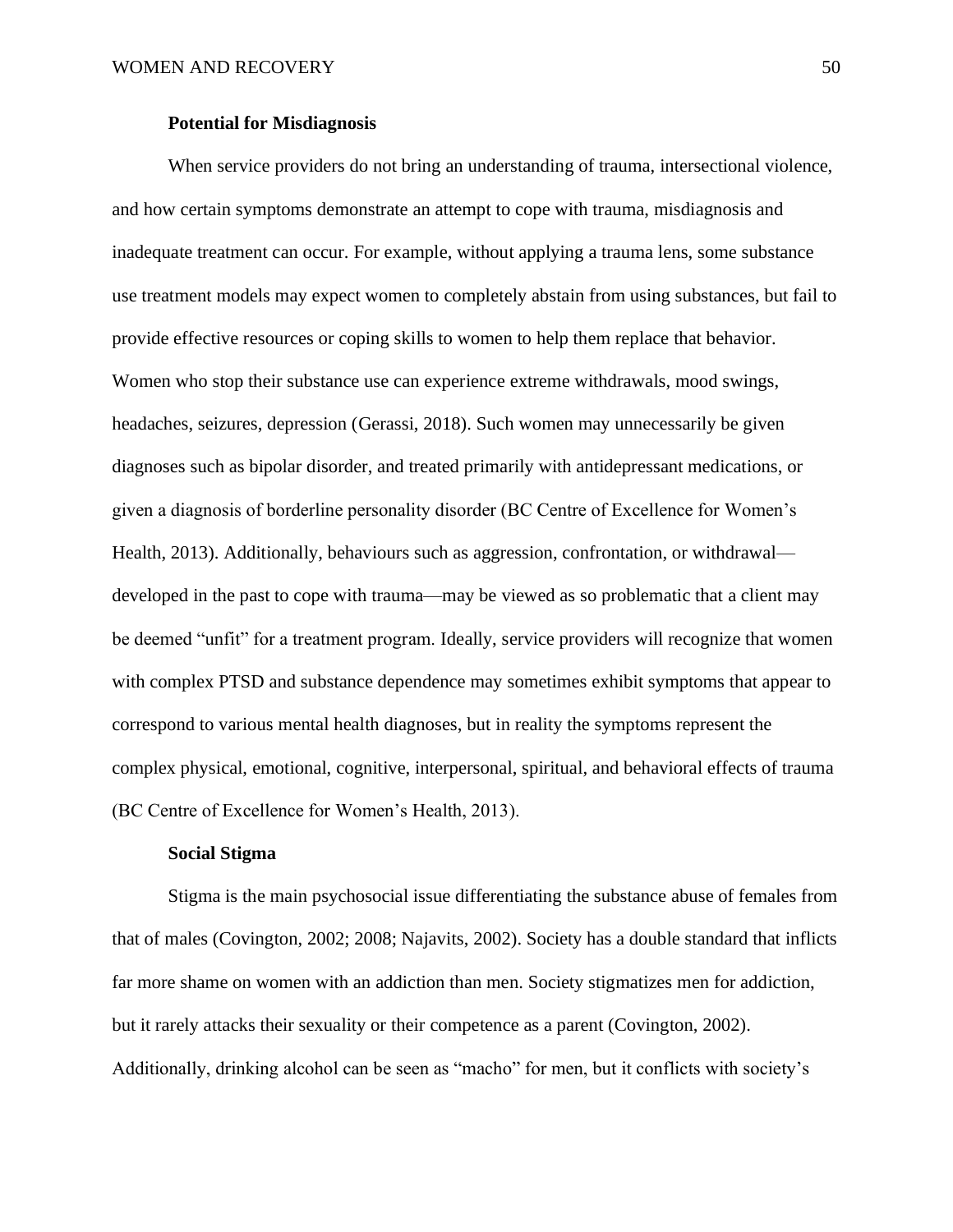#### WOMEN AND RECOVERY 51

view of femininity and the roles of the wife and mother (Covington, 2002). Women who use substances or have developed an addiction are often portrayed by society as "amoral, sexually promiscuous, deviant, messy, not able to handle their alcohol, or a bad mother" (Marcellus, 2014; Covington, 2002). Additionally, if a woman has too much to drink or takes drugs and then becomes a victim of violence, sexual harassment, assault, or rape, society blames them rather than the perpetrator, which makes an already incredibly traumatic event feel even more shameful and isolating. Women often internalize this stigma and experience guilt, shame, despair, and fear when they become addicted or dependent on substances (Covington, 2002). Women who enter treatment may come with a heavy burden of shame and they do not need to be shamed further (Covington, 2002). They need to be offered a place of compassion, non-judgement, and hope where they are seen as more than their addiction—where they are recognized for their strength and resilience and given tools to embark on their own path of healing.

Stigma and the threat of severe consequences often lead women and their families to minimize the impact of substance abuse by using denial (Covington, 2002). Women are also in a unique position due their biopsychosocial needs. Pregnancy and mothering are two factors that make the needs of women different from men. Little attention has been directed to the needs of mothers in the context of co-occurring mental illness, substance use problems, and the experiences of trauma (Hien; CEWH; 2009). Women experience the additional barrier and trauma of the threat of having their children removed or threats from a partner/family to report them to child welfare authorities. There are many heartbreaking incidents of women who use substances being separated from their children. The separation can occur as early as childbirth, when the mother is still in the hospital. This injustice is disproportionately experienced by Black, Indigenous, and Women of colour (Vetam et al., 2019). The stigma attached to violence and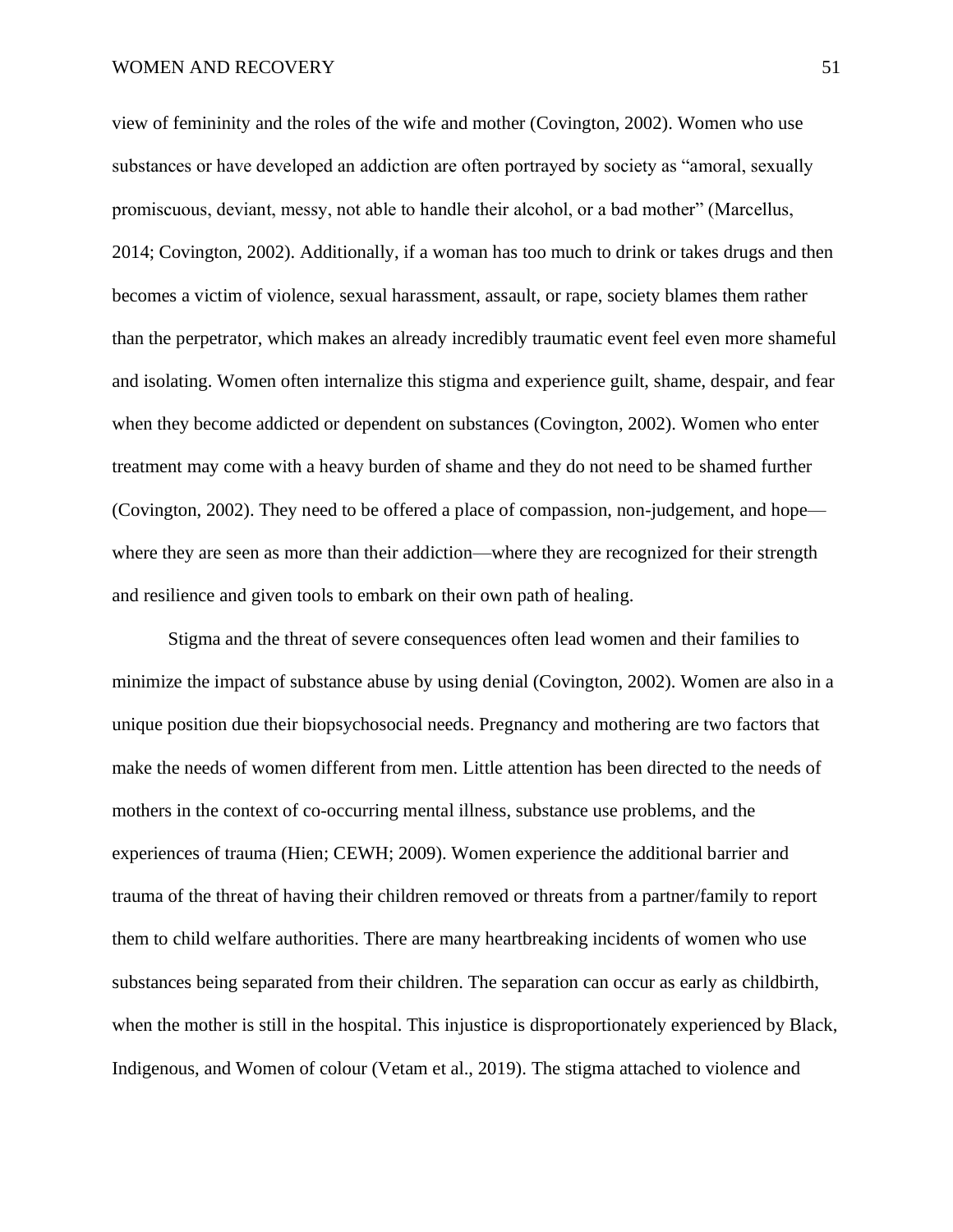substance use in relation to pregnant and parenting women can prevent many women from seeking the help they need. As a result of the stigma, women struggling with addiction become more isolated than men. They drink at home alone more and are typically more socially rejected (Najavits, 2002).

# **Bridging the Gap— Applying a Gender-Responsive and Anti-Oppressive Lens to Traumainformed Substance Use Programs for Women**

Clearly, women's treatment services have room for significant improvement from what has traditionally been available: barriers to access must be tackled to broaden women's ability to even seek treatment; a gender-responsive and anti-oppressive lens must be used to ensure treatments are gender-appropriate for women, and to avoid inadvertently worsening women's trauma; and programs must be trauma-informed to ensure that all the biopsychosocial needs of women are looked after, giving them agency to seek the outcomes they want.

This section will define and highlight what it means to work from an integrative traumainformed lens. It will review some of the existing gender-responsive and anti-oppressive substance use treatment models for women and discuss therapeutic outcomes. It will also propose feminist therapy, person-centered therapy, narrative therapy, and somatic therapy as valuable anti-oppressive therapeutic interventions to specifically address the systemic barriers and intersectional needs of diverse women in recovery. These frameworks together can create a holistic, woman-centered, and resilience-based space for women to engage and embark in the healing process.

# **A Trauma-informed Lens**

Trauma-informed services are those in which service delivery is influenced by an understanding of the impact of interpersonal violence and victimization on an individual's life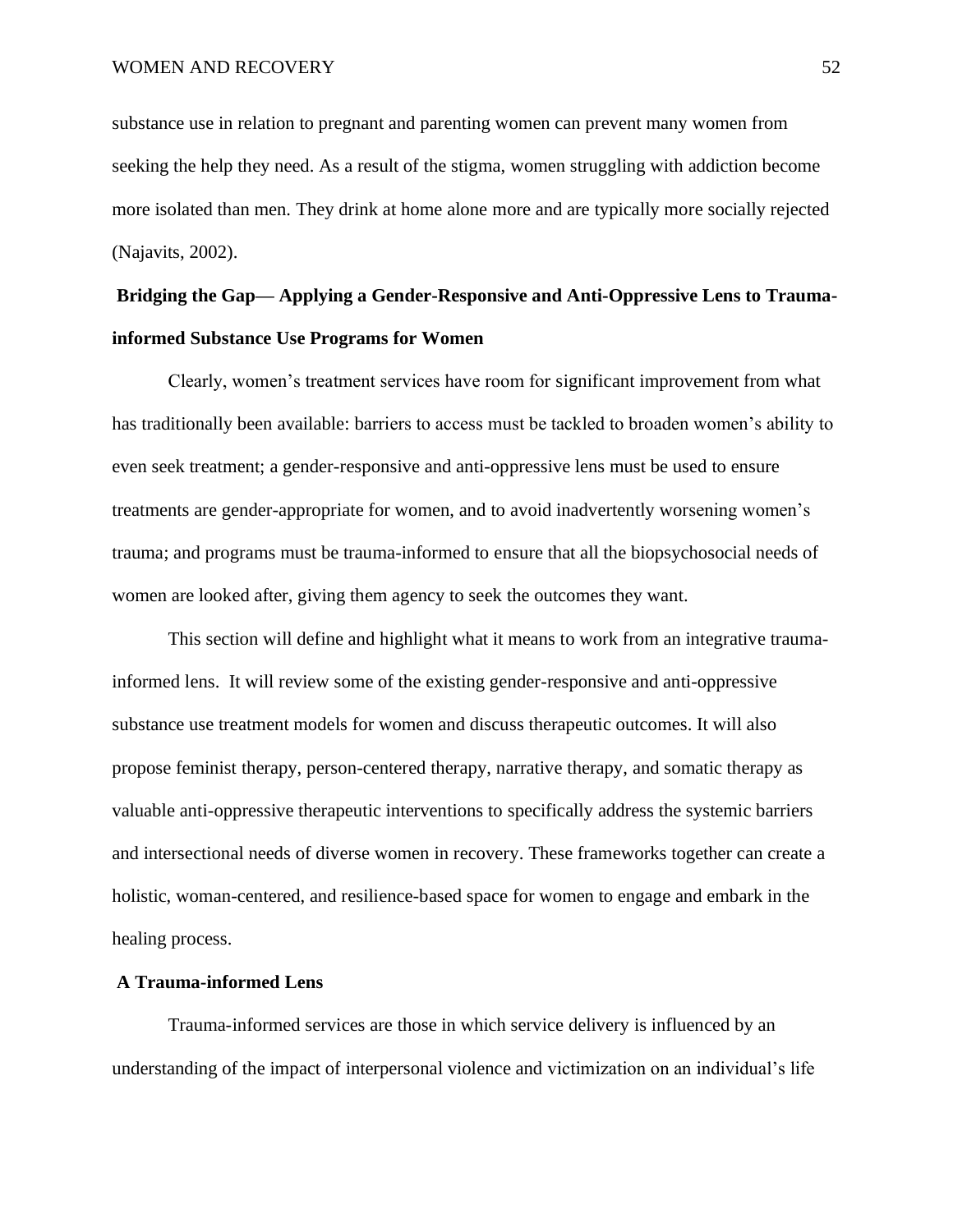and development (Elliot et al., 2005). They take into account the knowledge and impact of trauma on client's physical, psychological, and emotional health, and integrate this knowledge into all aspects and levels of service delivery (CEWH, 2009; Harris & Fallot, 2001). Greaves and Poole (2012) state that such services should create a culture of non-violence, learning, and collaboration, recognizing how the experience of trauma can affect the confidence, beliefs, behaviours, and relationships of people coming for help for substance use and mental health concerns. Moreover trauma-informed services take a strength-based approach and create opportunities for survivors to rebuild a sense of control over their lives by promoting coping skills and resilience-building (Hopper, Bassuk, & Olivet, 2010).

Greaves and Poole (2012) outline four key principles of trauma-informed services: (a) avoid retraumatization, (b) empower women, (c) work collaboratively with flexibility, and (d) recognize trauma symptoms as adaptations (Greaves & Poole, 2012). This means that problembehaviours are understood as attempts to cope with trauma and oppressive experiences; and mental health diagnoses are viewed as responses (Haskell, 2003). Haskell (2003) states, "the question shifts from 'what is wrong with this person?' to 'what has happened to this person?'" (p.9). Many traditional care providers frame women's mental health problems as arising from internal deficits and focus on individual pathology rather than on understanding contributions of oppressive circumstances to women's problems (Greaves & Pool, 2012). This does not require the disclosure of trauma nor the direct treatment of trauma; rather, it is about working in ways that accept where the woman is at, promote safety, and do not retraumatize (CEWH, 2009). The focus is on building a collaborative therapeutic connection, allowing the client to set the pace, and letting them be in control of their own healing journey (Greaves & Poole, 2012).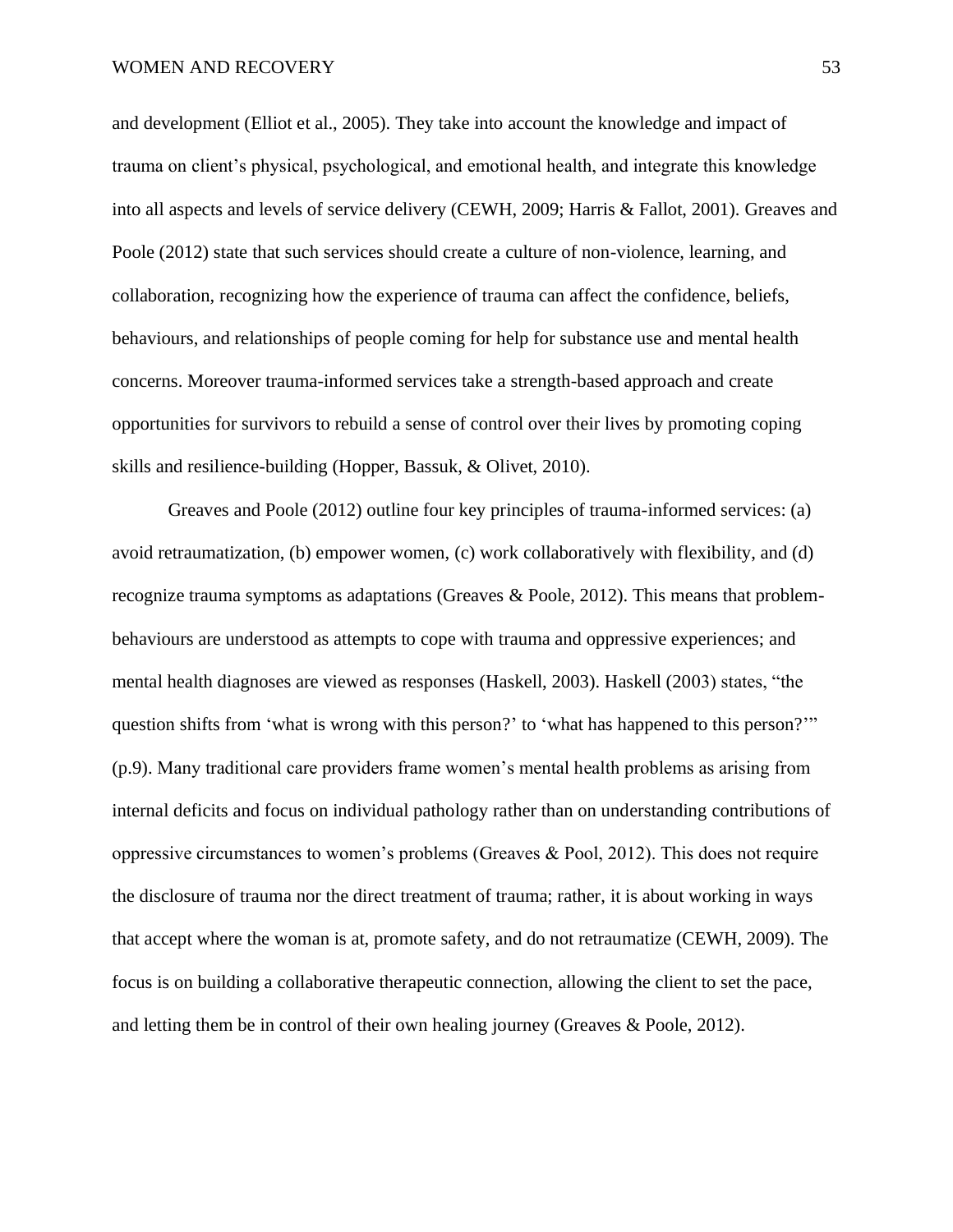# **Applying an Anti-Oppressive, Intersectional Feminist Lens to Addiction Therapies**

Addiction treatment programs should take an anti-oppressive and intersectional feminist lens, working to understand and mitigate power imbalances. They should not only understand women's diverse realities based on sex, gender identity, race, sexual orientation, class, religion, abilities, and any other individual identities that lead to marginalization, but must also work to address the inequalities and power imbalances in our communities and structures. Strier (2007) states that anti-oppressive treatment framework:

Requires the practitioner to critically examine the power imbalance inherent in an organizational structure, with regards to the larger [sociocultural](https://en.wikipedia.org/wiki/Sociocultural) and political context, in order to develop strategies for creating an egalitarian environment free from oppression, racism, and other forms of discrimination. (p.3)

They should also apply an intersectional lens, using a now-standard concept and framework developed by critical race scholar, Kimberlé Crenshaw (1989). Crenshaw coined the term *intersectionality* to explain how oppression is produced structurally, and experienced and resisted individually and collectively, through and across diverse social categories of identity simultaneously (Crenshaw, 1989, Hien et al., 2005).

To work from a trauma-informed and anti-oppressive lens, therapeutic practitioners must expand their framework of care, not only to understand how factors of identity and intersectional violence influence therapeutic interactions, but also to understand how these factors are influenced by time and place (Timothy, 2012). For example, rather than focusing only on the here and now as important (as many traditional therapeutic modalities do), clinicians must understand the influence of the past on clients' lived experiences, including intergenerational trauma, racism, and colonialism (Timothy, 2012). Using an anti-oppression framework to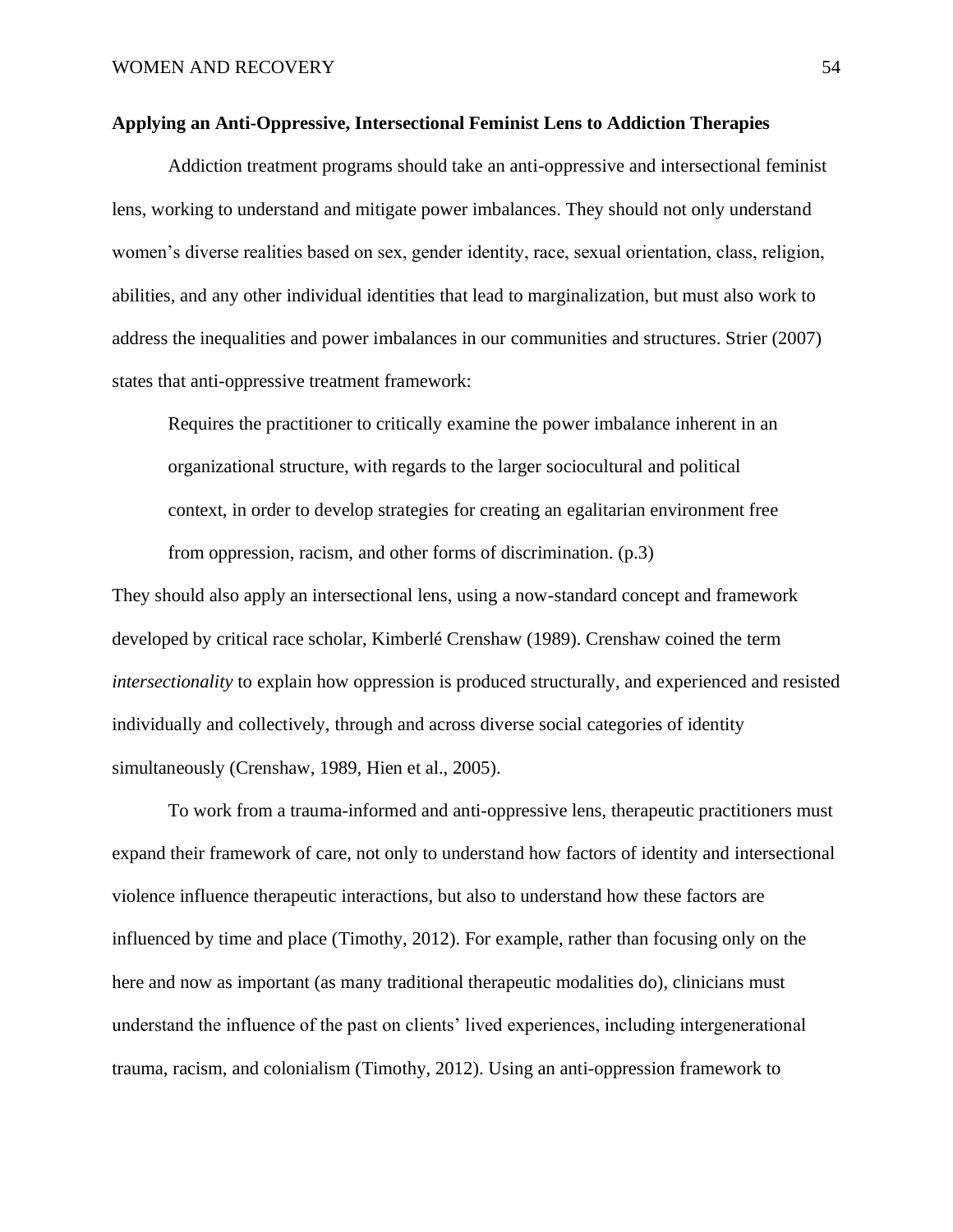examine the role of power in those past experiences, the therapist encourages the client to explore who they are holistically, recognizing all aspects of their experiences, so they can feel greater safety (Timothy, 2012). At the same time, the therapist should be aware of how their own personal experiences and social locations may facilitate or strain the therapeutic interaction and relationships with their client. Therapy should support clients to deconstruct their own and other people's biases, noticing assumptions made by others about clients' social locations; it should support clients to identify ways in which they have historically and actively resisted or shown resilience in the face of trauma (Timothy, 2012).

When both clinicians and clients address their own fixed notions of identity, it allows the therapeutic alliance to foster empowerment and lets both see the clients' identities as fluid, containing not only trauma but also resilience and resistance. Timothy (2012) states "exploring clients' identities along with experiences of intersectional, transnational, and transgenerational trauma and their connections to resistance and resilience increases the opportunity for collaborative client-centered care and decreases the potential for re-traumatization" (Timothy, 2012, p. 47). It encourages the client to engage in a collaborative change process with the therapist and strengthens the therapeutic alliance. Feminist theory has been integral to the development of these ideas.

Feminist ideologists have been proponents of trauma-informed care from the earliest writings (Toner & Akman, 2012). A feminist, trauma-informed approach to therapy "assumes that social, economic, and political disadvantages can have a negative effect on women's health and well-being and can contribute to or account for some of the mental health difficulties they experience" (Toner & Akman, 2012, p. 37). Brown (2004) notes that the diagnosis of PTSD owes its existence at least in part to feminist therapists, who identified gender-based violence as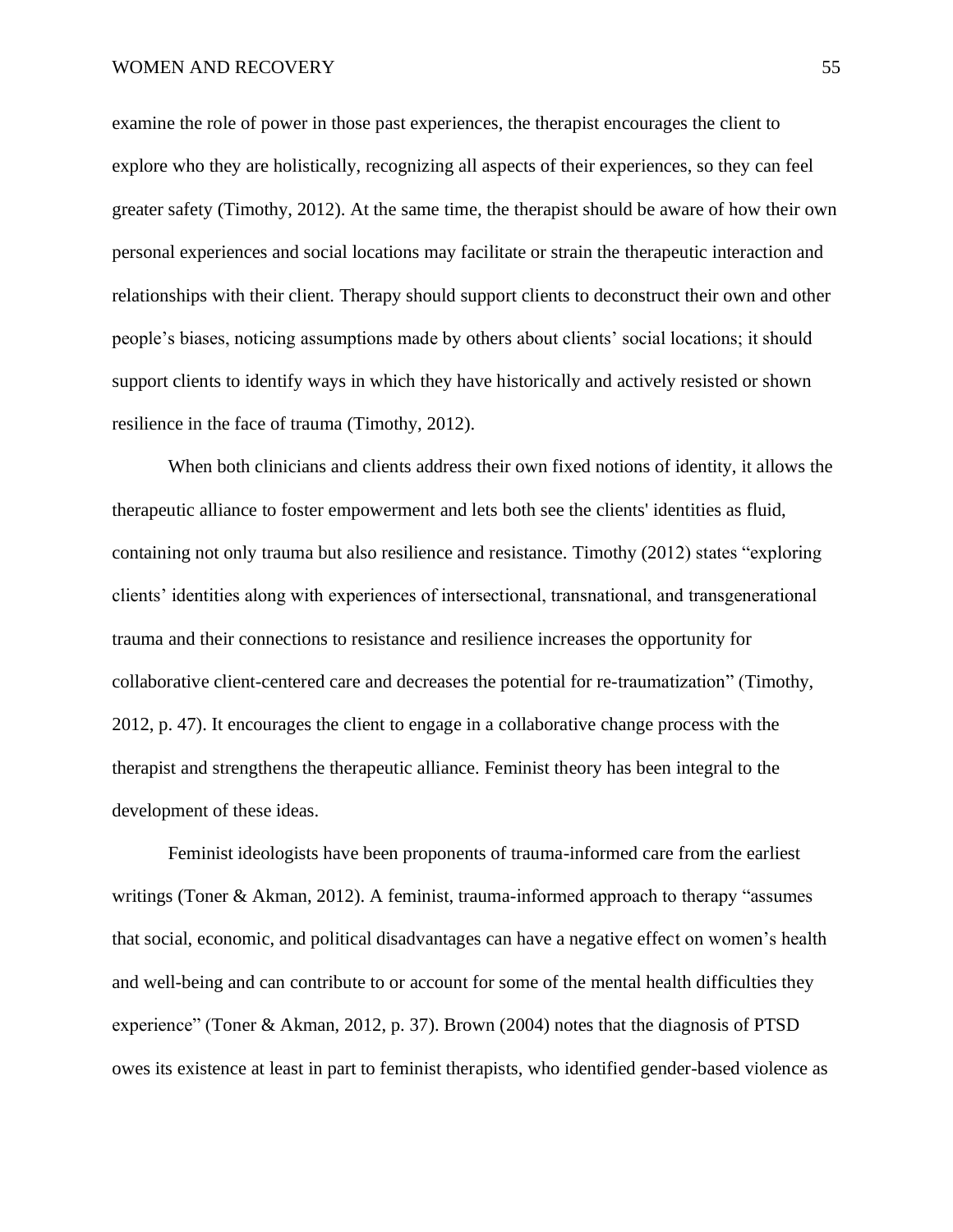a source of trauma and described the wide range of consequences for its survivors. Feminist theorists and clinicians have consistently maintained a focus on violence against women as a major source of women's psychological and physiological problems and advocated for the need of *gender-responsive* care (Covington, 2008; 2002; Toner & Akman, 2012). Covington (2008) notes that mental health and substance use treatment needs to consider the diverse sociocultural experiences and perspective of gender to better understand and serve their clients as well as respond to their challenges and strengths. Services also need to pay close attention to oppressive factors including economic and political disadvantage, body oppression, gender role expectations, ageism, racism, and other systemic disadvantages (Toner & Akman, 2012; Worell & Remer, 2003).

# **The Need for Integrative Trauma-Informed Services**

In order to provide trauma-informed services, there needs to be integration at all levels: outreach and engagement, screening and assessment, resource coordination and advocacy, crisis intervention, mental health and substance use services, trauma specific services, parenting support, and health care (Greaves & Poole, 2012). All the staff of an organization, from the receptionist to the direct care workers to the board of directors, must understand how violence impacts the lives of the people being served (Elliot et al., 2005). Counsellors and mental health staff should take the impact of trauma into account, meet clients where they are at, and adjust their own behaviour to support the client's coping capacity. This allows survivors to manage their trauma symptoms successfully so that they are able to access, retain, and benefit from the services (Covington, 2008).

Many programs claim to work from a "trauma-informed" lens, but there is a gap between theoretical ideals and what happens in practice. Services may incorporate some trauma-informed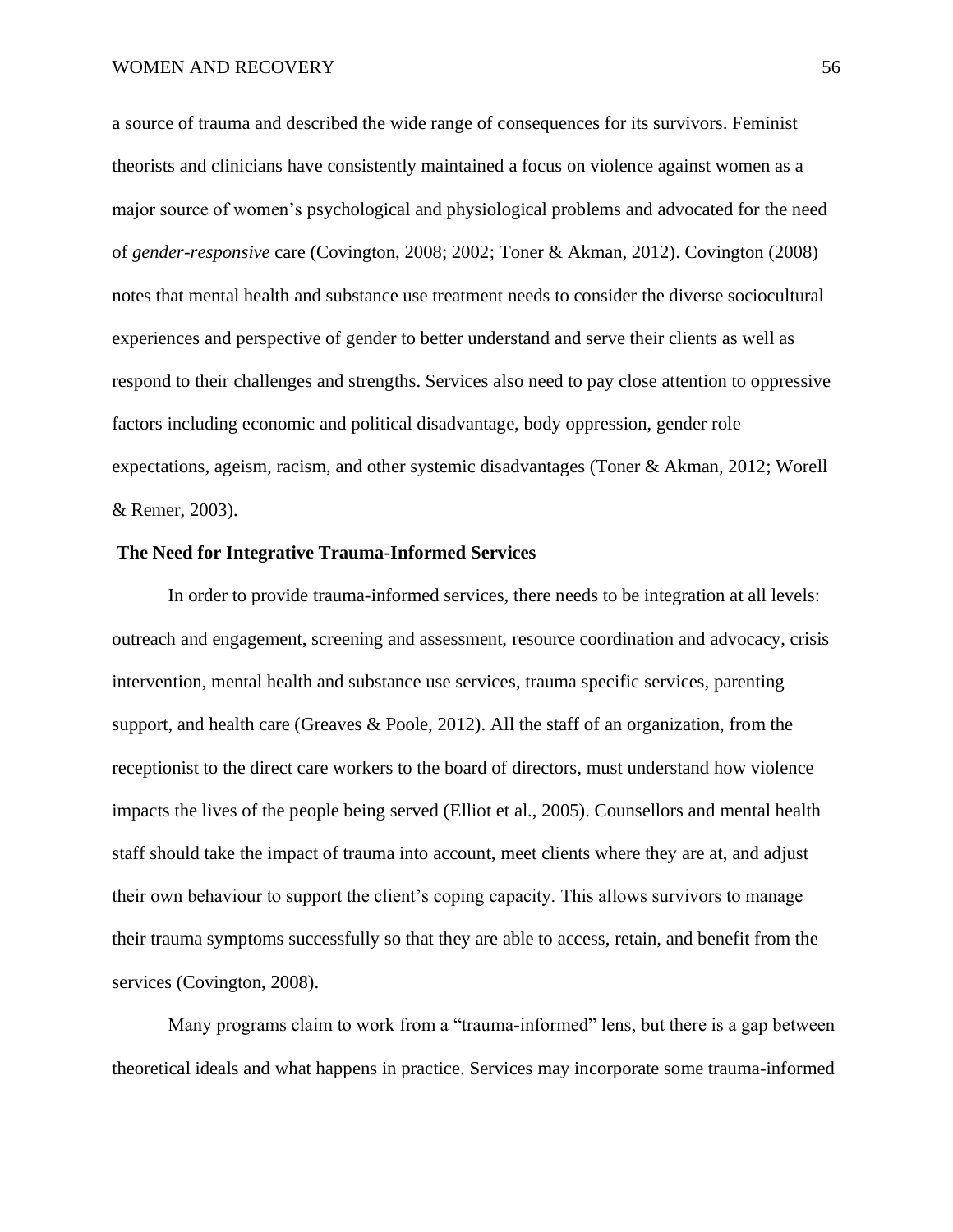services, but lack cohesion and integration at all levels (Covington, 2002; Elliot et al., 2005; Greaves & Poole, 2012). As discussed, many programs are focused solely on decreasing substance use and helping clients achieve abstinence or sobriety, but do not address the interconnections between gender, trauma, varying levels of oppression, and how it impacts substance use and mental health. Greaves and Poole (2013) highlight how experiences of trauma are mediated by individual and group characteristics such as gender, sex, race, age, class, etc. They discuss how trauma-informed principles must apply BOTH a gender and an equity lens to acknowledge that the distribution of trauma may reflect inequities, which may contribute to the production of ongoing inequities. Consequently, they claim, trauma-informed systems must be designed to respond to these differences, identities, and contexts as a key part of their approach in order to fully understand and implement trauma-informed principles and practices.

## **Effectiveness of Integrative Services**

Over a five-year period, the Substance Abuse and Mental Health Services Administration in the United States studied nine sites over a five-year period, as they developed and tested integrated service models that were comprehensive, trauma-informed, and gender-specific (Covington, 2008). They found that women with complex co-existing problems experienced reductions in trauma symptoms, drug use severity, and mental health symptoms (Cocozza, et al. 2005). There are positive effects, at both the program level and personal level, when trauma counselling and services are integrated with substance abuse treatment (Covington, 2008; Cocozza et al. 2005; Morrissey et al., 2005).

Data gathered at Canadian women's addiction treatment centres over the past decade confirm that a substantial proportion of women entering treatment for substance use problems have experienced violence and abuse as children and adults, underlining the need for an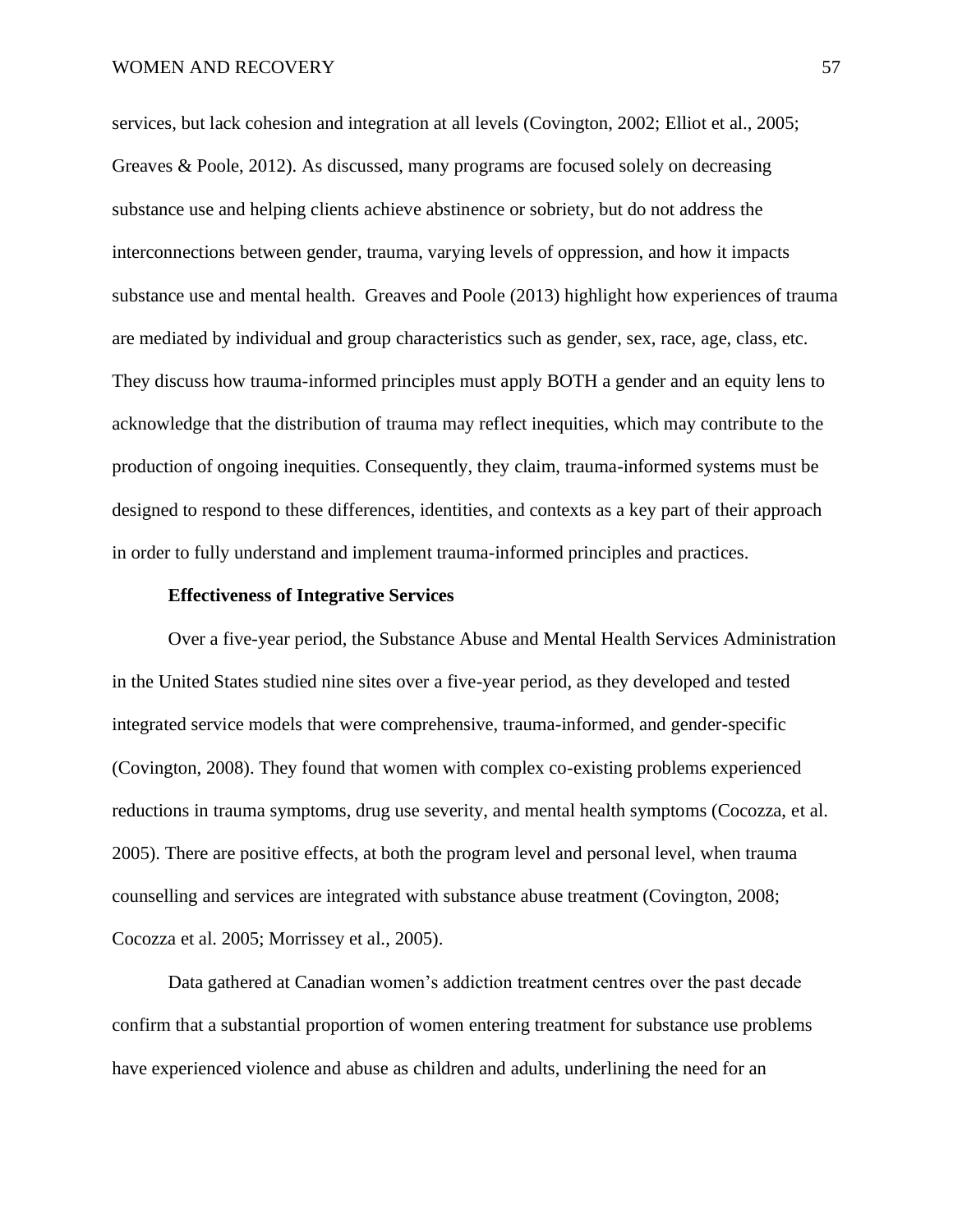integrated response (Poole & Greaves, 2012; Poole, 2007). Two studies, using a six-monthoutcome, nine-site, quasi-experimental design looked at women with mental health and substance use disorders who had experienced physical or sexual abuse and who were enrolled in integrated trauma-informed recovery services (Cocozza et al. 2005; Morrissey et al. 2005). Results from the Morrissey (2005) study indicated that all women showed improvement over the six months. Women who received services from sites with higher levels of integrated counselling had greater reductions in mental health symptoms and better improved in their substance-use behaviours (Covington, 2008; Morrissey et al. 2005). The Cocozza (2005) results showed that women in intervention programs, which integrated their trauma, mental health, and substance use services, showed increased improvement on posttraumatic symptoms and a reduction in the severity of drug use (Covington 2008; Cocozza et al., 2005). These findings demonstrate the value and positive outcomes associated with integrated trauma-informed services for women. Additionally, costs of integrated services are not higher (Domino et al., 2005). Program collaborations involving clients, service providers, and system planners in all aspects of the policy design implementation and evaluation of services improve the quality of the services and its impacts (Reed & Mazelis, 2005; Mockus et al., 2005).

# **Examples of Integrative Trauma-Informed Services**

The following are several examples of specific, integrative, trauma-informed substance use services used in Canada that apply a gender-responsive and anti-oppressive lens and have been researched for their effectiveness. This section aims to illustrate that such programs can be adapted and implemented in all different treatment settings, including mutual support step programs, inpatient, residential, and outpatient programs.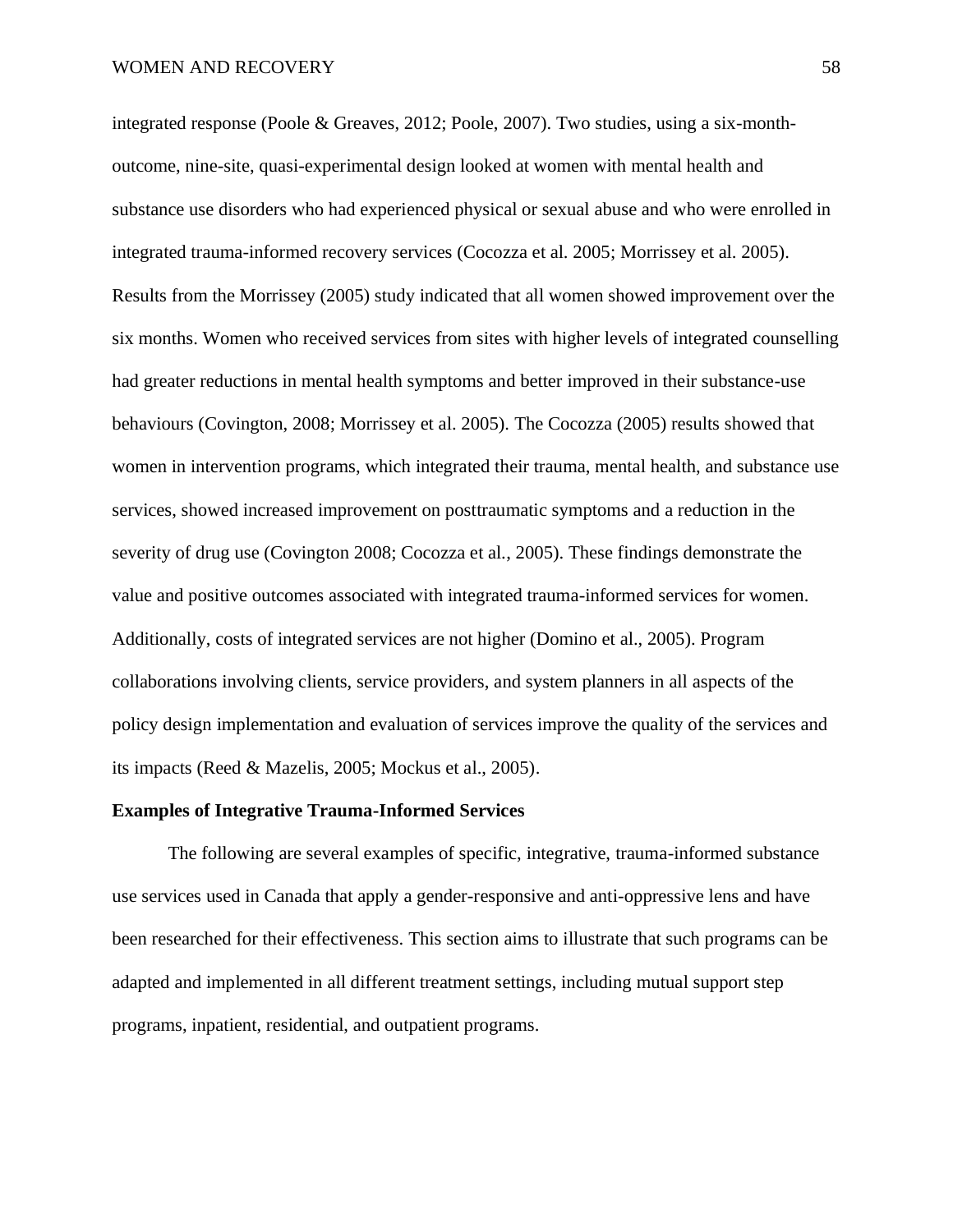# **Jean Tweed Centre**

The Jean Tweed Centre was established in Toronto in 1983 as a residential substance use treatment centre for women, at a time when the understanding of the relationship between trauma and substance use was just starting to emerge (Bloomenfeld  $& Rasmussen, 2012$ ). The centre always applied a gender-specific lens but, over time, clients' stories of using substances to cope with trauma highlighted the impact of trauma on women's experience in treatment/recovery. Clinical reviews confirmed that 80% of the women using Jean Tweed's services had experienced some form of abuse (Bloomenfeld & Rasmussen, 2012). In response to this, the centre evolved to incorporate a trauma-informed approach in the 1990s (Bloomenfeld & Rasmussen, 2012; BEWH, 2009).

The Jean Tweed Centre went through a pivotal paradigm shift: strongly influenced by the work of Herman (1992), they left behind the notion that substance use and trauma are unconnected and should be dealt with separately (Bloomenfeld  $\&$  Rasmussen, 2012; BEWH, 2009). Their leading principle became: an understanding of the impact of trauma must be braided into all levels of programs and services (Bloomenfeld & Rasmussen, 2012; BEWH, 2009). Additionally, as the treatment centre's understanding of diversity and anti-oppression grew, "they became aware of a much wider spectrum of oppression, violence, and other forms of trauma, politically and socially driven, that affect women on varied levels—especially within marginalized groups such as immigrants, indigenous groups, racialized groups, and across generations'' (Bloomenfeld & Rasmussen, 2012, p. 137). The program acknowledged that many marginalized women do not see their unique needs reflected in mainstream services and programming, so the centre aimed to address this in their services.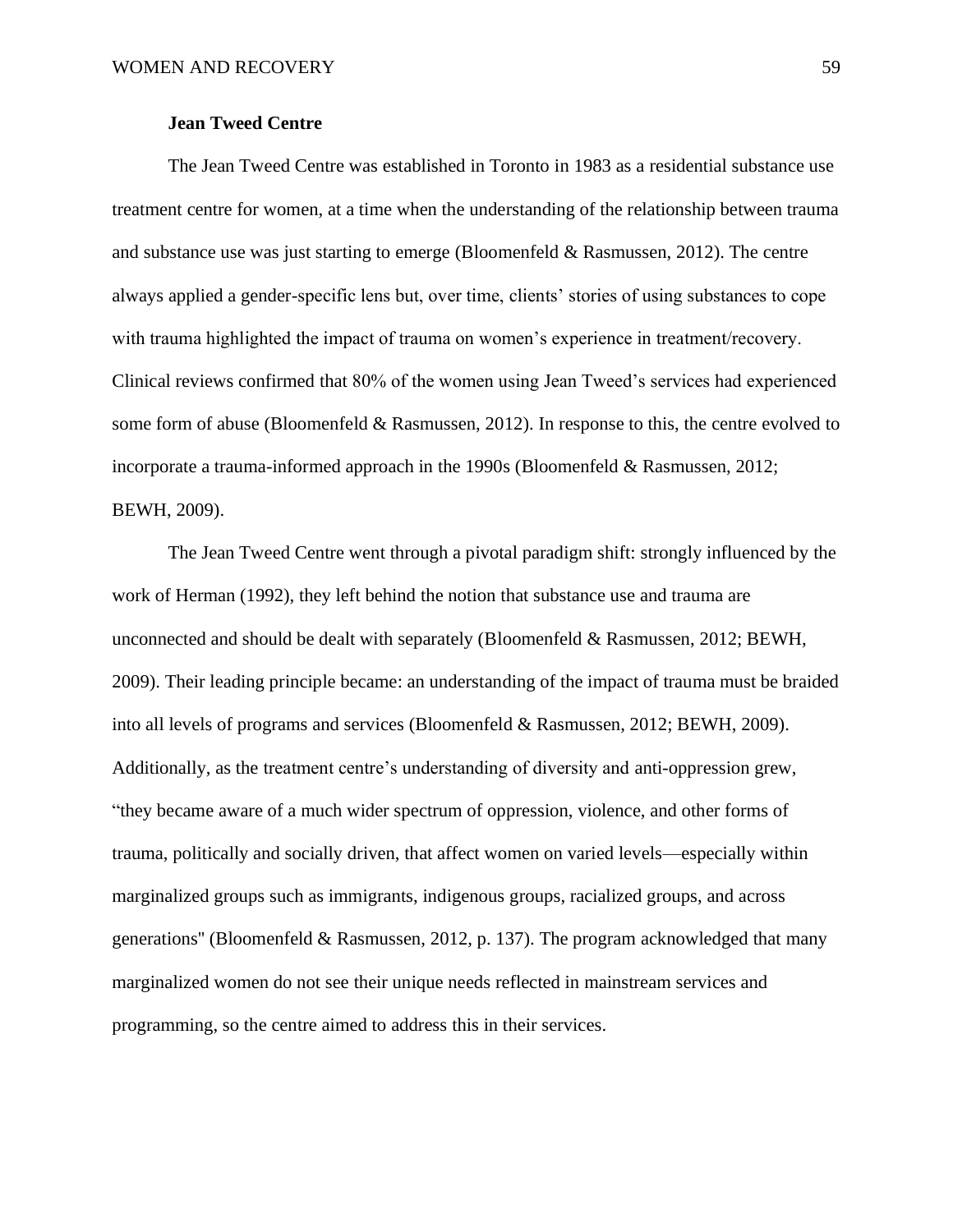The Jean Tweed Centre's process of therapeutic change around substance use problems has commonalities with the three stages outlined in Herman's (1992) trauma model—safety, remembrance and mourning, and reconnection (Bloomenfeld & Rasmussen, 2012). In earlystage work for both trauma and substance use services, the emphasis is on creating safety and supporting women to process their experiences and emotions in their own ways and in their own time. Instead of diving into women's stories and having them share painful memories that could be re-traumatizing, the focus is on the impact of the trauma in the present. Services focus on orienting clients in the present moment, promoting self-care, and developing new coping strategies (Bloomenfeld & Rasmussen, 2012).

#### **Women's Inpatient Unit**

The Women's Inpatient Unit (WIU) at the Centre for Addiction and Mental Health (CAMH) is a residential service for women in Canada who have complex mental health problems and a history of trauma and substance use issues. The WIU model of care is traumainformed and feminist-informed, with an emphasis on safety and empowerment through validation, skill development, and self-determination (Aikman & Rolin-Gilman; 2012). The WIU program is unique in Canada: the only all-women inpatient psychiatric service dedicated to clients with a history of trauma (Aikman & Rolin-Gilman; 2012). The WIU holds a broad lens for trauma. They inquire about women's experiences of past or current physical, sexual, and emotional abuse, as well as experiences of gender-based violence and other intersecting oppressive social circumstances. Rather than focusing solely on symptom reduction or psychiatric stability, the WIU aims to help clients move towards wellness by identifying and validating their strengths and resilience (Aikman & Rolin-Gilman; 2012). The services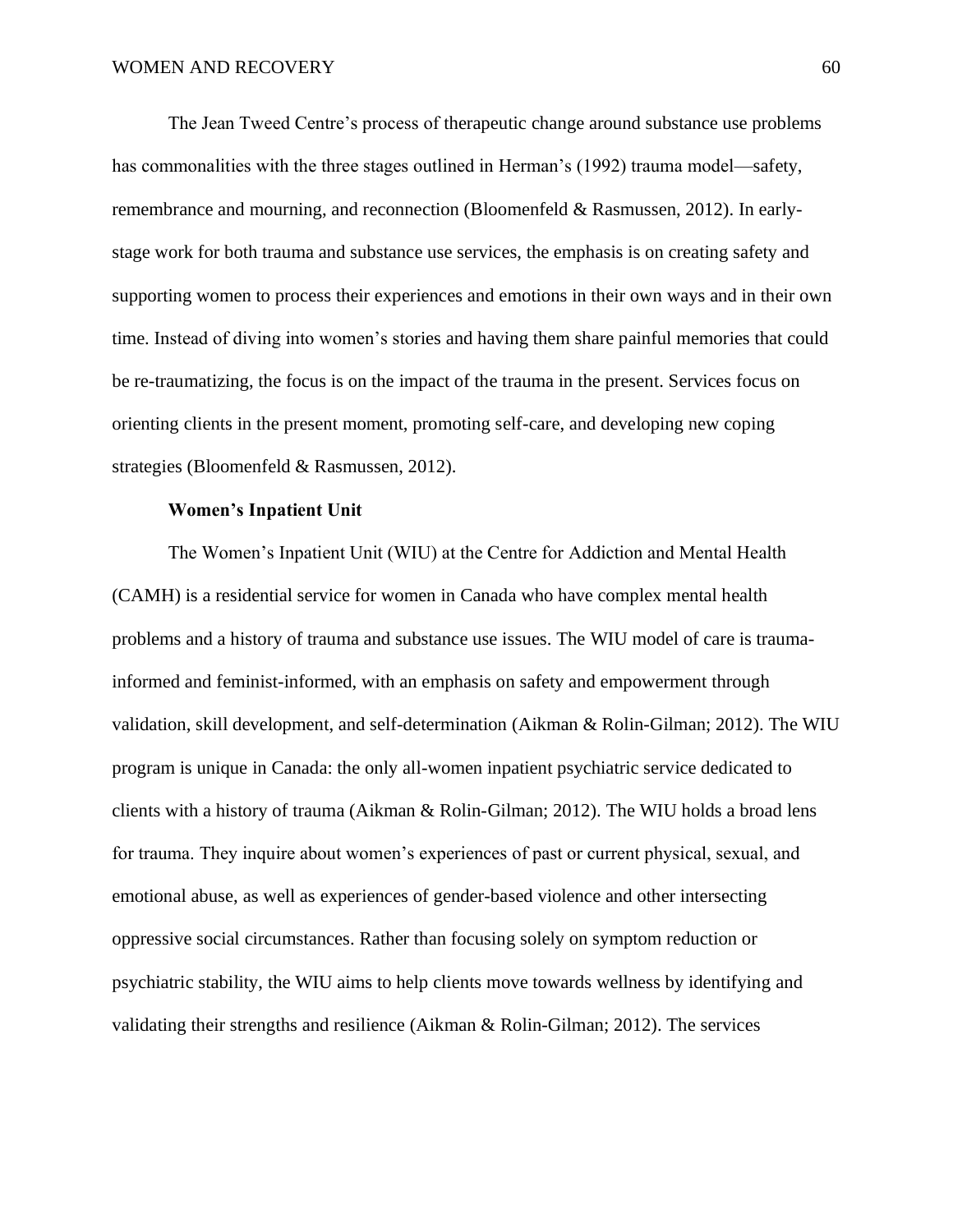encourage women to harness both internal and external resources to increase personal and social empowerment.

## **Sixteen-steps for Discovery and Empowerment Model**

Dr. Charlotte Kasl developed the 16-step empowerment model as a gender-responsive and anti-oppressive alternative to the 12-step mutual support model offered by Alcoholics Anonymous/Narcotics Anonymous. It was developed in the U.S., but has expanded across North America into Canada. The model takes a holistic and person-centered approach to overcoming addiction and views people in their wholeness—mind, body and spirit (Kasl, 2021). Kasl says the program evolved from both her experience as a recovering addict who attended 12-step programs for many years, and her background working as a therapist to support other women in the mental health and substance use space (White, 2012). Kasl explains that, with this in mind, "the 16-step empowerment model addresses the basic socialization of women in this society that is detrimental to their health and sense of wholeness (White, 2013. p.1) She also explains that the program developed in response to some of AA/NA's shortcomings and patriarchal religious roots, including the failure to acknowledge trauma histories and abuse and asking survivors of violence, oppression, and sexual assault to admit powerlessness and take a moral inventory when really it should be someone else's moral inventory" (White, 2013, p.2).

While Kasl developed the program with women in mind, she highlights that it is for anyone who might benefit from its approach, especially marginalized populations who experience internalized oppression stemming from sexism, racism, classism, and homophobia (Kasl, 2021). She writes: "At its core, this model is based on love not fear; internal control not external authoritarianism; affirmation not deflation; and trust in the ability of people to find their own healing path when given education, support, hope and choices" (Kasl, 2021, p. 1). The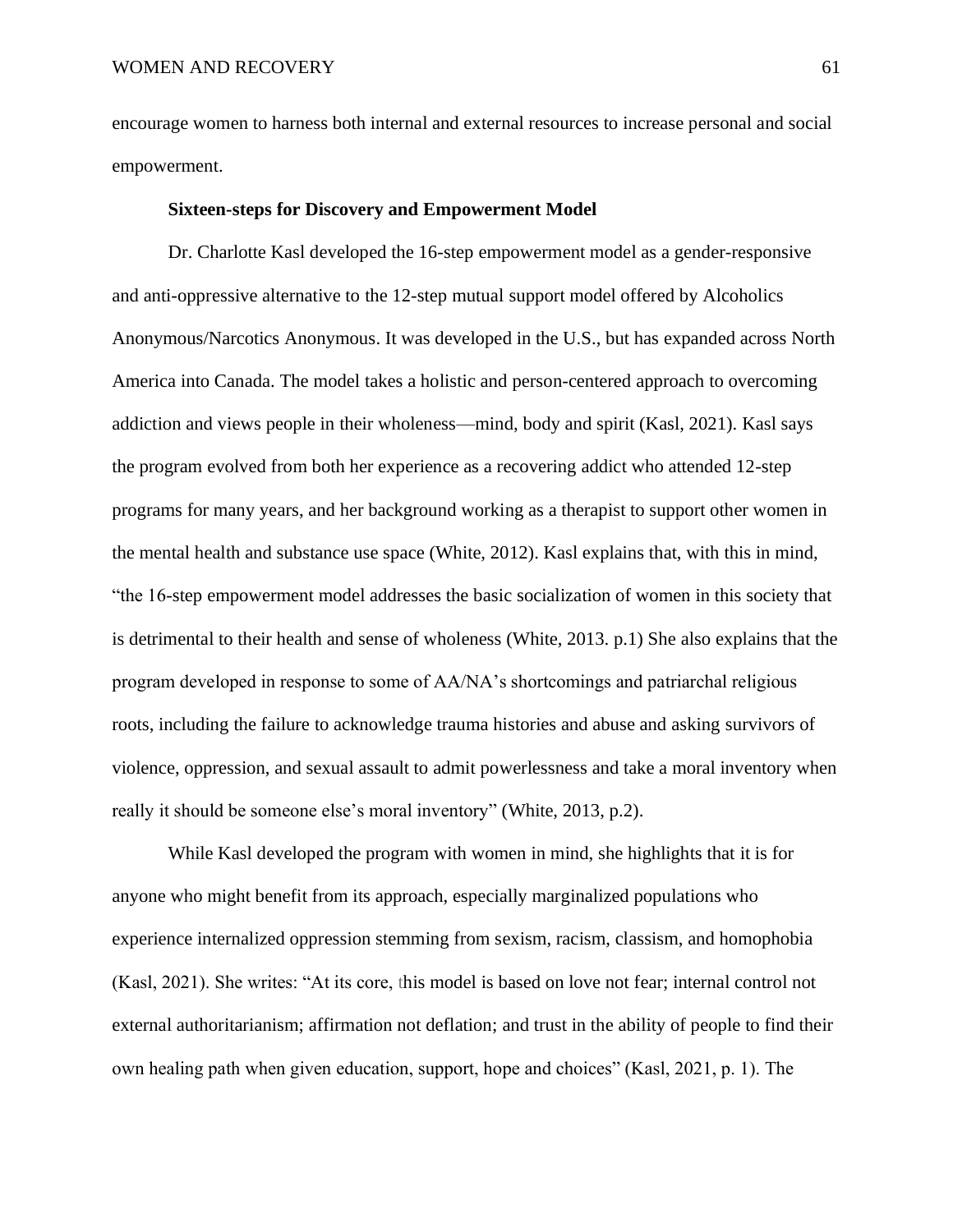program has had positive results for women. In a survey conducted, female respondents most often listed: improving self-esteem; helping them believe in their own wisdom; giving them permission to be creative; expressing and validating their personal beliefs and feelings; and helping them to be more courageous, as being the positive effects of the 16-step group (Kasl, 2021).

# **Seeking Safety Model**

The most widely known, evidence-based integrated model for treating the co-occurrence of substance use and trauma is the Seeking Safety model (Greaves & Poole, 2012; Najavits, 2008;2002;1998). It is a manualized, low-barrier treatment program that covers 25 topics and can be implemented in individual or group therapy and in residential or outpatient programs. It draws from feminist theory and is cognitive-behavioural in its orientation (Hien et al., 2005). It focuses on the recognized need to establish safety and stability in the process of recovering from both trauma and substance use (Poole & Greaves, 2012; Hien et al., 2005). In the Seeking Safety model, women are provided with an affirming environment where they are given the opportunity to make an informed choice about their readiness to commit to the program. They are given a safe space to be able to discuss openly the connection between their substance use with experiences of trauma, the effects of trauma, and their coping skills (Greaves & Poole, 2012; BEWH, 2009). They are also given the opportunity to connect with other women, work through stigma and shame to increase self-acceptance, and develop hope for the future and their healing journey (Greaves & Poole, 2012; BEWH, 2009). While most studies on PTSD exclude women with complex problems, Seeking Safety research has been conducted with such populations (Najavits, 2021). A 2008 study conducted among 359 women living on the streets, revealed significant improvement on most clinical outcomes, including employment, social support,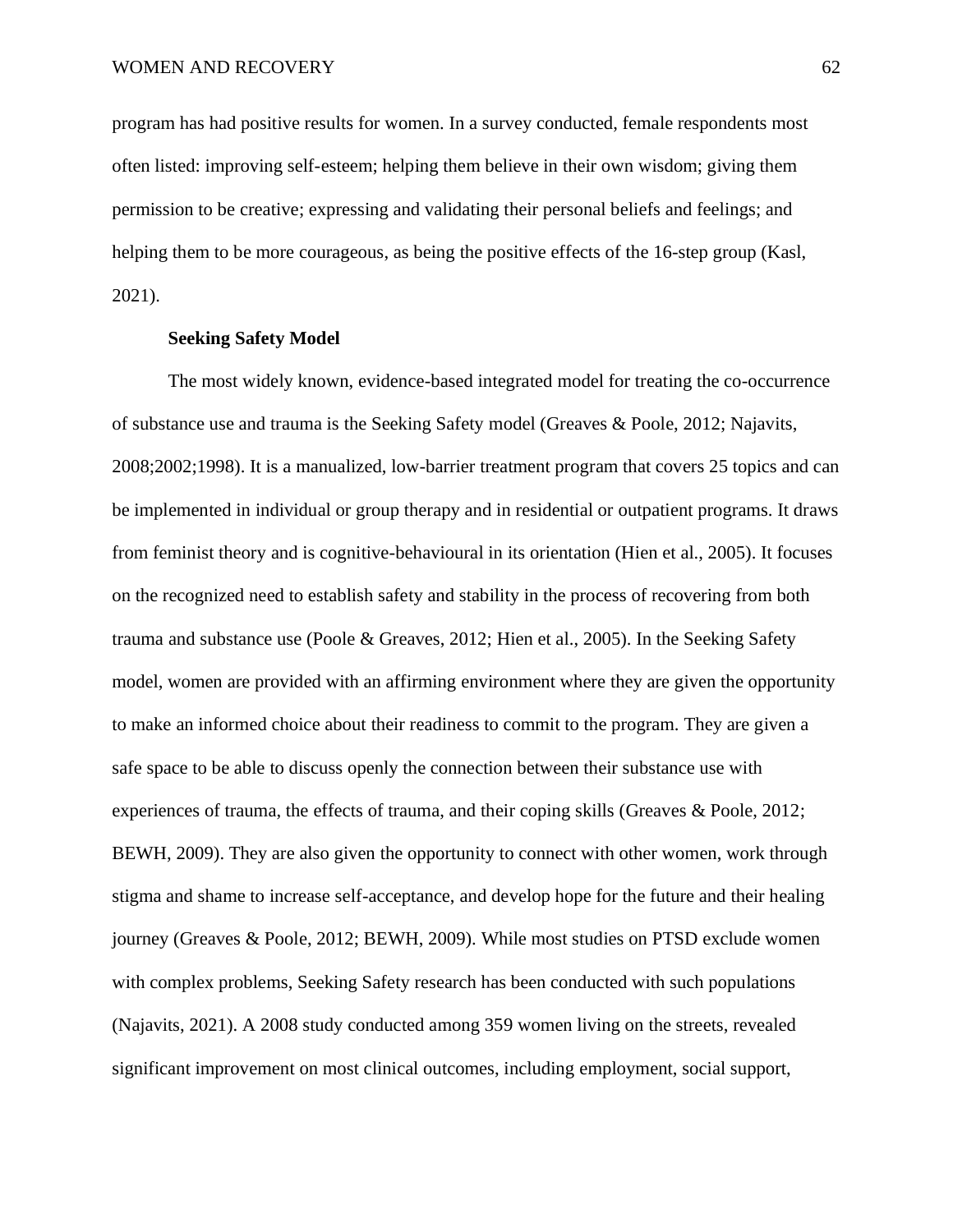decrease of symptoms of psychiatric distress, and symptoms of posttraumatic stress disorder (Desai et al., 2008). Additionally, Seeking Safety has shown clinical improvements for women with substance use, trauma-related symptoms, suicide risk, suicidal thoughts, social adjustment, family functioning, problem solving, depression, and cognitions about substance use (Najavits et al.,1998).

# **Therapeutic Interventions**

The academic literature and research reviewed above points to several themes that are important in bridging the gap between most women's substance use services currently operating in Canada, and the ideal of trauma-informed, gender-responsive, and anti-oppressive care. The themes include valuing and centering the experiences of women and their diverse realities, acknowledging gender differences in addition to other intersecting social locations of privilege/oppression, addressing power imbalances, and allowing each woman to be the expert in their own life—that is, working against pathologizing and oppressive practices so women have choice and agency in the therapeutic process and their recovery (Greaves & Poole, 2012; 2015; Covington, 2002, 2008; Najavits, 2002; Kasl, 202). The ideal that emerges from the research reviewed is taking a holistic, or whole-person, approach to addiction to understand every aspect of an individual equally—the spiritual, emotional, mental, and physical—as well as the environmental and sociopolitical aspects, in order to better understand the intersections between mental health, physical health, substance use, and trauma to better support women in their recovery (BC Mental Health and Substance Use Services, 2021; Greaves & Poole, 2012; Covington, 2002, 2008). This section will provide an overview of feminist therapy, personcentered therapy, narrative therapy, and somatic therapy; it will outline how each of these modalities supports the themes above in order to provide a gender-responsive and anti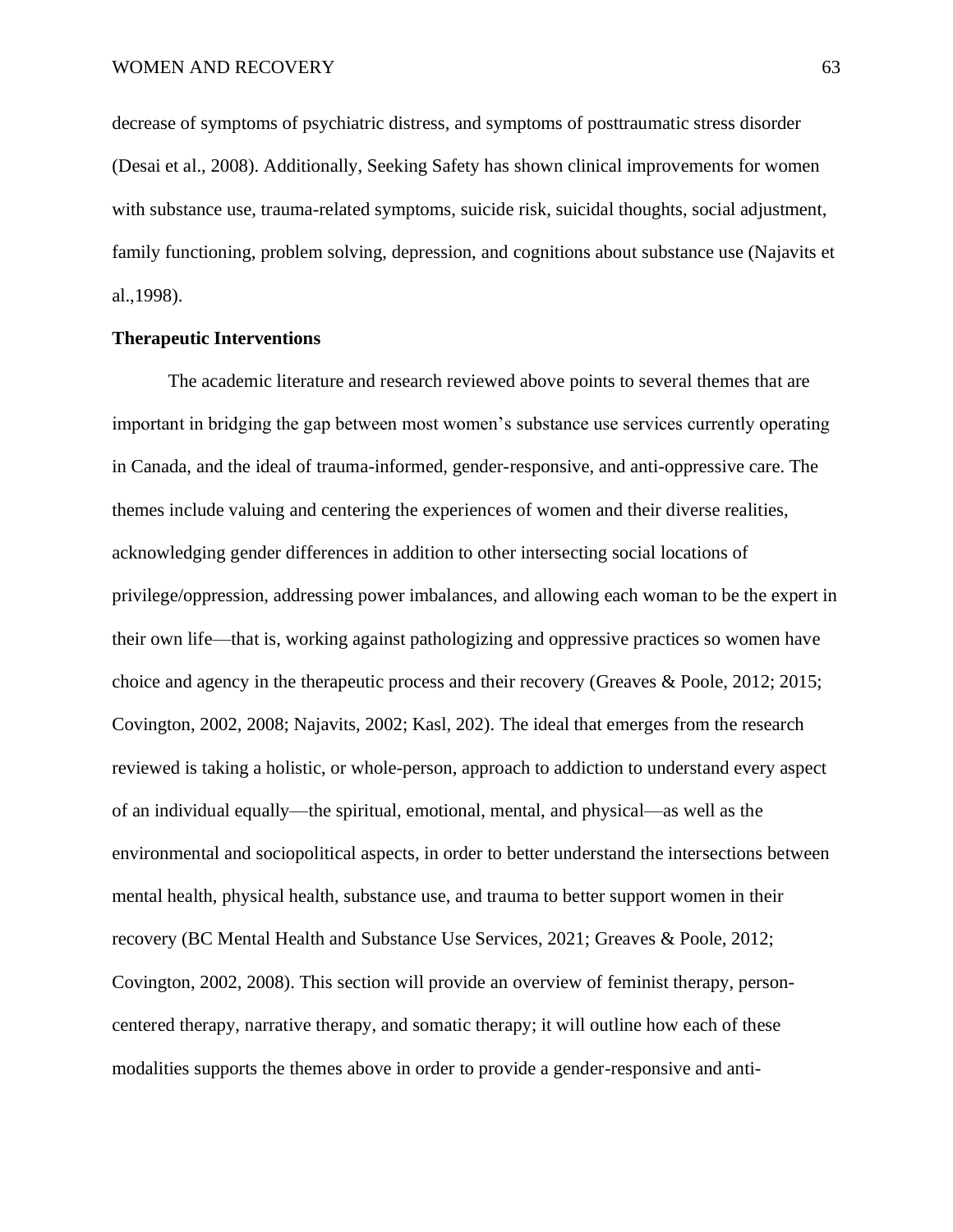oppressive framework to address specifically the systemic barriers and intersectional needs of diverse women. These particular therapeutic interventions can be used to facilitate a holistic, woman-centered, and resilience-based recovery space for women.

# **Feminist Therapy**

Feminist therapy came into existence toward the end of the 1960s and coincided with the second wave of feminism in the United States (Brown, 2018). It developed in response to the sexism, misogyny, and patriarchal attitudes that were then rampant in Western psychology, medicine, and mental health services (Brown, 2018; Evans et al., 2011). Feminist therapy aimed to acknowledge the broad social and political contexts of women's lives and situate them in the psychotherapy experience to explore constructions of gender, power, and oppression (Brown, 2018). In the 1980s, among other influential black, queer, and trans activists, bell hooks, Audre Lorde, and Angela Davis published work acknowledging that feminism and feminist theory up to that point in time, had centered the voices of privileged cisgender and heterosexual white women, and was missing the diverse perspectives, knowledge, and realities of women on the margin (hooks,1984; Lorde,1984; Davis; 1981).

This resulted in the third wave of feminism in the 1990s and an emergence of black feminism, queer feminism, radical feminism, and intersectional feminism (Kang et al., 2017). As noted previously, Crenshaw (1989), a critical race scholar and black feminist, coined the term "intersectionality" to understand women's overlapping social locations of privilege and/or oppression based on race, class, sex, gender identity, sexual orientation, ethnicity, religion, disability, etc. Intersectional feminism plays an important part in understanding different women's experiences, especially in acknowledging the overlapping levels of oppression and marginalization that BIPOC and LGBTQ+ women face.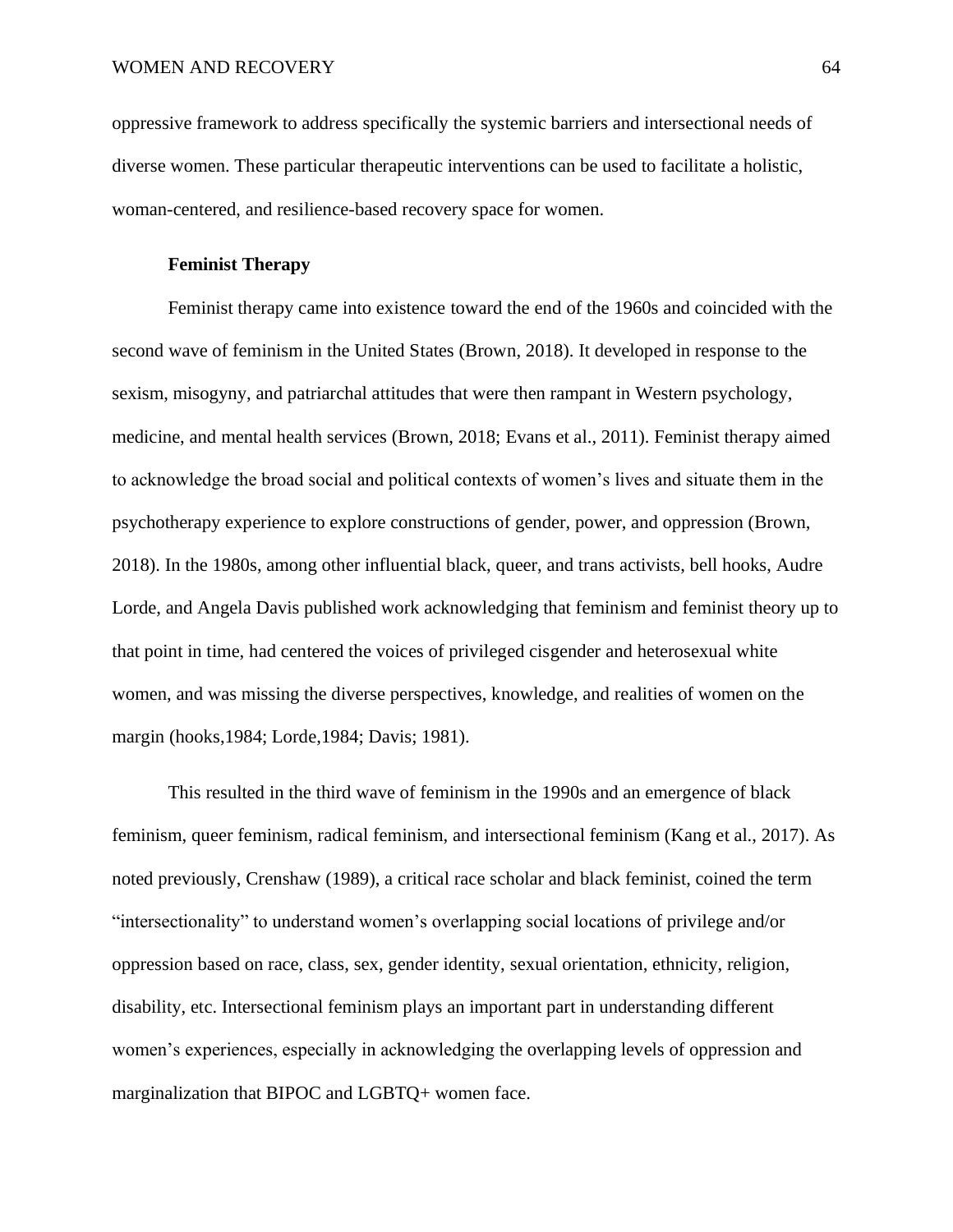Feminist therapy aims to value the experience of women, recognize intersectional sociocultural factors that create barriers and cause ongoing trauma, and attend to power within the therapy relationship with the goal of developing equality (Corey, 2012; Hill & Ballou, 1998). It works to ensure that power dynamics in the client's life are not being replicated in the therapy room and offers an integrated analysis of oppression that, in addition to gender, attends to other intersections of marginalization such as race, class, sexual orientation, disability, age, etc. Additionally, it aims for change, not just within the individual, but also in society, which is the ultimate goal of feminist therapy (Corey, 2012; Hill and Ballou, 1998). As demonstrated, feminist therapy provides a framework that centers women's diverse experiences, addresses intersectional oppressive barriers, and attends to power imbalances to create individual and social change. The integration of feminist therapy into women's substance use treatment offers an effective, gender-responsive, and anti-oppressive alternative to traditional substance use services.

# **Person-centered Therapy**

Person-centered therapy, also known as Rogerian therapy, was developed by Carl Rogers, one of the founders of the humanistic approach in the 1940s (Prochaska & Norcross, 2018). Person-centered therapy diverged from the traditional model of the therapist as expert and moved instead toward a nondirective, collaborative approach that empowers and motivates the client in the therapeutic process (Rogers, 1951). The key, for Rogers (1951; 1957), was to create a warm, nonjudgmental space in which genuineness, accurate empathy, and positive regard are the focus of therapy, allowing for honest reflection to occur. The therapist's role is to be reflective rather than directive, thereby centering the client and their experiences. Rogers (1951) believed that a person cannot teach another person directly; a person can only facilitate another's learning. This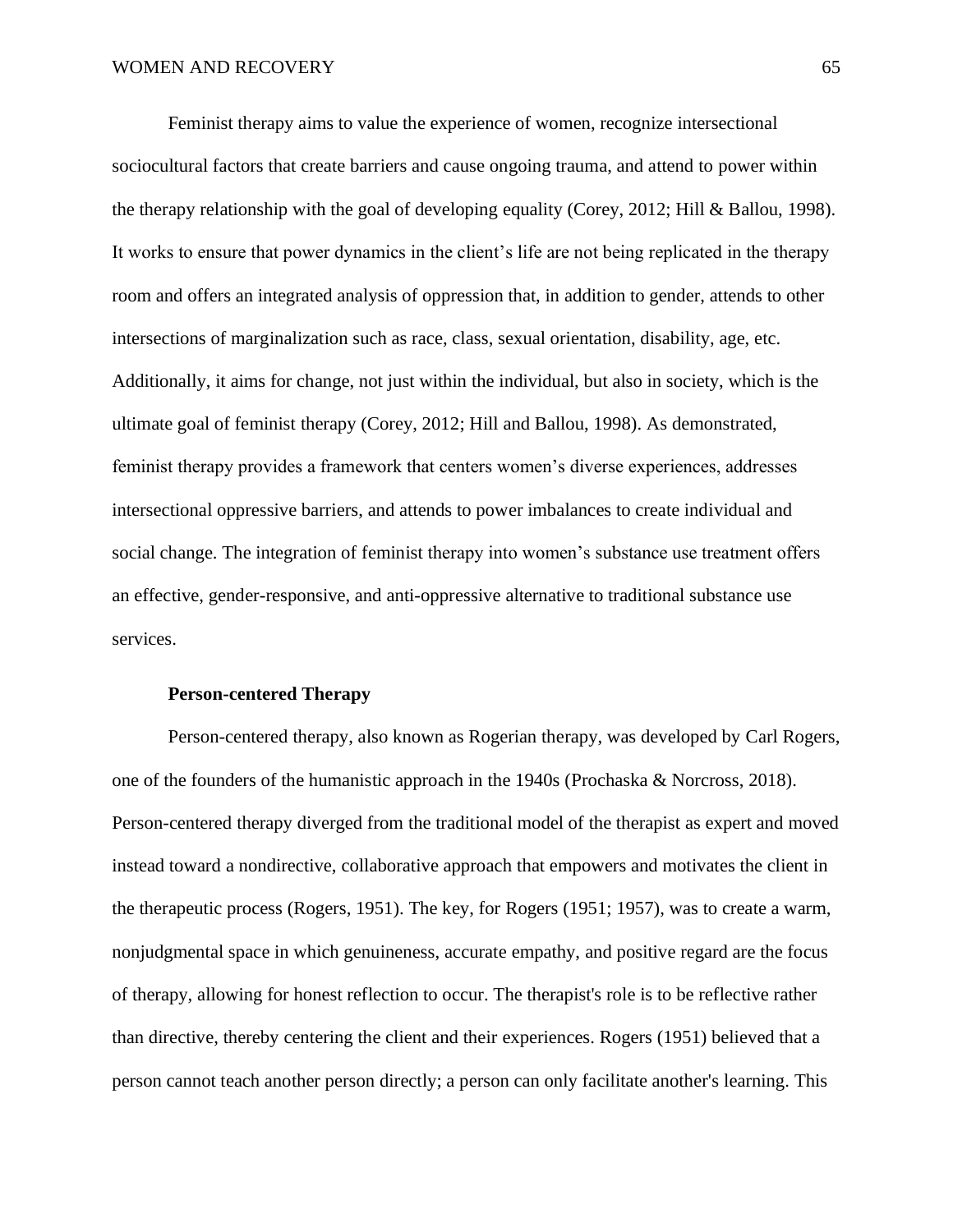## WOMEN AND RECOVERY 66

stems from his personality theory: that everyone exists in a constantly changing world of experience in which they are at the center—each person reacts and responds based on their own perception and experience (Rogers, 1951).

Rather than viewing people as inherently flawed, with problematic behaviors and thoughts that require treatment, person-centered therapy identifies that each person has the capacity and desire for personal growth and change (Rogers, 1951). According to Rogers (1980): "Individuals have within themselves vast resources for self-understanding and for altering their self-concepts, basic attitudes, and self-directed behavior; these resources can be tapped if a definable climate of facilitative psychological attitudes can be provided" (p.115). Rogers recognized that every person has unique strengths and resilience in the face of adversity. Inherent in his approach is a recognition of the power imbalance in therapy. It is the therapist's role to offer a supportive, collaborative, and nonjudgmental space, allowing the clients to be the experts in the room, who then set the pace, and exercise their own agency and choice in their individual healing journey. This aligns neatly with gender-responsive and anti-oppressive principles, in centering the diverse and unique experiences of each individual woman and addressing existing power imbalances, so that women have agency, control, and choice in the therapeutic process.

## **Narrative Therapy**

David White and David Epston developed narrative therapy in the 1970s and 80s, as a therapeutic approach that aims to center the person as the expert in their own life and allow them to create personal narratives that help them identify their strengths, skills, and values so they can effectively confront problems or barriers they face (White & Epston, 1990). White and Epston criticized how traditional psychology and psychiatric language tends to pathologize the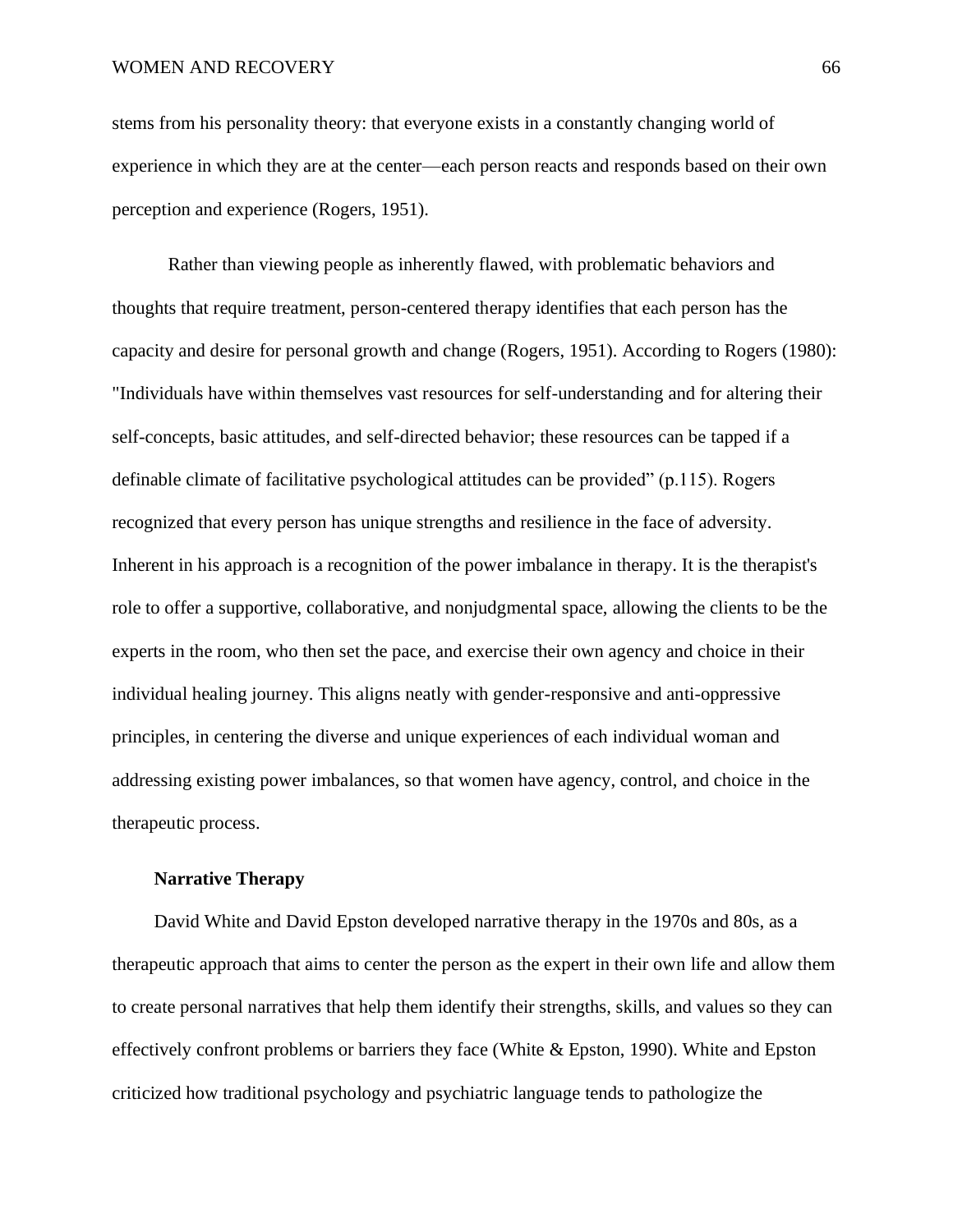individual as the source of the problem, by referring to someone primarily by their diagnosis or problem behaviour (1990). They described this as an "oppressive narrative," where the dominant societal discourse frames people with particular psychological issues as inherently problematic, then fuses their problem with their identity and, thus, diminishes their personal power in society and their sense of personal agency in their own lives. They wanted to deconstruct these dominant and oppressive narratives and give clients more power and choice over their own stories and experiences. Pozutto, Angell, and Dezendorf, (2005) suggest that narrative therapy is able to destabilize dominant discourse and power relations and create opportunity for alternative human actions that facilitate growth and development.

Through a process called externalization, narrative therapy involves deconstructive elements in the unpacking of people's stories and the re-authoring of preferred counter stories: "externalization in narrative therapy includes unpacking, contextualizing, and politicizing foundational concepts such as gender, race, ability, self, experience, power, sexual orientation, addiction, eating disorders, and depression in the process of situating the problem story outside the individual" (Brown, 2012, p. 34). Instead of blaming individuals for their problem behaviour and making limiting and pathologizing identity conclusions, narrative therapy separates the person from their problem. For example, instead of calling someone an "alcoholic" or "addict", narrative shifts the language to "a person who has a drinking problem" or "a person who is using substances as a way to cope with their trauma" (Brown, 2012; Williams & Baumgartner; 2014). The question shifts from "what is wrong with this person?" to "what has happened to this person?" (Williams & Baumgartner, 2014, p. 4). Thus, narrative therapy offers a traumainformed, client-centered and anti-oppressive approach to better understand the systems of power that have harmed people and influenced some of their actions and behaviors.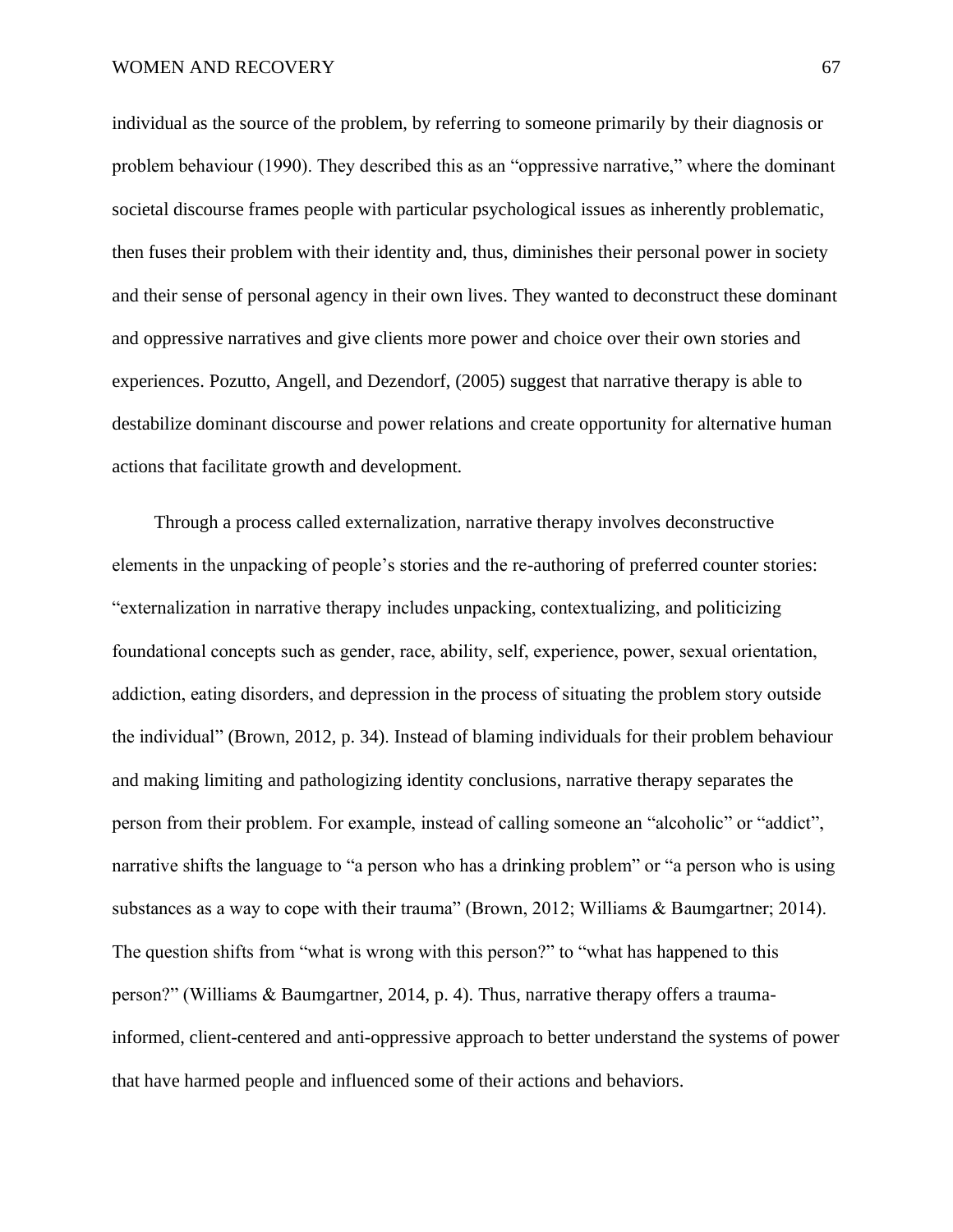### WOMEN AND RECOVERY 68

Baumgartner & Williams (2014) discuss how narrative therapy can be an effective and collaborative approach for supporting front-line workers and recovering clients with substance abuse and mental health challenges. It allows people to deconstruct stigmatizing language, externalize their problem, and helps individuals recover and identify resilience, resistance, and strength within themselves (Williams & Baumgartner, 2014). It is a powerful approach that gives people voice and autonomy in how they share their stories and create meaning.

There are many aspects of narrative therapy that overlap and are congruent with feminist therapy and values (Russel & Carey, 2003; White, 1995). Russel and Carey (2003) highlight some of the overlapping themes, including deconstructing dominant discourses, attending to power imbalances, using storytelling to co-construct alternative stories, externalizing problems, identifying important personal values, and building community through shared stories and experiences. Feminist ideas and practitioners have made many valuable contributions to narrative therapy and have used narrative frameworks to influence meaningful change on issues such as violence against women, survivors of sexual abuse, disordered eating, stories of survival and resistance in the face of oppression, addiction and substance use, mothering, mental illness, and more (Brown, 2012; Russel & Carey, 2003).

#### **Somatic Therapy**

Somatic Therapy offers a holistic approach to therapy, focusing on a person's physical, mental, emotional, and spiritual connection (Haines, 2019; Hartley, 2004). Somatics comes from the Greek root soma, which means "the living organism in its wholeness" (Haines, 2019; p. 19). Somatics focuses on an integration of head, body, heart, and spirit, aiming to help clients tap into the knowledge in their own body and sensations (Haines, 2019; Hartley; 2004). Haines (2019) states that somatic therapy "engages our thinking, feeling, sensing, and actions; and is effective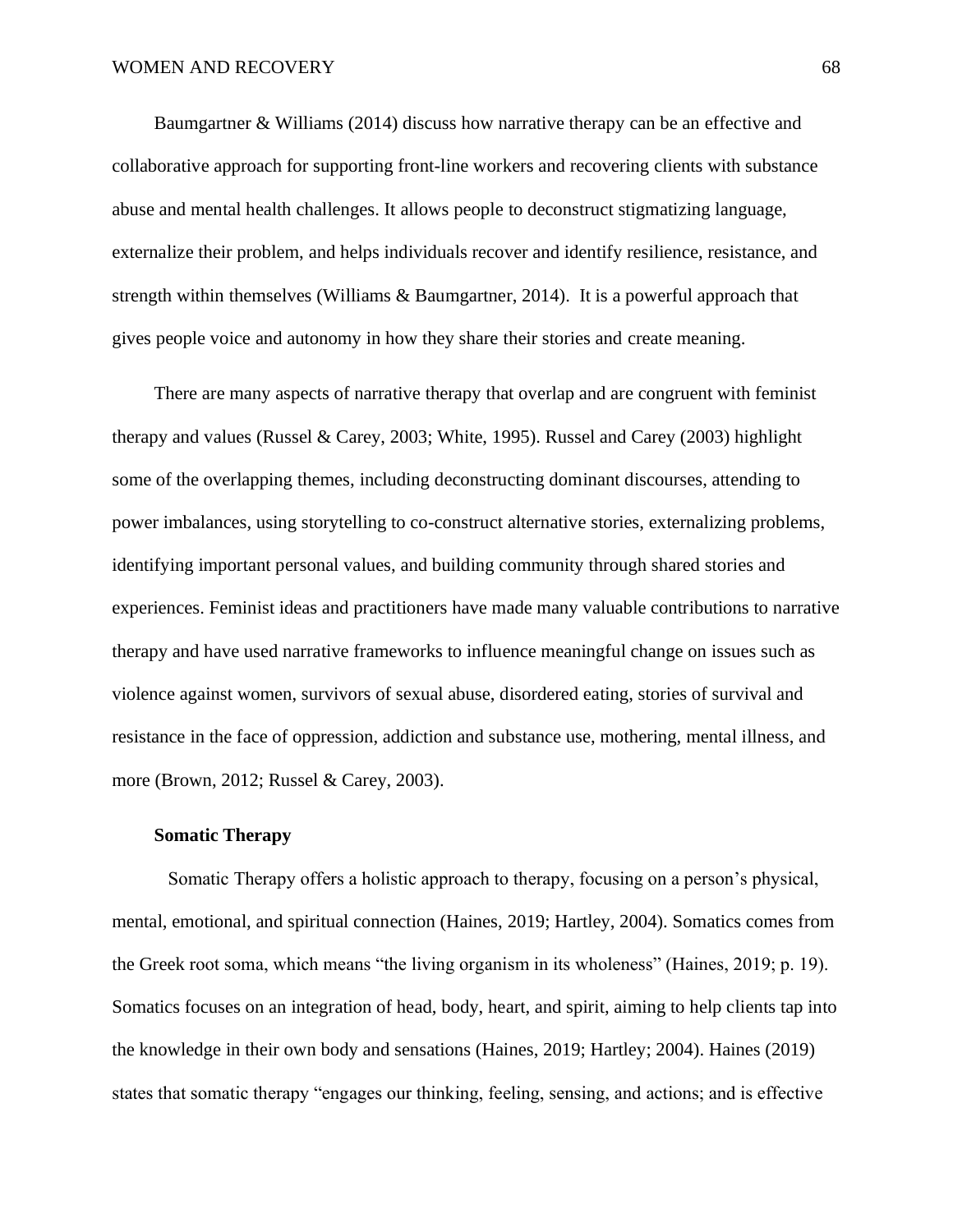in both healing trauma and embodying new skills for leadership, organization building, and social change" (p. 18).

Over the last two decades, somatic therapy has been widely used in treating clients with trauma and posttraumatic stress (Haines, 2019; Levine & Frederick, 1997; Van der Kolk; 1994). Trauma and oppression train people to ignore their own bodily sensations (Haines, 2019). The resulting dissociation, minimization, and numbing are all normal responses to trauma, oppression, and difficult life experiences that eventually become maladaptive and cause further psychological and social problems (Haines, 2019; Van der Kolk; 1994). Haines (2019) discusses how returning to sensing and feeling, after experiencing trauma, can be difficult and overwhelming for clients. Somatic therapy and techniques can support clients to reconnect to their body, sensing, and feeling, and provide purposeful healing (Haines, 2019). Van der Kolk (1994) and Haines (2019) each describe how trauma is stored in the body. Haines (2019) says "our bodies tell stories and our muscles hold memories. Our deep patterns, survival strategies, beliefs, and reactions live in our somatic structures'' (p. 26). Somatic awareness and ongoing embodiment, or being more present in one's own body, gives individuals more choice, safety, and control (Haines, 2019). In its simplest form:

Somatic healing is the embodied ability to reconnect safety, belonging, and dignity and have them serve one another, rather than be at odds with one another. It brings one's body, actions, emotions, and relations into current time... not as a concept, but as a felt reality. (Haines, 2019, pg. 134)

Understanding and addressing power dynamics is something that many somatic psychotherapists have in common with other anti-oppressive and feminist therapists and researchers (Johnson, 2014; Chambers, 2008). Somatics is fascinated with articulating a deep,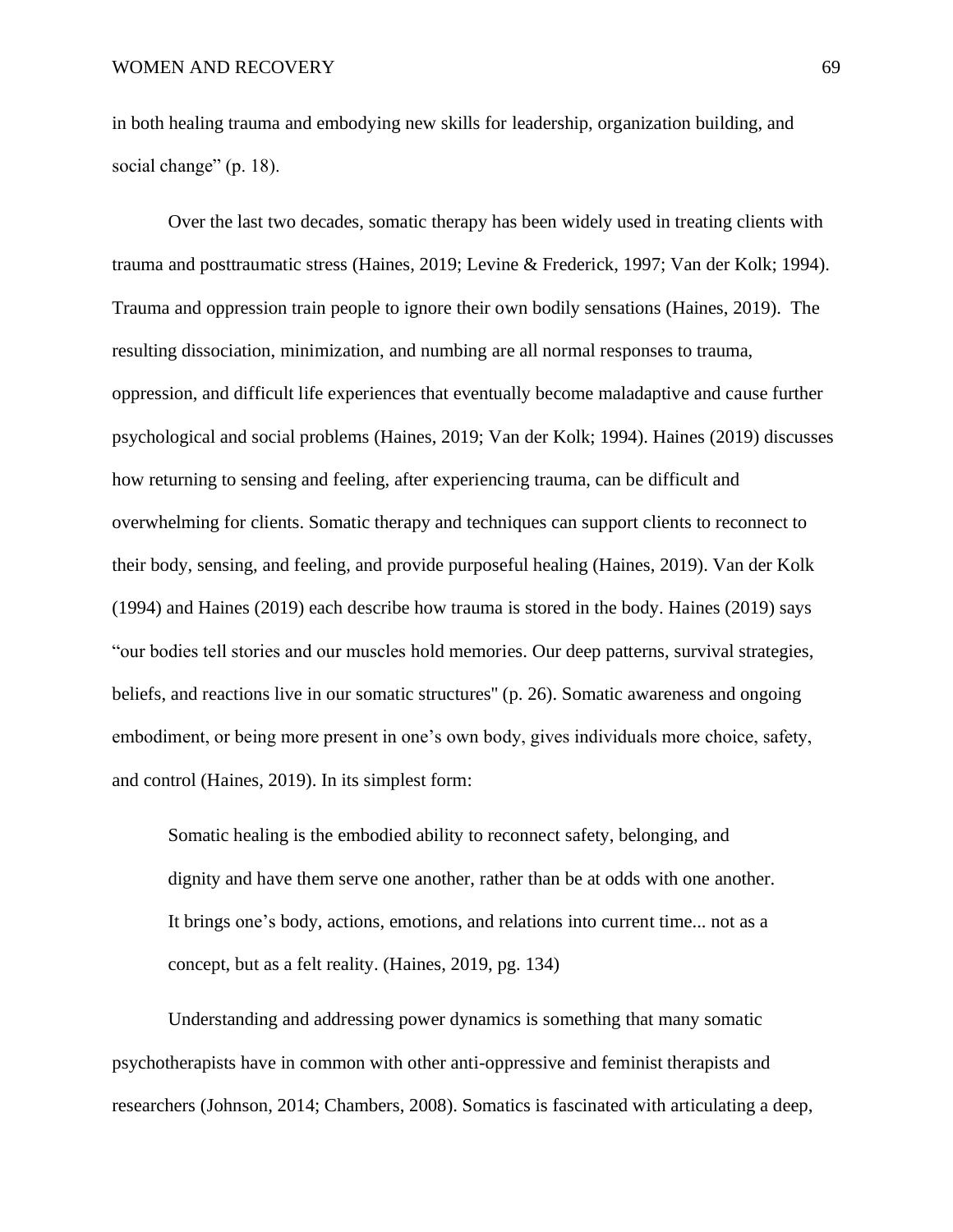clear experience of *what is* and *how,* rather than *what should be* (Haines, 2019; Johnson, 2014). Through somatic techniques, change is revealed from the body up, not from the thinking down (Haines, 2019): in other words, allowing information to arise from the subjective experience of a client and letting themes and meanings emerge organically, rather than imposing an interpretation (Johnson, 2014). Some somatic techniques include *somatic awareness*, or teaching clients how to cultivate body awareness and tune into bodily sensations, feelings, thoughts, and behaviours; *resourcing*, which allows clients to strengthen their sense of safety and stability, by identifying positive resources in their life, such as a person, place, or pet, and bring the sensations associated with that resource into therapy to evoke a sense of strength, trust, and warmth, especially when a client is working through trauma, in order to anchor them and replenish their energy (Goldstein, 2021). Finally, *co-regulation* and *self-regulation* are also taught and practiced in session, to provide clients with tools to help regulate their emotions and soothe their nervous system, both individually, and while connecting and attuning with someone else.

# **Chapter 2 Summary**

The literature illustrates that the link between trauma, substance use, and other concurrent mental health challenges is complex and multifaceted, leaving significant and detrimental impacts on women's physical, mental, emotional, relational, and spiritual health. Research reveals that the majority of women who enter into substance use treatment have experienced some forms of trauma, gender-based violence, oppression, or marginalization in their lifetime; and that these experiences vary based on women's intersecting locations of diversity. Additionally, women's individual experiences of oppression can intersect and compound,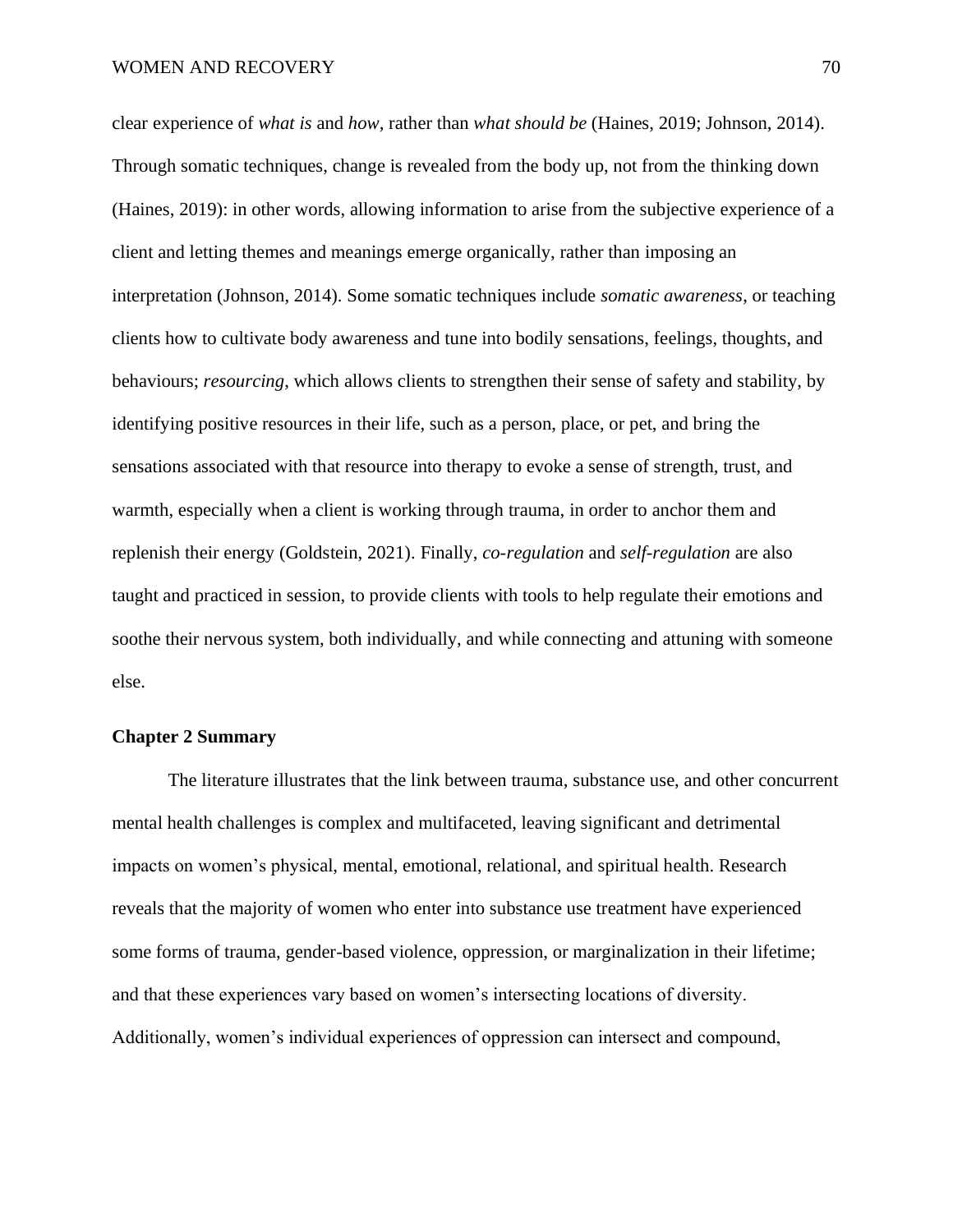contributing to increased risks of substance abuse and dependence as a way to cope with the adverse effects of trauma.

In reviewing traditional and conventional addiction programs and treatment models, such as 12-step, inpatient, residential, and outpatient programs, a significant gap still exists in treatment models meeting the needs of women who are experiencing trauma, substance use, and co-occurring mental health challenges. The existing research illuminates that women face unique challenges and more significant barriers than men, both in accessing and receiving substance use treatment: including stigma, patriarchal frameworks that do not acknowledge women's diverse realities and biopsychosocial needs, and programs that fail to hold a truly trauma-informed framework. The research suggests that integrative trauma-informed models have the best treatment outcomes for women; and, in order to support diverse women's experiences, they should also hold a gender-responsive and anti-oppressive framework.

Today, there are some existing examples of treatment programs in Canada that have adapted to implement more of a gender-responsive and anti-oppressive approach to substance use treatment, but they are few and far between. Research on the following types of programs suggest that women experience more agency, control, and self-empowerment in their healing journey, demonstrating a crucial need for more integrative treatment programs that work from this lens. Lastly, this chapter reviewed therapeutic modalities including feminist therapy, narrative therapy, person-centered therapy, and somatic therapy as a way to specifically address the systemic barriers and intersectional needs of diverse women in recovery and support the core principles of trauma-informed, gender-responsive, and anti-oppressive care.

Chapter 3 will combine aspects of each of these therapeutic approaches and incorporate them into a 16-week recovery program for women, called WHOLE HEART Recovery—a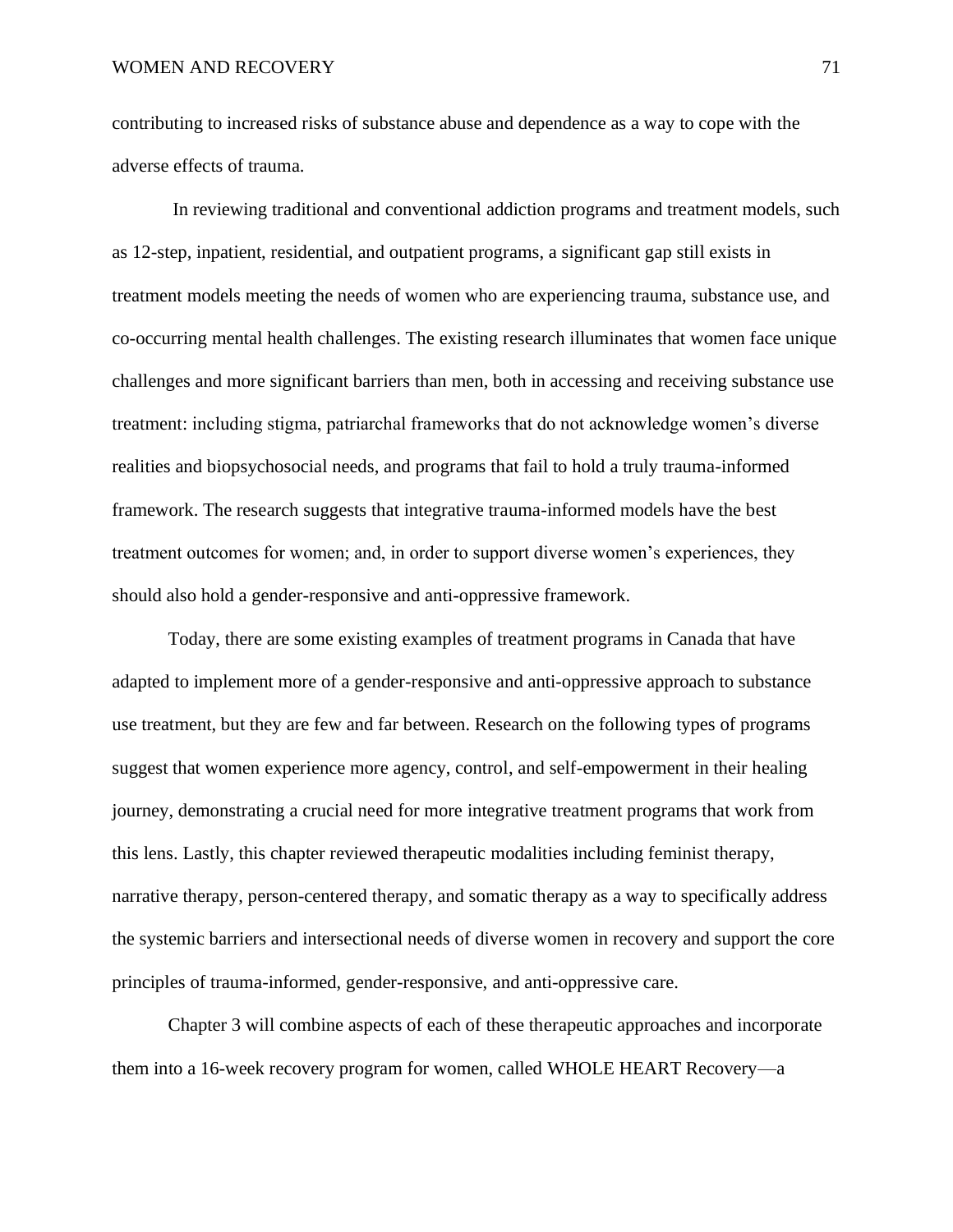therapeutic treatment model designed to support women with substance use challenges on their healing journey through a holistic and integrative trauma-informed approach.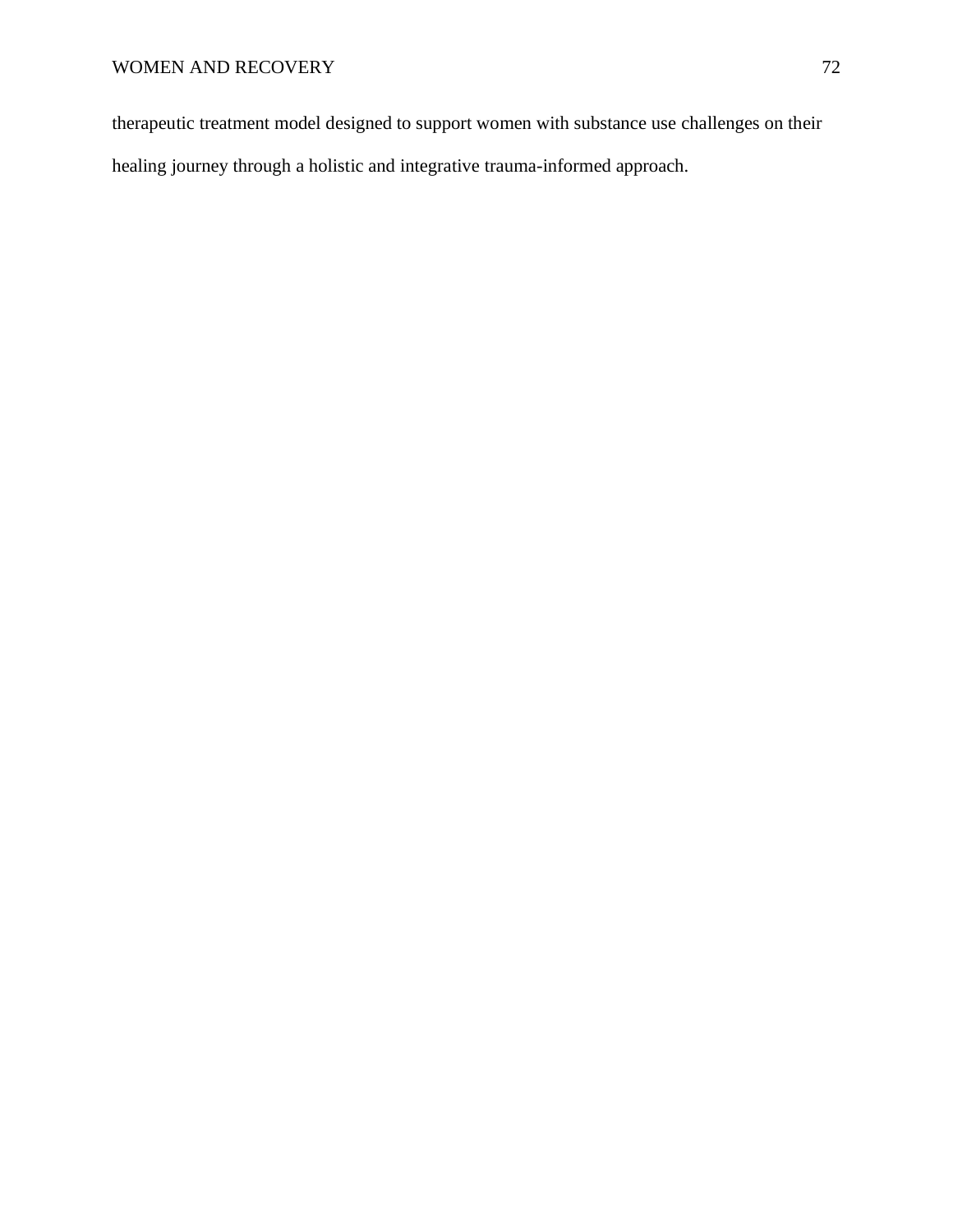#### **Chapter 3: Summary, Recommendations, and Conclusion**

### **Summary**

Historically, women have been left out of the research on substance use and addiction. The majority of substance use treatment programs that exist today still have patriarchal and pathologizing models that were created for the needs of men, ignoring the gender-specific treatment needs of women and the impact of women's diverse experiences of trauma, violence, and oppression. As a result, conventional and traditional recovery programs and treatment services have been largely unsuccessful in supporting women, especially those most marginalized, to overcome substance use challenges and heal. A crucial treatment gap remains in both traditional programs and trauma-informed care and women still experience stigma and harm, both in accessing and in receiving treatment. The cost of ineffective and inaccessible women's substance use treatment is a public health crisis, leaving devastating impacts not only on women, but also children, families, communities, and society as a whole.

### **Limitations**

Several limitations exist in the scope of this capstone. While this capstone aimed to review mainstream traditional and conventional substance use treatment programs for women, there are many different treatment programs and recovery models that exist and not all are reviewed here. Additionally, the literature and research on women's substance use treatment is limited and contains many gaps, especially for diverse and marginalized women with coexisting trauma, substance use, and mental health challenges (Greaves & Poole, 2012; Covington 2002; 2008; UN, 2004). This has made it difficult to find research on the efficacy of substance use programs for diverse populations of women. Other potential limitations are my personal biases and the social locations of privilege that I occupy, that could lead to important pieces being overlooked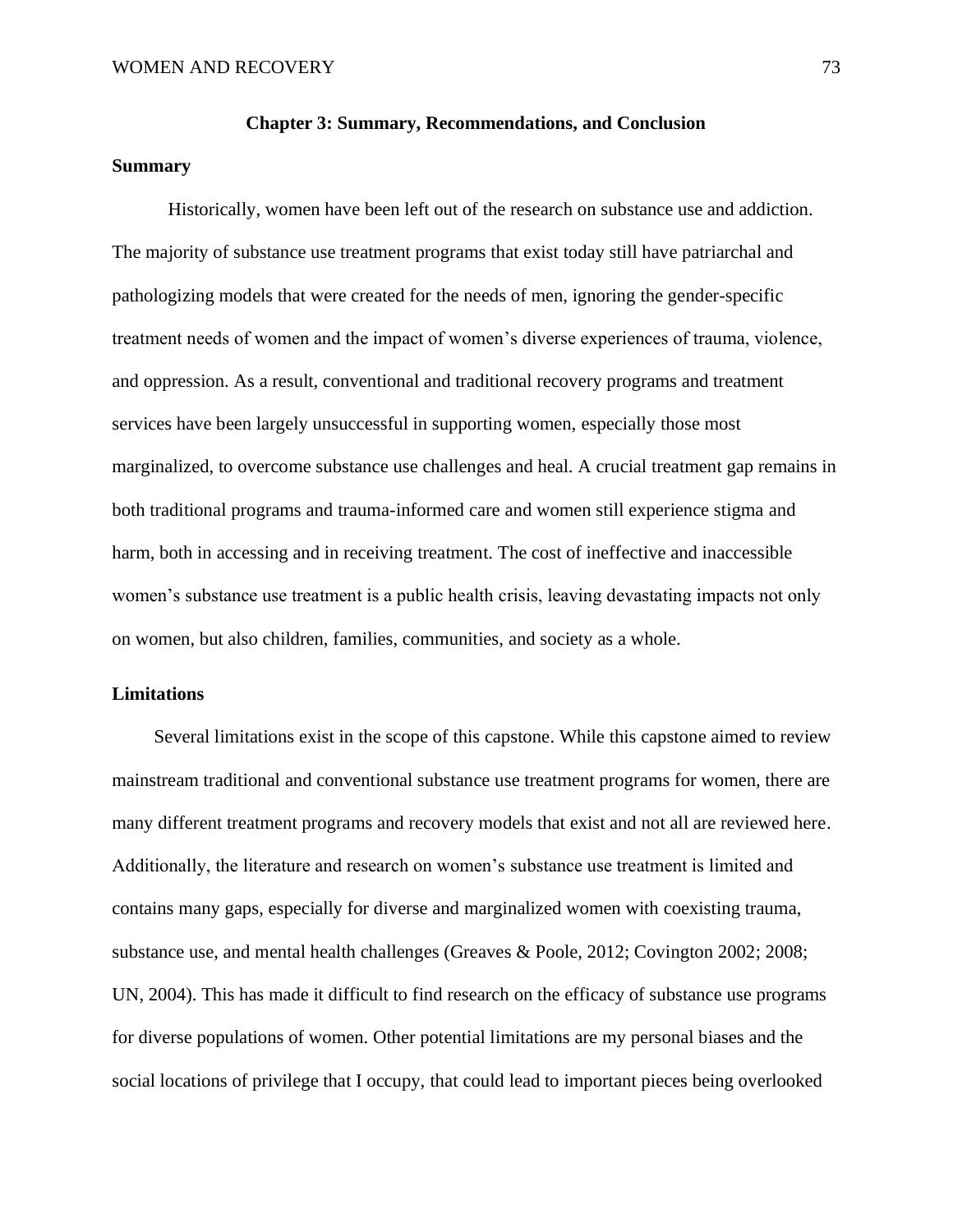or missed. Finally, this capstone aimed to include voices of diverse women throughout, however due to the length of the project, it could not represent all populations. Future research is needed to explore clinical outcomes for diverse and marginalized women in substance use treatment.

#### **Recommendations**

The following 16-week out-patient, day recovery program, called WHOLE HEART Recovery is proposed to provide an integrative trauma-informed recovery program for women with substance use challenges. This program would be available to women 19 years of age and older. It will utilize and integrate therapeutic models from feminist therapy, narrative therapy, person-centered therapy, and somatic therapy to provide a gender-responsive, anti-oppressive, and holistic approach to trauma-informed substance use treatment and recovery.

The program will take a harm-reduction approach to substance use, meaning that it would not require women to meet a minimum length of sobriety before being admitted or "considered" for the program. Additionally, the objective of the program would be to support women with whatever they have self-identified as their recovery goal, whether that is abstinence from all substances, some substances, or minimizing/decreasing substance use and gaining more control and agency over their life. It would also aim to de-stigmatize relapse and let participants know that this is a normal part of recovery and that they will not be kicked out of the program, but supported throughout the process. The program will aim to foster an environment of choice, collaboration, community, advocacy, and support.

The women's recovery group will meet twice a week. Each session will have a 90-minute duration, with a 15-minute break mid-session. Each session will start with an opening circle to check in and end with a closing circle to provide space for clients to share things that might have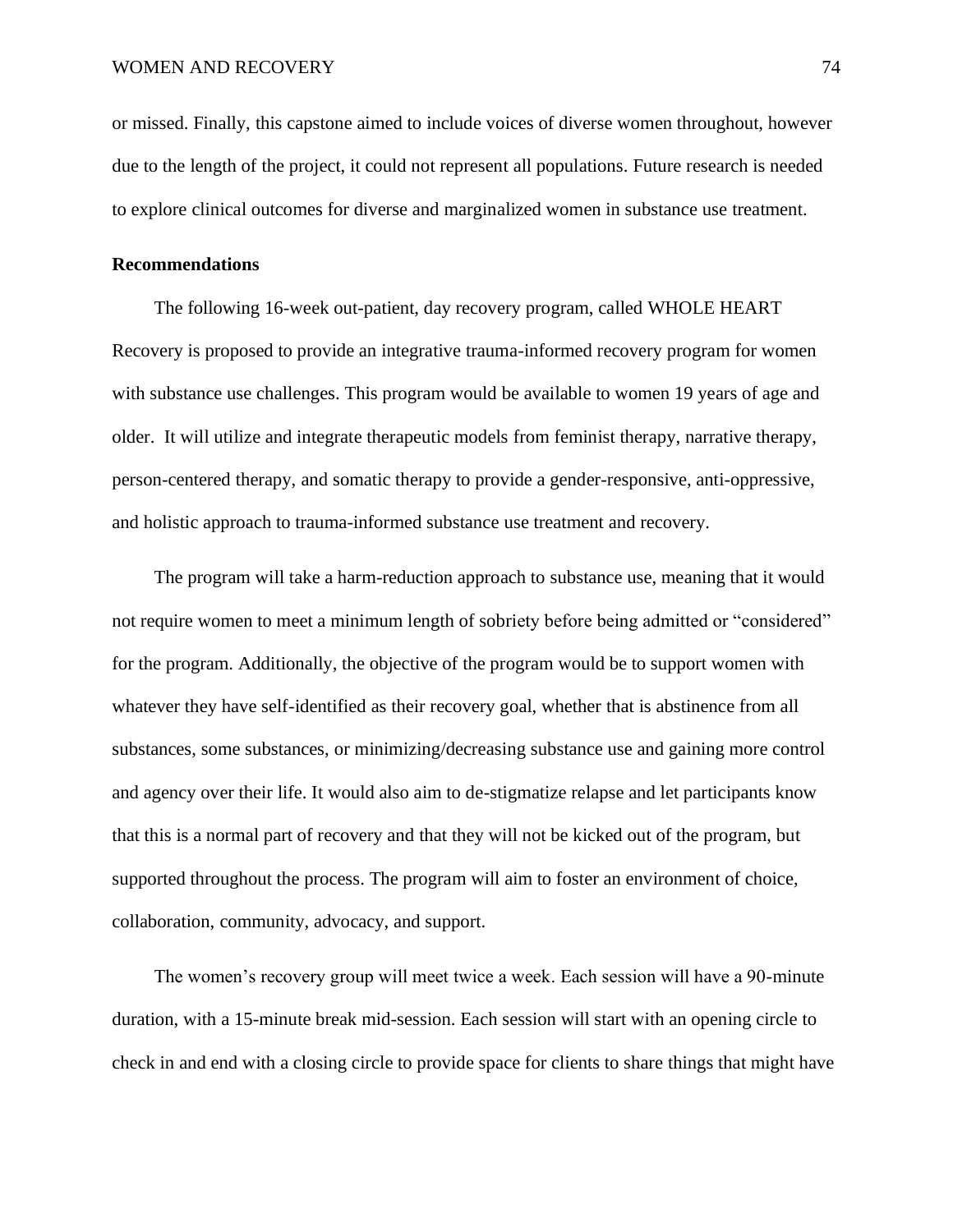come up during the session and provide some containment to help them transition from the session back to their various locations or residences.

There will be a third optional hour-long mid-week meeting, or *Heart Check-in Circle*, in between the two sessions where participants, especially those who feel like they need additional support, can join and talk through challenges with the facilitators and other peers in attendance. This will be part of creating an environment of choice and allowing women to decide and voice what they are needing instead of being asked to meet rigid and strict meeting schedules without any flexibility.

Additionally, once the program wraps up after 16 weeks, participants will have the option to continue to attend the *Heart Check-in Circle* that happens weekly to join present and past women of the program and continue to share stories of hope and connection. The intention is to provide on-going support, when needed, and create a community of women supporting women, so that no one feels alone after they finish, as recovery is an ongoing journey.

## **WHOLE HEART Recovery Program**

The program name stands for a (WHOLE)-istic approach to (H)onouring (E)very woman's experiences (A)nd recognizing (R)esilience in the face of (T)rauma (HEART).

**Table 1**: An overview of the 16-week program, including goals, themes, and activities, is listed on the next page.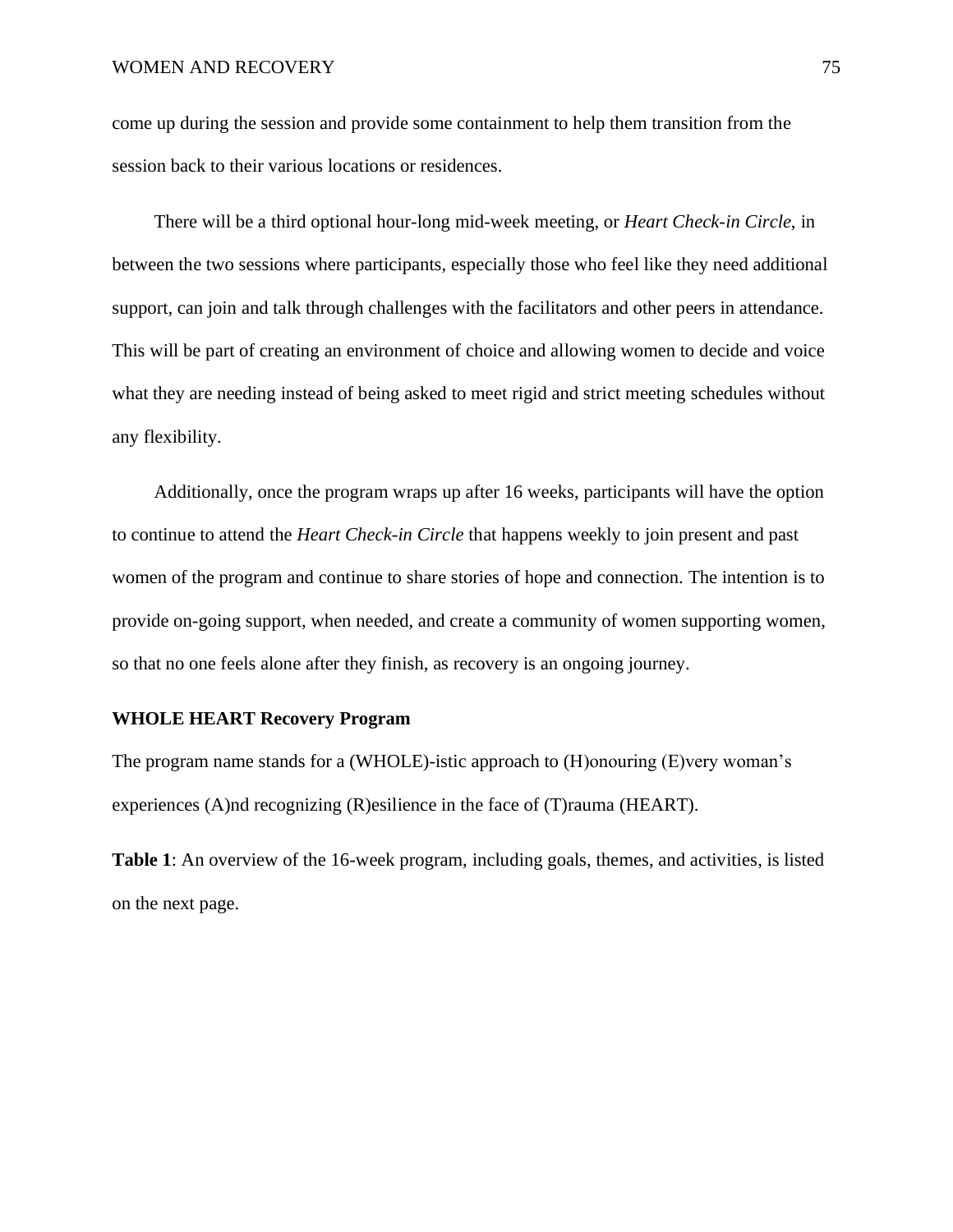| Week 1-<br>2 | <u>Week 1</u><br><b>Opening Circle and Welcome</b><br>Group facilitators and participant introductions<br>$\Box$<br>Go over group guidelines, informed consent, and confidentiality<br>п<br>Sharing in a trauma-informed way: participants always have the option to pass on<br>о<br>sharing and when sharing, be mindful of not giving specific details about substance<br>use and challenging life experiences that could potentially re-trigger clients<br>Establish collective group agreement<br>$\Box$                                                                                                                                                                                                           |
|--------------|------------------------------------------------------------------------------------------------------------------------------------------------------------------------------------------------------------------------------------------------------------------------------------------------------------------------------------------------------------------------------------------------------------------------------------------------------------------------------------------------------------------------------------------------------------------------------------------------------------------------------------------------------------------------------------------------------------------------|
|              | <b>Theme 1:</b> Creating a Person-Centered and Woman-centered Roadmap to Recovery<br>You set the pace. You are the expert of your life and recovery. Creating an<br>$\Box$<br>environment of safety, choice, and collaboration<br>Walking through stages of recovery (withdrawal, early recovery, readjustment,<br>$\Box$<br>relapse) and naming/normalizing some challenges you may face along the way<br>Identifying personal and individual goals for the program<br>$\Box$                                                                                                                                                                                                                                         |
|              | Building Connection - You are not alone.<br>Sharing stories of strength, resilience, and hope                                                                                                                                                                                                                                                                                                                                                                                                                                                                                                                                                                                                                          |
|              | *Mid-week optional HEART Check-in Circle w/facilitators and peers (1 hr.) *                                                                                                                                                                                                                                                                                                                                                                                                                                                                                                                                                                                                                                            |
|              | <b>Closing Circle</b>                                                                                                                                                                                                                                                                                                                                                                                                                                                                                                                                                                                                                                                                                                  |
|              | <u>Week 2</u><br><b>Opening Circle and Welcome</b><br>Group Check-in<br>$\Box$                                                                                                                                                                                                                                                                                                                                                                                                                                                                                                                                                                                                                                         |
|              | <b>Theme 2:</b> Taking an Intersectional Feminist Approach to Recovery and acknowledging<br>that healing comes in many forms<br>Acknowledging women's diverse experiences, barriers, and resilience in their<br>$\Box$<br>recovery journeys what has been helpful and what has not?<br>Journal exercise: What are your preferred forms of healing? Recognizing alternative<br>$\Box$<br>and culturally informed practices                                                                                                                                                                                                                                                                                              |
|              | Feminist Therapy and Art Therapy Exercise:<br>Draw yourself, include strengths, characteristics, and qualities that you like about<br>$\Box$<br>yourself<br>Draw and identify the intersections of social locations you occupy - identifying<br>$\Box$<br>locations of privilege and/or oppression<br>Draw societal barriers or challenges you've encountered due to the social locations<br>$\Box$<br>you occupy mentioned above<br>Draw messages you've received from media, society, and culture that have shaped<br>о<br>how you and think about yourself and other women<br>Draw, celebrate, and identify ways you might have resisted or rejected traditional<br>$\Box$<br>and harmful heteropatriarchal "norms" |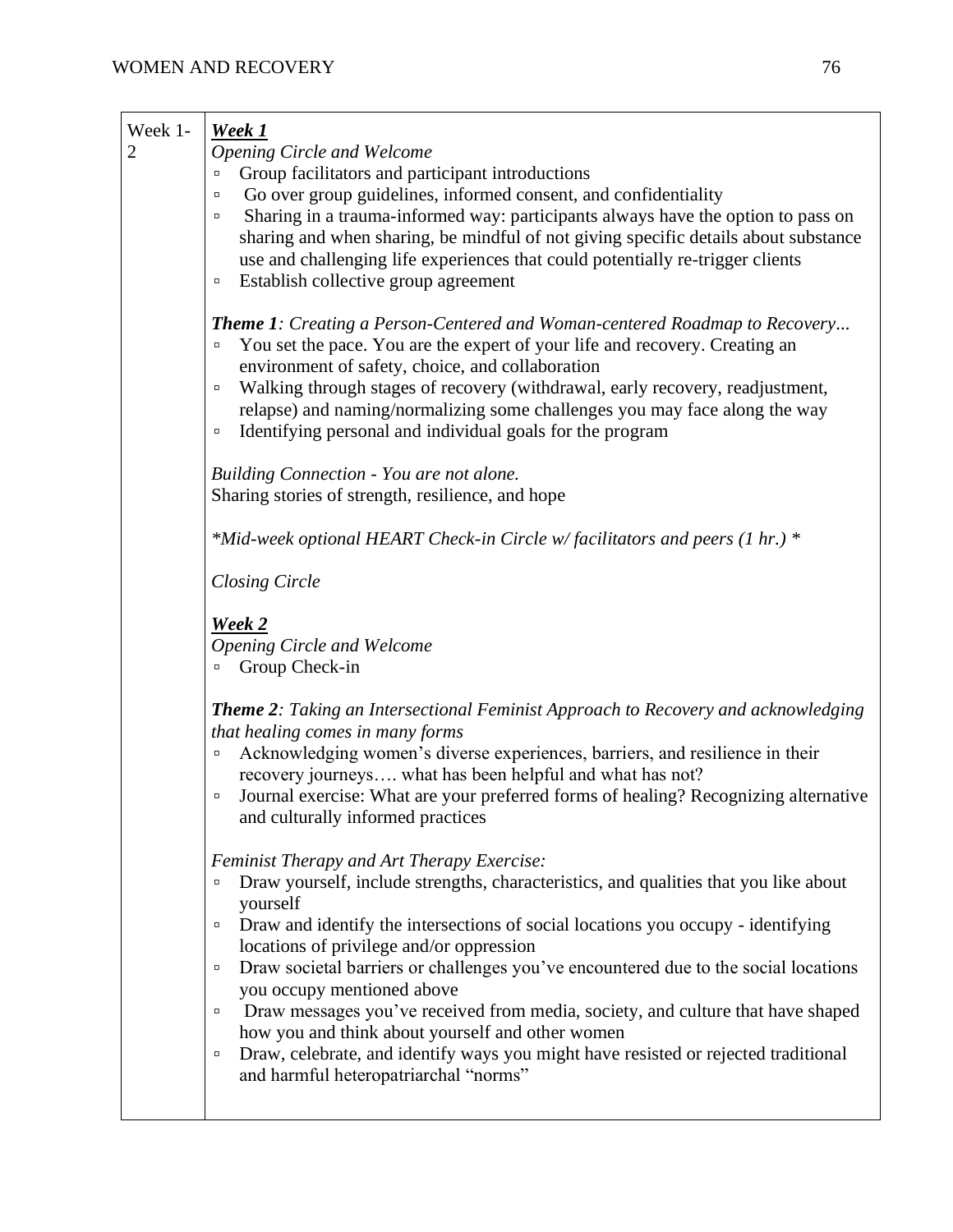| Week 3-<br>$\overline{4}$ | <u>Week 3:</u><br><b>Opening Circle</b><br>Group Check in: Mind, Body, Heart, Spirit check-in<br>Grounding exercise<br>Ξ                                                                                                                                 |
|---------------------------|----------------------------------------------------------------------------------------------------------------------------------------------------------------------------------------------------------------------------------------------------------|
|                           | <b>Theme 3:</b> Taking a Holistic Approach to Addiction - Incorporating Mind, Body, Heart,<br>and Spirit                                                                                                                                                 |
|                           | Taking a whole-person approach using somatic embodiment techniques to tune in to<br>$\Box$<br>internal and external body sensations                                                                                                                      |
|                           | Identifying Internal and External triggers, Coping Mechanisms, and Resources<br>Go over somatic tools for self and co-regulation, including somatic resourcing to<br>$\Box$<br>help soothe the nervous system                                            |
|                           | Mindfulness activity: identify a person, place, pet, or thing that you associate with<br>$\Box$<br>positive sensations and puts you at ease. Invite in those sensations and notice where<br>you feel them in your body                                   |
|                           | *Mid-week optional HEART Check-in Circle w/facilitators and peers (1 hr.) *                                                                                                                                                                              |
|                           | What's one thing you can do for your mind, body, heart, and spirit this week? Name one<br>thing for each                                                                                                                                                 |
|                           | <b>Closing Circle</b>                                                                                                                                                                                                                                    |
|                           | Week 4<br><b>Opening Circle and Welcome</b><br>Group Check-in<br>Ξ<br>Grounding exercise<br>۰                                                                                                                                                            |
|                           | <b>Theme 4:</b> The Interconnections of Trauma, Gender, Substance Use, and Mental Health<br>Shifting the focus from problem behaviour and diagnoses to an understanding of<br>$\Box$<br>substance use as a way to cope with challenging life experiences |
|                           | Re-authoring Your Story<br>Narrative Exercise: I am more than my substance use problem/addiction                                                                                                                                                         |
|                           | I am someone who enjoys doing<br>$\Box$<br>I am someone who loves                                                                                                                                                                                        |
|                           | п<br>I am someone who is inspired by<br>٠                                                                                                                                                                                                                |
|                           | I am someone who has overcome<br>٠                                                                                                                                                                                                                       |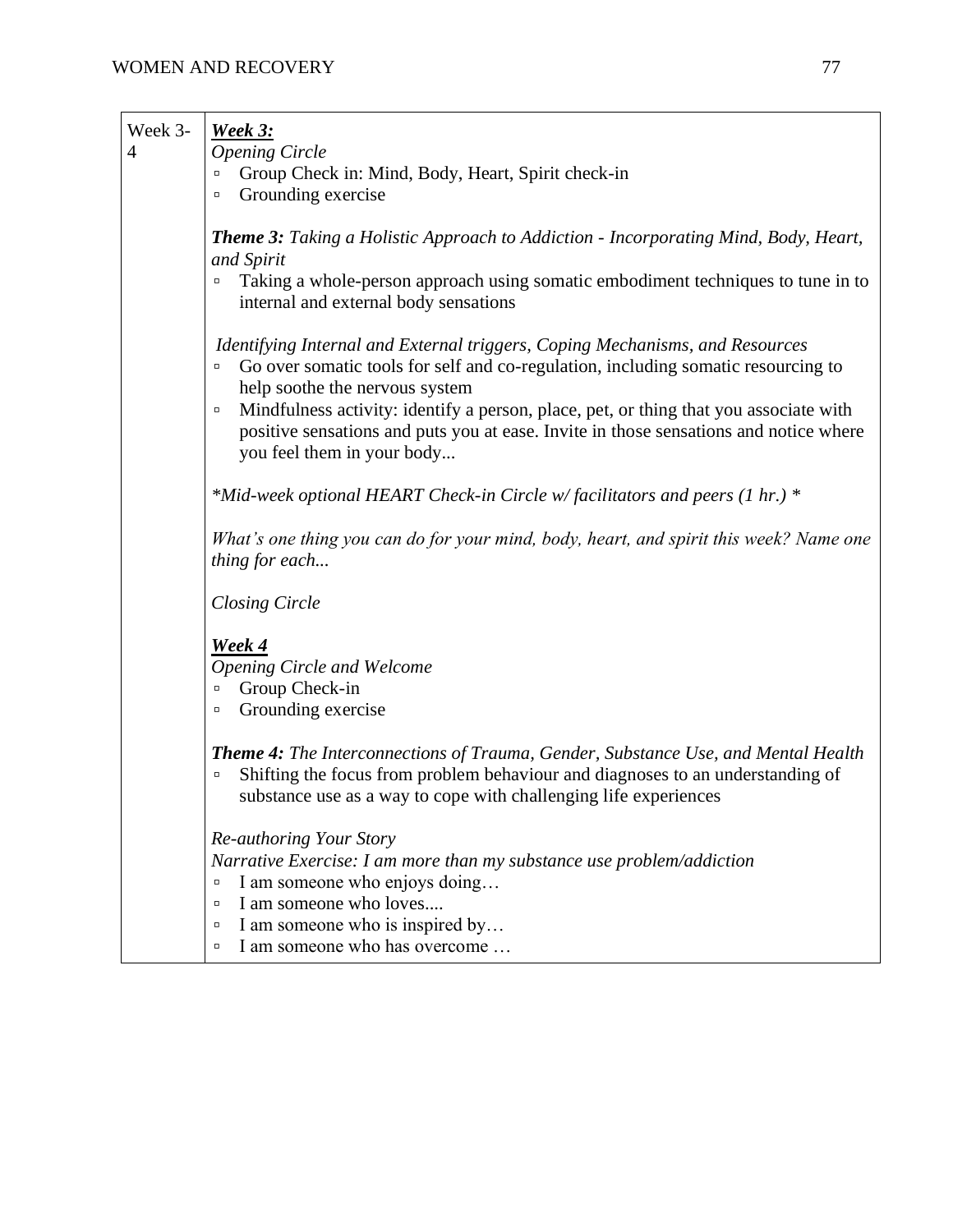| Week 5- | <b>Week 5:</b>                                                                                                                                                                                                                                                                                                                                                                                                                          |
|---------|-----------------------------------------------------------------------------------------------------------------------------------------------------------------------------------------------------------------------------------------------------------------------------------------------------------------------------------------------------------------------------------------------------------------------------------------|
| 6       | <b>Opening Circle and Welcome</b>                                                                                                                                                                                                                                                                                                                                                                                                       |
|         | Group Check-in<br>$\Box$                                                                                                                                                                                                                                                                                                                                                                                                                |
|         | Mindfulness exercise<br>$\Box$                                                                                                                                                                                                                                                                                                                                                                                                          |
|         | <b>Theme 5:</b> Normalizing the potential of Relapse--Breaking the stigma and seeing relapse<br>as an opportunity for self-reflection, growth, and progress                                                                                                                                                                                                                                                                             |
|         | Creating a community support plan for potential of relapse:<br>Identifying your peer and/or family supports who you can call if you're thinking of<br>$\Box$<br>using<br>Identifying a safe environment where you can use so you're not alone<br>$\Box$<br>Ensuring you have the list of resources and crisis lines (would be included in<br>$\Box$<br>recovery program manual) with shelters and safe injection sites/spaces for women |
|         | Reflections and celebrating that you are here now<br>Have you experienced a relapse or near relapse in that past?<br>$\Box$<br>How were you able to get through it?<br>$\Box$<br>Acknowledging the strength and resilience in being where you are right now and<br>$\Box$<br>that there will be bumps and challenges along the way                                                                                                      |
|         | *Mid-week optional HEART Check-in Circle w/facilitators and peers (1 hr.) *                                                                                                                                                                                                                                                                                                                                                             |
|         | <b>Closing Circle</b>                                                                                                                                                                                                                                                                                                                                                                                                                   |
|         | Week 6:<br><b>Opening Circle</b><br>Group Check-in<br>$\Box$<br>Grounding exercise<br>$\Box$                                                                                                                                                                                                                                                                                                                                            |
|         | <b>Theme 6:</b> Addressing Power, Oppression, Intersectionality, Collective Healing, and<br>Collective Resilience                                                                                                                                                                                                                                                                                                                       |
|         | Attending to Privilege and Oppression Exercise<br>Go over the Intersecting Axes of Privilege, Oppression, and Domination Diagram -<br>$\Box$<br>(Crenshaw, 1991; Morgan, K.P; 1996)<br>Individual journal time to identify intersecting social locations and reflect<br>$\Box$                                                                                                                                                          |
|         | Sharing circle on the diverse and varying experiences and barriers women have<br>encountered in their recovery journeys and discussing collective resilience and healing                                                                                                                                                                                                                                                                |
|         | *Mid-week optional HEART Check-in Circle w/facilitators and peers (1 hr.) *                                                                                                                                                                                                                                                                                                                                                             |
|         | <b>Closing Circle</b>                                                                                                                                                                                                                                                                                                                                                                                                                   |
|         |                                                                                                                                                                                                                                                                                                                                                                                                                                         |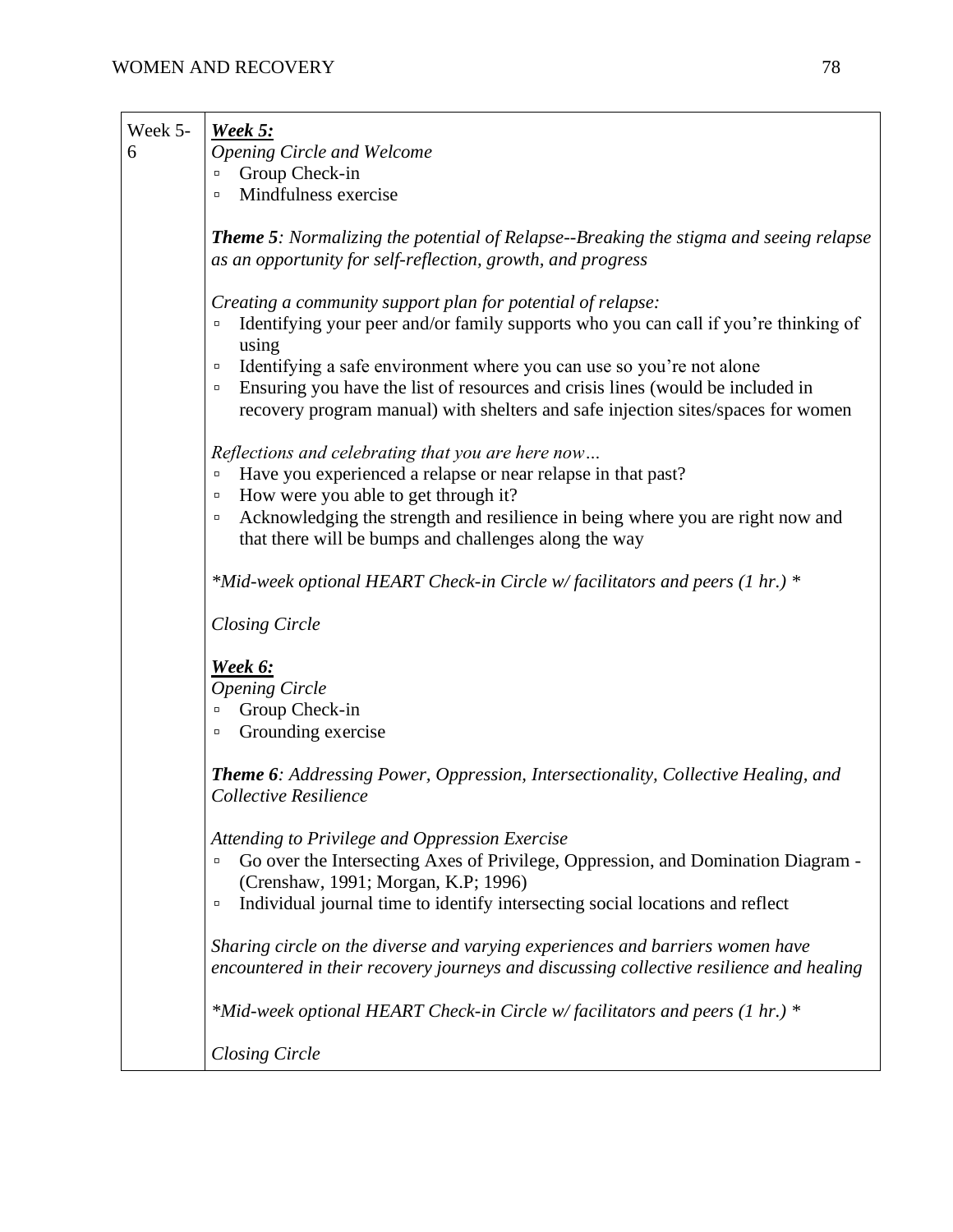| Week 7-       | <b>Week 7</b>                                                                                                                                                                                                                                                                                                                                                                                                                                                                                                                                                                                                                                                        |
|---------------|----------------------------------------------------------------------------------------------------------------------------------------------------------------------------------------------------------------------------------------------------------------------------------------------------------------------------------------------------------------------------------------------------------------------------------------------------------------------------------------------------------------------------------------------------------------------------------------------------------------------------------------------------------------------|
| 8             | <b>Opening Circle</b>                                                                                                                                                                                                                                                                                                                                                                                                                                                                                                                                                                                                                                                |
|               | Group Check-in<br>$\Box$                                                                                                                                                                                                                                                                                                                                                                                                                                                                                                                                                                                                                                             |
|               | <b>Theme 7:</b> Learning about adaptive responses to trauma—substance use as a way to<br>cope with trauma, violence, and oppression                                                                                                                                                                                                                                                                                                                                                                                                                                                                                                                                  |
|               | Understanding the Window of Tolerance (Siegel, 2012)<br>Going over fight, flight, freeze responses as adaptive strategies to cope with trauma<br>Д<br>Practicing self-regulation and co-regulation skills including mindfulness, breathing,<br>$\Box$<br>movement, and connection                                                                                                                                                                                                                                                                                                                                                                                    |
|               | *Mid-week optional HEART Check-in Circle w/facilitators and peers (1 hr.) *                                                                                                                                                                                                                                                                                                                                                                                                                                                                                                                                                                                          |
|               | <b>Closing Circle</b>                                                                                                                                                                                                                                                                                                                                                                                                                                                                                                                                                                                                                                                |
|               | <b>Week 8</b><br><b>Opening Circle and Welcome</b><br>Group Check-in<br>Д<br>Grounding exercise<br>α                                                                                                                                                                                                                                                                                                                                                                                                                                                                                                                                                                 |
|               | <b>Theme 8:</b> Cultivating Self-Compassion and Empathy to Counter Shame                                                                                                                                                                                                                                                                                                                                                                                                                                                                                                                                                                                             |
|               | The Four Attributes of Empathy<br>Developing empathy, courage, and compassion to counter shame<br>ο<br>(from Brene Brown's Shame-Resilience Curriculum, 2011)                                                                                                                                                                                                                                                                                                                                                                                                                                                                                                        |
|               | *Mid-week optional HEART Check-in Circle w/facilitators and peers (1 hr.) *                                                                                                                                                                                                                                                                                                                                                                                                                                                                                                                                                                                          |
|               | <b>Closing Circle</b>                                                                                                                                                                                                                                                                                                                                                                                                                                                                                                                                                                                                                                                |
| Week 9-<br>10 | <b>Week 9</b><br><b>Opening Circle and Welcome</b><br>Group Check-in<br>$\Box$                                                                                                                                                                                                                                                                                                                                                                                                                                                                                                                                                                                       |
|               | <b>Theme 9:</b> Exploring Relational Patterns and Attachment<br>Go over different styles of attachment<br>$\Box$<br>Journal reflection: is there an attachment style or styles that you identify with? How<br>$\Box$<br>has this pattern shown up in your life and relationships? How has it helped you?<br>How has it hindered you?<br>Acknowledge external factors or barriers that may have led to this adaptive coping<br>$\Box$<br>pattern<br>Discuss benefits and limitations of these categories: How might they be helpful in<br>$\Box$<br>explaining patterns? How might they fall short in acknowledging sociocultural and<br>other environmental factors? |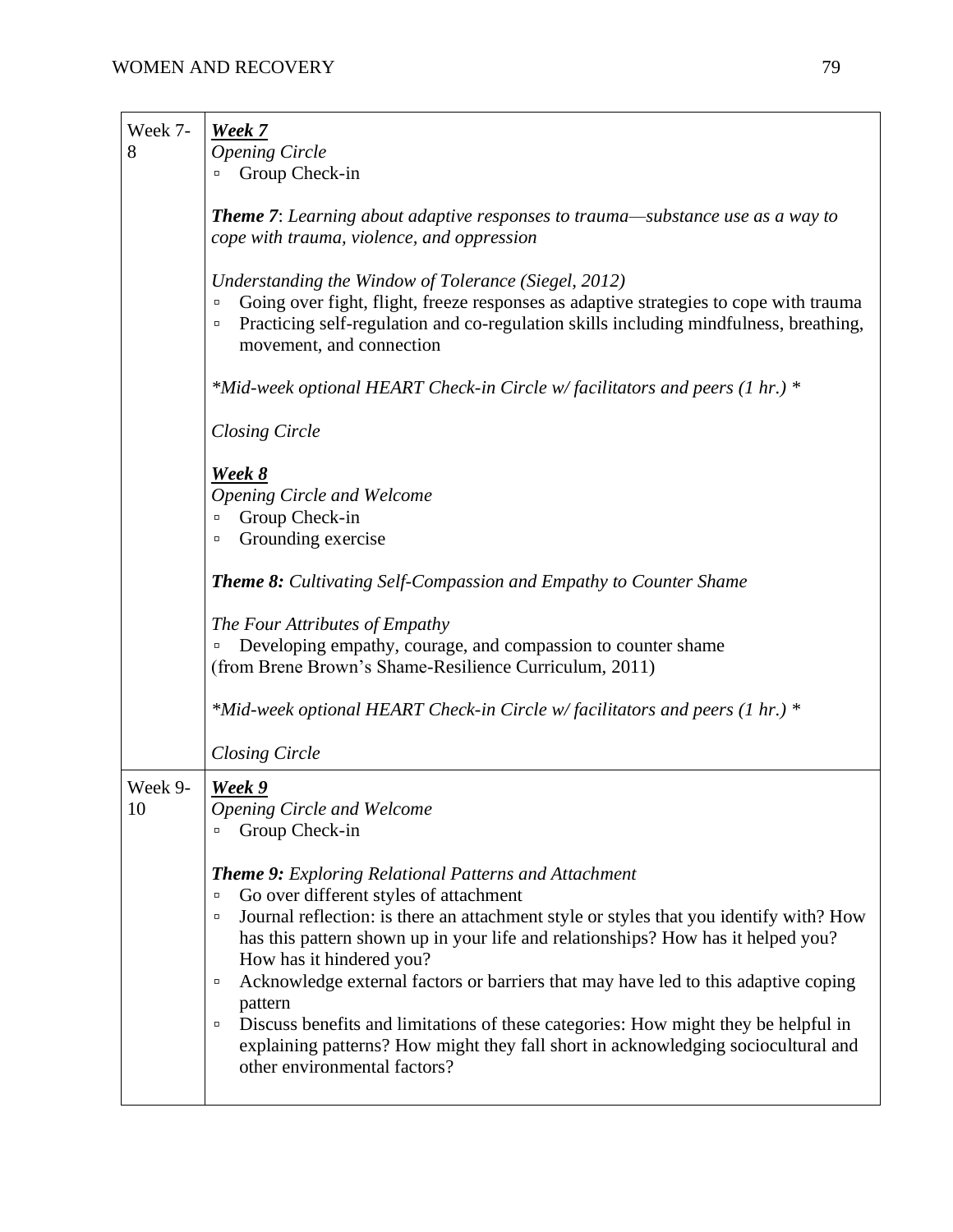|                   | *Mid-week optional HEART Check-in Circle w/facilitators and peers (1 hr.) *                                                                                                                                                                                                                                                                         |
|-------------------|-----------------------------------------------------------------------------------------------------------------------------------------------------------------------------------------------------------------------------------------------------------------------------------------------------------------------------------------------------|
|                   | <b>Closing Circle</b>                                                                                                                                                                                                                                                                                                                               |
|                   | <b>Week 10</b><br><b>Opening Circle and Welcome</b><br>Group Check-in<br>ο                                                                                                                                                                                                                                                                          |
|                   | <b>Theme 10: Boundaries and Relationships</b><br>What do boundaries look like and feel like?<br>$\Box$<br>Journal reflection: What are some examples of boundaries you have set or others<br>۰<br>have set in your life?<br>Going over language and practices to help set boundaries and voice your needs<br>$\Box$                                 |
|                   | *Mid-week optional HEART Check-in Circle w/facilitators and peers (1 hr.) *                                                                                                                                                                                                                                                                         |
|                   | <b>Closing Circle</b>                                                                                                                                                                                                                                                                                                                               |
| Week<br>$11 - 12$ | <b>Week 11</b><br>Opening Circle and Welcome<br>Group Check-in<br>$\Box$                                                                                                                                                                                                                                                                            |
|                   | <b>Theme 11:</b> Taking agency over your life and letting go of old patterns that no longer<br>serve you                                                                                                                                                                                                                                            |
|                   | Narrative Exercise<br>Write a letter to your substance explaining why you are choosing no longer to let it<br>$\Box$<br>control your life.                                                                                                                                                                                                          |
|                   | *Mid-week optional HEART Check-in Circle w/facilitators and peers (1 hr.) *                                                                                                                                                                                                                                                                         |
|                   | <b>Closing Circle</b>                                                                                                                                                                                                                                                                                                                               |
|                   | <b>Week 12</b><br>Opening Circle and Welcome<br>Group Check-in<br>$\Box$<br>Grounding exercise<br>о                                                                                                                                                                                                                                                 |
|                   | <b>Theme 12:</b> Self-esteem and Body Image                                                                                                                                                                                                                                                                                                         |
|                   | Feminist Therapy and Art therapy Exercise<br>Draw a picture of yourself<br>$\Box$<br>Draw your body, draw your heart, your hands, arm, legs, head, mouth, etc.<br>۰<br>Label one thing you love that each part allows you to do.<br>۰<br>Example: hands allow you to write, heart allows you to love, mouth allows you to<br>α<br>sing/have a voice |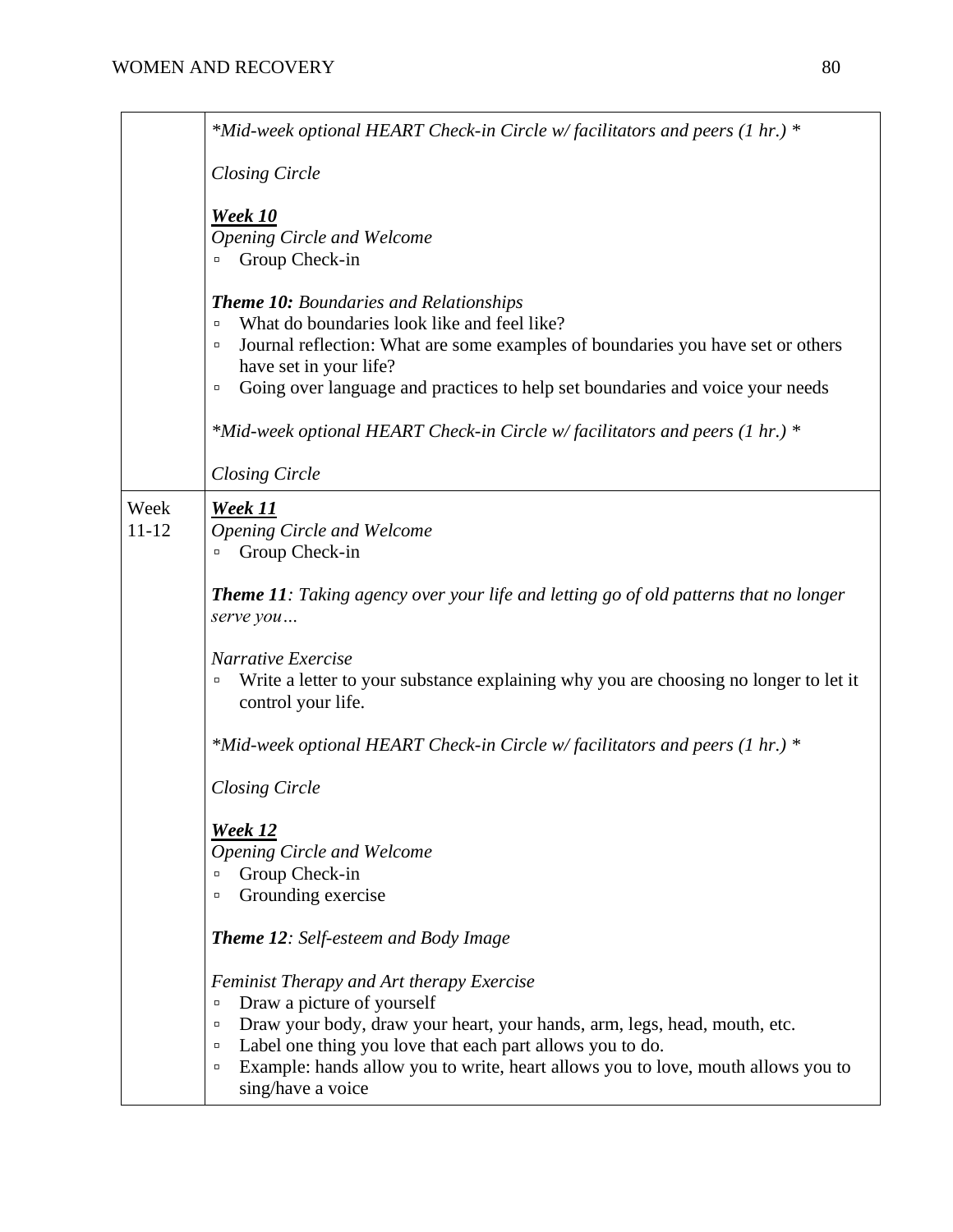|                   | *Mid-week optional HEART Check-in Circle w/facilitators and peers (1 hr.) *                                                                                                               |
|-------------------|-------------------------------------------------------------------------------------------------------------------------------------------------------------------------------------------|
|                   |                                                                                                                                                                                           |
|                   | <b>Closing Circle</b>                                                                                                                                                                     |
| Week<br>$13 - 14$ | <b>Week 13</b><br><b>Opening Circle and Welcome</b><br>Group Check-in<br>$\Box$<br>Mindfulness exercise<br>$\Box$                                                                         |
|                   | <b>Theme 13</b> : Dual recovery - working through challenges of substance use and co-<br>occurring mental health challenges (Najavits, 2002)                                              |
|                   | Normalizing that substance use dependence can overlap with other mental health<br>challenges including anxiety, depression, and more                                                      |
|                   | The benefits of an integrative approach:<br>Go over dual coping strategies and community resources that offer integrative care<br>$\Box$                                                  |
|                   | *Mid-week optional HEART Check-in Circle w/facilitators and peers (1 hr.) *                                                                                                               |
|                   | <b>Closing Circle</b>                                                                                                                                                                     |
|                   | Week 14<br>Opening Circle and Welcome<br>Group Check-in                                                                                                                                   |
|                   | <b>Theme 14:</b> Honouring Grief, Mourning, and Reconnection (Herman, 1992)                                                                                                               |
|                   | Grief comes in many forms and every person experiences it in their own way<br>Journal exercise to reflect on experiences of grief and then come together to discuss<br>$\Box$<br>in group |
|                   | Remembrance, Mourning, Reconnection<br>Narrative exercise: How to make meaning out of different experiences of grief                                                                      |
|                   | *Mid-week optional HEART Check-in Circle w/facilitators and peers (1 hr.) *                                                                                                               |
|                   | <b>Closing Circle</b>                                                                                                                                                                     |
| Week<br>$15 - 16$ | <u>Week 15:</u><br><b>Opening Circle and Welcome</b><br>Group Check-in<br>о<br>Grounding exercise<br>$\Box$                                                                               |
|                   | <b>Theme 15:</b> Goal Setting and Looking forward                                                                                                                                         |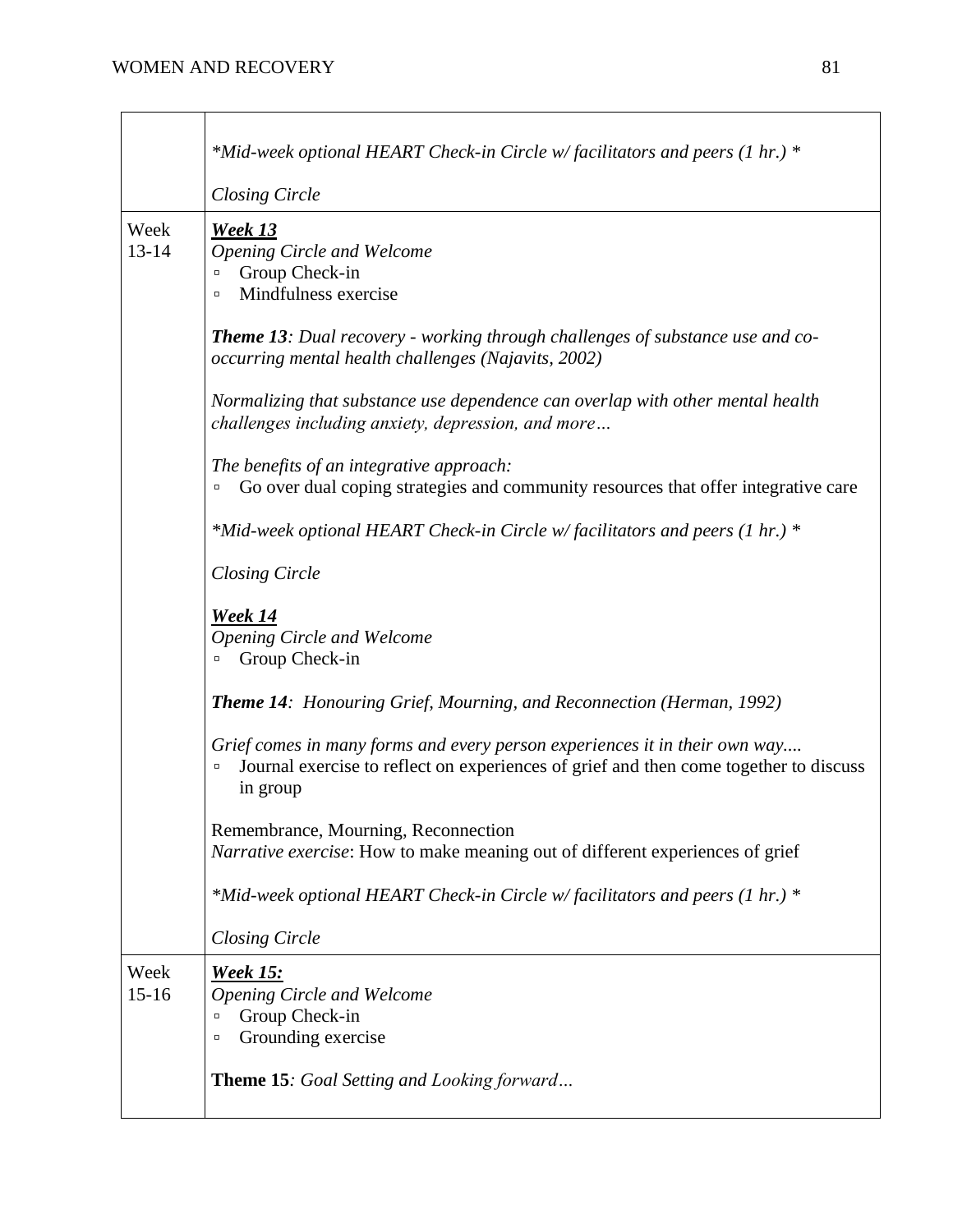*Values Worksheet:* ▫ Going over values and discuss individual hopes and goals as each woman looks forward and beyond the program. *\*Mid-week optional HEART Check-in Circle w/ facilitators and peers (1 hr.) \* Closing Circle Week 16 Opening Circle and Welcome*  Group Check-in ▫ Mindfulness exercise *Theme 16: Celebration and Closing* Sharing learning and reflections *\*Mid-week optional HEART Check-in Circle w/ facilitators and peers (1 hr.) \** Potluck Celebration and giving each client a Heart tile to recognize their accomplishment and completion of the program *Final Closing Circle Recovery doesn't end here… you will always be a part of the WHOLE HEART family and community*

# **Clinical and Practical Considerations**

The program is recommended to be run by two female or femme-identifying clinical counsellors, who ideally bring diverse perspectives and experiences. They would hold specialized training in trauma-informed work and practice. They would also have experience, training, and knowledge, in an intersectional feminist anti-oppressive framework that understands and acknowledges the intersections between gender, substance use, and mental health, as well as other social locations of oppression/marginalization.

The program would ideally receive public funding, or be "housed" under an agency that could offer funding, in order to make the program free and accessible to all women in the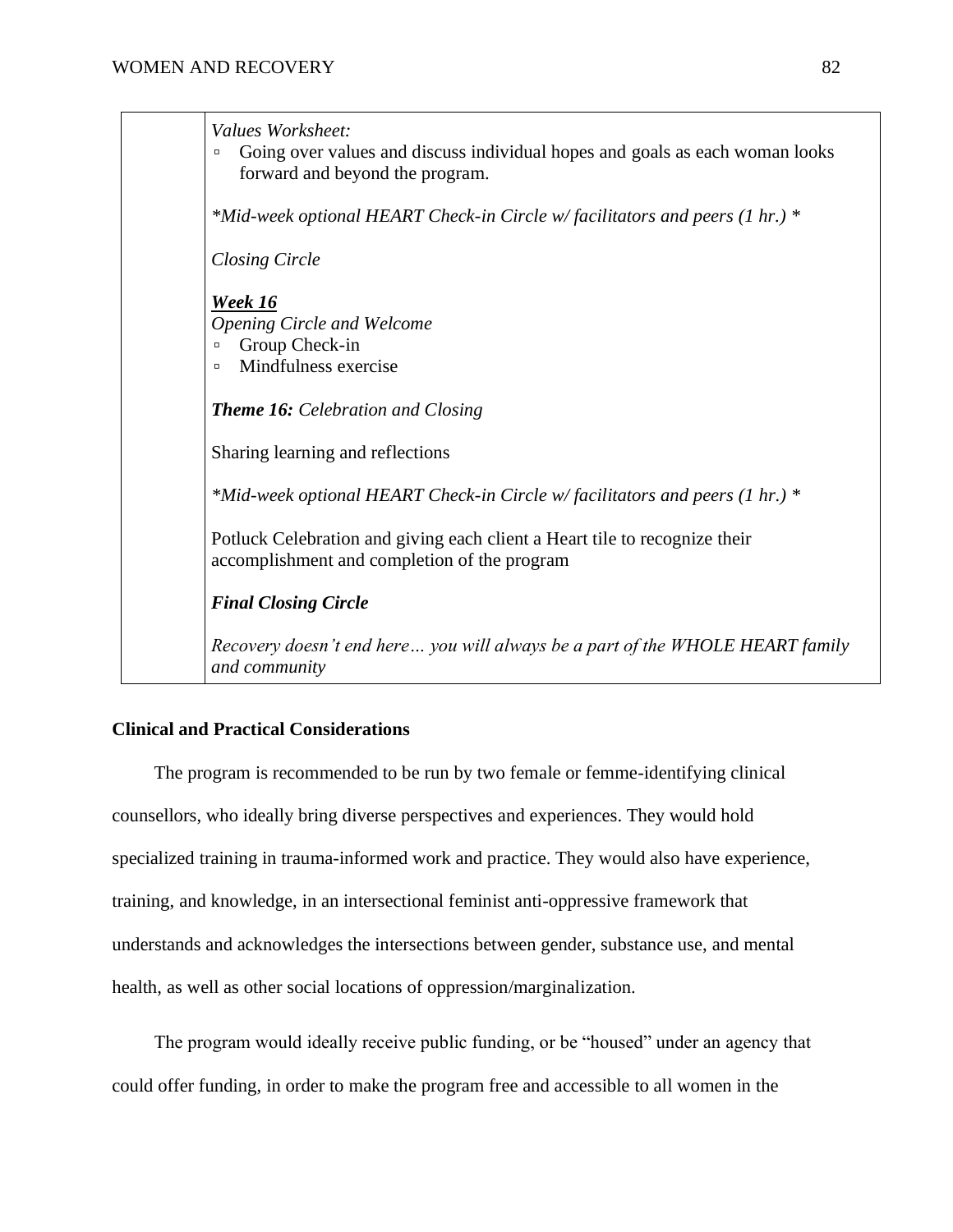community who are interested. It would aim to partner with local women's community services to offer low-barrier and free child-care services on the same premise as the recovery program, but in a separate room, while women attend the recovery meeting. Additionally, it would aim to connect program participants to other women's community and mental health services, including individual counselling, family counselling, housing resources, employment resources, health resources, legal services, and other low-barrier substance use resources that take a traumainformed, harm-reduction, gender-responsive, and anti-oppressive approach.

## **Conclusion**

The purpose of this capstone was to consider the question: *What impact do integrative trauma-informed substances use services, that hold a gender-responsive and anti-oppressive lens, have on promoting positive therapeutic outcomes for diverse women in recovery?* The findings of this capstone suggest that implementing an integrative gender-responsive and antioppressive trauma-informed framework would equip counsellors and mental health professionals to better support the complex treatment needs of women experiencing substance use, trauma, and mental health challenges. It would also promote positive therapeutic outcomes for women, by acknowledging their diverse experiences of trauma, gender-based violence, and oppression/marginalization, thereby contributing to the creation of an environment that promotes a greater sense of safety, collaboration, choice, and empowerment for women on their recovery journey. Additionally, the research considered: *How can taking a holistic and trauma-informed approach to addiction support women's physical, mental, emotional, and spiritual health?* The literature revealed that in taking a holistic, or whole-person approach to addiction, the spiritual, emotional, mental, relational, and physical aspects of women, as well as the environmental and sociopolitical aspects, are all considered in treatment in order to better understand and support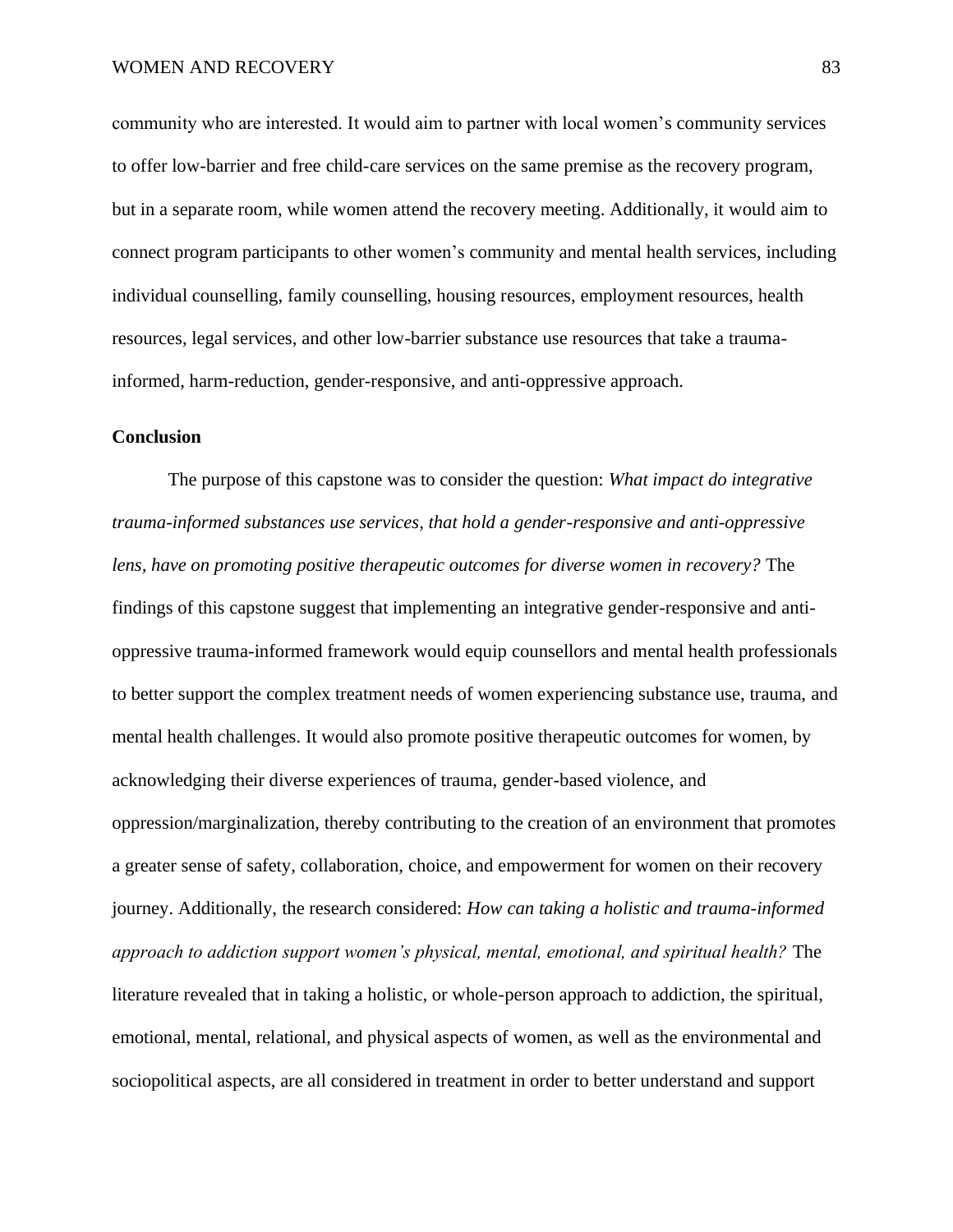each individual woman in their treatment and healing process. Finally, the capstone explored: *How can applying an anti-oppressive and gender-responsive lens to substance use services help bridge the gap between trauma-informed theory and clinical practice?* The research suggests that, by applying this framework, treatment programs can work against pathologizing and oppressive practices to address power imbalances and structural barriers that are preventing women from getting the treatment they need. It would help pave the way for more accessible, woman-centered care that values women's experiences, strengths, and resilience in the face of oppression.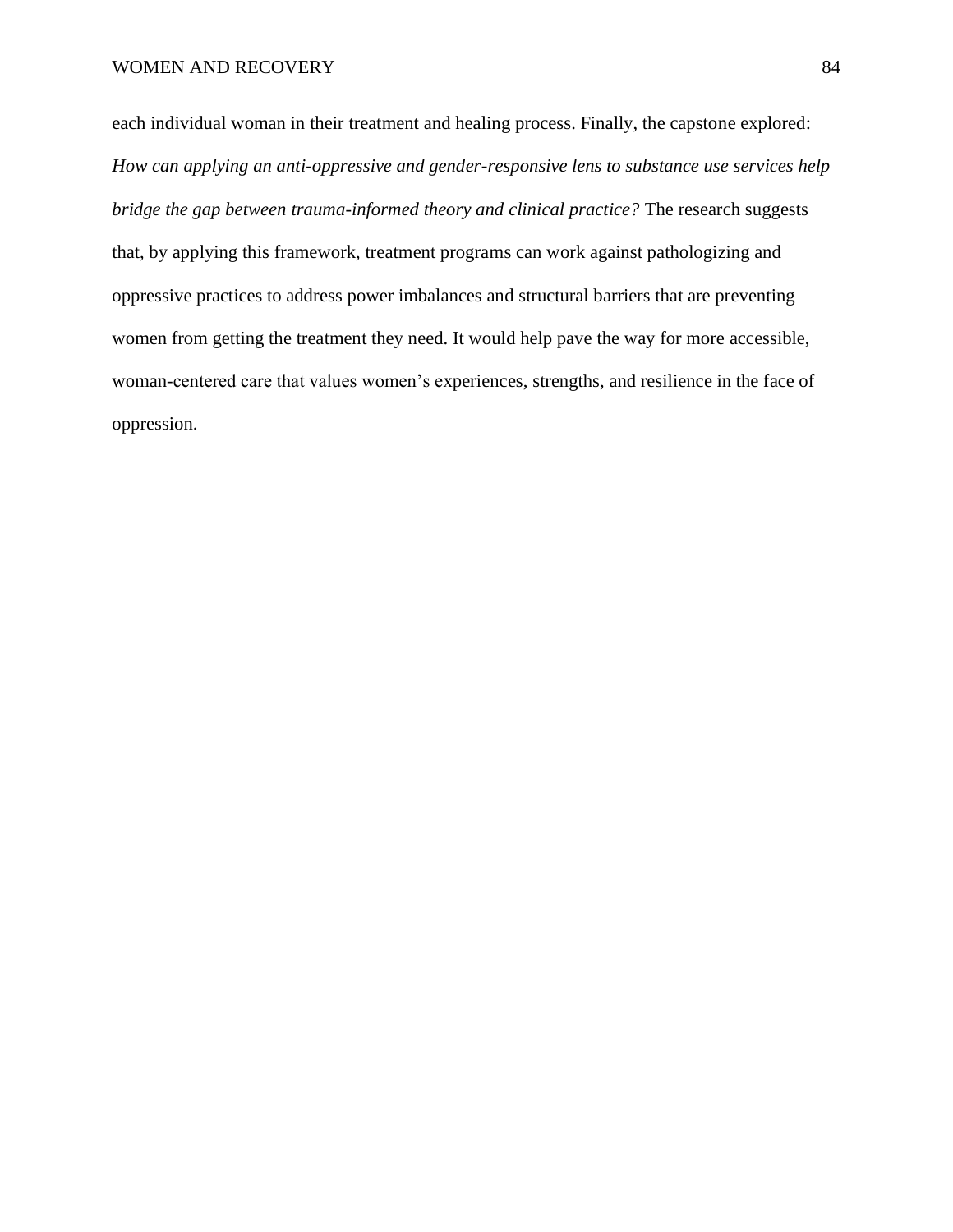#### **References**

- Abbott, B., & Kerr, D. (1995). *Substance abuse program for Federally sentenced women.*  Ottawa, Ontario: Correctional Services of Canada.
- Akman, D. & Rolin-Gilman, C. (2012). Trauma-Informed Care on a Women's Inpatient Psychiatric Unit. In L.Greaves & N. Poole (Eds.) *Becoming Trauma-Informed.* (pp.225- 223). Toronto, ON: Centre for Addiction and Mental Health.
- Alcoholics Anonymous. (2021). *Alcoholics Anonymous: A.A. Around the World.* AA.ORG. https://www.aa.org/pages/en\_us/aa-around-the-world.
- American Psychiatric Association. (2013). Diagnostic and statistical manual of mental disorders (5th ed.). Washington, DC: American Psychiatric Association.
- American Psychiatric Association. (2020). *Trauma*.
- https://www.apa.org/topics/trauma#:~:text=Trauma%20is%20an%20emotional%20response,sy mptoms%20like%20headaches%20or%20nausea.
- Anda, R.F., Brown, D.W., Felitti, V.J., Bremner, J.D., Dube, S.R. & Giles, W.H. (2007). Adverse childhood experiences and prescribed psychotropic medications in adults. American Journal of Preventative Medicine, 32, 389-394.
- Atira's Women Resource Society. (2019, March 17). *Who We Are*. https://atira.bc.ca/who-weare/.
- Bartlett, J., Smith, S., & Bringewatt, E. (2017). *Helping Young Children Who Have Experienced Trauma: Policies and Strategies for Early Care and Education.* Child Trends - National Centre for Children in Poverty (NCCP). [https://www.ddcf.org/globalassets/17-0428](https://www.ddcf.org/globalassets/17-0428-helping-young-children-who-have-experienced-trauma.pdf?id=5102) [helping-young-children-who-have-experienced-trauma.pdf?id=5102](https://www.ddcf.org/globalassets/17-0428-helping-young-children-who-have-experienced-trauma.pdf?id=5102)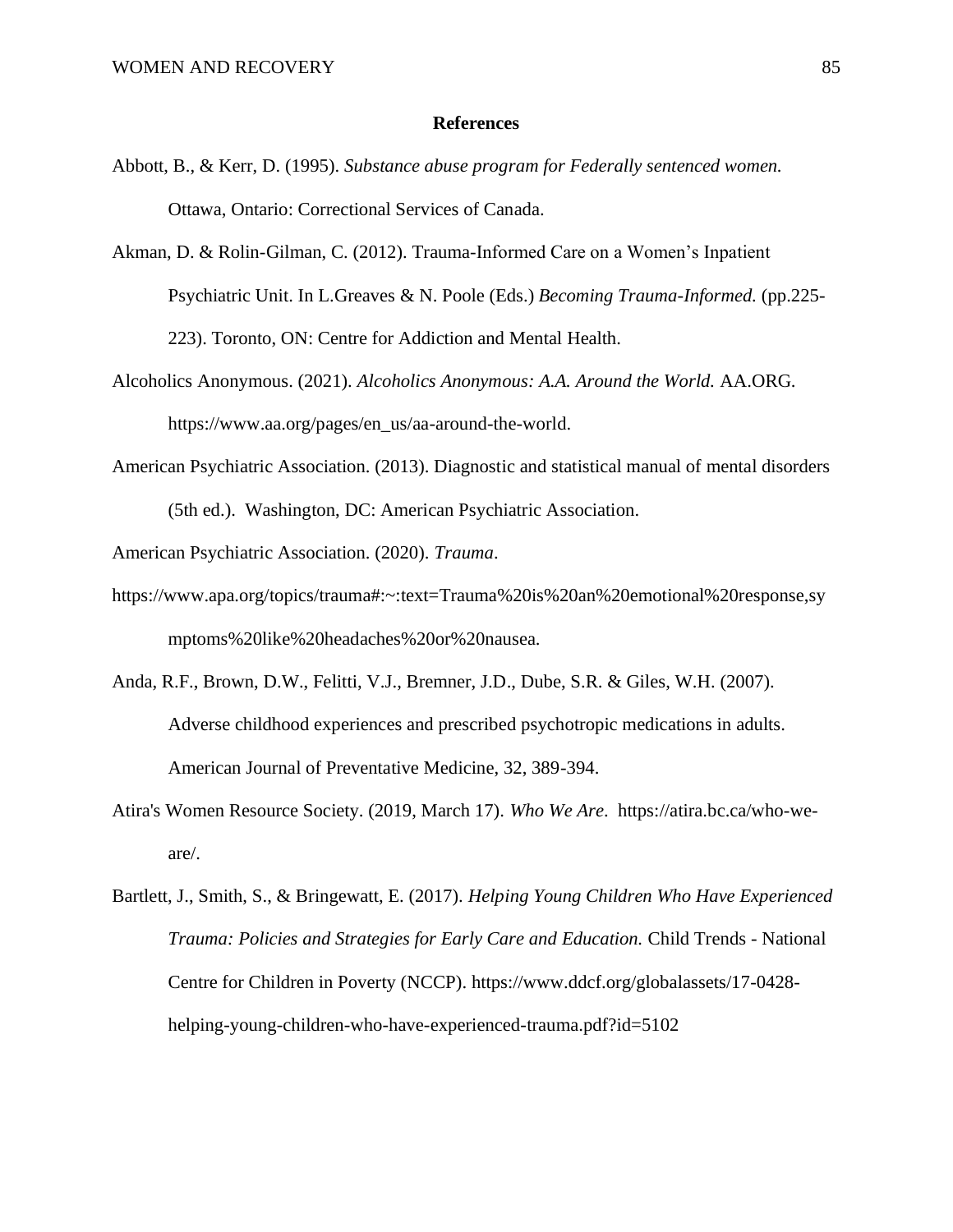Bashan, Frankie (2020). *["What Does It Mean To Be Femme?".](https://www.littlegaybook.com/what-it-means-to-be-femme/)* Little Gay Book.

https://www.littlegaybook.com/what-it-means-to-be-femme/

- BC Mental Health and Substance Use Services [BCMHSUS]. (2021). Provincial Integrated Services: Heartwood Centre for Women. Retrieved from http://www.bcmhsus.ca/ourservices/provincial-integrated-mental-health-addiction-programs/heartwood-treatmentcentre
- Best, D. (2016). Why the mechanisms of 12-Step behaviour change should matter to clinicians. *Addiction*, *112*(6), 938-939.
- Blaney, E. (2004). PRISM: Probing Rural Issues Selecting Methods to Address Abuse of Women and Girls: (E)valu(at)ing "Better" Practices and Reflexive Approaches. Fredericton, NM: Muriel McQueen Fergusson Centre for Family Violence and Research
- Bloomenfeld, J., & Rasmussen, T. (2012). The Evolution of Trauma-Informed Practice at the Jean Tweed Centre. In L.Greaves & N. Poole (Eds.) *Becoming Trauma-Informed.* (pp.135-143) Toronto, ON: Centre for Addiction and Mental Health.
- Bowlby, J. (1988). A secure base: Parent-Child attachment and healthy human development. New York, NY: Basic Books.
- Brady, K.T., Kileen, T., Saladin, M.E., Dansky, B. & Becker, S. (2001). Comorbid substance abuse and posttraumatic stress disorder: Characteristics of women in treatment. *The American Journal on Addictions*, 3, 160-164.
- Briere, J.N., & Scott, C. (2015). Principles of Trauma Therapy: A guide to symptoms, evaluation, and treatment. Second Edition. Sage Publications Ltd., London.
- Brown, C. G. (2012). Anti-oppression through a postmodern lens: Dismantling the master's conceptual tools in discursive social work practice. *Critical Social Work*, *13*(1), 34-65.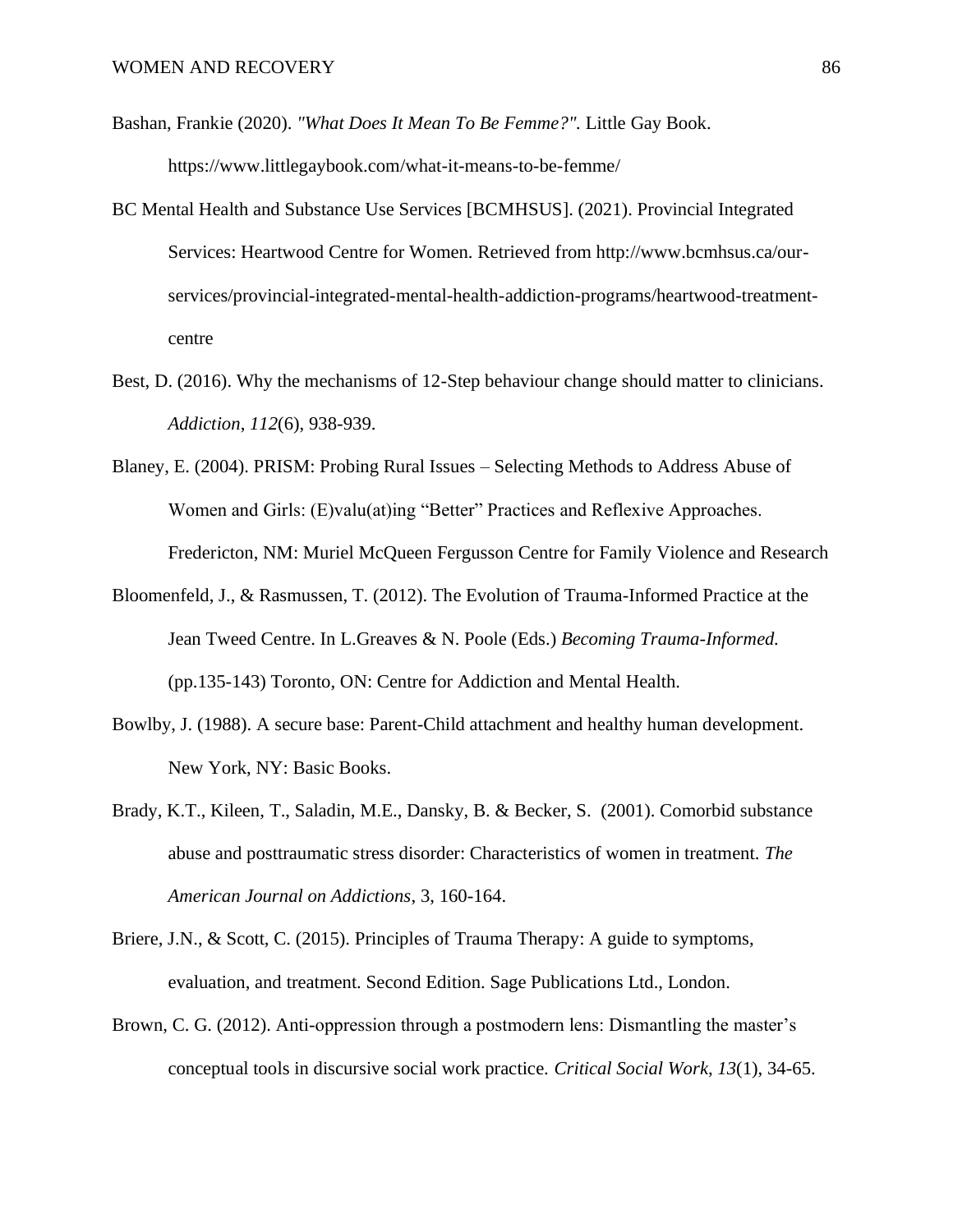- Brown, C. (2009). The pervasiveness of trauma among Canadian women in treatment for alcohol use. Using Research to Improve Policy and Practice in Women's Health Conference, Halifax, NS.
- Brown, L. (2004). Feminist paradigms of trauma treatment. *Psychotherapy: Theory, Research, Practice Training.* 41, 464-471.
- Brown, L. S. (2018). *Feminist therapy (2nd ed.).* American Psychological Association. American Psychological Association, Washington, DC.
- Burnette, M. L., Lucas, E., Ilgen, M., Frayne, S. M., Mayo, J., & Weitlauf, J. C. (2008). Prevalence and health correlates of prostitution among patients entering treatment for substance use disorders. *Archives of general psychiatry*, *65*(3), 337-344
- Canadian Institute for Substance Use Research & Canadian Centre on Substance Use and Addiction (2017). *Canadian substance use costs and harms 2015–2017*. Ottawa, Ont.: Canadian Centre on Substance Use and Addiction. Retrieved from https://www.ccsa.ca/sites/default/files/2020-06/CSUCH-Canadian-Substance-Use-Costs-Harms-Report-2020-en.pdf
- Canadian Mental Health Association [CAMH]. (2021). *Harm Reduction*. CMHA Ontario. https://ontario.cmha.ca/harm-reduction/
- Canadian Mental Health Association [CAMH]. (2021). *Addiction*.

https://www.camh.ca/en/health-info/mental-illness-and-addiction-index/addiction

Canadian Women's Foundation. (2021, January 13). *Gender Based Violence in Canada: Learn the Facts*. https://canadianwomen.org/the-facts/gender-based-violence/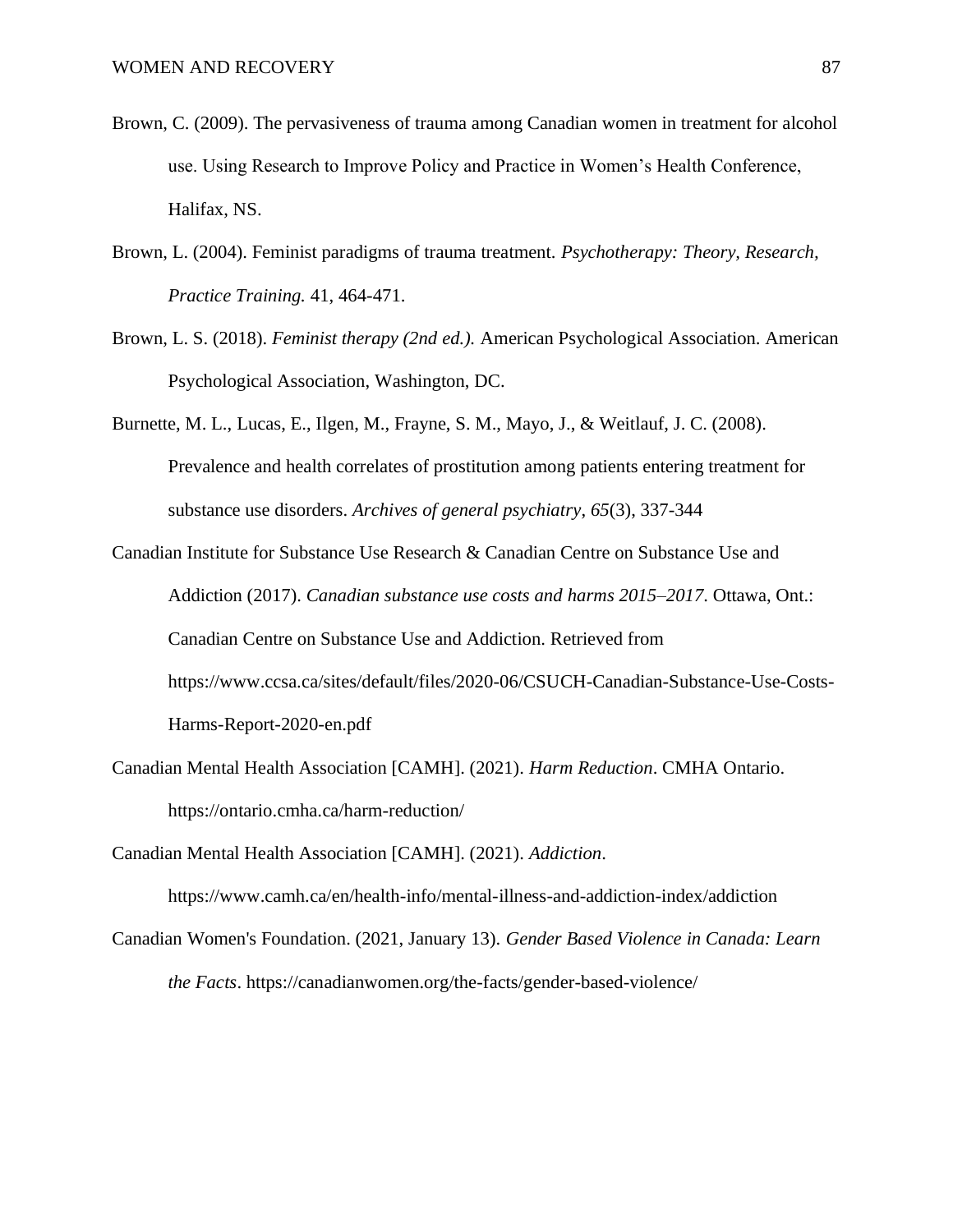- Carpenter, K. M., & Hasin, D. S. (1999). Drinking to cope with negative affect and DSM-IV alcohol use disorders: a test of three alternative explanations. *Journal of studies on alcohol*, *60*(5), 694-704.
- Carson, E.A. (2020, November 24). *Prisoners in 2019*. Washington, DC: Bureau of Justice Statistics. FROM The Sentencing Project. Retrieved from https://www.sentencingproject.org/publications/incarcerated-women-and-girls/
- Castillo, T. (2019, September 17). *Why aren't there more people of color in the recovery movement?* https://www.thefix.com/recovery-movement-lacks-people-of-color.
- Centre for Addiction and Health [CAMH] (2019). Mental Illness and Addiction: Facts and Statistics. https://www.camh.ca/en/driving-change/the-crisis-is-real/mental-healthstatistics
- Centre of Excellence for Women's Health [CEWH]. (2009). Gendering the National Framework: Trauma-Informed Approaches in Addictions Treatment. Retrieved from https://bccewh.bc.ca/wp-

content/uploads/2014/02/2010\_GenderingNatFrameworkTraumaInformed.pdf

- Chambers, R. (2008). PRA, PLA and pluralism: Practice and theory. In P. Reason & H. Bradbury (Eds.), The Sage handbook of action research: Participative inquiry and practice (pp. 297– 318). Thousand Oaks, CA: Sage.
- Cocozza, J. J., Jackson, E. W., Hennigan, K., Morrissey, J. P., Reed, B. G., Fallot, R., & Banks, S. (2005). Outcomes for women with co-occurring disorders and trauma: Program-level effects. *Journal of Substance Abuse Treatment*, *28*(2), 109-119.

Corey, G. (2012). Theory and practice of counseling and psychotherapy. Cengage Learning.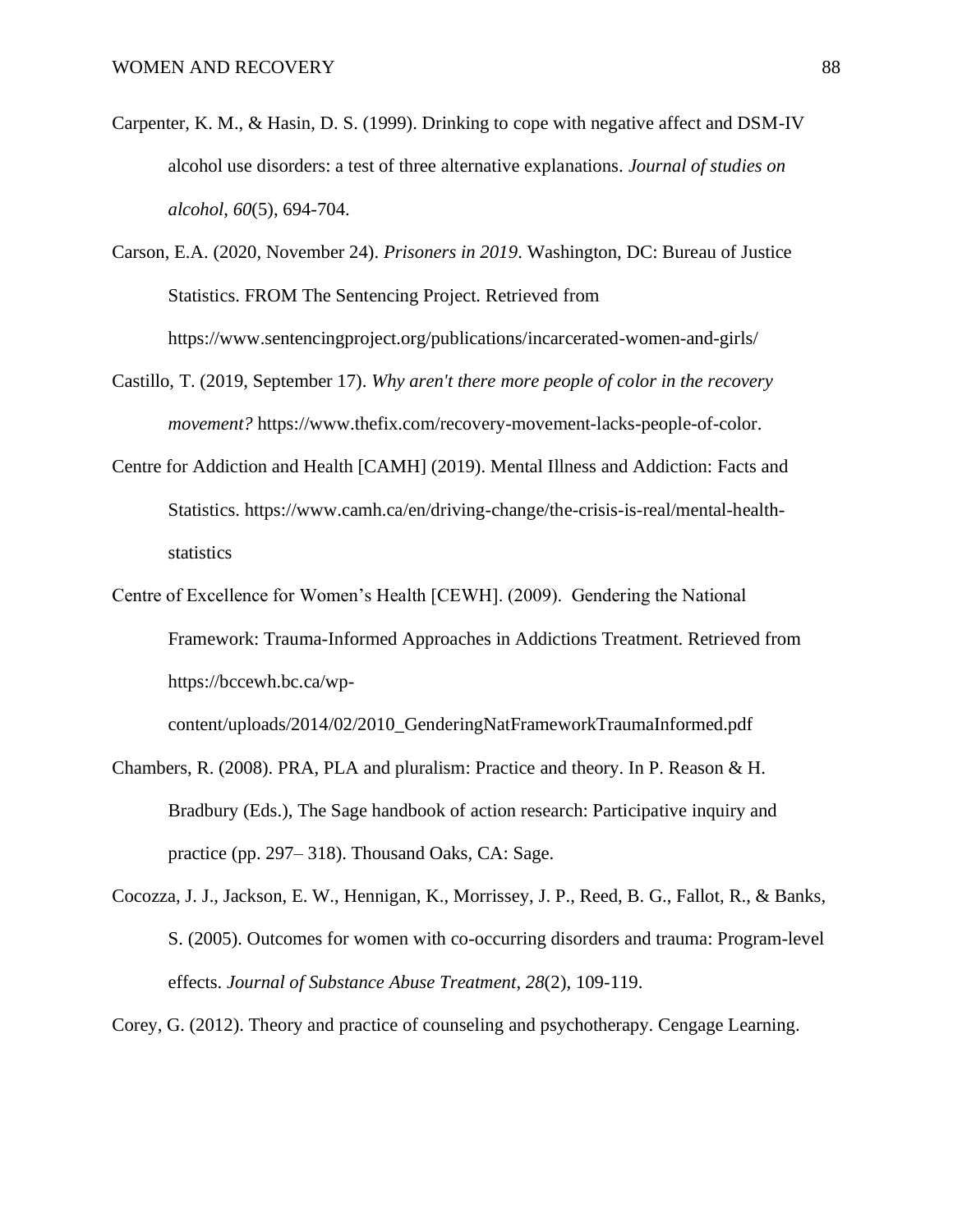Cottler, L.B.; Nishith, P., & Compton, W. III. (2001). Gender differences in risk factors for trauma exposure and post-traumatic stress disorder among inner-city drug abusers in and out of treatment*. Comprehensive Psychiatry*, 42, 111-117.

Covington, S. (2008). Women and addiction: A trauma-informed approach. *Journal of Psychoactive Drugs,* 377-85. Retrieved from http://proxy.cityu.edu/login?url=https://search-proquestcom.proxy.cityu.edu/docview/207971628?accountid=1230

- Covington, S., Burke, C., Keaton, S., & Norcott, C. (2008). Evaluation of a trauma-informed and gender-responsive intervention for women in drug treatment. *Journal of psychoactive drugs*, *40*(sup5), 387-398.
- Covington, S. (2001). Creating gender-responsive programs: The next step for women's services. *Corrections Today*, 63, 85-87.
- Covington, S. (2002). Helping women recover: Creating gender-responsive treatment. *The handbook of addiction treatment for women: Theory and practice*, 52-72.
- Crenshaw, K. (1989). Demarginalizing the intersection of race and sex: a black feminist critique of antidiscrimination doctrine, feminist theory and antiracist politics. *University of Chicago Legal Forum*, 139-167.
- Crenshaw, K. (1991). *Mapping the Margins: Intersectionality, Identity Politics, and Violence Against Women of Color*. Stanford Law Review 43(6): 1241-1299

Cunha, D. (2015, September 22). *'I was fresh meat': how AA meetings push some women into harmful dating.* The Guardian*.*  https://www.theguardian.com/society/2015/sep/22/alcoholics-anonymous-aa-womendating-addition-rehab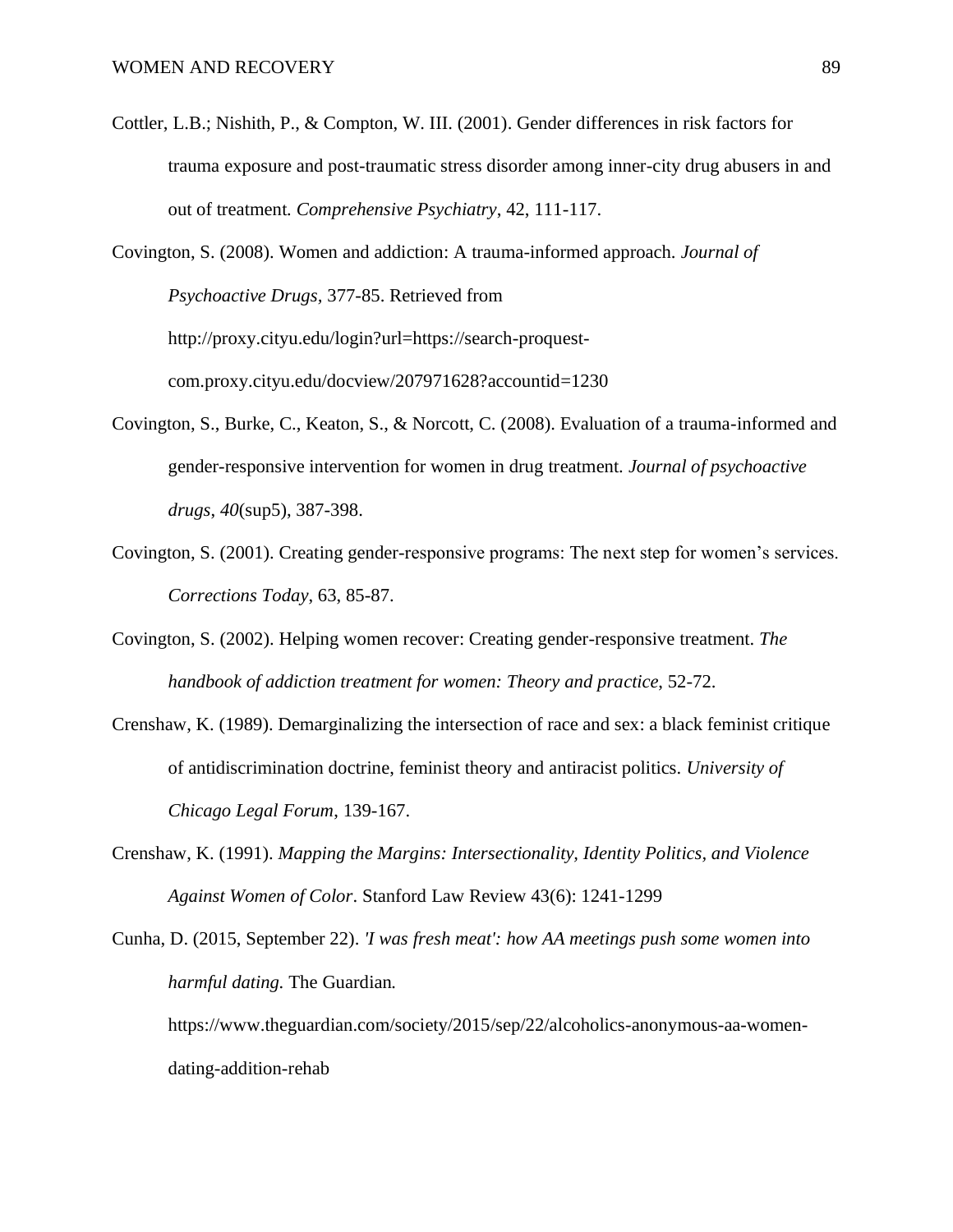Currie, J. (2001). Best Practices Treatment and Rehabilitation for Women with Substance Use Problems. *Health Canada*. Ottawa, ON.

Davis, A. (1981). *Women, Race and Class.* New York: Randon House.

- De Bellis, M.D. (2002). Developmental traumatology: A contributory mechanism for alcohol and substance use disorders. *Psychoneuroendocrinology* 27:155-70.
- Denning, P., Little, J., & Glickman, A. (2004). Over the Influence: The Harm Reduction Guide for Managing Drugs and Alcohol. New York: The Guilford Press.
- Desai, R. A., Harpaz-Rotem, I., Najavits, L. M., & Rosenheck, R. A. (2008). Impact of the seeking safety program on clinical outcomes among homeless female veterans with psychiatric disorders. *Psychiatric services (Washington, D.C.)*, *59*(9), 996–1003. <https://doi.org/10.1176/ps.2008.59.9.996>
- Dodes, L., & Dodes, Z. (2014). *The sober truth: Debunking the bad science behind 12-step programs and the rehab industry*. Beacon Press.
- Domino, M., Morrissey, J. P., Nadlicki-Patterson, T., & Chung, S. (2005). Service costs for women with co-occurring disorders and trauma. *Journal of Substance Abuse Treatment*, *28*(2), 135-143.
- Donovan, D. M., Ingalsbe, M. H., Benbow, J., & Daley, D. C. (2013). 12-step interventions and mutual support programs for substance use disorders: an overview. *Social work in public health*, *28*(3-4), 313–332. https://doi.org/10.1080/19371918.2013.774663
- Dwyer, D. C., Smokowski, P. R., Bricout, J. C., & Wodarski, J. S. (1995). Domestic violence research: Theoretical and practice implications for social work. *Clinical Social Work Journal*, *23*(2), 185-198.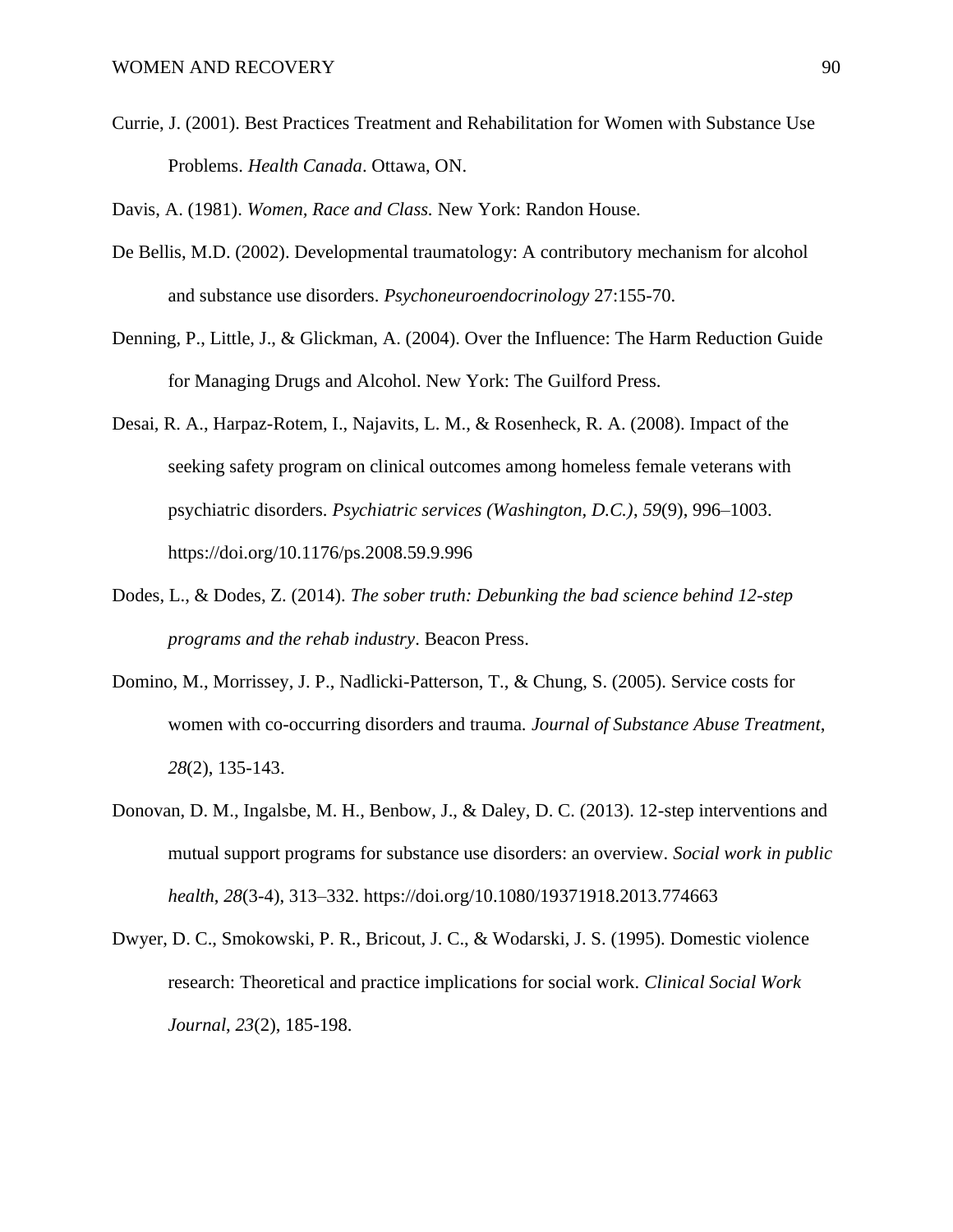- Elliott, D. E., Bjelajac, P., Fallot, R. D., & Markoff, L. S. (2005). *Trauma-informed or traumadenied: Principles and implementation of trauma-informed services for women*. New York : J Wiley. doi:10.1002/jcop.20063
- Evans, K. M., Kincade, E. A., & Seem, S. R. (2011). Feminist therapy: roots and branches. In *Introduction to feminist therapy: Strategies for social and individual change* (pp. 1-12). SAGE Publications, Inc., https://www.doi.org/10.4135/9781483387109.n1
- Faces & Voices of Recovery. (2019, August 16). Faces & Voices of Recovery. LGTBQ+ Recovery Services. https://facesandvoicesofrecovery.org/blog/2019/08/16/lgbtq-recoveryresources/
	- Faguet, G. B. (2008). Theories of Addiction. Retrieved from [http://www.faguet.net/files/Theories\\_of\\_Addiction.pdf](http://www.faguet.net/files/Theories_of_Addiction.pdf)
	- Fallot, R. and M. Harris. (2004). Integrated Service Teams for Women Survivors with Alcohol and other Drug Problems and Co-Occurring Mental Disorders, in Responding to Physical and Sexual Abuse in Women with Alcohol and Other Drug and Mental Disorders, B.M. Veysey and C. Clark, Editors. Haworth Press: Binghamton, USA.
	- Feldman, B. (2017, March 1). "Men stick with the men, women stick with the women," Heterosexism in the addiction recovery communities. *Huffington Post*. https://www.huffpost.com/entry/men-stick-with-the-menwo\_b\_9351164?guccounter=1&guce\_referrer=aHR0cHM6Ly93d3cuZ29vZ2xlLmNvbS 8&guce\_referrer\_sig=
	- Fisher, J. (2003). *Working with the neurobiological legacy of trauma.* In Annual Conference, American Mental Health Counselors. Seattle, United States of America.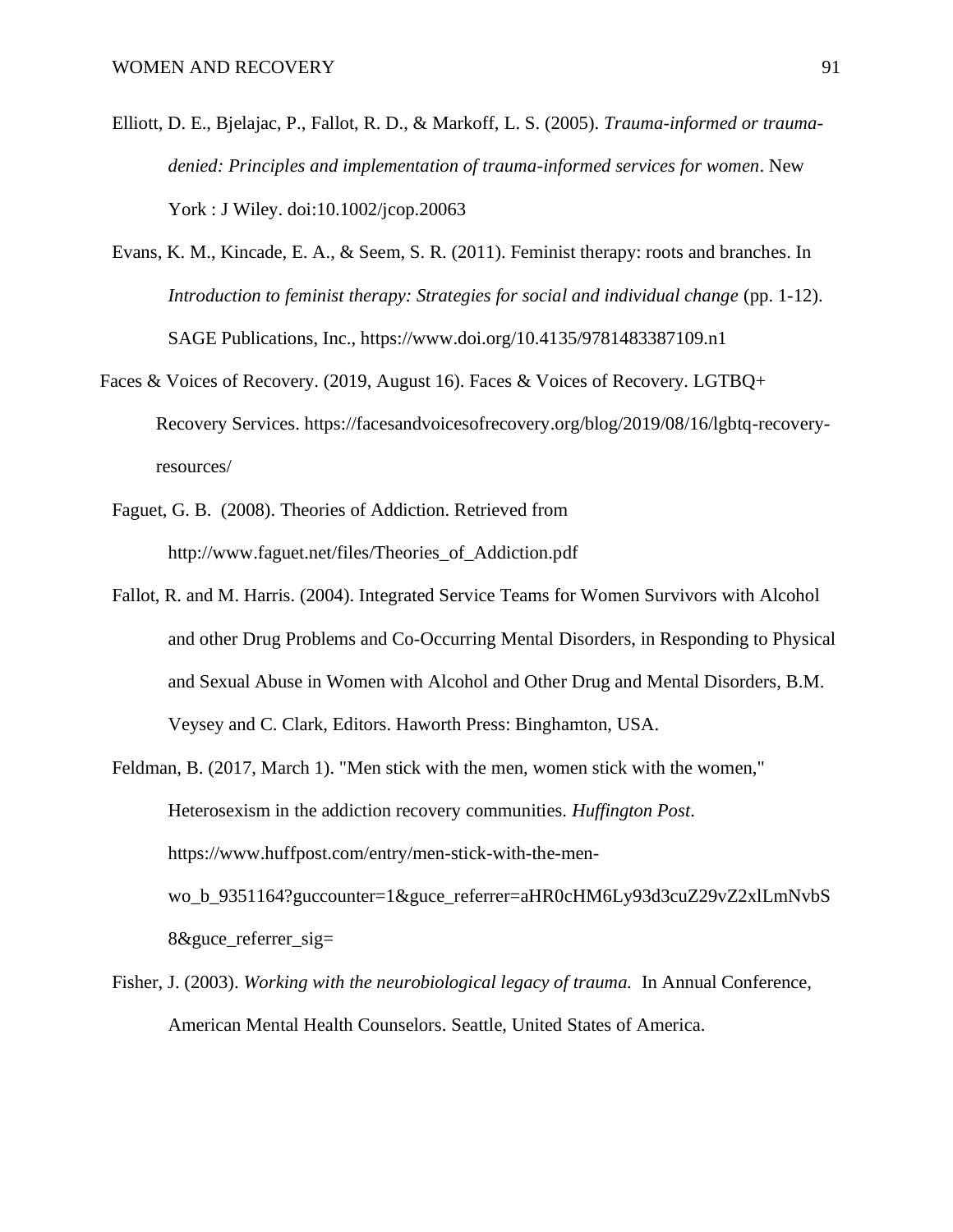- Fraser Health Authority. (2020). *Mental Health and Substance Use: What is Harm Reduction?* Retrieved from https://www.fraserhealth.ca/health-topics-a-to-z/mental-health-andsubstance-use/harm-reduction/what-is-harm-reduction#
- Gatz, M., Russell, L.A., Grady, J., Kram-Fernansez, D., Clark, C., Marshall, B. (2005). Women's recollections of victimization, psychological problems, and substance use. *Journal of Community Psychology*, 33(4), 479-493
- Gerassi, L. B. (2018). Barriers to Accessing Detox Facilities, Substance Use Treatment, and Residential Services among Women Impacted by Commercial Sexual Exploitation and Trafficking. *Behavioral Medicine*, *44*(3), 199–208. https://doiorg.proxy.cityu.edu/10.1080/08964289.2017.1384360
	- Gerson, R., & Rappaport, N. (2013). Traumatic stress and posttraumatic stress disorder in youth: Recent research findings on clinical impact, assessment, and treatment. *Journal of Adolescent Health, 52 (*2), pp. 137-143.
- Glaser, G. (2015, March 16). The Bad Science of Alcoholics Anonymous. *The Atlantic*. http://www.theatlantic.com/features/archive/2015/03/the-irrationality-of-alcoholicsanonymous/386255/
- Golding, J. (1999). Intimate partner violence as a risk factor for mental disorders: a meta analysis. Journal of Family Violence 14, 99–132.

Goldstein, E. (2021, April 19). Somatic interventions explained — Integrative psychotherapy  $\&$ trauma TreatmentIntegrative psychotherapy & trauma treatment. *Integrative Psychotherapy & Trauma Treatment.* https://integrativepsych.co/new-blog/somatictherapy-explained-methods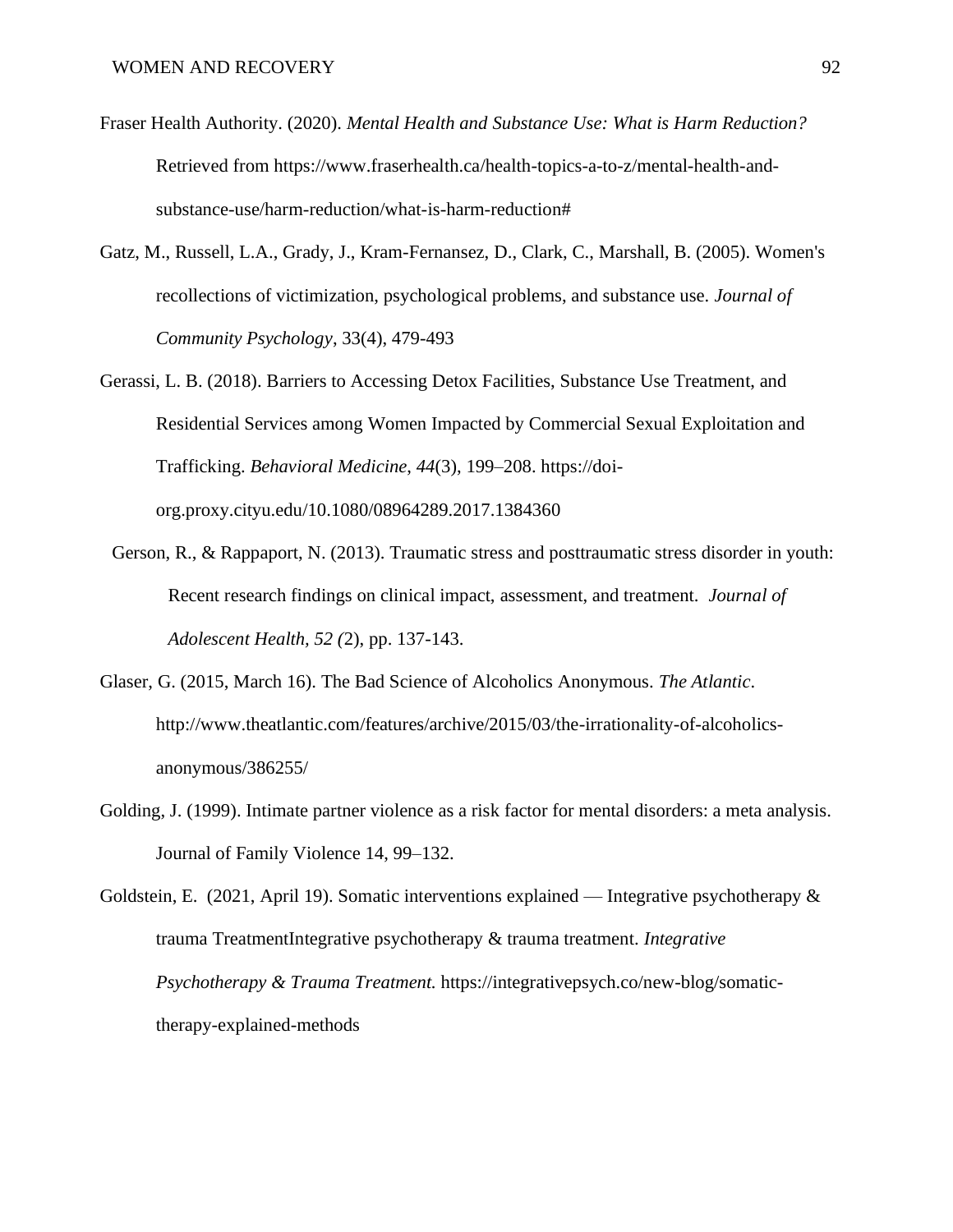- Greaves, L., Poole, N., & Boyle, E. (Eds.). (2015). *Transforming addiction: gender, trauma, transdisciplinarity*. Routledge.
- Greaves, L., & Poole, N. (Eds.). (2012). What is "Trauma-Informed" in Theory and Practice? *Becoming Trauma-Informed.* (pp.1-11) Toronto, ON: Centre for Addiction and Mental Health.
	- Grella, C.E. (2003). Contrasting the views of substance misuse and mental health treatment providers on treating the dually diagnosed. *Substance Use & Misuse*, 38:1433-46.
	- Harlow, K. (2019). Are the 12 Steps Safe for Trauma Survivors? *The Fix: Addiction and Recovery*. https://www.thefix.com/are-12-steps-safe-trauma-survivors
	- Harris, M. and R.D. Fallot. (2001). Using Trauma Theory to Design Service Systems. San Francisco, CA: Jossey Bass.
	- Hartley, L., & Hartley, L. (2004). *Somatic psychology: Body, mind and meaning*. London: Whurr
	- Haskell, L. (2003). First Stage Trauma Treatment: A guide for mental health professionals working with women, Toronto, ON: Centre for Addiction and Mental Health.
	- Haskell, L. (2012). A Developmental Understanding of Complex Trauma. In L. Greaves & N. Poole (Eds.) *Becoming Trauma-Informed.* (pp. 9-26) Toronto, ON: Centre for Addiction and Mental Health.
	- Hazan, C., & Shaver, P. (1987). Conceptualizing romantic love as an attachment process. J*ournal of Personality and Social Psychology*. 29. 270-280. 10.1037/0022-3514.52.3.511.
	- Herman, J. L. (1992). Complex PTSD: A syndrome in survivors of prolonged and repeated trauma. *Journal of traumatic stress*, *5*(3), 377-391.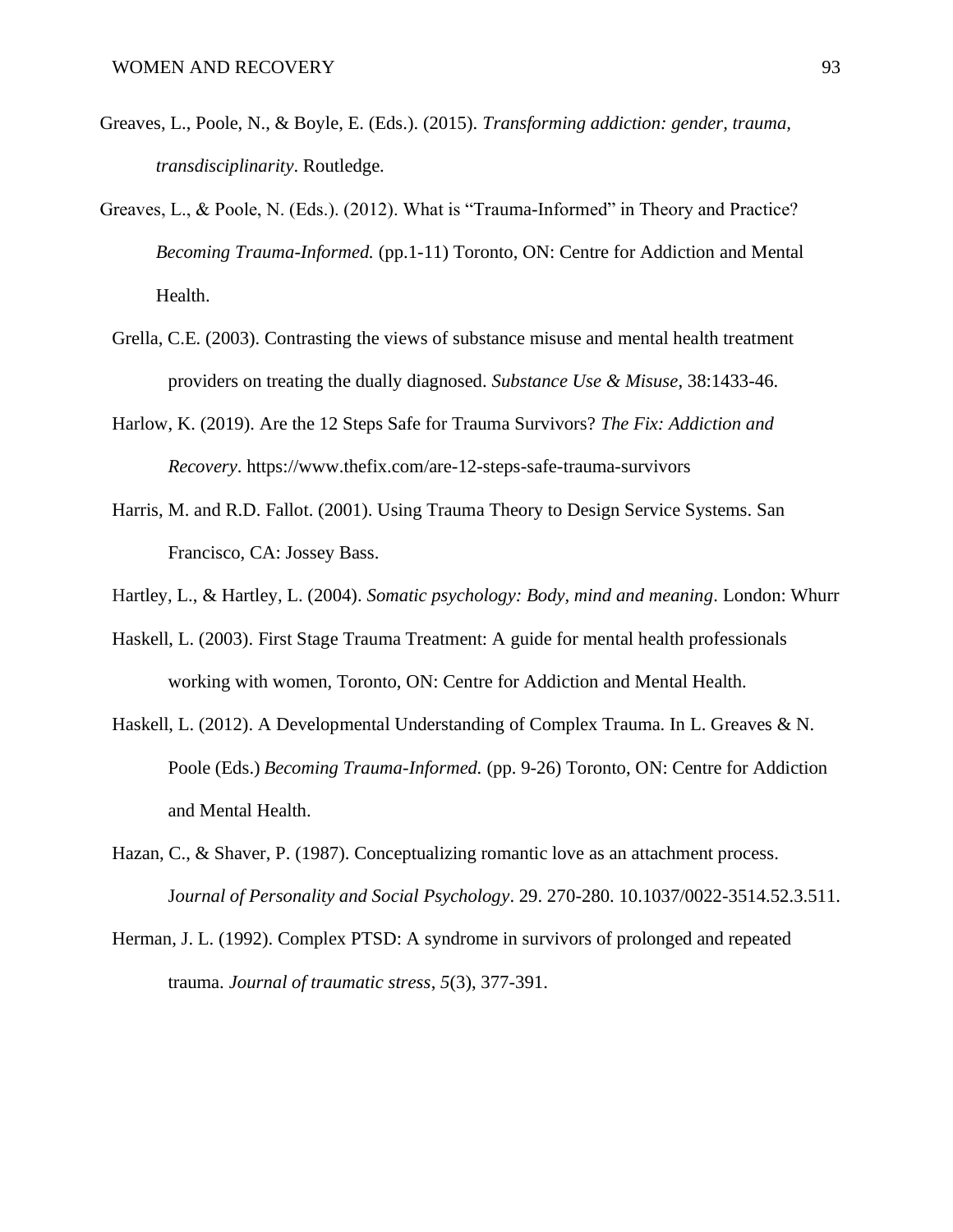- Hien, D., Cohen, L., & Campbell, A. (2005). Is traumatic stress a vulnerability factor for women with substance use disorders? *Clinical Psychology Review*, *25*(6), 813–823. <https://doi.org/10.1016/j.cpr.2005.05.006>
- Hien, D., Caren, L., Cohen, L., Miele, G., & Campbell, A. (2009). Trauma Services for Women in Substance Abuse Treatment: An Integrated Approach. Washington, D.C.: *American Psychological Association*.
- Hien, D. A., Nunes, E., Levin, F. R., & Fraser, D. (2000). Posttraumatic stress disorder and short-term outcome in early methadone treatment. *Journal of Substance Abuse Treatment*, *19*(1), 31-37.
- Hill, M., & Ballou, M. (1998). Making therapy feminist: A practice survey. Women & Therapy, 21(2), 1-16
- Hooks, B. (1984). *Feminist theory: From margin to center*. Boston: South End Press.
- Hoppe, Jessica. (2020). The First Step to Recovery Is Admitting You are Not Powerless Over Your Privilege: Dismantling White Supremacy within 12-step recovery Groups. *GEN*. https://gen.medium.com/the-first-step-to-recovery-is-admitting-you-are-not-powerlessover-your-privilege-1976a2b1a71a
- Humphreys, D. C., Thiara, D. R. K., & Regan, M. L. (2005). *Domestic violence and substance use: overlapping issues in separate services?*
- Jiwani, Y. (1998). *Violence Against Marginalized Girls: A Review of the Current Literature. Vancouver*: FREDA Centre for Research on Violence against Women and Children.
- Johnson, R. (2014) Somatic psychotherapy and research: Walking the common ground, Body, Movement and Dance in Psychotherapy, 9:2, 82-92, DOI: 10.1080/17432979.2014.893449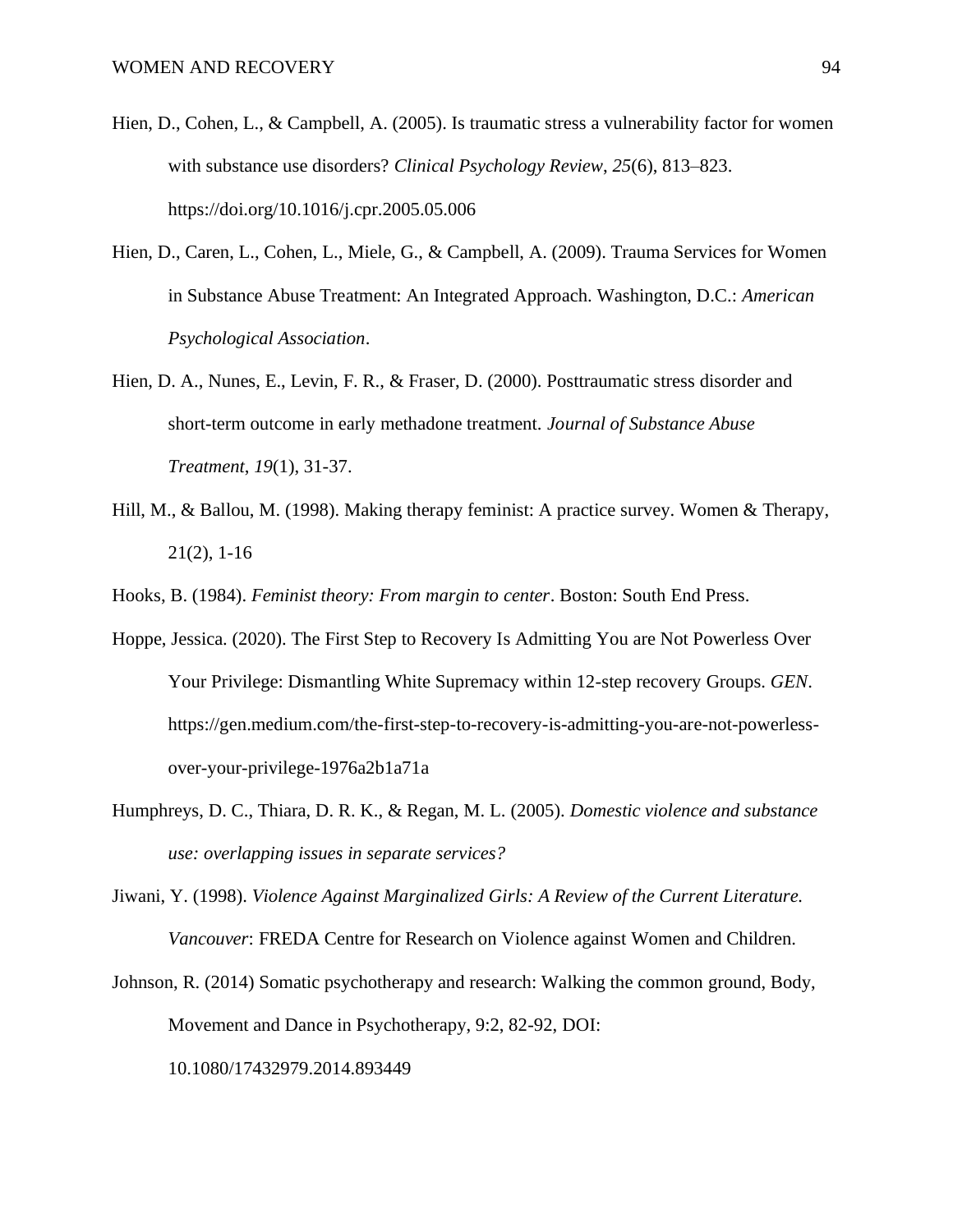- Kang, M., Lessard, D., Heston, L., & Nordmarken, S. (2017, June 30). *Third Wave and Queer Feminist Movements*. Introduction to Women Gender Sexuality Studies. https://openbooks.library.umass.edu/introwgss/chapter/third-wave-and-queer-feministmovements/.
- Kasl, C. (2021, January 29). *16 Step Program for Discovery and Empowerment* . If you're looking for empowerment, you've come to the right place. https://charlottekasl.com/16 step-program/.
- Kelly, J. F., Stout, R. L., Magill, M., Tonigan, J. S., & Pagano, M. E. (2010). Mechanisms of behavior change in alcoholics anonymous: Does alcoholics anonymous lead to better alcohol use outcomes by reducing depression symptoms? *Addiction (Abingdon, England), 105*(4), 626-636. https://doi.org/10.1111/j.1360-0443.2009.02820.x
- Koss, M.P. (1988). Women's mental health research agenda: Violence against women. *Women's Mental Health Occasional Paper Series*. Washington, DC: National Institute of Mental Health.
- Laudet, A. B., & White, W. L. (2005). An exploratory investigation of the association between clinicians' attitudes toward twelve-step groups and referral rates. *Alcoholism treatment quarterly*, *23*(1), 31-45.
- Letendre, A. (2002). "Aboriginal traditional medicine: where does it fit?" *Crossing Boundaries – An Interdisciplinary Journal*. 1, 2:78-87.
- Levine, P. A., & Frederick, A. (1997). *Waking the tiger: Healing trauma: The innate capacity to transform overwhelming experiences*. North Atlantic Books.
- Lorde, A. (1984). "Learning from the 60s," in *Sister Outsider: Essays & Speeches by Audre Lorde.* Berkeley, CA: Crossing Press, 138.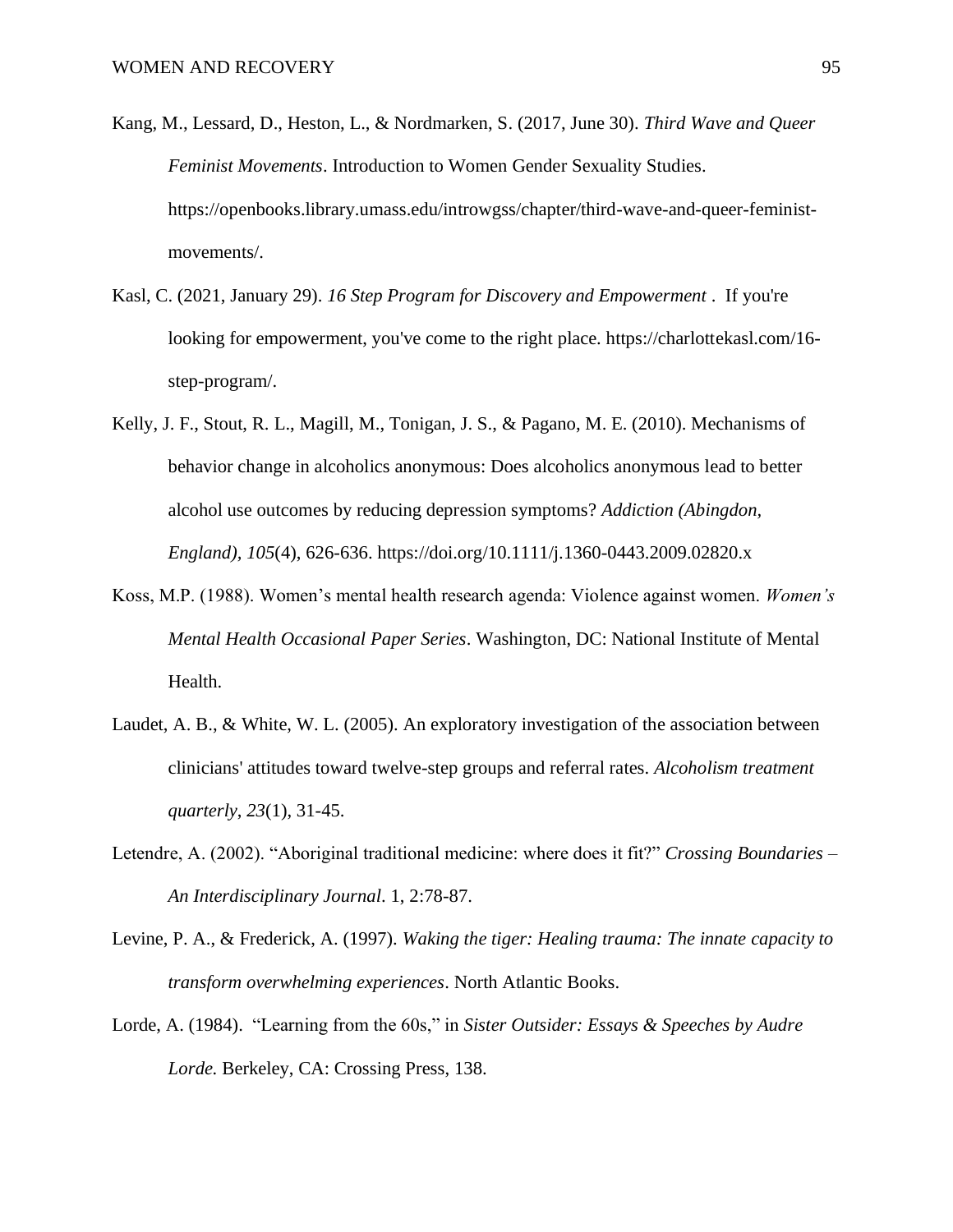- Manitoba Trauma Information & Education Centre. (2013). *Physical, mental, spiritual, intergenerational and relational impacts*. Trauma Recovery. https://traumarecovery.ca/impact-effects-of-trauma/physical-mental-spiritual-inter-generational-andrelational-impacts/
- Marcellus, L. (2014). Supporting women with substance use issues: Trauma-informed care as a foundation for practice in the NICU: NN. *Neonatal Network, 33*(6), 307-14. http://proxy.cityu.edu/login?url=https://search-proquestcom.proxy.cityu.edu/docview/1628380086?accountid=1230
- Maté, G. (2008). *In the realm of hungry ghosts: Close encounters with addiction*. Random House Digital, Inc..
- Maté, G. (2011). *When the body says no: The cost of hidden stress*. Vintage Canada.
- Merriam-Webster. (2021). *Definition of BIPOC*. https://www.merriamwebster.com/dictionary/BIPOC.
- Mockus, S., Mars, L. C., Ovard, D. G., Mazelis, R., Bjelajac, P., Grady, J., & McKinney, J. (2005). Developing consumer/survivor/recovering voice and its impact on services and research: Our experience with the SAMHSA Women, Co‐Occurring Disorders and Violence Study. *Journal of Community Psychology*, *33*(4), 513-525.
- Moos, R. H., & Moos, B. S. (2006). Participation in treatment and Alcoholics Anonymous: a 16 year follow-up of initially untreated individuals. *Journal of clinical psychology*, *62*(6), 735–750. https://doi.org/10.1002/jclp.20259
- Morgan, K. P. (1996). Describing the emperor's new clothes: Three myths of educational in(equality). In Diller, A, Houston, B., Morgan, K.P., & Ayim, M. Editor (Ed.), *The*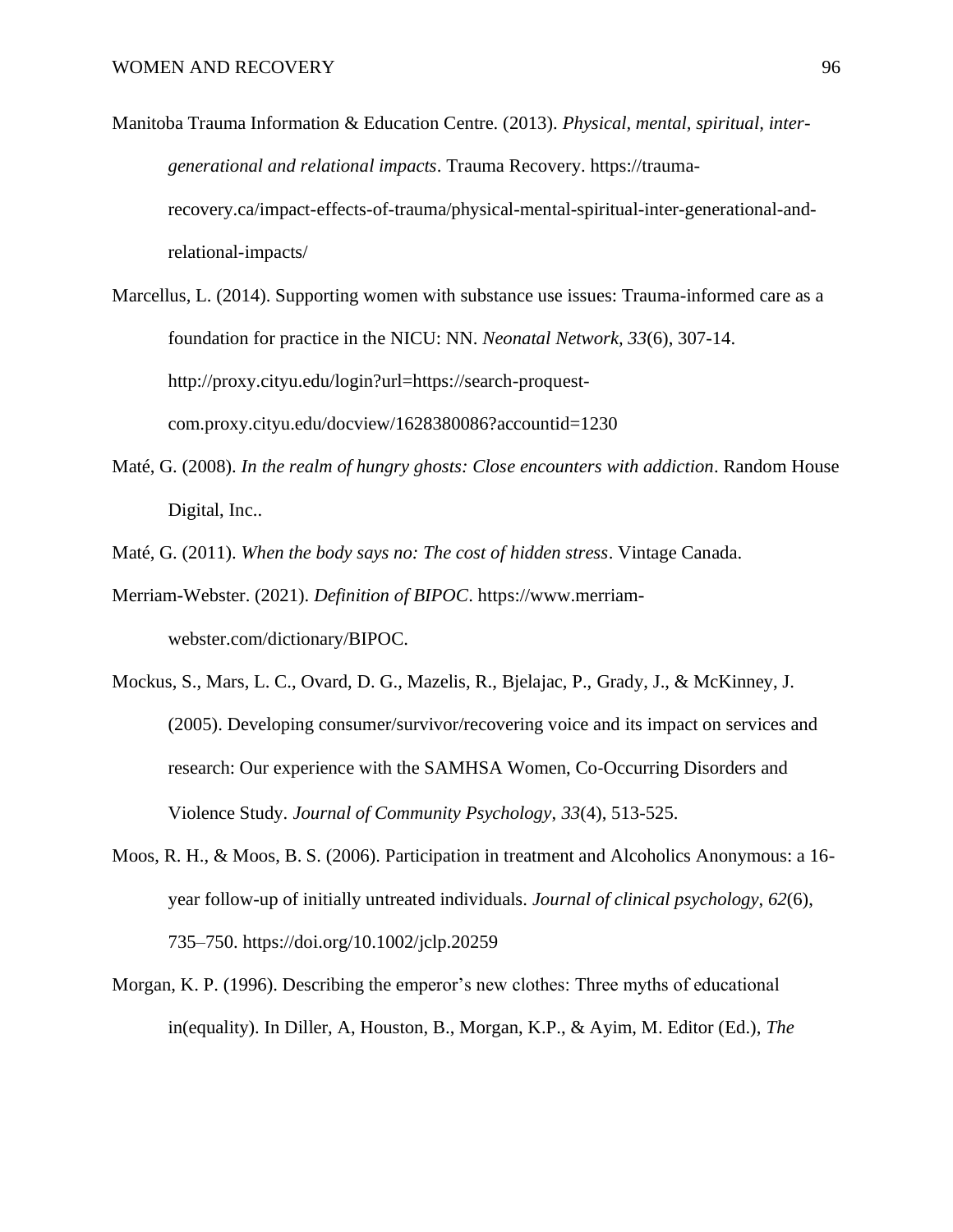*gender question in education, theory, pedagogy, & politics* (pp. 105-122). Boulder, CO: Westview.

- Morrissey, J. P., Ellis, A. R., Gatz, M., Amaro, H., Reed, B. G., Savage, A., Finkelstein, N., Mazelis, R., Brown, V., Jackson, E. W., & Banks, S. (2005). Outcomes for women with co-occurring disorders and trauma: program and person-level effects. *Journal of substance abuse treatment*, *28*(2), 121–133.<https://doi.org/10.1016/j.jsat.2004.08.012>
- Najavits, L.M. (2021, February 15). Seeking safety: A model to address trauma and addiction together. *Drug Rehab Options.* https://www.rehabs.com/pro-talk/seeking-safety-anevidence-based-model-to-address-trauma-and-addiction-together/
- Najavits, L.M. (2002). *Seeking Safety: A Treatment Model for PTSD and Substance Abuse*. New York: Guildford Press.
- Najavits, L.M. (2002). *A woman's addiction workbook: Your guide to in-depth healing*. New Harbinger Publications.
- Najavits, L. M., Weiss, R. D., Shaw, S. R., & Muenz, L. R. (1998). "Seeking safety": Outcome of a new cognitive‐behavioral psychotherapy for women with posttraumatic stress disorder and substance dependence. *Journal of Traumatic Stress: Official Publication of The International Society for Traumatic Stress Studies*, *11*(3), 437-456.
- Narcotics Anonymous. (2021). *Information about NA*. Narcotics Anonymous World Services. https://na.org/?ID=PR-index
- National Institute on Drug Abuse. (1998). Exploring the role of child abuse in later drug abuse, *NIDA Notes*, vol. 13, No. 2. Retrieved from [www.nida.nih.gov/NIDA\\_Notes/NNVol13N2/exploring.html](http://www.nida.nih.gov/NIDA_Notes/NNVol13N2/exploring.html)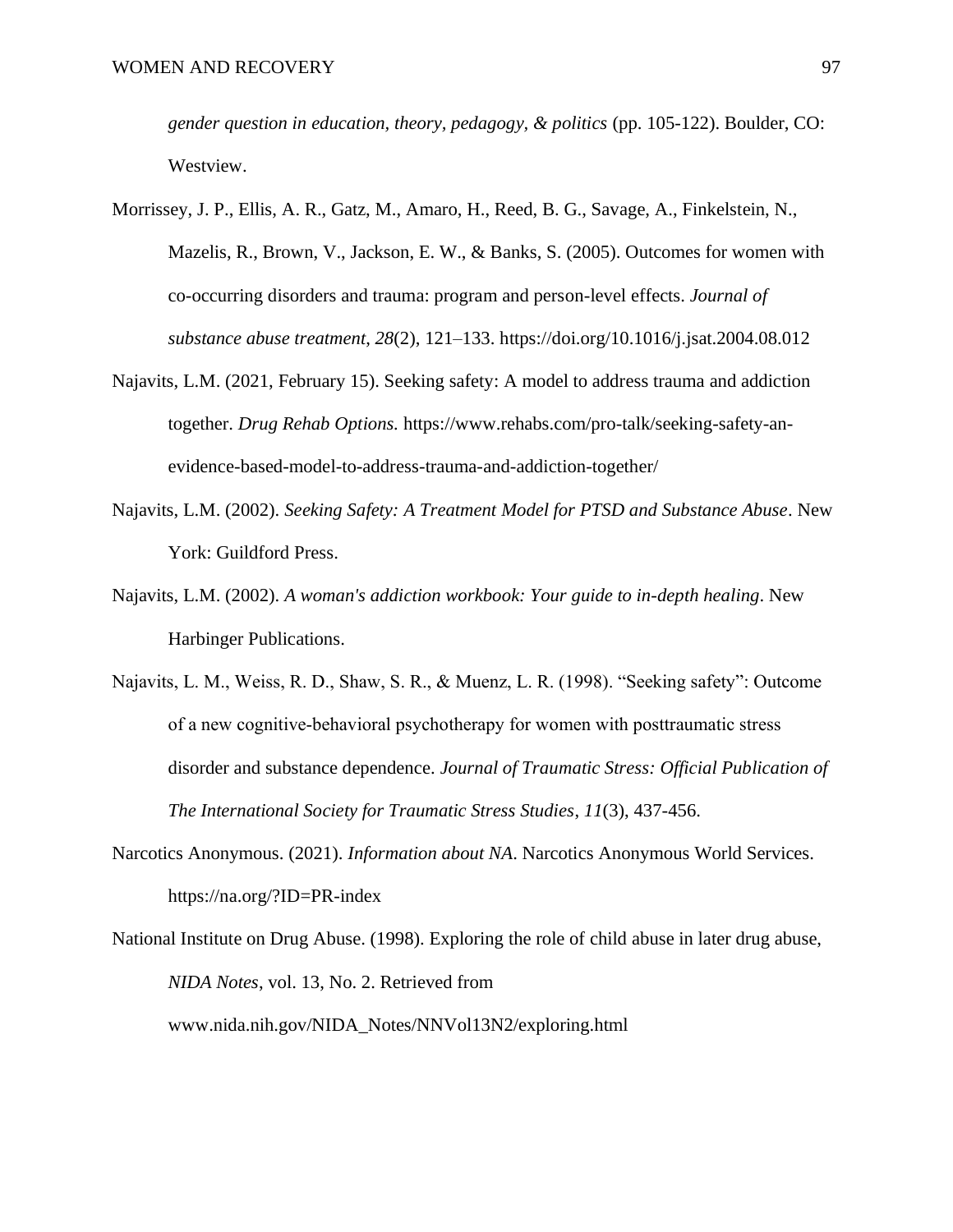- Norris, F., J. Foster, and D. Weisshaar. (2002). The epidemiology of sex differences in PTSD across developmental, societal, and research contexts, in Gender and PTSD, R. Kimerling, P. Ouimette, and J. Wolfe, Editors. Guilford: New York, NY. p. 207-231.
- Northrup, C. (1994). Women's bodies, women's wisdom. New York: Bantam Books.
- Odenwald, M., & Semrau, P. (2013). Dropout among patients in qualified alcohol detoxification treatment: the effect of treatment motivation is moderated by Trauma Load. *Substance abuse treatment, prevention, and policy*, *8*(1), 1-11.
- Parkes, T., Welch, Besla, K., Leavitt, S., Ziegler, M., MacDougall, A., Armstrong, S., LaCombe, B., LeClaire, M., Taylor, N., Cory, J. (2007). *Freedom From Violence Tools For Working With Trauma, Mental Health And Substance Use*. Ending Violence Association of BC. <http://www.endingviolence.org/files/uploads/FreedomViolenceIntro.pdf>
- Pindera, A. (2020). The Rehab Waitlist is Too Long: What Now? *Freedom From Addiction*. https://www.freedomaddiction.ca/blog/what-to-do-when-waitlisted-for-rehab/
- Poole, N. and D. Pearce. (2005). Seeking Safety, An Integrated Model for Women Experiencing Post Traumatic Stress Disorder and Substance Abuse: A Pilot Project of the Victoria Women's Sexual Assault Centre, Evaluation Report. Victoria Women's Sexual Assault Centre: Victoria, BC.
- Poole, N. (2007). Interconnection among women's health, violence, and substance use: Finding from the Aurora Centre. *Highs and Lows: Canadian Perspectives on Women and Substance Use* (pp. 211-212). Toronto: Centre for Addiction and Mental Health.
- Pozutto., R., Angell, G.B., & Dezendorf, P.K. (2005). Therapeutic critique: Traditional versus critical perspectives. In S. Hick, J. Fook, & R. Pozutto (Eds.), *Social work. A critical turn*  (pp.25-51). Toronto, ON: Thompson Educational Publishing.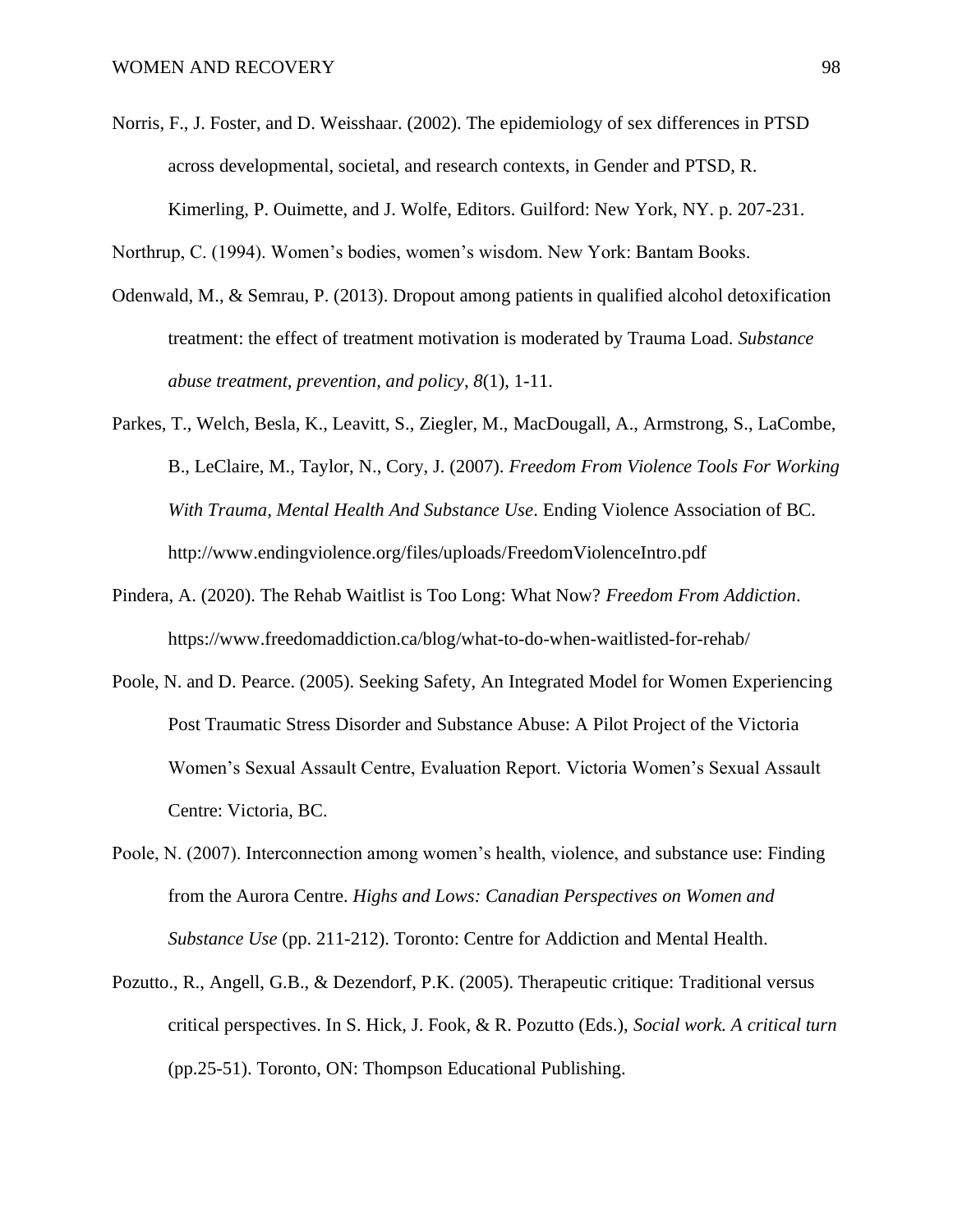- Prochaska, J. O., & Norcross, J. C. (2018). *Systems of psychotherapy: A transtheoretical analysis.* New York, NY: Oxford University Press.
- Public Health Agency of Canada. (2019). Special Advisory Committee on the Epidemic of Opioid Overdoses. Highlights from phase one of the national study on opioid and other drug-related overdose deaths: insights from coroners and medical examiners. [https://www.canada.ca/en/public-health/services/publications/healthy-living/highlights](https://www.canada.ca/en/public-health/services/publications/healthy-living/highlights-phase-one-national-study-opioid-illegal-substance-related-overdose-deaths.html)[phase-one-national-study-opioid-illegal-substance-related-overdose-deaths.html.](https://www.canada.ca/en/public-health/services/publications/healthy-living/highlights-phase-one-national-study-opioid-illegal-substance-related-overdose-deaths.html)
- Reed, B.G. and R. Mazelis. (2005). Scholarship, collaboration, struggle and learning in the Women Co-Occurring Disorders and Violence Study: Introduction to the 6-month outcome papers. *Journal of Substance Abuse Treatment,* 2005(28): p. 87-89.
- Rogers, C. (1957). The necessary and sufficient conditions of therapeutic personality change. *Journal of consulting psychology*, *21*(2), 95.
- Rogers, C. (1951) *Client-Centered Therapy: Its Current Practice, Implications, and Theory.* Boston: Houghton Mifflin.
- Rogers, C. (1980) *A Way of Being.* Boston: Houghton Mifflin.
- Rogers, B. (2011). *Addiction & Grief: Letting Go of Fear, Anger, and Addiction*. Mango Media Inc..
- Russell, S., & Carey, M. (2003). Feminism, therapy and narrative ideas: Exploring some not so commonly asked questions. *International Journal of Narrative Therapy & Community Work*, *2003*(2), 67.
- Russo, N. F., & Pirlott, A. (2006). Gender-based violence: concepts, methods, and findings.
- Siegel, D. J. (1999). *The developing mind: Toward a neurobiology of interpersonal experience*. Guilford Press.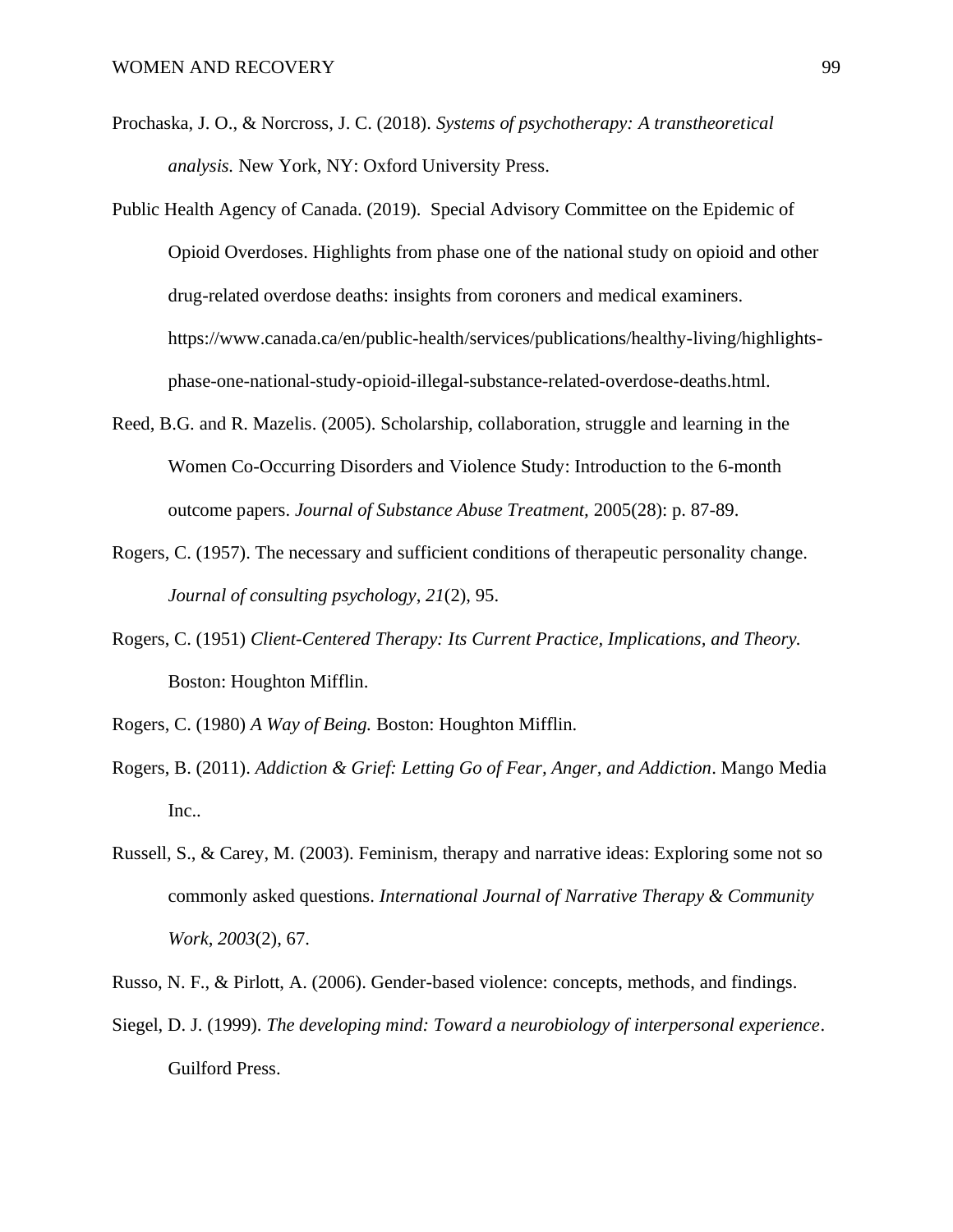- Siegel, D.J. (2012). *The Developing Mind: How Relationships and the Brain Interact to Shape Who We Are*. New York, USA: Guilford Press.
- Sloss, C.M., Harper, G.W. (2010). Legal Service Needs and Utilization of Women Who Trade Sex. Sex Res Soc Policy. 2010;7(3):229–241. doi:10.1007/s13178–010–0025–y.
- Stark, E. & Flitcraft, A. (1988). Violence among intimates: An epidemiological review. In V.B. Van Haselt, R.L. Morrison, A.S. Bellack & M. Herson (Eds.), *Handbook of Family Violence*, (pp. 213–293). New York, NY: Plenum Press.
- Statistics Canada. (2002). Canadian Community Health Survey. Ottawa: Statistics Canada.

Steinmetz, K. (2010, July 2). *AA Around the World*. Time.

http://content.time.com/time/specials/packages/article/0,28804,2001284\_2001057\_20010 44,00.html#:~:text=Today%20AA%20claims%20an%20estimated,Uganda%20to%20Sw eden%20to%20Yemen.

- Straussner, S. L. A, & Brown, S. (2002). The handbook of addiction treatment for women. *San Francisco: Jossey-Bass*.
- Strier, Roni. (2007). "Anti-oppressive research in social work: a preliminary definition". *[The](https://en.wikipedia.org/wiki/The_British_Journal_of_Social_Work)  [British Journal of Social Work.](https://en.wikipedia.org/wiki/The_British_Journal_of_Social_Work)* **37**(5): 857–871. [doi](https://en.wikipedia.org/wiki/Doi_(identifier))[:10.1093/bjsw/bcl062](https://doi.org/10.1093%252Fbjsw%252Fbcl062)
- Substance Abuse and Mental Health Services Administration (SAMHSA). (2017). SAMHSA's Concept of Trauma and Guidance for a Trauma-informed approach. HHS Publication No. 14-4884. Rockville, MD.
- Substance Abuse and Mental Health Services Administration. Trauma definition: introduction. http://www.samhsa.gov/traumajustice/traumadefinition/index.aspx.
- Syvertsen, J. L., Robertson, A. M., Rolón, M. L., Palinkas, L. A., Martinez, G., Rangel, M. G., & Strathdee, S. A. (2013). "Eyes that don't see, heart that doesn't feel": coping with sex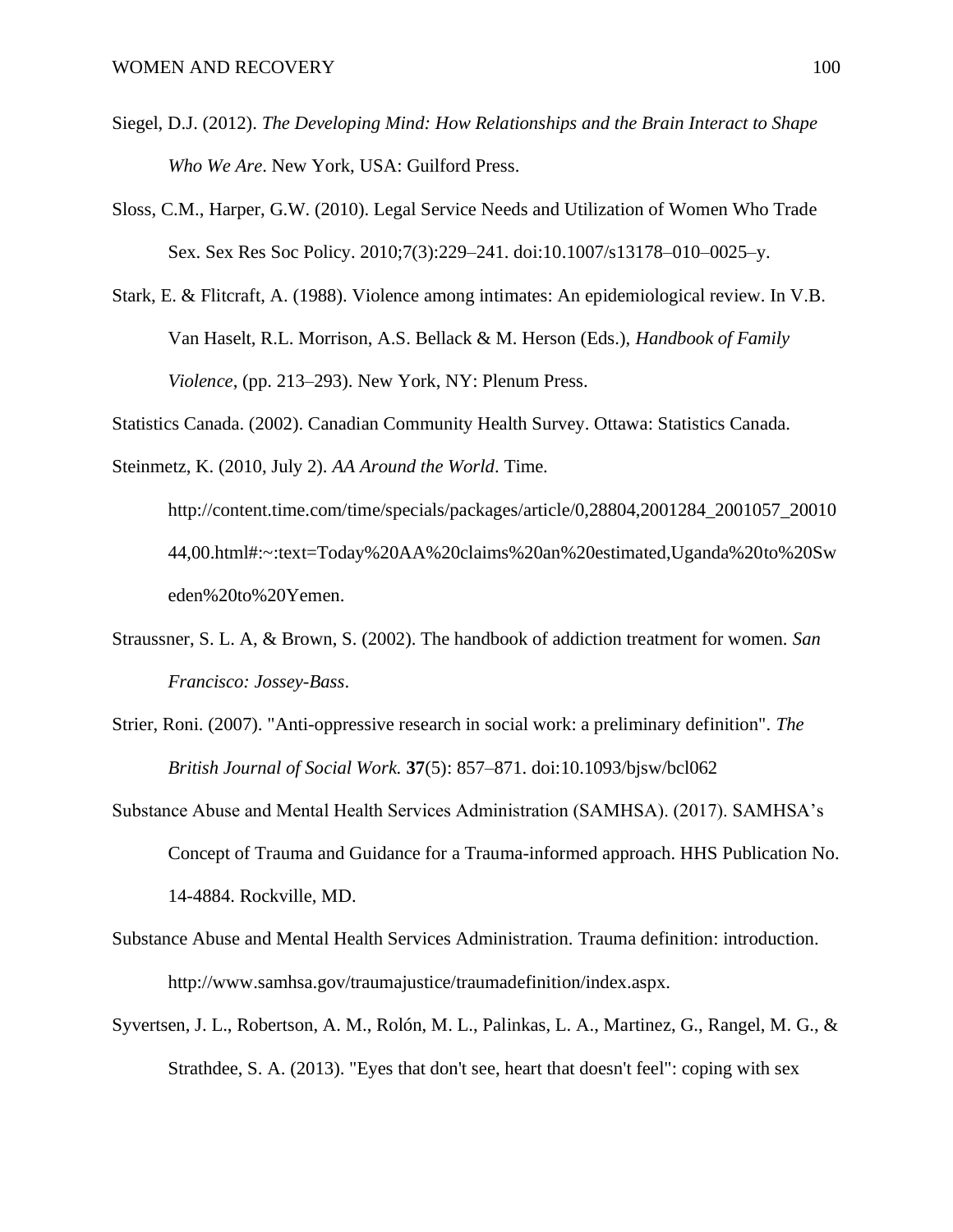work in intimate relationships and its implications for HIV/STI prevention. *Social science & medicine (1982)*, *87*, 1–8. https://doi.org/10.1016/j.socscimed.2013.03.010

- Taylor, B. (2021, March 23). *Trans women often excluded from conversation on violence against women*. CTVNews. https://www.ctvnews.ca/canada/trans-women-often-excluded-fromconversation-on-violence-against-women-1.5358719.
- Timothy, R. (2012). Anti-Oppression Psychotherapy as Trauma-Informed Practice. In L.Greaves & N. Poole (Eds.) *Becoming Trauma-Informed.* (pp.47-56) Toronto, ON: Centre for Addiction and Mental Health.
- Toner, B., & Akman, D. (2012). Using a Feminist and Trauma-Informed Approach in Therapy with Women. In L. Greaves & N. Poole (Eds.) *Becoming Trauma-Informed.* (pp.37-46) Toronto, ON: Centre for Addiction and Mental Health.
- Tonigan, J. S., Pearson, M. R., Magill, M., & Hagler, K. J. (2018). AA attendance and abstinence for dually diagnosed patients: a meta‐analytic review. *Addiction*, *113*(11), 1970-1981.
- Tuchman, E. (2010). Women and addiction: the importance of gender issues in substance abuse research. *Journal of addictive diseases*, *29*(2), 127-138.
- Vaccaro, G. & Lavick, J. (2008) Trauma: Frozen Moments, frozen lives. BETA, 20(4), 31-41.
- Valdes, F. (1996). Unpacking hetero-patriarchy: tracing the conflation of sex, gender & (and) sexual orientation to its origins. *Yale JL & Human.*, *8*, 161.
- Van der Kolk, B. A. (1994). The body keeps the score: Memory and the evolving psychobiology of posttraumatic stress. *Harvard review of psychiatry*, *1*(5), 253-265.
- Van der Kolk, B. A. (2017). Developmental trauma disorder: toward a rational diagnosis for children with complex trauma histories. *Psychiatric annals*, *35*(5), 401-408.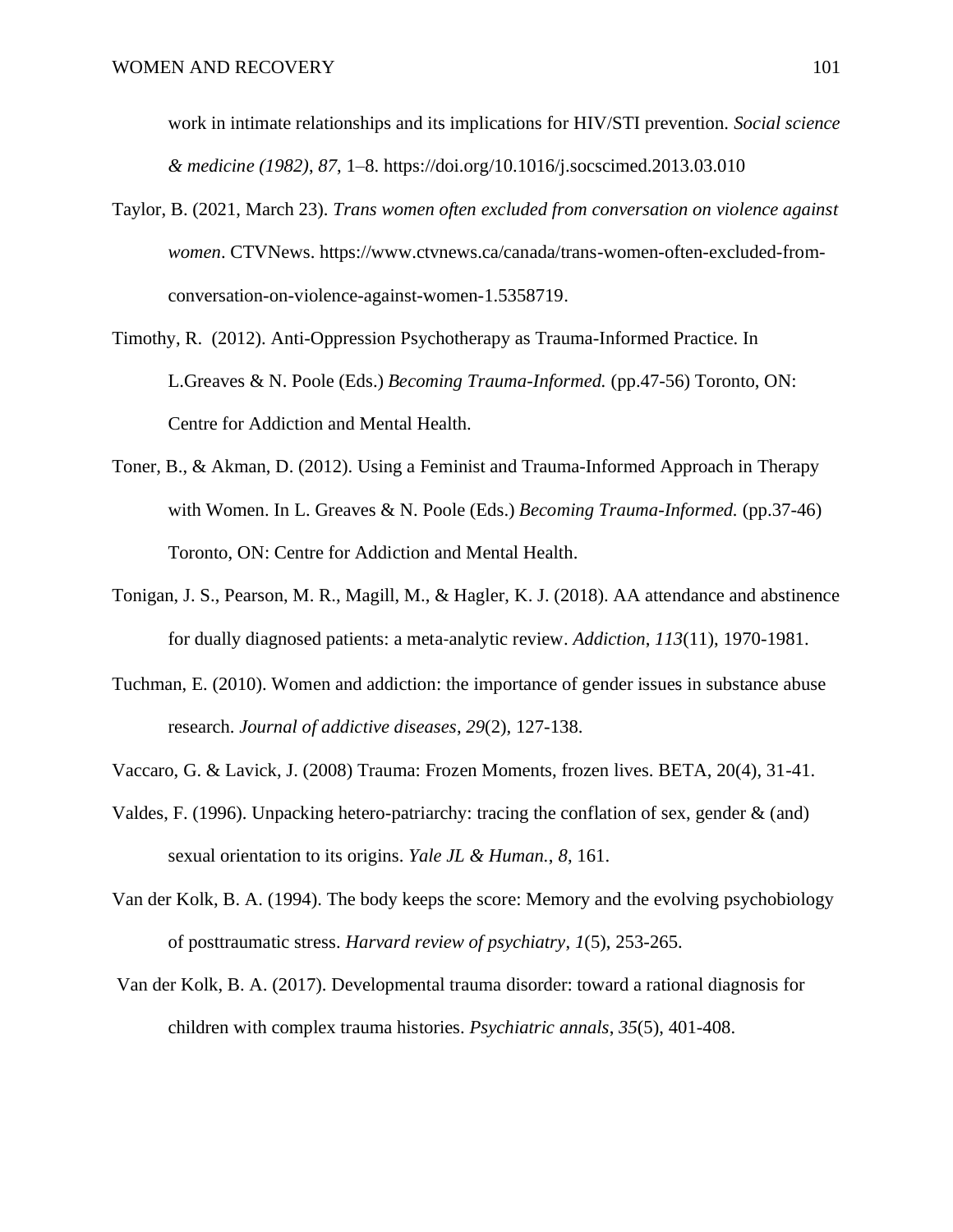- Vedam, S., Stoll, K., Taiwo, T. K., Rubashkin, N., Cheyney, M., Strauss, N., & Declercq, E. (2019). The Giving Voice to Mothers study: inequity and mistreatment during pregnancy and childbirth in the United States. *Reproductive Health*, *16*(1), 1-18.
- United Nations Office on Drugs and Crime. (2004) Substance abuse treatment and care for women: case studies and lessons learned. New York: United Nations.

United Nations High Commissioner for Refugees, U. N. H. C. R. (2021). *Gender-based Violence*. The UN Refugee Agency. https://www.unhcr.org/gender-basedviolence.html#:~:text=Gender%2DBased%20violence%20refers%20to,of%20power%20 and%20harmful%20norms

- White, M. (1995). 'A conversation about accountability.' In White, M. Re-Authoring Lives: Interviews and essays. Adelaide: Dulwich Centre Publications.
- White, W. L. (2013). Sixteen-Step Groups for Discovery and Empowerment: An Interview with Dr. Charlotte Kasl. www.williamwhitepapers.com.
- Williams, B. D., & Baumgartner, B. (2014). Standing on the shoulders of giants: Narrative practices in support of frontline community work with homelessness, mental health, and substance use. *International Journal of Child, Youth and Family Studies*, *5*(2), 240-257.
- Worell, J. & Remer, P. (2003). Feminist Perspectives in Therapy: Empowering Diverse Women (2nd. ed.). New York:Wiley.
- Ye, Y., Kaskutas L. A. (2009). Using propensity scores to adjust for selection bias when assessing the effectiveness of Alcoholics Anonymous in observational studies. Drug and Alcohol Dependence. 104(1–2):56–64.
- Zemore, S. E., Kaskutas, L. A., Mericle, A., & Hemberg, J. (2017). Comparison of 12-step groups to mutual help alternatives for AUD in a large, national study: Differences in